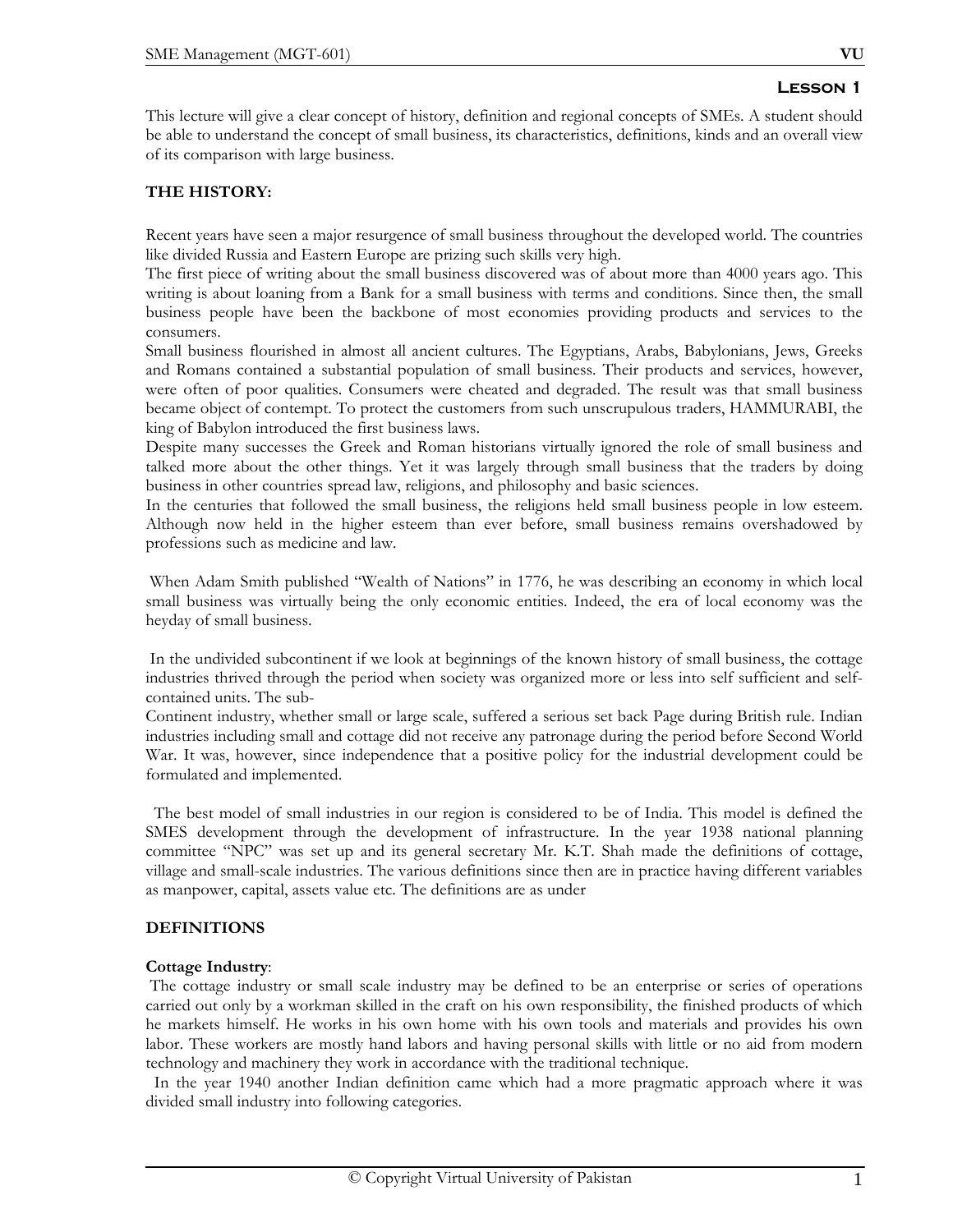- **1: No mechanical power and no hired labor.**
- **2: No mechanical power and hired labor fewer than 10 persons.**
- **3: No mechanical power but hired labor of over 10 persons.**
- **4: Mechanical power under 10bhp but no hired labor.**
- **5: 3 and 4 are treated here as small industries.**
- **6: Mechanical power under 10bhp and hired labor**
- **7: Mechanical power over 10bhp and hired labor.**

# **Here 6 and 5 were considered as the medium size industries**

Different countries defined these categories in their own way. In USA the small industry was defined as "a business qualifies a small if does not dominates its industry and less than 100 employees"

 In the United Kingdom small firms were defined in 1969 as "entities having less than 200 employees. It should be run by its owner and should have a relatively small share of its market".

 In France, it was defined as " a company with less than 10 employees, representing over 90 percent of all businesses and employing one sixth of the total work force and they categorized it as follows:

- **I. Less than 10 employees (very small enterprise)**
- **II. 10 to 40 employees (small enterprises)**
- **III. 50 to 500 employees (medium enterprises).**
- **IV. Over 500 employees (large enterprises)**

 In Denmark, a small business is one with under 49 employees; a medium one has 50 to 199 employees and large business employees over 200 people.

 In Japan which is considered to be a landmark in the history of SME's the term small industry is used in a much wider context. The term "smaller enterprises refers to such companies with a capital of not more than five million yen, companies with not more than two hundred personnel regularly employed.

 In the West Germany, Australia and Norway the definitions were made for the legal purposes and different deciding factors were kept as landmarks.

Nowadays, a generalized definition is in practice and it says an SME entity is defined as a business with an investment in productive assets (not including land and building) ranging between rupees 2 to 40 million and employing among 10 to 99 workers.

**SMALL:** among10 to 35 employees and productive assets ranging 2 to 20 million,

**MEDIUM:** among 36 to 99 employees and productive assets range of rupees 20 to 40 million.

# **CONCEPT OF SMALL BUSINESS:**

Clifford Baum back regards small business as one that is

Actively managed by its owner

Highly personalized

Largely local in its area of operation.

Relatively small in size within the industry and

Largely dependent on the internal resources of capital to finance its growth.

According to the "Committee on Economic Development" a business is small

if it meets two or more of the following criteria.

- 1) Management of firm is independent in the sense that owners themselves are managers.
- 2) Capital is supplied by ownership and is held by an individual or a small group.
- 3) Area of operation is local.
- 4) The size of the firm in the industry is small as compared to the highest unit in its field.
- **5)**

# **CHARACTERISTICS OF SMALL BUSINESS**

**1**: Privately held small business is again subdivided into two categories.

**a**: **Very small where** chief worker is the owner like jewelry shops, shoe stores and grocery shops etc.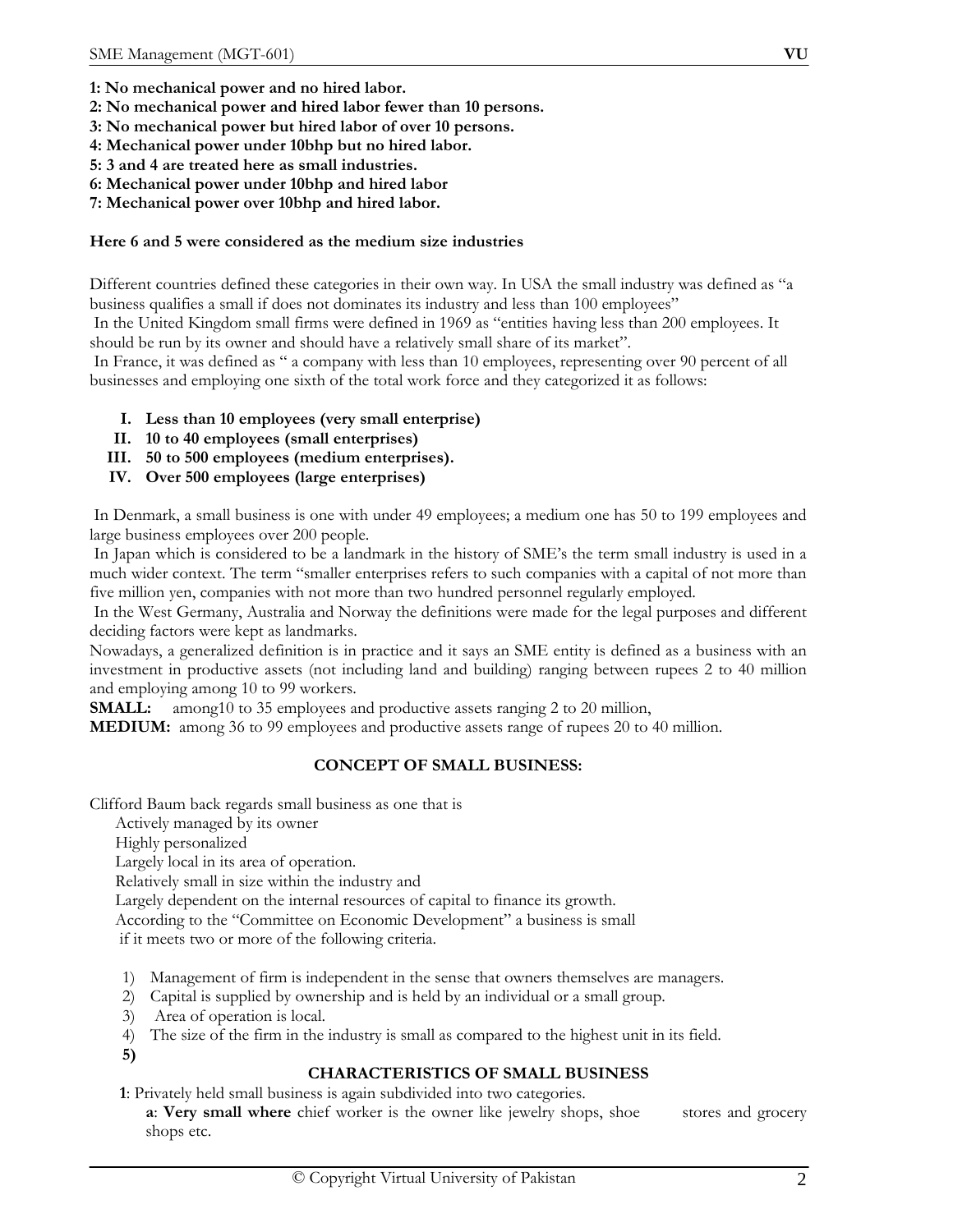- **b**: The Large Small business where the proprietor mainly directs the work of its employees.
- **2:** No or few management layers

**3**: **Style of management** is personalized the owner has first hand knowledge of every move in the business at all levels he is the main decision maker.

- **4**: **Limited resources**: a small business is unlikely to have sufficient resources to dominate the market.
- **5: Independence**: the owner has ultimate authority and effective control
- **6: Scope of operations**: small enterprises serve a limited segment of local or regional market.
- **7: Scale of operation**: they occupy a limited share of given market.
- **8: Labor:** they are low in capital and high in labor, as they cannot afford capital-intensive machinery.
- **9: Technological innovation** if available small business does well
- **10: Specialized skills**: The small enterprises normally have specialized skills for certain specific clients. The small business does well in small, isolated, overlooked and imperfect market.
- **11:** Small business does well in developing markets as it can easily absorb the changes
- **12:** Small business survives well in a bad business condition due to having quick and clever capability of bringing changes in cost and labor.

#### **TYPICAL SMALL BUSINESS**

1: RETAILING: It's a traditional business where normally the owner is the boss and owner

2: SERVICES: such as legal and accounting, courier services and beauty parlors etc.

- 3: CONSTRUCTION ACTIVITY.
- 4: WHOLE SALE BUSINESS.

5: FINANCING, INSURANCE AND REAL ESTATE.

- 6: TRANSPORTATION COMMUNICATION AND PUBLIC UTILITIES.
- 7: MANUFACTURING.

#### **LARGE VS. SMALL BUSINESS**

**1:** They foster changes differently: small business fosters changes through a cycle of birth and death whereas the large business cycle changes through expansion and contraction

**2:** The risk, reward and investment decisions are assessed differently in case of small business it is personal while in the cases of large business it is made by the employee managers without livelihood stake

**3:** Their economic power is different: the small business is in no position to influence its immediate economic involvement but big business does.

**4:** They utilize different resources in the economy small business may use secondary resources but the big business use most of the primary resources

**5:** They serve different markets in the economy: small business serves markets which big business does not wish or cannot serve.

#### **KEY TERMS**:

- **1**: **MERCHANDISING**: BUYING, SELLING AND PROMOTING GOODS.
- **2: ENTERPRISE:** A COMPANY OR BUSINESS PROJECT OR THE COURAGE AND WILLINGNESS TO UNDERTAKE BUSINESS PROJECTS OR A BUSINESS ACTIVITY
- **3**: **RETAILING**: THE SALE OF GOODS TO THE GENERAL PUBLIC.
- **4**: **WHOLESALE**: BUYING AND SELLING THE GOODS IN LARGE QUALITY FROM MANUFACTURERS.

#### **BOOKS RECOMENDED**

1-Entreprenership and small industries by C.L. BANSAL

- 2-Small industries and the developing economy in India by RV RAO
- 3-What is an SME (UNIDO)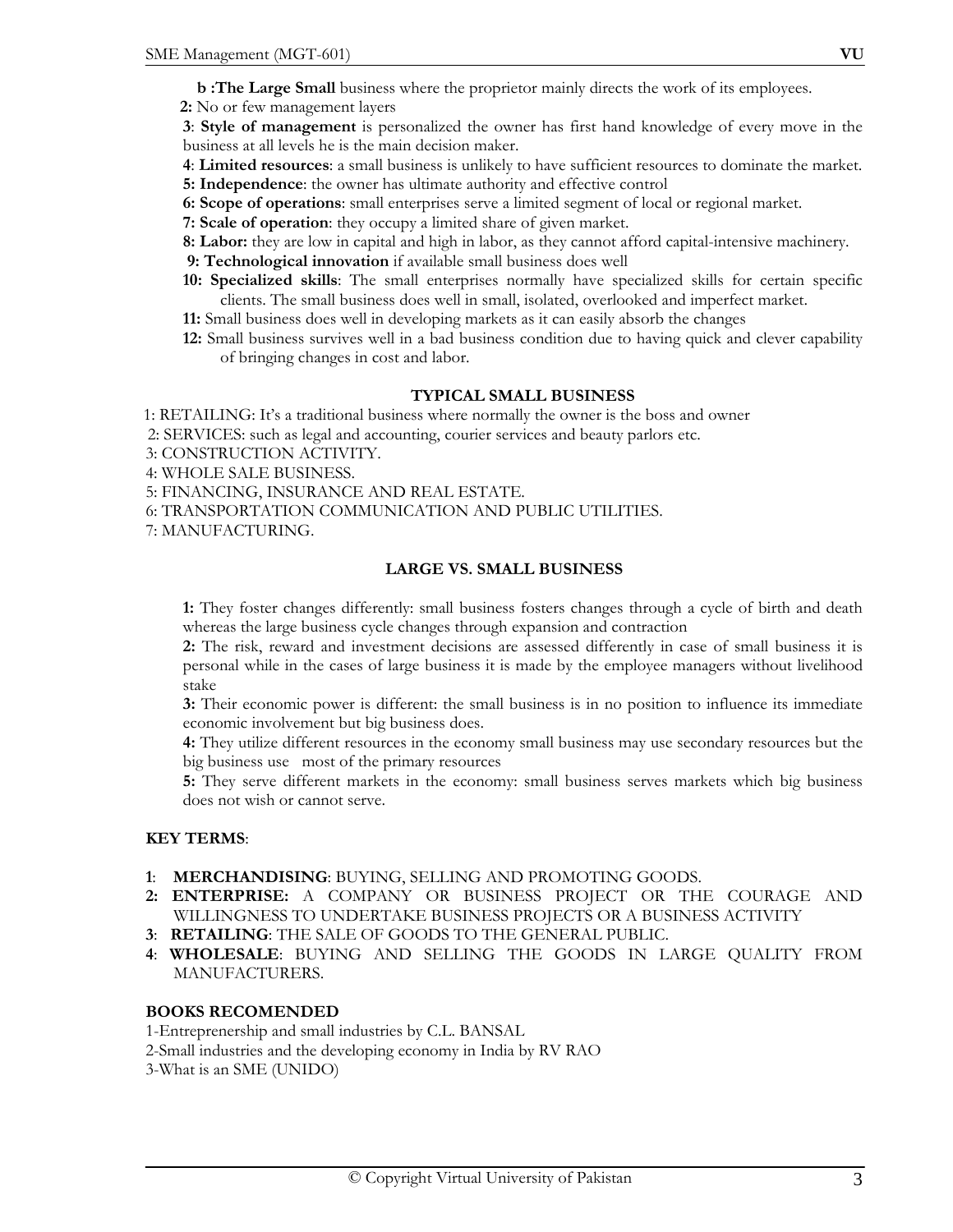This lecture will throw light on the relationship between small and big business ,concept of SME's in our region i.e. South East Asia and in Pakistan. It should give a student a clear idea about its definitions in these areas and will help him in differentiating the variable factors of labor, investment and production volume of our region in comparison with developed countries of Europe and USA.

# **THE RELATIONSHIP BETWEEN SMALL AND BIG BUSINESS**

Small businesses powerfully effected by developments within the big business sector this relationship serves the interest of general economic disequilibria. Small business is less affected by economic disruptions and is more or less self-adjusting. It tends to act as cushion for economy .The nature of interlink age between small and medium business is as under

**1**: Job subcontracting i.e. the large business provides materials and components to small units who process the same into finished goods

**2**: purchase subcontracting i.e. in this case the material is procured by small unit who manufactures a specific part or component needed by a particular large unit

**3:** Complementary: in this case the product manufactured by small company is purchased by a big unit as accessory like plastic dust covers for video recorders, electronic passive components, packaging etc.

**4**: Merchandising or commercial trading: in this case the small units manufacture the goods and big units on the strength of their financial power market it with their own brands like fans, washing machines, refrigerators etc.

**5:** Maintenance and repair services: many large enterprises give the operation and maintenance contract to the small companies due to being more economical and helpful

**6**: Social benefits: employment generation, decentralization of industrial benefits etc.

# **THE REGIONAL CONCEPT OF SME'S**

 The countries generally try to identify their SME sector in order to target it for special assistance. Yet, the definition of an SME depends to a greater extent on local conditions. An enterprise considered an SME in one country might well be bigger than many large countries in another. In some cases, the SME sector is further broke down in to two separate groups

 A generic definition is not easy to find, any definition of classification of SME can thus be considered specific to the country in question. Countries have widely different definitions of SME's for example, in India; the criteria for determining SME status are based on investment while in South Africa SME eligibility depends on the number of employees and turn over. There are nevertheless three parameters that are generally accepted, either signally or in combination, in defining SME's in most countries, these are

- $\Box$  Number of workers employed which is the most widely used criteria
- $\Box$  The level of capital investments or assets
- The volume of production or business turnover.

In many countries, medium scale industry is not defined and is understood to include those that fall between small and large industries

| Table 1 criteria used to define SME's in south East Asian countries |                     |                   |                           |  |
|---------------------------------------------------------------------|---------------------|-------------------|---------------------------|--|
|                                                                     | Employees           | Capital           | Turnover                  |  |
|                                                                     | (Number)            | (US \$ '000)      | (US \$ '000)              |  |
| Brunei                                                              | Small 1-10          |                   |                           |  |
| Darussalam                                                          | Medium-sized 11-100 |                   |                           |  |
| Indonesia                                                           | SME's < 100         | SME's<br>- 184    | $SME's \le 1,000$ (sales) |  |
|                                                                     |                     | (Total assets)    |                           |  |
| Lao PDR                                                             | Small $\leq 10$     | Depends on the    |                           |  |
|                                                                     | Medium-sized 10-29  | number of         |                           |  |
|                                                                     |                     | establishments in |                           |  |
|                                                                     |                     | sector            |                           |  |
| Malaysia                                                            | SME's<br>< 76       | Small $\leq 198$  |                           |  |
|                                                                     |                     | Medium-sized 198- |                           |  |
|                                                                     |                     | 939               |                           |  |
| Myanmar                                                             | < 50<br>Small       | <167<br>Small     | Small<br>417              |  |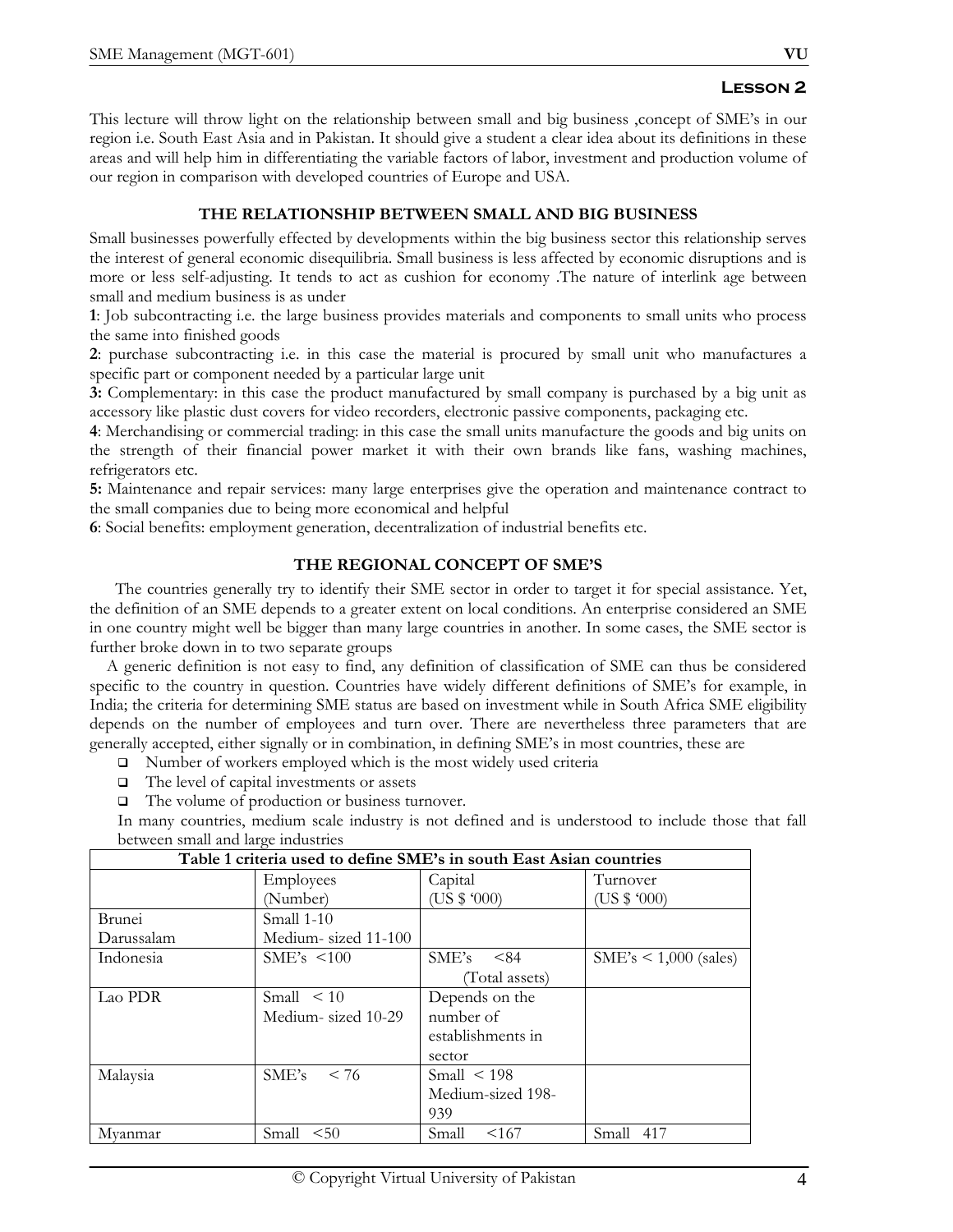|             | Medium-sized 50-100                                                      | Medium-sized<br>$167 - 835$                                                                 | Medium-sized 17-<br>$1,670$ (production) |
|-------------|--------------------------------------------------------------------------|---------------------------------------------------------------------------------------------|------------------------------------------|
| Philippines | Small<br>10-99<br>Medium-sized 100-<br>199                               | Small < 570<br>Medium 570-2,282                                                             |                                          |
| Singapore   | Services sector<br>$SME's \leq 100$                                      | Manufacturing sector<br>SME's < 8570                                                        |                                          |
| Thailand    | Labor-intensive<br>industries:<br>Small $\leq 50$<br>Medium-sized 50-200 | Capital intensive<br>Industries-fixed<br>assets:<br>Small 781<br>Medium-sized 781-<br>3,905 |                                          |
| Viet Nam    | Small < 50<br>Medium-sized 50-100                                        | Small $\leq 4$<br>Medium-sized 4-18                                                         |                                          |

Source (United Nations, Small industry bulletin for Asia and Pacific (No, 30 page 44)

#### **The SME'S in Pakistan**

Pakistan's economy is an economy of SME's. Policies in the past have given a general perspective, direction and defining broad parameters of activity within the macro economic framework, but efforts have focused on the large enterprises, neglecting SMEs which are at the heart of our economy while SME's are being mentioned in some of our socio-economic strategies and policy documents, measures are not sufficiently specified and prioritized for us to be able to speak of any coherent SME policy or approach. SME promotion is an important issue for many government departments and central offices. However, there is an existing lack of coordination and regular information exchange mechanism among institutions that constrains their collective ability to deliver in the SME development process.

#### **The Government's Effort towards SME Development**

 The government of Pakistan keeping in view the importance of SME's has adopted multi pronged approaches at the regional, sub regional and national levels. Initiatives at the national and sub regional levels include efforts to strengthen economic integration and cooperation. At the national level, structural adjustment programs have been inauguration along with attempts at re structuring and diversifying the production base, integration the informal sector into the economic mainstream and stimulating increased participation at the enterprise level. The development process was initiated in the 60's and the concept of development derived its origin from within, "Indian model" of small enterprise development. The basic idea behind this model is to develop infrastructure facilities such as industrial estates, common facility centers and vocational training institutes which would to a great extent the problems faced by SME's. Based on this model numerous provincial level organizations were setup mostly with the help of foreign assistance in the shape of grants and soft loans. The definitions thus depend upon the criteria set out by such provincial or federal institutions.

## **DEFINITIONS BY PROVINCIAL LEVEL INSTITUTIONS**

- a) Punjab Small Industries Corporation (PSIC):
- b) Sindh Small Industry Corporation (SSIC):
- c) Small Industries Development Board (SIDB)
- d) Directorate of Industries Balochistan (DIB)

These organizations defined the small industries as under:

 An industrial undertaking with fixed investments up to 20 million excluding the cost of land and no limit of people employed.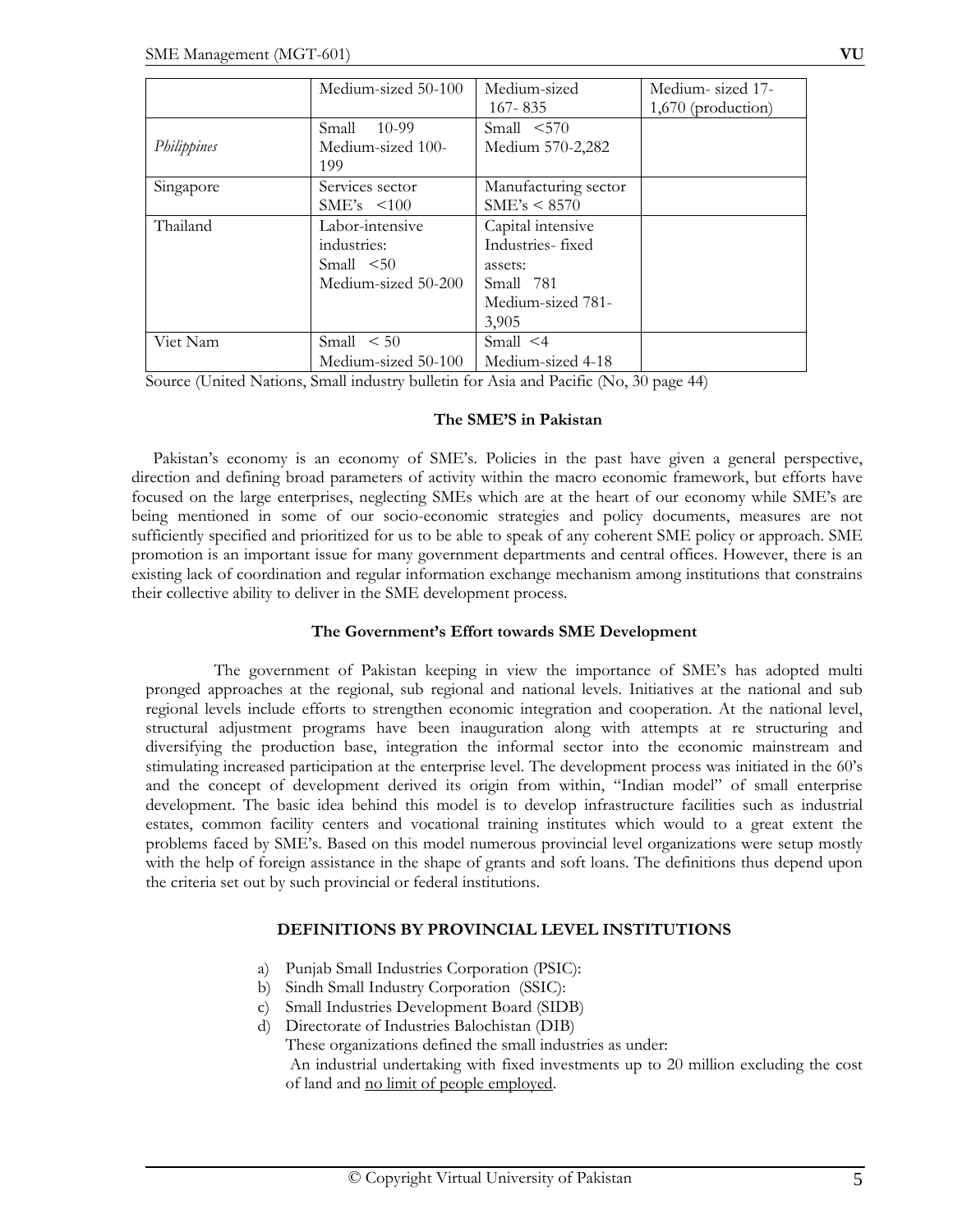# **DEFINITION BY Small Business Finance Corporation (SBFC)**

## **Small:**

- No limit of people employed.
- Productive assets limit of 20 million

# **Medium:**

- No limit of people employed.
- Productive assets limit of rupees 100 million.

# **Youth Investment Promotion Scheme (YIPS)**

 According to the concept paper on SME's in Pakistan, developed by YIPS, small-scale industry was defined as industrial enterprise with fixed assets of up to rupees 10 million. (Excluding the cost of land and building).

 It is pertinent to note that majority of the definitions have been formulated either by the national institutions themselves or with the objective of meeting the financial requirements

The State Bank of Pakistan:

## **MICRO:**

 The State Bank's federal credit scheme (small loan scheme) for micro and small scale enterprises, defined their target group in year 1972 –1973 as enterprise with assets of less than rupees one million (excluding the cost of land and building). This limit was redefined in the year 1992 and increased to rupees 20 million.

# **SMALL:**

• Assets up to rupees 20 million (excluding the cost of land and building)

# **SMALL & MEDIUM ENTERPRISE DEVELOPMENT AUTHORITY (SMEDA**)

 The government to promote the cause of SME development in the country has recently established SMEDA. Given the mandate of SMEDA, it was not possible to work in the absence of definition for the target segment. At a broader level SMEDA's objective is not only limited to catering to the financial requirements of the SME's whereas its mandate encompasses all other aspects such as marketing, human resource development etc. SMEDA went one step ahead and used two variables to define SME's in Pakistan. Following are the definitions of the SME's:

## **Micro:**

- Less than 10 people employed
- Productive assets limit of 2 million rupees.

## **Small:**

- Between 10-35 people employed.
- Productive assets limit of 20 million.

## **Medium:**

- Between 36-99 people employed
- Productive assets limit of 40 million.

# **Definitions of SME's in Pakistan**

 The definitions of "small" and "medium" sized enterprises differ from one country to another. Each country has adopted different criteria for defining SME's. such as the number of workers employed the, volume of output or sales, the value of assets, etc. As far as the case of Pakistan is concerned no concentrated efforts are observed at a macro level to define SME's. Numerous efforts have been made to formulate basic policy guidelines limited to the small-scale industry while ignoring a vital component, the medium sized enterprises.

 As a result, inconsistent policies have been formed from time to time without taking into considerations the overall importance of SME sector. The need for a uniform definition is crucial for the successful development of this sector. Various organizations follow different definitions of SME's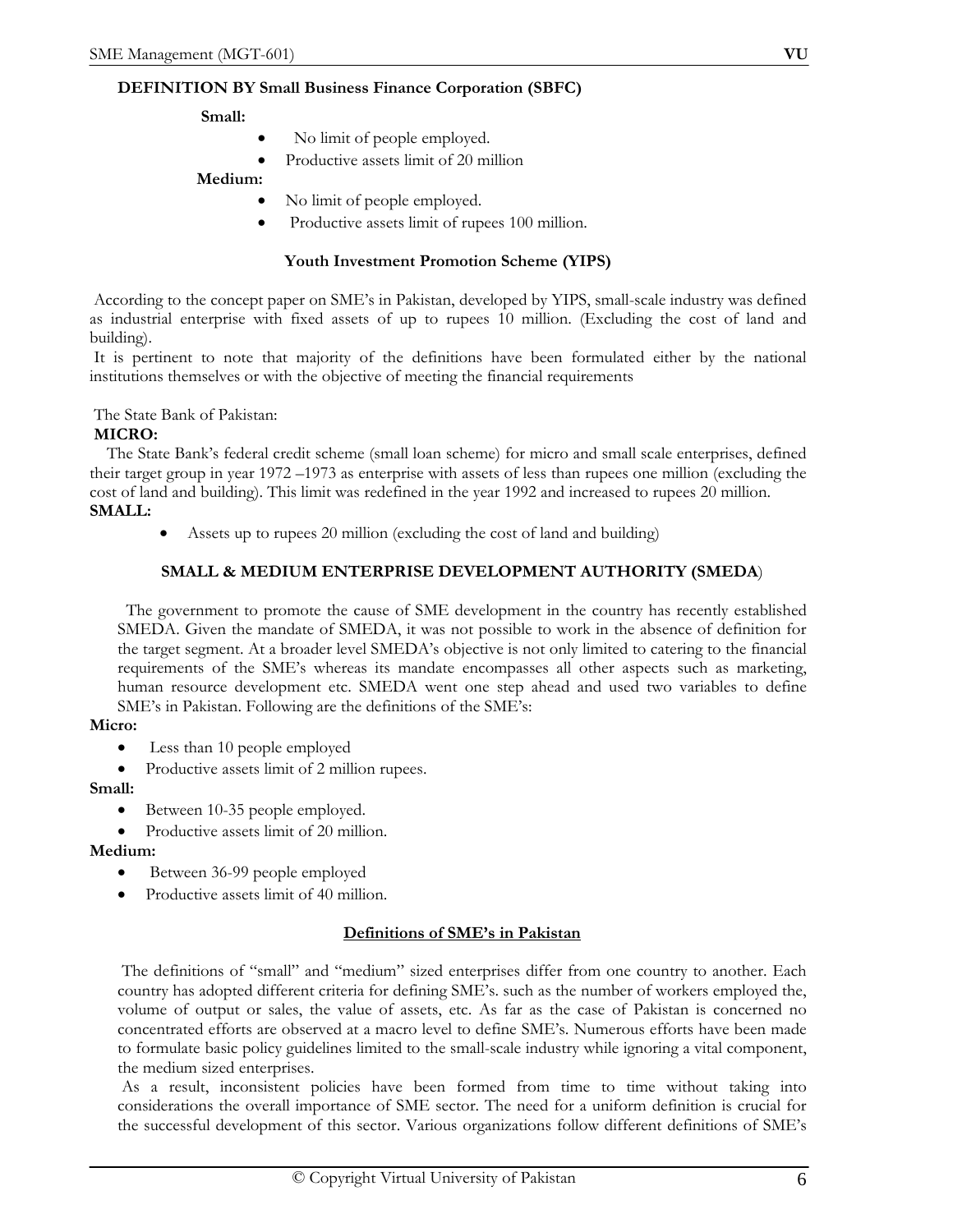# **References:**

1-Pakistans Small industries entrepreneurs Gallup/BRB World Bank survey 2-Resarch cells LCCI (Lahore chamber of commerce and industry) 3-SMEDA (research Cell) 4-Small Enterprises in developing Countries By Dr. Asghar S. Nasir 5- State Banks circular for Micro credits

## **Book Recommended**

Small Enterprises in developing Countries By Dr. Asghar S. Nasir

## **KET TERMS**

1-Multi pronged (with many tips, branches) 2-generic (Belonging to a class or group) 3-Soft Loan (A loan with very low interest) 4-Grant (A non returnable helping money or commodity)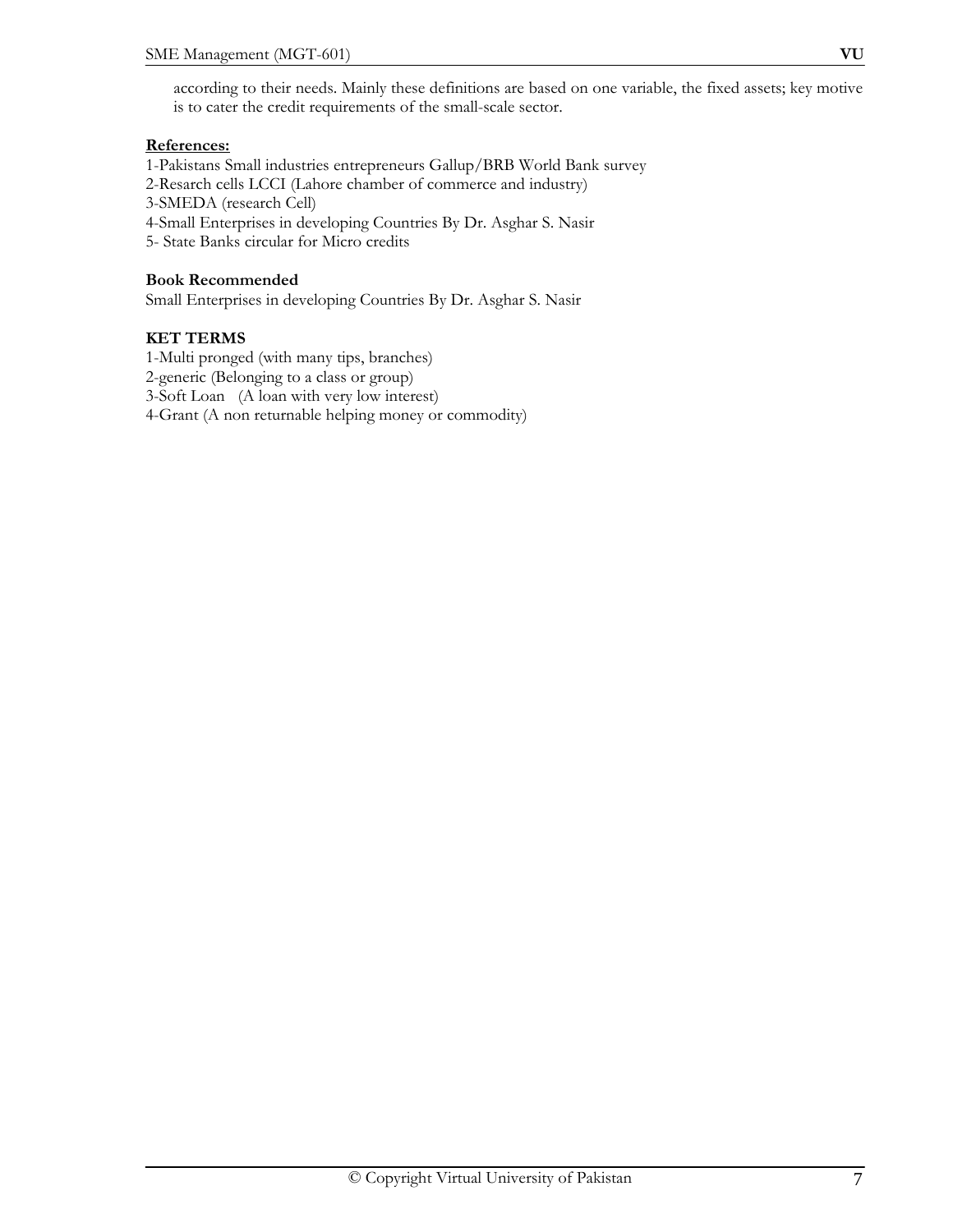# **THE ROLE OF ENTREPRENEURSHIPS IN SMEs:**

**This lecture will define the modern concepts of enterprise, entrepreneurship and will establish the relationship between an enterprise and an entrepreneur. It will also relate the SMEs advancement with entrepreneurship.** 

 The modern civilization is the industrial system and the directing force that animates this framework is the business enterprise. In the current economic theory "the businessman" is called entrepreneur.

#### **History**

 A French baker Cantilon identified the first definition of entrepreneur function in the mid-18th century to mean, a person who is "uncertainty bearer" the same term appeared in Adam Smith's writings but not very clearly. J.B Say regarded entrepreneur to be an organizer who combines various factors of production to produce a viable project. The famous economist Joseph Schumpeter defined the theory of entrepreneurship with a new perspective and regarded the entrepreneur as an innovator who has the potential of doing things in a new way. He subdivided this innovation process into following five forms.

- **1. Introduction of new goods**
- **2. Introduction of new methods of production**
- **3. Finding of new product**
- **4. Discovery of new sources of supply of raw materials.**
- **5. The organization of industry in a new way.**

 But, the concept of innovation has been criticized by the developing countries who need "**imitating entrepreneurs**" capable of implementing innovation made in the developed countries. According to Peter Kilby, an entrepreneur in an underdeveloped country performs a wide range of activities including perception of market opportunities, combining and managing factors of production, introduction of production techniques and products etc

 This conflict was solved by defining innovation entrepreneur as "independent entrepreneur" and the person who carried out new combinations in order to meet perceived opportunity " corporate entrepreneur"

The concept of entrepreneur was referred to a generic type of operator who bought at fixed prices in order to sell at prices, which were uncertain at the time of purchasing. Entrepreneurship was defined by Cole (1959) "a purposeful activity (including an integrated sequence of decisions) of an individual or group of associated individuals who undertake to initiate, or organize a profit oriented business unit for the production or distribution of economic goods or services". In the year1959 her bison and Meyers replaced the terms with "management" and "organization" for entrepreneurship.

The entrepreneurship played a very vital role in the small and medium sized industries. The new innovations, courage to face the risk of uncertainties and qualities of entrepreneur to act as a leader gave rise to more than seventy percent of new innovations and new combination of skills like Microsoft, Yahoo, and Linux etc. The major developments in the computer industry, bio- informatics, medicine, electronics, telecommunications and hundreds of other things are the result of such entrepreneurships in the medium and small industrial sector.

## **Sources:**

**Aitken, Huge J.(ed.), Exploration in Enterprise, Cambridge, Harvard University Press, (1965) p. 46.** 

 **The Theory of Economic Development; Harvard University Press (1959), pp. 89-105. Mc Clelland, David C., The Achieving Society, collier Mac Millan, N.Y. (1967)**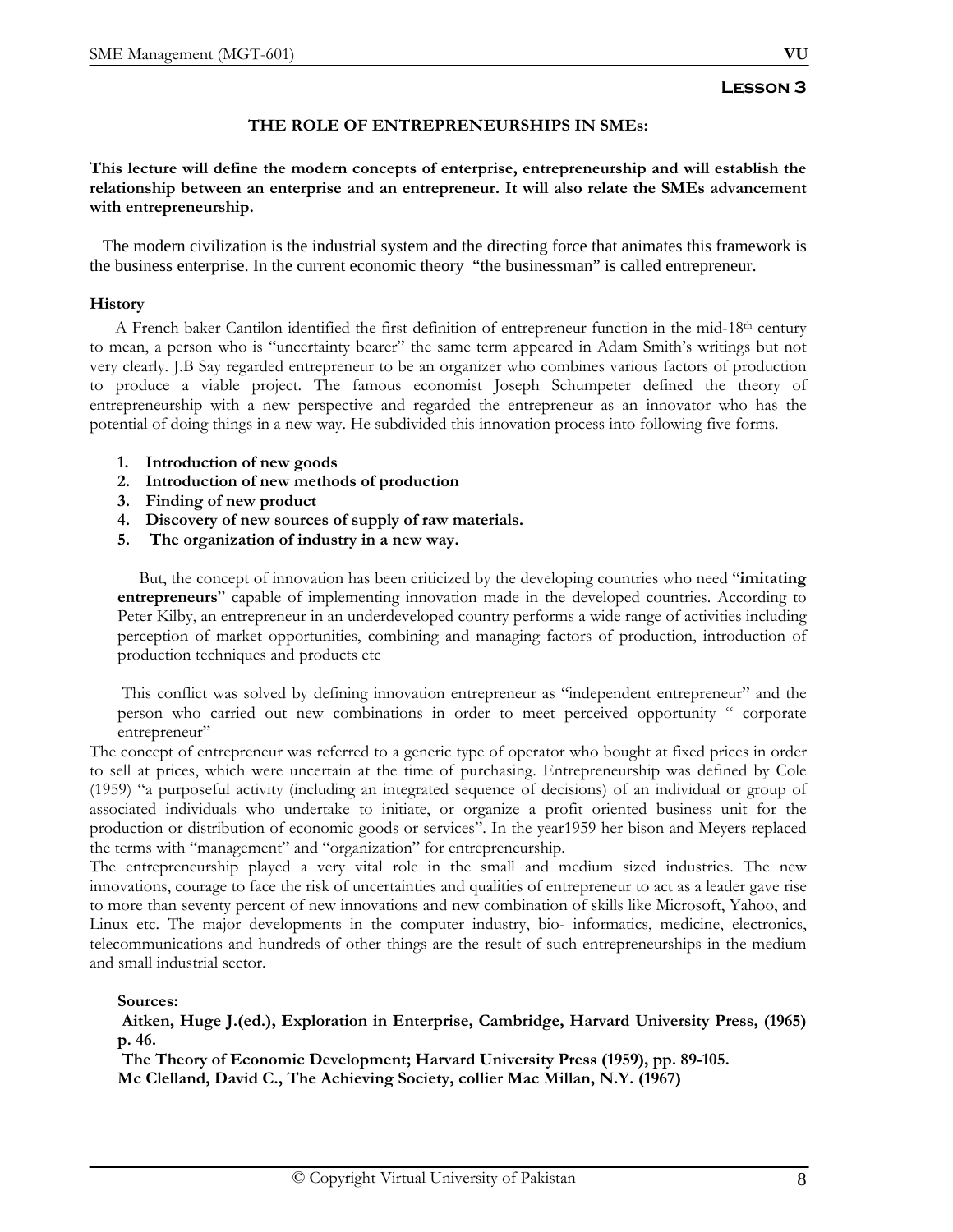## **Entrepreneurship**

#### **By Reggie Aggarwal and Mark Esposito:**

Entrepreneurship is a way of life. It is a driving force that compels you to do more, move Faster, and go farther than anyone else, even in the face of high risk and uncertain Outcomes. Unmistakably, the rewards of entrepreneurship, especially in the technology Arena can be great. But it is not an easy road to travel. Consider the following five facts:

**1.** Only 1 in 6,000,000 high-technology business ideas wind-up in an IPO;

**2.** Less than one percent of business plans received by venture capitalists get Funded;

**3.** Founder CEOs typically own less than 4 percent of their high tech Companies after an IPO;

**4.** 60 percent of high tech companies that are funded by VCs go bankrupt. And

**5**. Most high tech companies that succeed in having an IPO take between Three and five years to get there.1

 Clearly, it is not easy to be a technology entrepreneur. Many successful entrepreneurs have failed at one point or another. And most have experienced a healthy dose of frustration, burnout, and sorrow along the way.

So why become an entrepreneur? For the true entrepreneur, that is a rhetorical question. For the **emerging entrepreneur**, there are at least three major reasons.

#### **First,**

Objective of creating something novel and useful. "To be on the cutting edge" is a

necessary mantra. A technology entrepreneur generally seeks to solve a problem that exists in the market. Whether that means developing a better communications resource tool, a better optical switching device, or a better bioinformatics system, a void is always identified and then attempted to be filled.

To many people confuse this process with the process of identifying hot technology companies in the market and building new companies that mimic them. The hot technology companies are hot because they seek to solve a

problem. Those that mimic them neither identified a problem nor created a solution; they simply found a new trend that they wish to follow.

The ability to maintain a sustainable competitive advantage over others is what brings rewards to the entrepreneur. The reason for taking risks fundamentally is tied to this concept. That is why being on the cutting edge is so critical to the entrepreneur.

Reggie Aggarwal is the CEO of Cvent, Inc., a premier online registration, e marketing, and data analysis company dedicated to maximizing the return on meetings and events. He also is the co-founder of the Indian CEO High Tech Council, the largest and most influential CEO organization on the east coast. Mark Esposito is the Vice President of Global Sales and Business Development for the NASDAQ Stock Market, the

most influential stock exchange in the technology world

#### **Second,**

a second objective of the technology entrepreneur is to build long-term value.

Sustainability is crucial. The would-be entrepreneur often confuses this concept with building "valuation." Those who build companies for the primary purpose of attracting investment dollars at high premiums are opportunists, not entrepreneurs. The entrepreneur always is focused on creating something of lasting utility. This does not mean that the entrepreneur is not concerned with attracting investment dollars or creating wealth. Rather, the entrepreneur's strategy is to create long-term value and thereby ensure wealth. The trick is to not put the proverbial cart before the horse. Concentrating on long-term value can create wealth; concentrating on wealth typically creates neither value nor wealth.

## **Third,**

 a third objective of the entrepreneur is to have freedom. Being your own boss has definite appeal. Glass ceilings cease to exist and achievement is limited only by imagination. Entrepreneurs are motivated by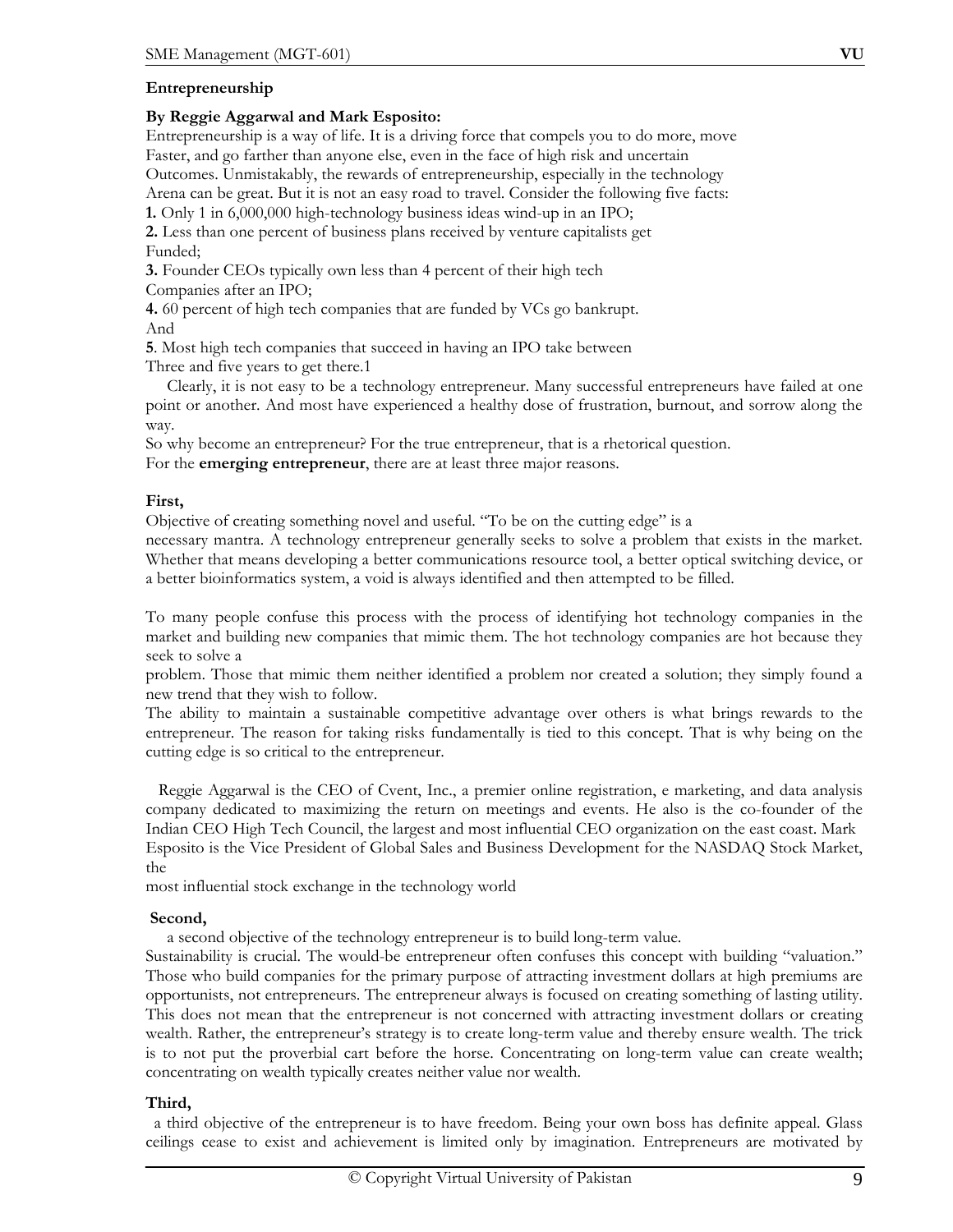having control over their work and the flexibility to pursue their dreams. But freedom always has a price. With greater personal freedom, comes greater uncertainty about the future, particularly in relation to finances. Greater personal freedom also means a less structured environment, in which greater selfdiscipline is required in order to thrive. Entrepreneurs are willing to accept these risks, though, because of their absolute conviction that they have what it takes to overcome any odds.

If achieving these three objectives is not of basic interest, then the very thought of becoming an entrepreneur should be extinguished. If a big personal cash payout seems to be glaringly missing from the list of major objectives, it is because it is not a primary motivating factor. These three major goals are not objectives to be self-evident should embrace entrepreneurship. But what makes an entrepreneur special, besides believing in major common objectives?

#### There are **several characteristics** that define the entrepreneur. For example,

Entrepreneurs always have passion. Entrepreneurs live and breathe their business enterprises. They are zealots about their business models and are evangelical about their products or services. They have to be. If they weren't, the stress and financial pressures of running a fledgling business would completely wipe them out. The sheer magnitude of the odds that are stacked against entrepreneurs requires a special kind of irrational exuberance to overcome.

Entrepreneurs have unshakable confidence in and enthusiasm for their business ventures that contagiously spreads to their business team. Laser focus is another feature of entrepreneurs. There are many people that are creative, but lack discipline. Entrepreneurs, on the other hand, have both qualities. An entrepreneur identifies a path towards a solution and follows that path, notwithstanding the frequent temptation to take side roads leading to seemingly newer, more exciting destinations. The entrepreneur knows that most of the journey down the chosen path is checkered with drudgery, yet continues down the path unswervingly, confident that there will be a reward at the end. The entrepreneur also knows that the side roads encountered along the way may appear appealing at their start, but will quickly become as checkered with drudgery as the originally chosen path and likely lead to a dead end.

## **Focus and Perseverance Guide the Entrepreneur**

**Courage is a defining trait of entrepreneurs. To understand the odds against success and still forgeahead, knowing that many battles will be lost along the way, requires a certain amount of fearlessness. Entrepreneurs are purposeful in their tactics and can think on their feet. Yet they regularly face daunting challenges whose failure to overcome will spell certain disaster for their business ventures. Their ability to face these challenges without fear enables entrepreneurs to succeed where others cannot.** 

Entrepreneurs also are leaders. Contrary to the popular belief those entrepreneurs are

Mavericks who prefer to be lone wolves, entrepreneurs are visionaries that can inspire and lead their colleagues. There are few things more compelling than people who are Passionate about their work, have the discipline to achieve success, and are fearless in their outlook. An entrepreneur builds teams and instills confidence in others.

Finally, an entrepreneur always is thinking ahead, perpetually in motion towards well-defined goals. In the end, entrepreneurs can best be described as ocean waves, existing only so long as they move forward.

## **CHARACTERISTICS OF ENTREPRENEURS**

Studies have established the existence of some common personal characteristics amongst entrepreneur like high level of energy, desire to pursue innovation goals, desire for achievement, a deep involvement in work, optimistic believe in work etc.

 Let's discuss the resume some of the important studies relating to characteristics profile of entrepreneur by David Mecleaaland

- **1. Need for achievement**
- **2.** It is the prime psychological derive that motivates the entrepreneur it brings behavior motivation towards accomplishment, i.e. in achieving a goal that possesses reasonable challenge to an individuals competence such an entrepreneur is energetic but not a gambler. His motivation is the product of a scientific assessment of his energies and the challenge.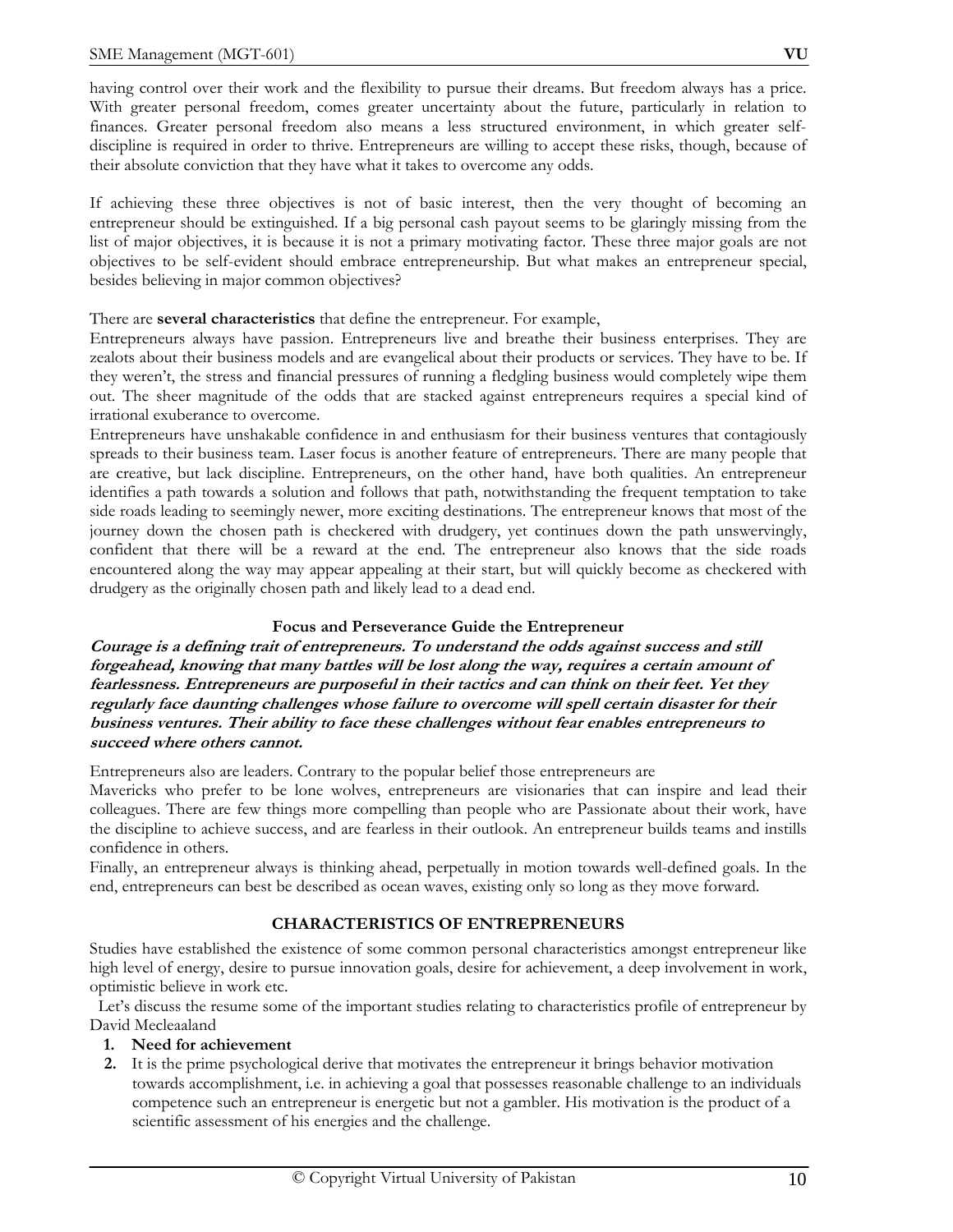## **3. Desire for Responsibility**

**4.** Entrepreneur prefers to use his own resources and to be personally responsible for the results. He can perform well in groups particularly when he can influence the results in some specific way.

## **5. Preference for Moderate Risk**

**6.** Seeking high level of performance consistent with the possibility of achievement.

## **7. Perception for the Probability of Success**

**8.** This consists in collecting and analyzing facts and thereafter falling upon his own self-confidence for accomplishing the task.

## **9. Future Oriented:**

**10.** He plans and thinks in the future. He anticipates possibilities that lie beyond the present.

## **11. Stimulated by Feedback**

**12.** Irrespective whether the signals about his performance are good or bad, he draws his inspiration from the feedback.

## **13. Energetic Activity**

**14.** He exhibits a high level of energy than an finding out novel ways of getting task done.

## **15. Skill in Organizing**

# **16. Entrepreneurs have remarkable skill in organizing work and people. They make objective selection of individuals in conformity with their skill in solving a specific problem.**

**17.** Attitude Towards Money

 **His attitude towards money is cavalier, i.e. money is not a principal obsession. He values money but not for itself. Money acts as a measure of his accomplishment, a token of his achievement rather than a commodity to be hoarded.** 

# **Qualities of an Entrepreneur**

- **1. Mental Ability:** it consists of :(a) overall intelligence, (b) creative thinking, i.e. the ability to adapt to various situations, (c) analytical ability, i.e. ability to systematically analyze the business problems.
- **2. Human Relation Ability:** it is demonstrated by emotional stability, skill in interpersonal relations, sociability, tactfulness, empathy (to put oneself to another's place).
- **3. Communication Ability:** it is the skill in conveying information to others so that understanding is created.
- **4. Technical Knowledge:** the expertise in such areas as personal selling techniques, operating a complex piece of equipment, analysis and interpretation of financial records etc.
- **5. Decision Making Ability:** the skill in selecting satisfactory course of action from among various alternatives.
- **6. Conceptual Ability:** the ability to comprehend the organizational structure and how each units fits into the whole. It enables him to recognize opportunities.

# **REFERNCES**

1-ENTREPRENEUSHIP by Reggie Aggarwal and Mark Esposito MIT (Massachusetts institute of technology, Harvard USA) center for entrepreneurial skills.

2-The theory of leisure class by T.Veblen

3-Entrepreneurship and small business management by C L BANSAL

**(This is also the recommended book.)** 

# **Key Terms:**

Bio-informatics (The branch of electronics dealing with life or biology) IPO (A public issue of shares on stock exchanges) Venture Capital (VC) Money invested in a business or firm but with high risk factor NASDAQ (National association of dealers in securities automated quotations) Mavericks (individualists)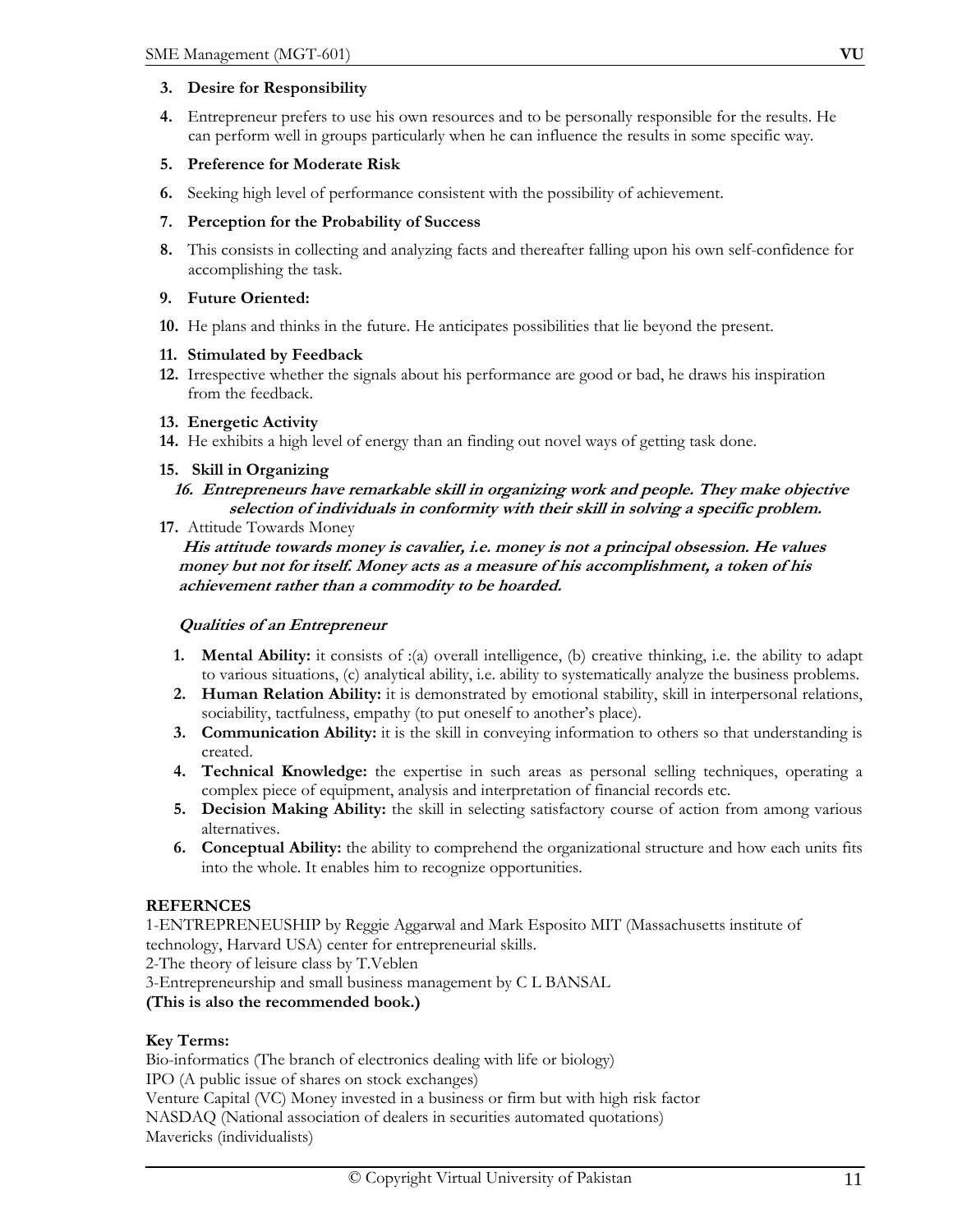**The lecture is about the kinds of entrepreneurs, their role and functions in an enterprise. It also explains the hurdles they encounter. The overall general profile of Pakistani entrepreneurs and their importance in enhancement of progress.** 

#### **Kinds of Entrepreneurs**

#### **Innovating entrepreneurs**

 "He is the one who introduces something new into the economy or employs a new technique of production".

#### **Imitating Entrepreneur**

 "They lap up innovations originated by the innovative entrepreneurs. They are suited to developing countries which are not able to take up expensive research"

#### **Fabian Entrepreneurs**

 "They are very cautious and skeptical in adopting and implementing any change. They are lazy and shy and lack the will to adopt new methods. They follow the old traditions and avoid risk taking".

#### **Drone Entrepreneurs**

"Inert and traditional, they are hurdles in economic development. They struggle to exist, not to grow".

## **Role of Entrepreneurship or Entrepreneur**

It may be noted that an entrepreneur is a combination of two skills viz, "an idea person" and "a manager", He is either the originator of the new business venture or a manager who tries to improve organizational effectiveness by initiating productive changes.

His role consists of the ability to take up the factors of production and employ them in the production of new goods ad services. He perceives opportunities, which others does not see or do not care about. As rightly pronounced by Jule Buckman, "basically an entrepreneur sees a need and then brings together the manpower, materials and capital required to meet that need." Akio Morita [the president of Sony], for instance, adopted the company's production to create Walkman personal-stereo. Gulshan Kumar of Tseries skimmed the audiocassette vast Indian market.

## **Introduction of Change**

An entrepreneur's role lies in introducing the following five broad types of changes:

- a) Initial launching, i.e., original production of goods.
- b) Subsequent expansion i.e. increase in quantity.
- c) Factor innovation, i.e., increase in the supply or the productivity of the factors mentioned below:
- \_\_\_ Financial (procuring capital from a new source or in a new form).
- \_\_\_ Labor (upgrading existing labor).
- \_\_\_ Material (procuring old material from new source or use of new material).
- d) Production innovation i.e., hinges in the production process.
- e) Market innovation comprising changes in the size or composition of the market, e.g., production of new goods, change in the quality or cost of existing goods, discovery of new markets etc. Essentially, the entrepreneur always searches for change, responds to it and exploits it as an opportunity.

## **Increasing Productivity**

 Entrepreneurship has a role in increasing productivity. The keys to higher productivity are : (a) Research and development, (b) investment in plant and machinery and human resources, (c) resource allocation from areas of average to above average rate of remuneration of capital and labor, and (d) realization of internal and external economies of scale.

## **Innovation**

 Entrepreneurship plays an important role in promoting innovative technologies, products and services. Invention of zipper, titanium, operation of spinning jenny from foot to steam engine, invention of power loom etc., owe to the spirit of entrepreneurship.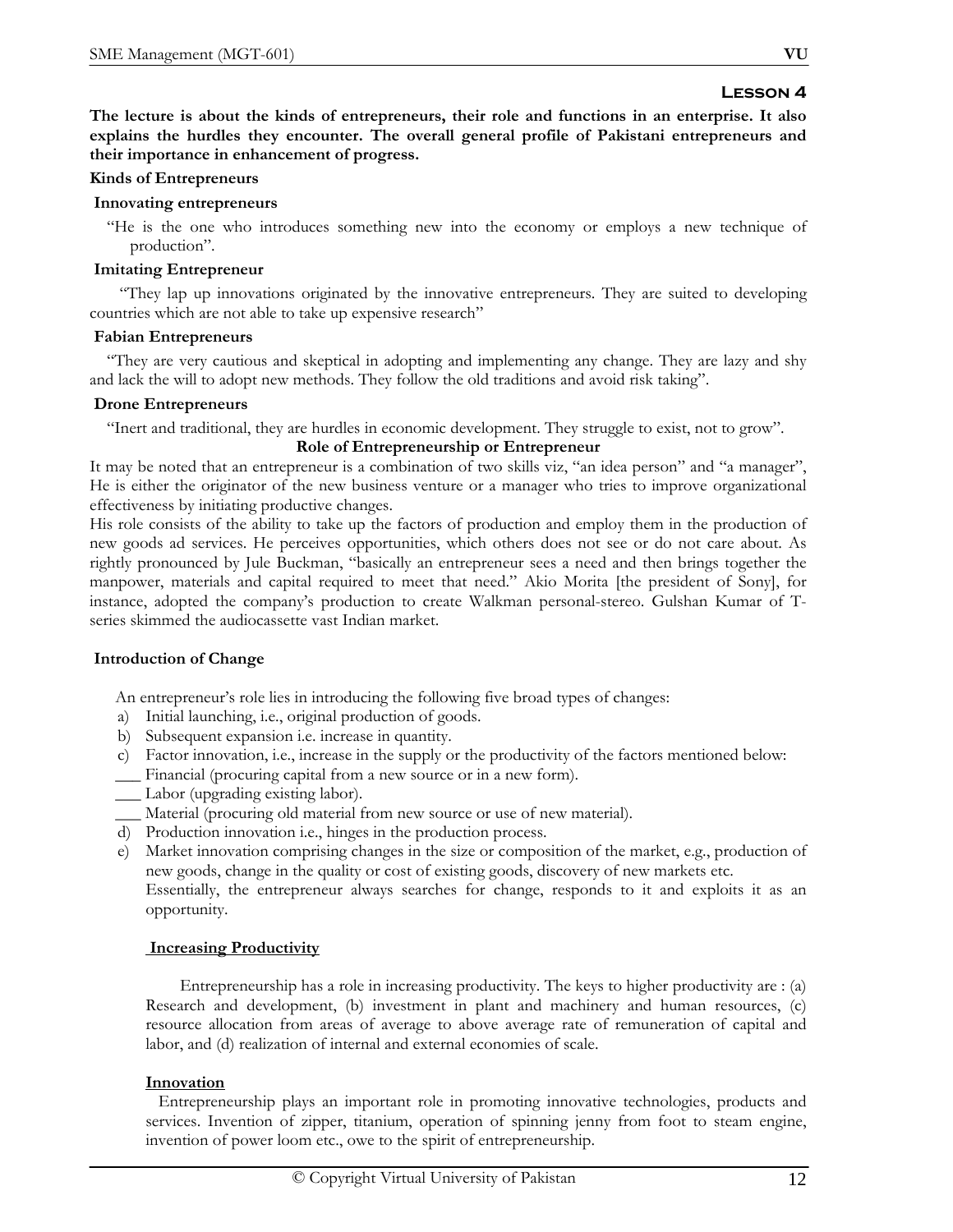## **Functions of Entrepreneurs**

- 1. Determination of the objectives of the enterprise.
- 2. Development of the organization.
- 3. Securing adequate financial resources.
- 4. Requisition of technological; equipment and its revision consonant with the technical change.
- 5. Development of market and devising new products to meet anticipated consumer demand.
- 6. Maintenance of good relations with public authorities and society at large.
- 7. Management of human relations.
- 8. Financial management.
- 9. Production management.

#### **Barriers in the Path of Entrepreneurship**

Vesper has listed 12 common barriers in the path of entrepreneurship. These are:

- 1. Lack of viable concept.
- 2. Lack of market knowledge.
- 3. Lack of technical skills.
- 4. Lack of seed capital.
- 5. Lack of business know-how.
- 6. Complacency (lack of motivation)
- 7. Social stigma attached to certain vocations.
- 8. Job " Lockins", "Golden Handcuffs" or attachment with the job.
- 9. Time Pressures, Distracter.
- 10. Legal constraints.
- 11. Monopoly- Protectionism.
- 12. Inhibitions Relating to Patents.

#### **References:**

1-Aitken, Huge J (exploration in enterprise, Harvard University press page46

2-The theory of economic development, Harvard University press page 89-105

- 3-Mc Cleland, Davis C (The achieving society) Collier Mac Millan New York.
- 4-The displaced uncomfortable entrepreneur (Psychology today) 1975
- 5-Peter F Drucher (Innovations and entrepreneurship) Page 27-28

6-World Bank Sponsored study by Etal.

#### **Book Recommended**

Entrepreneurship and Small business Management by Dr C L Bansal

## **Key terms:**

1-Titanium (an element use to make non corrosion alloys)

2-Stigma (Disgrace) a sign of.

3-Monopoly (Exclusive control of trade, business, etc)

4-Protectionism (A system of controls set set up by government to protect countrys`agriculture or industry from foreign competition)

5-patent (An official document that gives the holder right to protect his product from others copying it)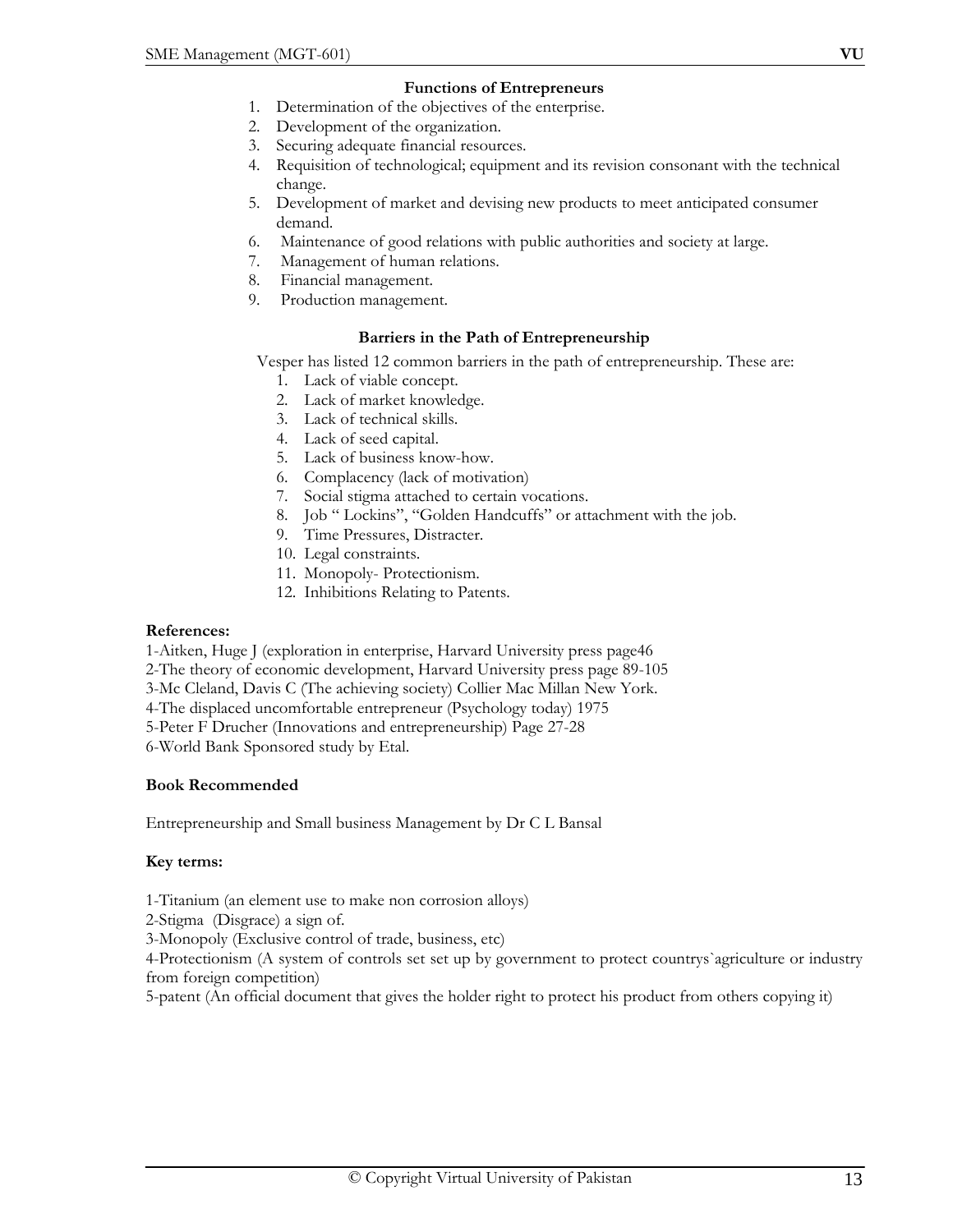This lecture will introduce the small entrepreneur in Pakistan the activities of SMEs in global and regional level. It will also reveal the role of SMEs in a developing economy.

#### **SMALL ENTREPRENEURS IN PAKISTAN**

#### **Salient Features:**

## **1**.**Single Owner Entrepreneur**

 " He works with his own hands, combines the entrepreneur function of initiating the business making investments, taking decisions and performing managerial functions".

## **2: Age Pattern**

 "The mean age of entrepreneur was found to be 42 years and of their enterprises 12 years. It is comparable to the Korean age pattern (46)".

## **3. Educational Level**

 " Differing from industry to industry 60% have school education and 30% have college or better education only 10% have professional or graduation level".

## **4. Social Background**

 " Caste played an important role in certain industries and on the other hand heritage is dominant. But overall it is very diversified."

## **5. Sizes and Investment**

" Majority started in a small way with less than 10 workers and  $1/2$  to  $2/3$  of the firms started with less than 50,000 investment"

# **6. Growth**

" The growth was fast in case of small firms than in large firms".

## **7. Profitability**

 " Rate of profit is higher in case of small industries in comparison with the large industries."

# **Role of SMEs in a Developing Economy**

Unemployment and under employment are the prevailing economic diseases in most of the Asian countries and they are result of a fundamentally disproportionate relationship between population and the use of available land resources. Rapid and continuing increase of population, in the last half century have led to a situation in which there are far too many people engaged in agriculture this situation is further aggravated by an antiquated system of land tenures, by poor standards of health and malnutrition by the use of primitive and inefficient techniques on small un-Economical holdings and by an uncertain climate for rains, weather changes etc. among the classical remedies suggested for tackling the problem of poverty and underemployment, large scale industrialization is perhaps the most important. This has no doubt, resulted in a phenomenal increase in the production of useful goods and have brought movement in living standards as well as in lowering the rate of population growth. But in many Asian countries large-scale industrialization has been slow particularly for the shortage of supply of capital.

 Under the circumstances, the problem of unemployment and underemployment can be tackled by the expansion and modernization of the existing small-scale cottage industry and the introduction of new industries capable of raising the level of production and improving the present depressed standard of living. The large-scale industry has been slow to develop and has succeeded to a very limited extent in absorbing the surplus population of the countryside. SMEs are still the most extensive tools for controlling unemployment.

 In Ceylon (Sri Lanka) as early as in 1949 nearly 286,000 persons were engaged in small industries, in China in 1933 approximately 10 million workers were responsible for 80% of the total industrial output by working in SMEs. In India more than twenty five million people are engaged in cottage and small industry. In countries like Germany, Switzerland and France there exists today a large group of industrial workshops and units side by side with the large factories. Japan furnishes the most striking example of the survival and growth of small-scale industries. This phenomenal development is due to careful planning, the integration of industries with agriculture and not the least important.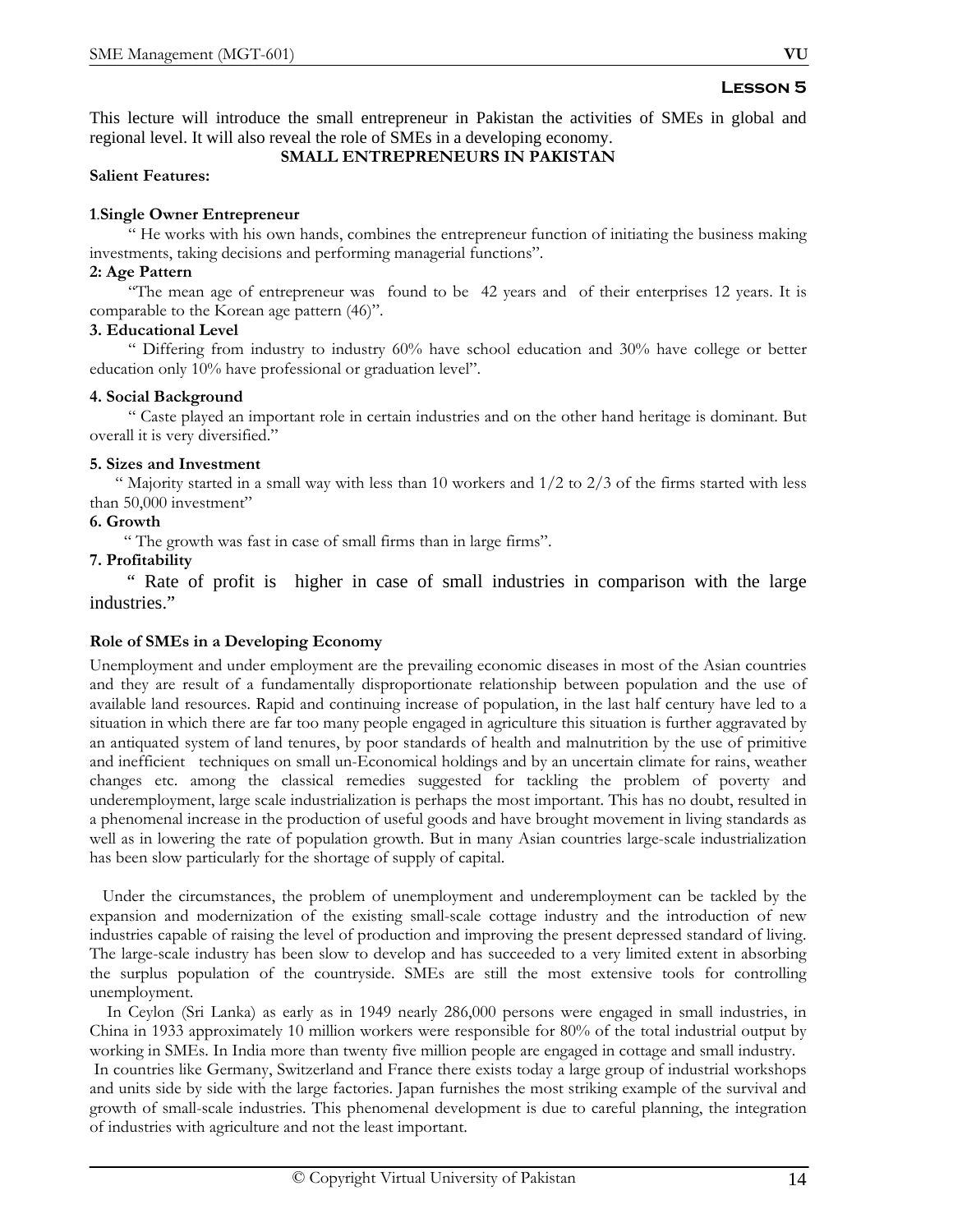Cottage and small industries have a very important role in the national economy, offering as they do, scope for individual, village or cooperative enterprises and means for the rehabilitation of the displaced persons.

## **National Approaches**

#### **South Africa**

 In South Africa there are about 800,00 small medium sized and micro enterprises in addition to the two to three million persons carrying different self-employment activities.

| Country                  | Index                       | <b>Share</b>                      |  |
|--------------------------|-----------------------------|-----------------------------------|--|
|                          | Less than 100 employees     | $34\%$<br>employment and 32%      |  |
| <b>United States</b>     |                             | sales                             |  |
| Japan                    | Less than 300               | $99\%$<br>all<br>of<br>employees' |  |
|                          |                             | establishments.                   |  |
|                          |                             | 71.9% of all employees. 55% of    |  |
|                          |                             | all value added. 51.8% of all     |  |
|                          |                             | shipments.                        |  |
| Federal<br>Republic      | of   Less than 10 employees | 85%% of all companies.            |  |
| Germany                  |                             |                                   |  |
| France                   | Less than 9 employees       | $99.9\%$ of all firms.            |  |
| Chile                    | Less than 9 employees       | 99% of all firms.                 |  |
|                          |                             | 39% value addition.               |  |
| <b>Republic of Korea</b> | Small industry              | 38.4% value addition.             |  |
| <b>Brazil</b>            | Small-scale sector          | $43.6\%$ employment.              |  |
|                          |                             | 29.6% production share.           |  |
| Philippines              | Small scale manufacturing   | 90% of all establishments.        |  |
|                          |                             | 50% of employment.                |  |
|                          |                             | About 33% value addition.         |  |
|                          |                             |                                   |  |

## **Pakistan**

SMEs are considered as engines of economic growth in both developed and developing countries. They provide low cost employment since the unit cost of persons employed is lower for smes than for large-size units.

- Assist in regional and local development since SMEs accelerate rural industrialization by linking it with some organized urban sector.
- Help achieve fair and equitable distribution of wealth by regional dispersion of economic activities.
- Contribute significantly to export revenues because of the low cost labor-intensive nature of its products.
- Have a positive effect on trade balance since SMEs generally use indigenous raw materials.
- Assist in fostering a self-help and entrepreneurial culture by bringing together skills and capital through various lending and skill enhancements schemes.
- Impart the resilience to withstand economic upheavals and maintain a reasonable growth rate since being indigenous is the key to sustainability and self-sufficiency.

•

## **Although no accurate data is yet available, it is estimated that there are approximately 220,000 SMEs in Pakistan, which**:

• Provide employment to over 80% of the labor force since artisans, workshops, household units, craft industries, vendors and agro based businesses that cluster around the townships and population centers have a tremendous capacity to provide employment.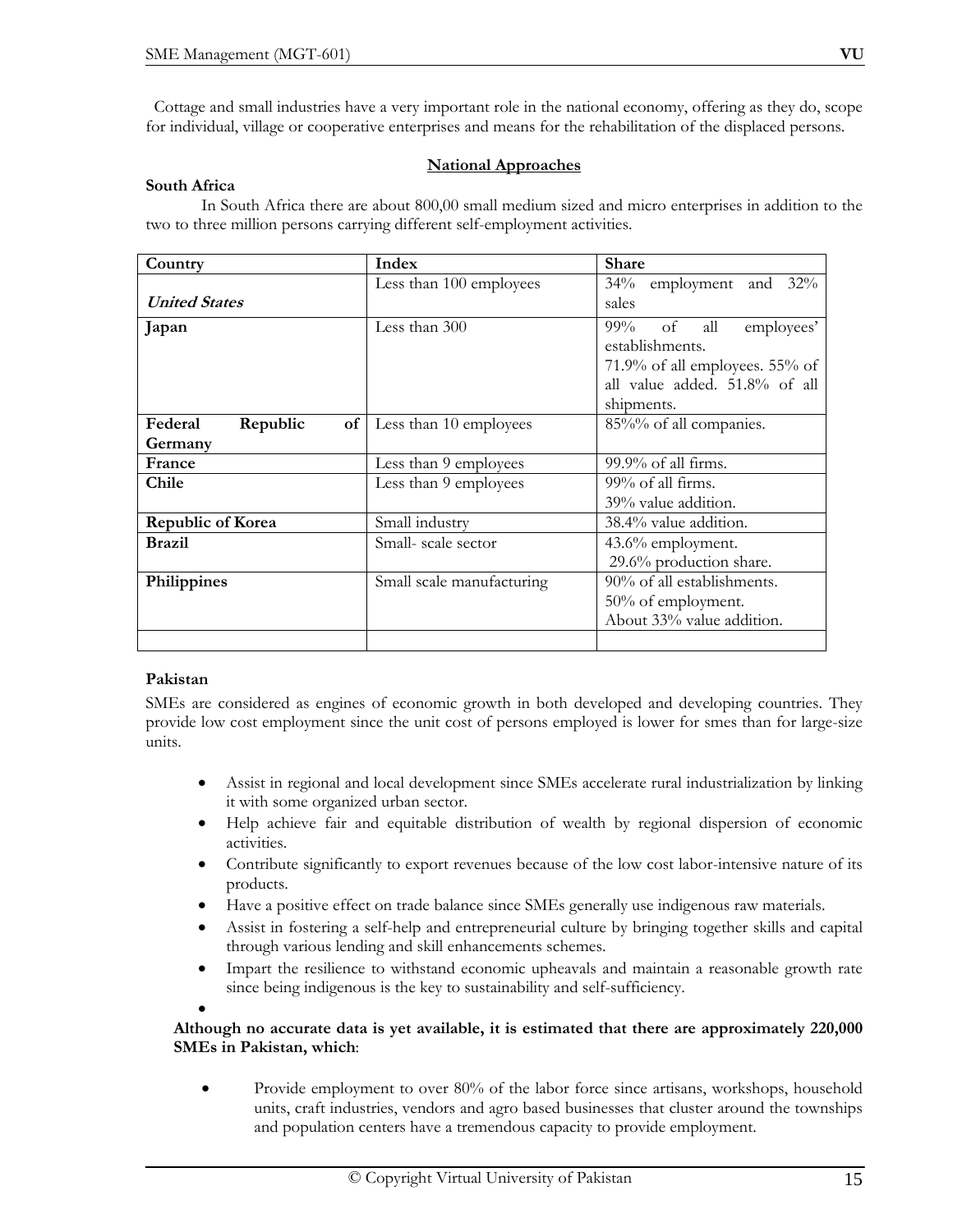- Contribute more than 50% towards export earnings through both, direct and indirect exports. Have a default rate that is far less than that of large-scale enterprises.
- 15% for SMEs, as against 65% for LSEs. Avail credit to the tune of only 12% from the formal financial sector, which indicates the wide gap between the lenders and SMEs.
- The SME sector also provides both rural and urban women to utilize their vocational skills while staying within residential premises. In urban areas, many female entrepreneurs have introduced product lines uniqueness has created a strong demand in the market.
- Today, the SME sector is the lifeline of the big industrial establishments due to its direct contribution and support towards value addition and exports. For the past three decades, the fastest growing export industries have been dominated by SMEs. Of all, cotton weaving and textile rank between the top two exporting sectors. Others include sports goods, surgical instruments, carpets and footwear etc. SME exports dominate low value added sectors and rely on traditional technologies.

# **SAUDI ARABIA**

|                              | <b>LARGE FIRMS</b> | <b>SMALL FIRMS</b> |
|------------------------------|--------------------|--------------------|
| Sales per employee           | SAR 486,000        | SAR 158,000        |
| Gross Margin to Sales %      | 14.2               | 4.4                |
| Return on Assets %           | 18.7               | 5.4                |
| Saudization*                 | 14.3               | 8.5                |
| Jobs created per million SAR | $\pm 1.0$          | 28.3               |
| invested                     |                    |                    |

\* Saudis as a share of total employees.

The erroneous view of SMEs all-scale industry, which is persisting in many developing countries, is that they constitute only a transitional phase in development and that small industry development is a temporary expedient or a "second best" alternative. This seems to base on the assumption that as a country moves from a traditional to a modern economy, it will have no more need or place for small-scale industries. But experience of some of the most industrially advanced countries clearly shows that while some industries start as small and grow into large establishment in terms of capital, output and employment, small scale industries as such continue to constitute a fairly large and important sector of their industrial structure. In the United States, Germany, the United Kingdom, the Netherlands and Japan industrial enterprises employing less than 100 persons account for the overwhelming majority of small- scale industrial enterprises. Employing less than 100 persons need not necessarily be small. Because in capital-intensive industries in advanced countries generally small number of workers may be evidence of automation rather than smallness in size. However, in a majority of cases, enterprises employing less than 100 persons may be taken as relatively small in the scale of operation as well. The contribution to total output in manufacturing ranges from about one quarter to one third, and to total employment in manufacturing from about one quarter to one half in some industries. Small establishments have a predominant position, in the United States for example, they contribute more than 75% of total value added in certain branches of foodstuffs and clothing industries. Small industries can coexist successfully with large industries because of certain inherent advantage of small-scale production or of small industries which functions complementarily with large industries as producers of components and supplies for them. Experience in advanced countries has established the fact that in certain circumstances, in manufacturing certain products by small industries cannot only coexist with large industries, but also even out compete them. Similarly, experience in developed countries has proved that the subcontracting system by which a large numbers of small firms supply components and parts of large industries have not only stabilized and strengthened the small firms, but also contributed substantially to the efficiency and economies of the big industries. One of the major tasks of the small industries promotion should be to identify the industries where production on small-scale basis offers the maximum advantages and give direction and lead to potential entrepreneurs into such fields. In fact, we would consider this as the first and most important step in small industry promotion. It is true that some small industries require some more measures of protection. This incidentally is true also of many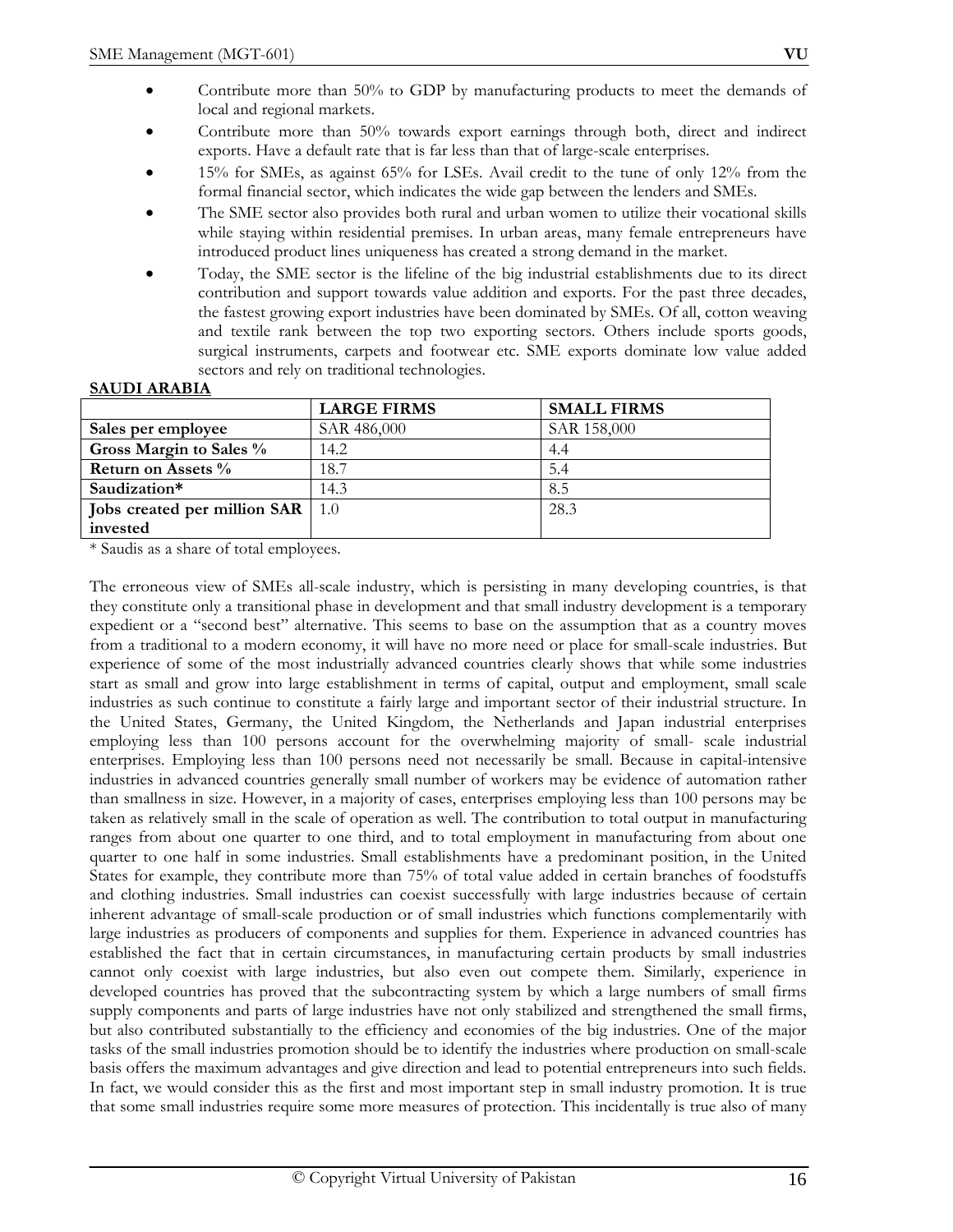large-scale industries as well. If care is taken to promote sustained capacity, it will be possible to build up a truly balanced industry structure where small and large industries will coexist to their mutual advantage.

 *Given adequate encouragement, this sector has greater potential of growth with spin of benefits. An investment in small enterprises is alone synonymous with investment in human resource.* 

#### **References**

**1-Small and medium enterprise development( A visionary action in Saudi Arabia) by Ismail Radwan & Jamal al-Kibbi( World Bank Institute)** 

**2-Small Entrepreneurs in Developing Countries by Dr Asghar Nasir** 

**3-Unit 2 -What is an SME (A UNIDO Publication)** 

**Book recommended -Small Entrepreneurs in Developing Countries by Dr Asghar Nasir** 

#### **Key terms**

**1-Antiquate** 

**2-GDP (gross domestic product) the annual total value of the goods produced and services provided by a country)** 

**3-Default rate (The rate of failure to pay back the loans/credits)** 

**4-Value added (The worth placed on a product by a particular stage in the production process)**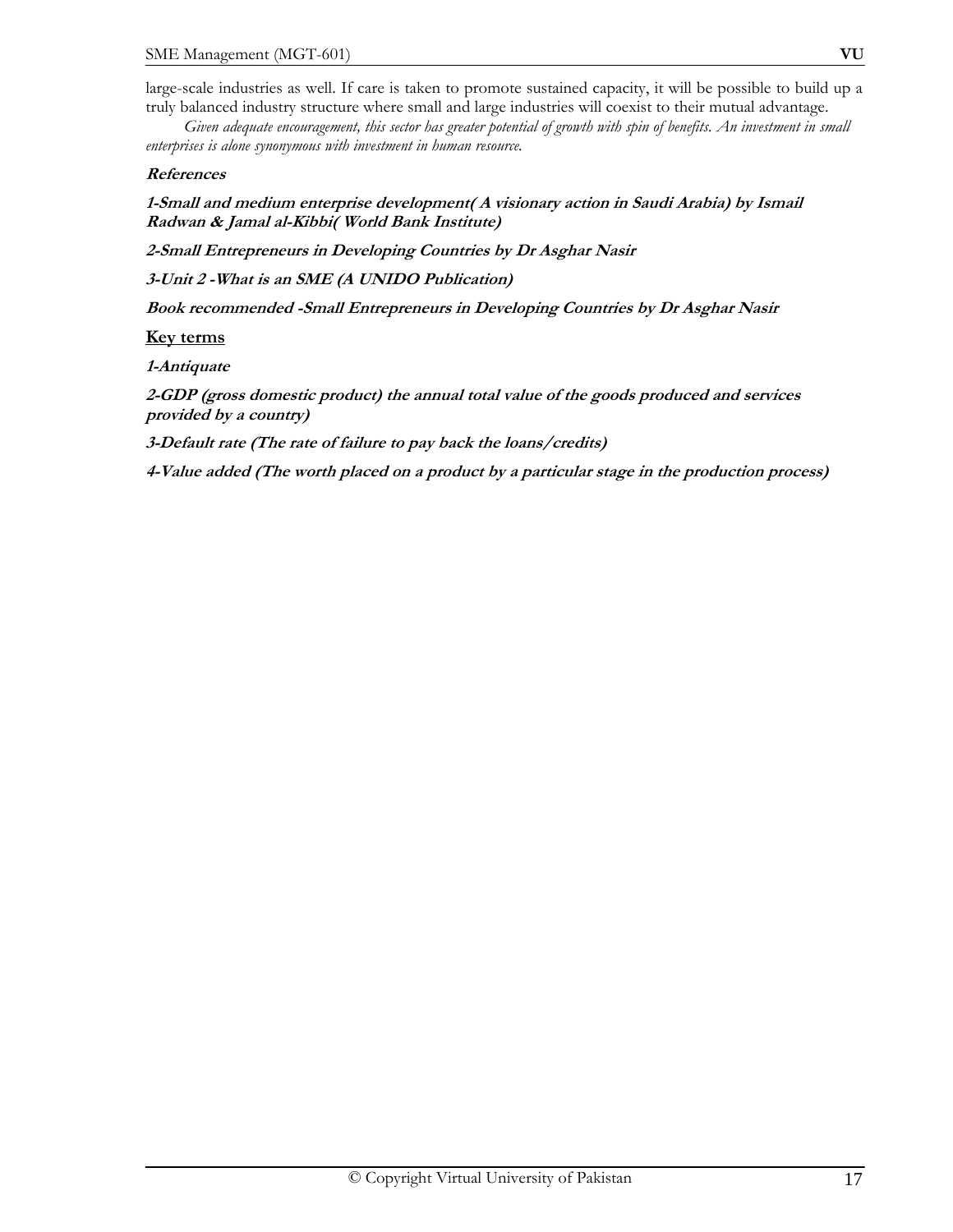This lecture is about the history of industrial growth in Pakistan and its related factors; the factors for adopting an SME based industrial system, the institutional support of government in the shape of long term and short-term policies.

## **THE DEVELOPMENT OF SMES IN PAKISTAN**

## **The Industrial History of Pakistan:**

## **Pakistan's industrial history has been dominated by a single-minded emphasis on industry and that too of large-scale enterprises.**

The fall out of that development strategy was formally adopted in the 60's as conscious policy step in the start of second policy plan period (1960-1965) has been large scale industrial holdings, accounting for much of the country's assets and capital. The feeling among the masses that a few families control 70 to 80 percent of the country's assets, led to political rebellion. That rebellion also culminated in the dismemberment of the eastern part of the country. The primary causes for that tragedy, were basically economic in nature.

 The upheaval also generated a parallel economic thought, exclusive to the peculiarities of Pakistan's economy. That economic thought advocated across the board nationalization of economic assets as a vehicle for ensuring social justice in the society.

The fall out of that strategy was two pronged:

- **Inefficient labor**
- • **Shaken Business Confidence.**

 The reaction to that policy mix in the early 1980's was a revert back to the Ayubian model of economic development.

The model was characterized by**:** 

- **1. Promotion of large-scale units.**
- **2. Expansion of large-scale enterprises.**
- **3. Banking sector turned to cater to large loans.**

The IMF conditions and poor recovery rate of huge borrowings played a major role in creating a negative point for the progress curve. These constraints further pushed the economy towards recession, industry towards sickness and individual units towards default.

All these factors precipitated the rethinking of a strategy to revive the growth of economy.

It was due to dis-involvement that medium scale and small-scale enterprises has got the attention of the stakeholders i.e. the economic managers and the private sector. The development of SMEs suits the current situation on account of the following factors.

- **1. Low overhead cost, low level of financing.**
- **2. Lesser pressure on the banking system.**
- **3. Employment generation.**
- **4. Entrepreneurial development.**
- **5. Vendor based development.**
- **6. Development of large-scale industry on firm basis.**
- **7. A more just distribution of resources and profits.**

The pre-requisites for the development of SME sector rest heavily on an infrastructure tuned to support such development that includes:

- A banking system customized for SME development.
- □ One window operation.

 Currently, our banking system continues to be the large sector banker. Despite talk of SME development under the auspices of SMEDA and development of SME Bank and Khushali Bank, the financial sector's general response has been influenced by the security issue, i.e. against which asset the bank would be advancing loans to the small and medium scale business entity. In the absence of a customized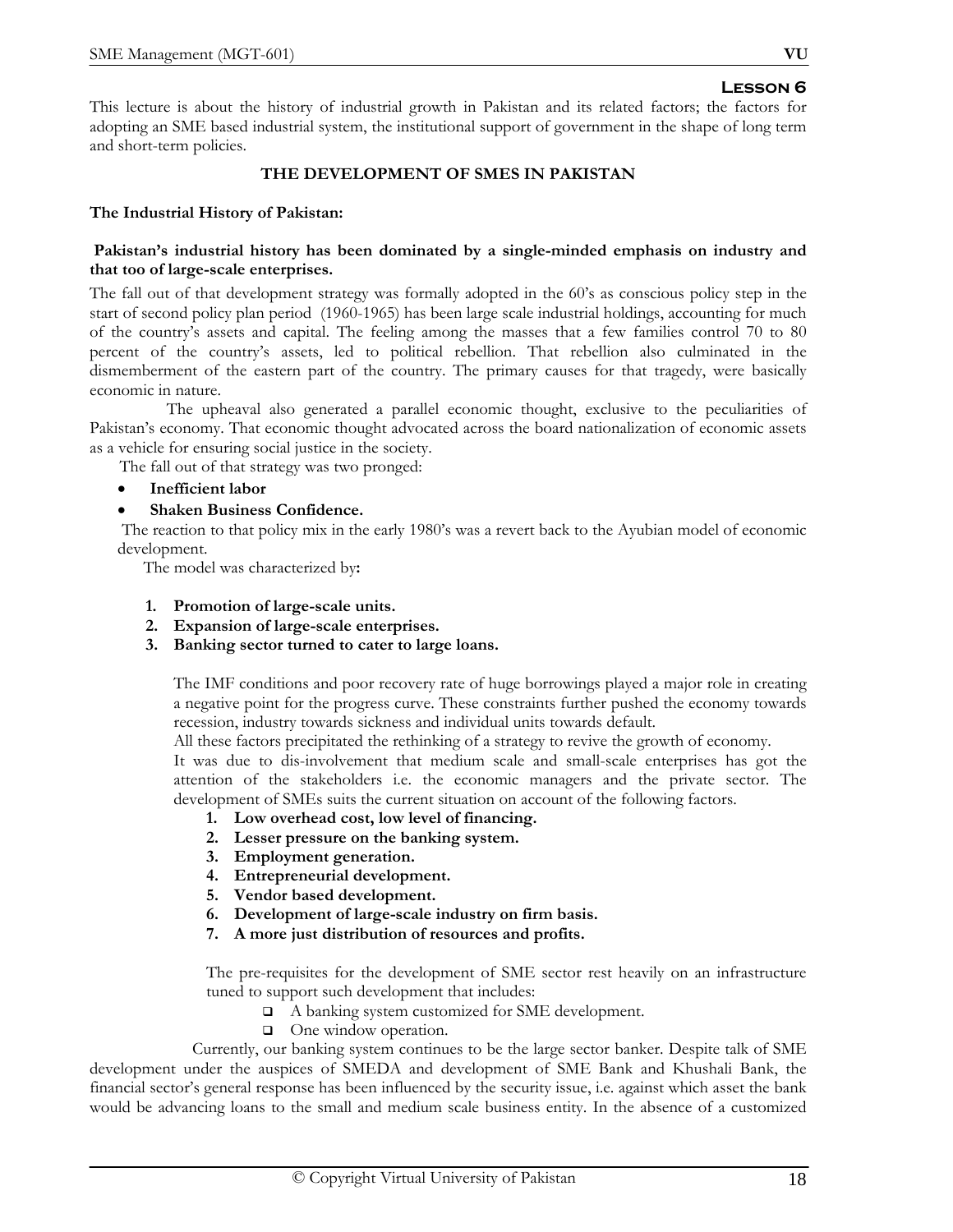banking setup, the development in the SME sector so far has been evolutionary and not the result of any conscious activity.

 The turning up of the system for development of the SME also includes an enabling environment. Though the need for an enabling environment is not exclusive to the SMEs and is a prerequisite for all types of economic activity. That includes a one-window operation culture, where the investor does not have to go from pillar to post to get his task done.

 A conscious effort by the state to reform the banking setup and the attitude of the government functionary and the bureaucracy will set into motion the mechanics of change in the development strategy priorities of our economy.

 The development of SME hold within its mechanics of expansion the growth of economy coupled with a more just distribution of wealth. The social justice aspect of it ensures that the development will not compromise the distribution of wealth issues.

 To begin with, the SME development does not depends upon the expansion of the family enterprises; rather, it is the outcome of the initiative of the single individual or asset of individual. Unlike the development of family concerns, where the emphasis on the particular group's interests, the SME never seeks to totally control the market, rather, it only identifies its place in the market and sustains it. The modus operandi of most of the vendors in the auto sector is like this. They do not control a major chunk of the market. What they are doing is to maintain their share as a sustainable vendor. Thus the market is not blocked for the new entrant unless there is saturation point already experienced by the industry.

 The small overheads involved in fixed and running cost structure of a SME unit means that each unit does not need excessive financing. As a result a large section of society benefits from the available resources. There is no accumulation of wealth in few hands and the money circulates in a fashion, where people are able to derive the needed benefit.

 The availability of resources for the SME unit means that the opportunity to develop are not confined to a restricted section of society, rather anyone with a idea and plan can create a place for himself. The success of venture capital in the United States and the likes of **Yahoo and Hotmail** are indicative of the development of SME as a vehicle for equal opportunity, besides technological development.

 The other success stories like **Microsoft, Linux** owe their development to the practical implementation of the idea, which was presented by individuals or a set of individuals with not so privileged backgrounds. Yet they made it big. Bill Gates was not a Kennedy scion, but the opportunity to develop from a SME allowed him enough room. Even today, developers jointly own Microsoft. In the process the above-mentioned advantage of technological development as also been realized.

 A more just distribution of wealth and prospects of technological development set the pace for the growth of economy. New technologies generate economic activity on industrial scale. That is not exclusive to developed countries. We have experienced in the context of the Information Technology that it did generate economic activity in the affiliated sectors and provided employment opportunities to many hardware engineers and software developers. The development of IT sector had a more egalitarian character to its credit allowing professionals to prosper, without having to be a large enterprise or scions of big families.

 The recipe of SME development infects does two things. On one hand the processes are developed at a grass root level. Vendors are identified and the production process takes off. As small-scale vendors characterize most of the development, the profits are naturally divided according to the contribution to the process. There are no new big families appearing in the process, rather, it is the matter of fact stages of production line, which are identified. The Japanese and Italian economies are increasingly modeled on the basis of SME development.

 These societies are characterized by the dignity of work, not for the huge amount of sweat, the worker sheds, but for the rewards, which are ensured in this setup. The vendor knows the respect he earns and the rewards he is insured. For that very cause, peace and almost no records of militant trends have characterized the developed societies like Japan.

 The debate in the support of the SME can be unending. The prescriptions for the societies and economies like Pakistan in the context of the best possible economic solution are simple. There is a need to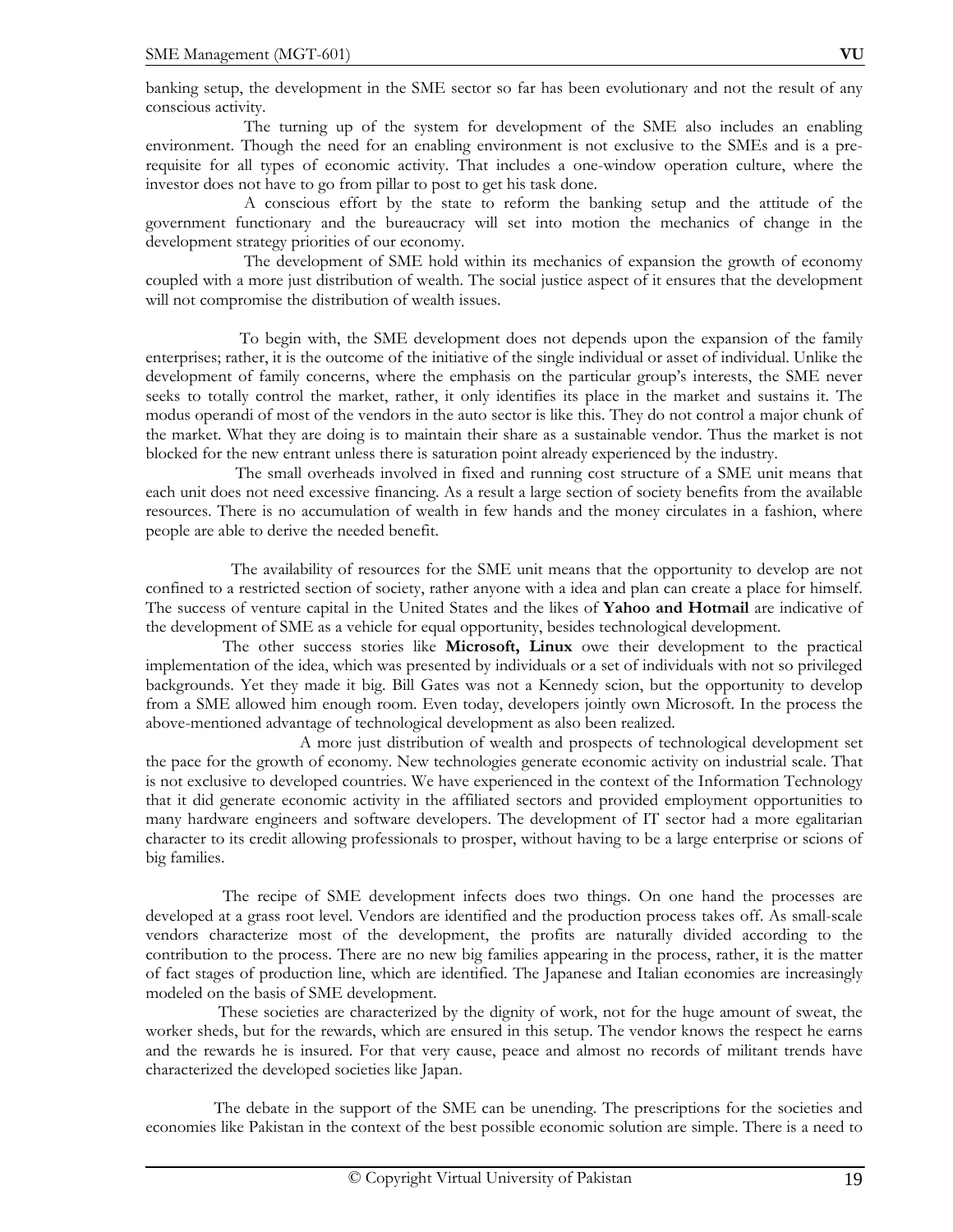## **Reference:**

1-Small and Medium enterprises development (A recipe For development and just distribution) A research paper by SMEDA Research cell

2-The A to Z of healthy small business by Amer Qureshi (international edition Australia) 3-50 years of Pakistans economy (traditional topics and Contemporary Concerns by shahrukh Rafi Khan (Oxford Press)

## **Recommended Book**

.50 years of Pakistan's economy (traditional topics and Contemporary Concerns by shahrukh Rafi Khan (Oxford Press)

## **Key terms**

Modus operandi (the way in which something is done) Overheads (a regular cost of running a business i.e. rent.wages, gas, elecric bill etc) One window operation (provision of all facilities at one place)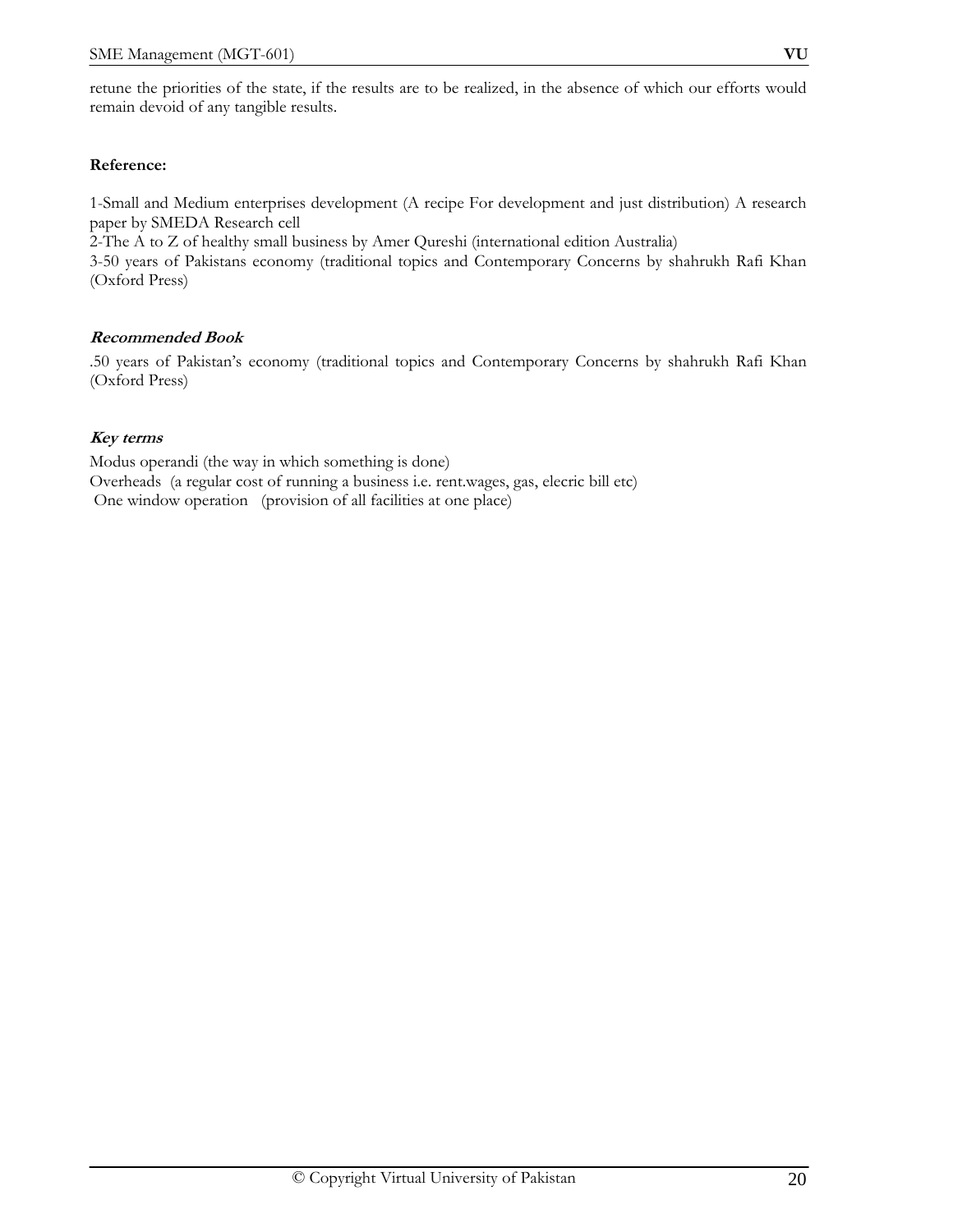## **GOVERNMENT'S EFFORT TOWARDS SME DEVELOPMENT**

This lecture will throw light on the efforts of government towards SME development and the role of institutions in public sector.

 The government of Pakistan keeping in view the importance of SMEs has adopted multi -pronged approaches at the regional, sub regional and national levels. Initiatives at the regional and sub-regional levels include efforts to strengthen economic integration and cooperation. At the national level, structural adjustment programs have been in operation along with attempts at restructuring and diversifying the production base, integrating the informal sector into the economic mainstream and stimulating the increased participation at the enterprise level.

 Over the years the government has developed a wide network of numerous support institutions for the development of small-scale enterprise in the country. The development process was initiated in the sixties and the concept of development derived its origin from the "Indian Model" of small enterprise development. The basic idea behind the model is to develop infrastructure facilities such as industrial estates, common facility centers and vocational training institutes, which would, to a great extent the problems faced by the SMEs. Based on this model numerous provincial level organizations were set-up mostly with the help of foreign assistance in the shape of grants and soft loans.

 Financial sector organizations also are of great importance to the SME development in the country. The government has also established some institutions, which cater to the financing needs of the small firms. Some of these institutions are meant exclusively for the small sector. Besides the efforts of the Government the non-governmental organizations have also been actively participating in the micro and small enterprise development. The role of these organizations is also discussed here. Some of these NGO's design programs to address social needs on a community basis which have a positive impact on employment generation at a micro level, the functions of NGO's have been discussed very briefly.

#### **Provincial Level Institutions**

## **1. Punjab Small Industries Corporation (PSIC):**

In the province pf Punjab PSIC was established in 1962 as an autonomous body for the promotion and development of the small-scale industries in the province. The PSIC covers the critical areas of investment promotion and provision of credits for setting up new industries and modernization of the existing ones. It also promotes the common facility center, technology transfer, guidance, handicrafts development and design facilities.

## **(a) Financing and Loans:**

PSIC is providing two types of loans to its clients, working capital and capital investment loans. The maximum limit of loan is RS. 7.5 Lac. There are district officers appointed for monitoring the loan recovery and in the case of unrecoverable loans, they are transferred to the revenue authorities. PSIC has managed to recover 81.6% of all loans given out. Disbursing Rs. 1768.537 million to 6339 units through its 8 regional offices ( till 31-02- 2001). The debt equity ration for loan up to Rs. 7.5 Lac is 70:30.

## **(b) Industrial Estates**

 PSIC has developed 14 industrial estates in various areas of the Punjab. The costs of land within these industrial states have been subsidized to allow the development of the small-scale sector.

#### **(c) Services and Programs:**

 PSIC has also launched "Rural Industrialization Program" to control unemployment and strengthen the marginal household income through stimulation of industrial growth in the urban and rural areas of the Punjab.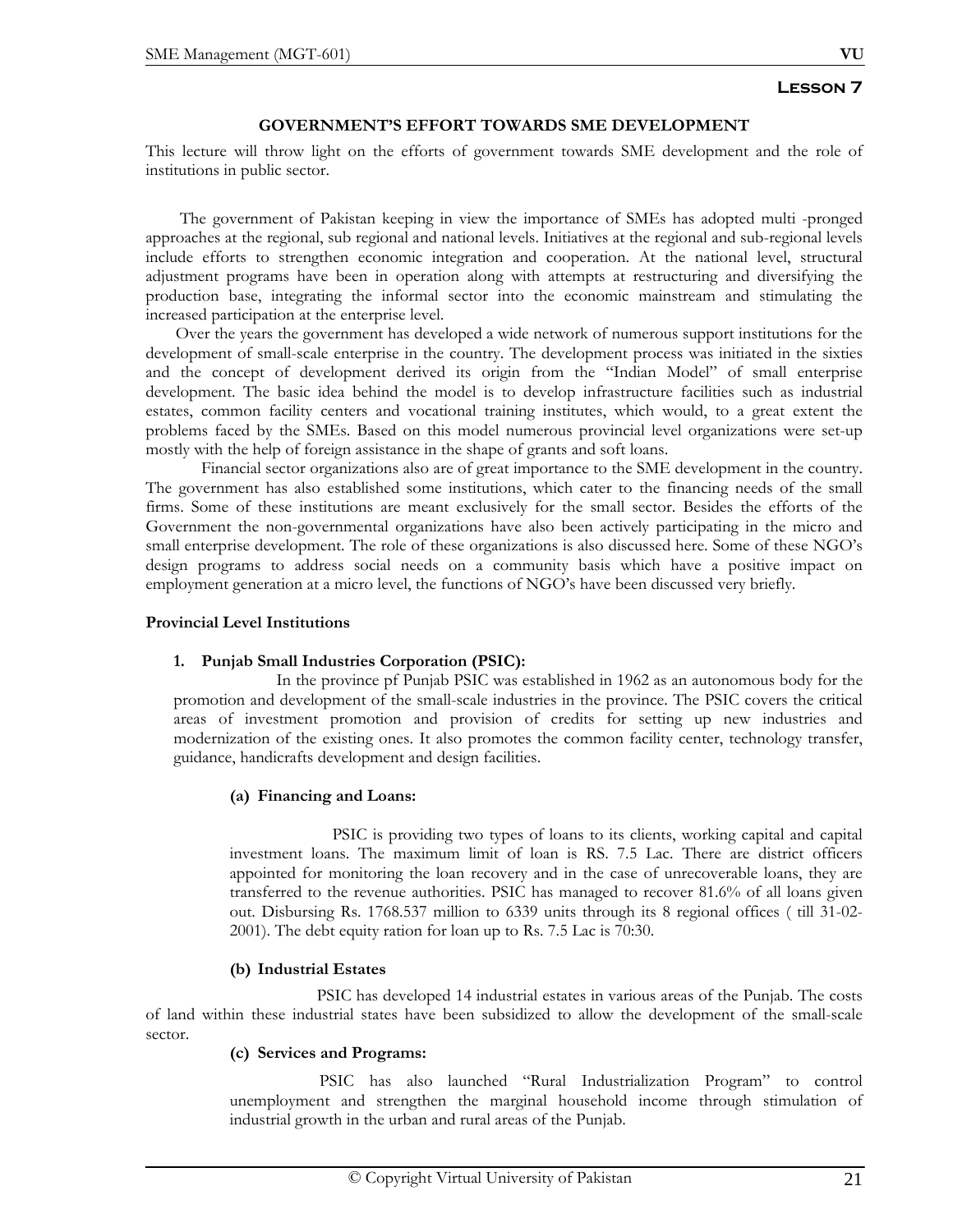PSIC has established various types of service centers e.g. metal industries development center, Sialkot, Engineering service centers. Gujranwala, institute of pottery development, Shahdara etc

## **2: Sindh Small Industries Corporation (SSIC):**

SSIC was established in 1972 having motives to indulge into promotional activities of small-scale industries in Sindh. The objectives of SSIC include financial assistance, education of craftsman, census and survey of cottage and small industries, procurement and distribution of raw materials to artisans and craftsman. SSIC was also involved in the Prime Minister's self-employment scheme for the dispersal of the micro credits.

#### **(a) Industrial Estates and Colonies:**

 The SSIC has established 17 industrial estates in Sindh. Total number of plots developed there are 1938 and there are 302 units working utilizing 571 plots. There are six different craftsman colonies established having 92 shops.

#### **(b) Financing Schemes:**

 The SSIC also launched a credit scheme in 88,89. The rate of markup was 7% for industrial estates and 11% for factories outside the industrial estates. The scheme was discontinued in 1993 due to shortage of funds although SSIC has created already 526 jobs and disbursed 20.6 million rupees. In October 1992, a self-employment scheme was started for locally manufactured machinery (LMM). The loan ceiling is 1 million with the markup rate of 14%. The total amount disbursed to 171 units is rupees 98 million. The recovery rate is 47%.

#### **3.Small Industries Development Board (SIDB) NWFP**

The SIDP was established in 1972. It is playing a promotional role to support and assist the development of small and cottage industry in the province. The SIDB is an autonomous body, focusing on manpower training, model projects and industrial infrastructure. It has 14 regional offices in the different cities of NWFP.

#### **(a) Training Centers:**

 SIDB has established carpet centers in five cities of NWFP and has trained 1327 number of trainees. The SIDB has established "Patti" training centers, textile training and "gabba" training centers which has trained 151 trainees.

## **(b) Development Programs and Model Projects:**

 SIDB has also launched various women development programs, which has trained 2062 women trainees in a number of fields of work. The SIDB is also involved in establishing other various kinds of model projects for wood working, leather goods, wool spinning, ceramic device etc The total number of trainees trained is about 8000.]

#### **Industrial Estates:**

 SIDB has established 9 industrial estates. There are a total of 1620 plots and the total jobs created are 4405.

#### **Financial Assistance:**

 SIDB is also managing different credit schemes for small industries. To date, a total number of 198 million rupees have been disbursed to 452 enterprises. SIDB is also disbursing credit under the self-employment scheme.

## **4. Directorate of Industries (Balochistan)**

The directorate of industries was formed in 1976 and it looks after all the promotional schemes for SMEs. Further more, the directorate is also involved in providing various kinds of advisory and consultancy services.

#### **(a) Training Centers:**

 The directorate operates sixty-three training centers in various trades, one service center, 5 sales and display shops and one small-industries estate. Of the 63 training centers, about third are carpet centers, seven are embroidery centers and the others cover areas like tailoring, wood work, marble work, mazri and durree production.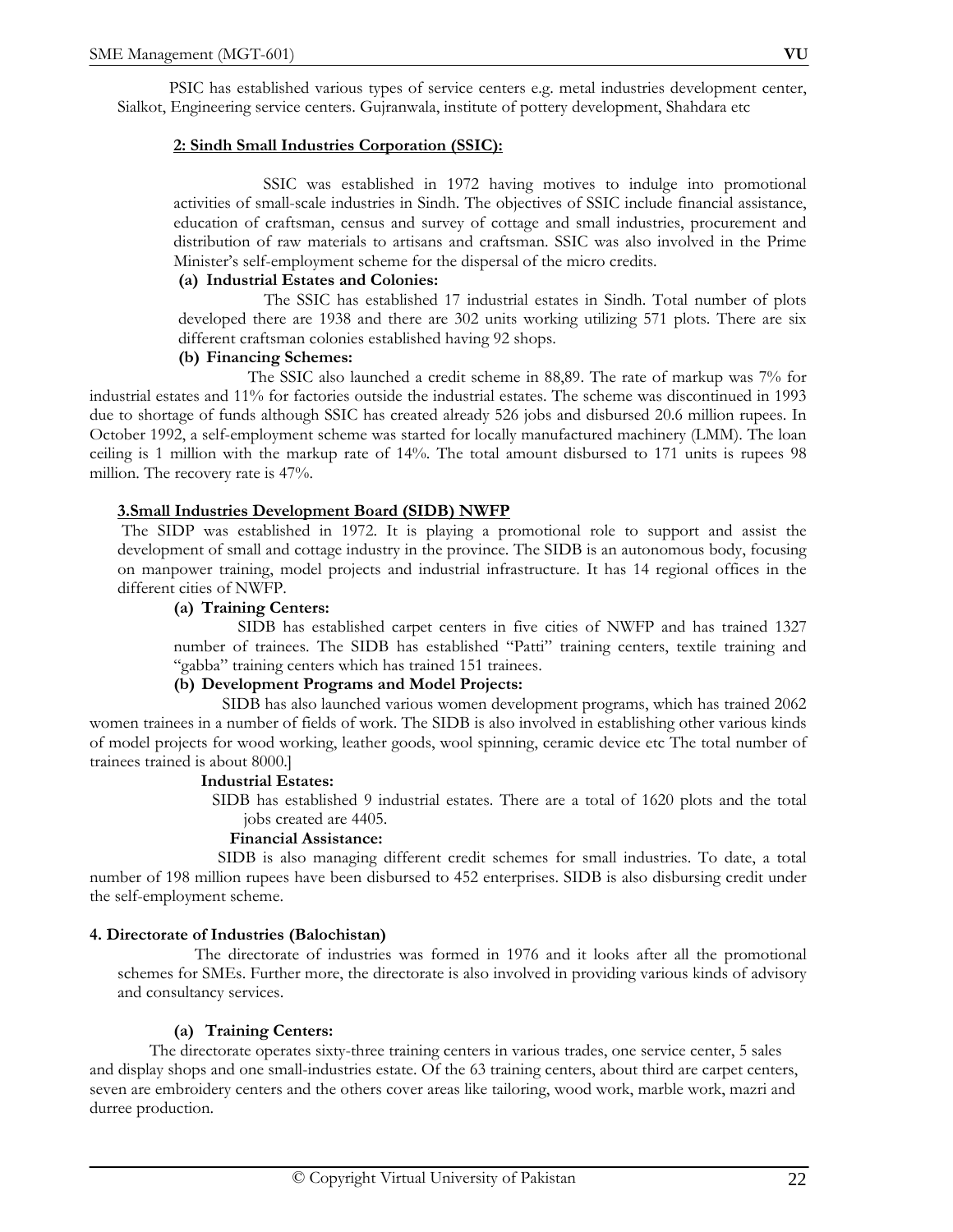#### **5. Financial Institutions**

In order to meet this financing requirement, a number of institutions have been formed. These are**:** 

- **I. Small Business Finance Corporation (SBFC).**
- **II. Youth Investment Promotion Scheme (YIPS).**
- **III. Regional Development Finance Corporation (RDFC).**
- **IV. Industrial Development Bank of Pakistan (IDBP).**

A few commercial banks such as Allied Bank Limited and First Women Bank Limited have also started schemes to provide loans to low-income clients who are generally not able to access the formal source of financing.

## **(a) Small Business Finance Corporation (SBFC):**

It was established in 1972 as a federal entity. The main aim was at the time of establishment, to assist small entrepreneurs for self-employment and setting up cottage industry. The mark up was kept lower; the majority lending was towards self-employment leaving only 2% for small industries.

## **Restructuring SBFC:**

 The management took over in year 2000 and restructured the entire corporation. The restructuring was based on the facts that SBFC has deviated from its main aim resulting in a weak balance sheet. 70% of its credit portfolio was infected by non-performing loans. Usage of information technology was non-existing and the management was ineffective. There were 1400 employees at 96 branches. The internal control and management was highly ineffective with poor quality of human resources, poor work ethics, poor infrastructure and non-existence of training and development culture.

## **Restructured SBFC:**

 The total number of branches has been reduced to 63 around 270 people opted for golden handshake. Separate human resource department has been setup, a separate information technology department was established to spread IT knowledge among SBFC employees, and a treasurer division has been setup in Karachi, which is responsible for management of cash and surplus funds.

## **Financing Programs:**

 SBFC is financing various types of projects such as Gem Stones, cotton ginning, textile apparel, and marble processing etc. currently SBFC can disburse up to rupees 1.5 million for a project having total cost of five million and lend up-to 50% of the total project cost of small businesses but for that total project cost should not exceed 50 million. It can also share up to 30% of total projected cost for a medium sized industry where the total project cost does not exceed rupees 100 million.

## **Regional Development Finance Corporation**

The Regional Development Finance Corporation was established in 1985 having paid up capital of Rs. 172,500 million and with the specific objective of promoting the industrialization of the less developed areas of the country. RDFC is a multi-product financial institution. It participates in money market, capital market and micro credit delivery. The head office of RDFC is located at Islamabad and a network of 14 branches carries out its operations across the country. Besides financing of medium to large sized industrial concerns RDFC has been involved in disbursing micro and small sized loans. However, over the last few years the organization has restrained from forwarding long-term project loans and currently is in the process of recovering loans from the borrowers.

## **Financing Programs:**

Various schemes have been initiated with credit lines from local as well as foreign sources. It has also started a micro credit scheme called the Credit for Rural Women (ICRW) under which small loans ranging from Rs. 25000 to Rs. 200,000 are disbursed to women entrepreneurs on subsidized interest rates of 10%. The total disbursements under the scheme stand at Rs. 2.5 million. RDFC was allocated a credit line of Rs. 167 million for the self-employment schemes out of which a total of Rs. 80 million was disbursed.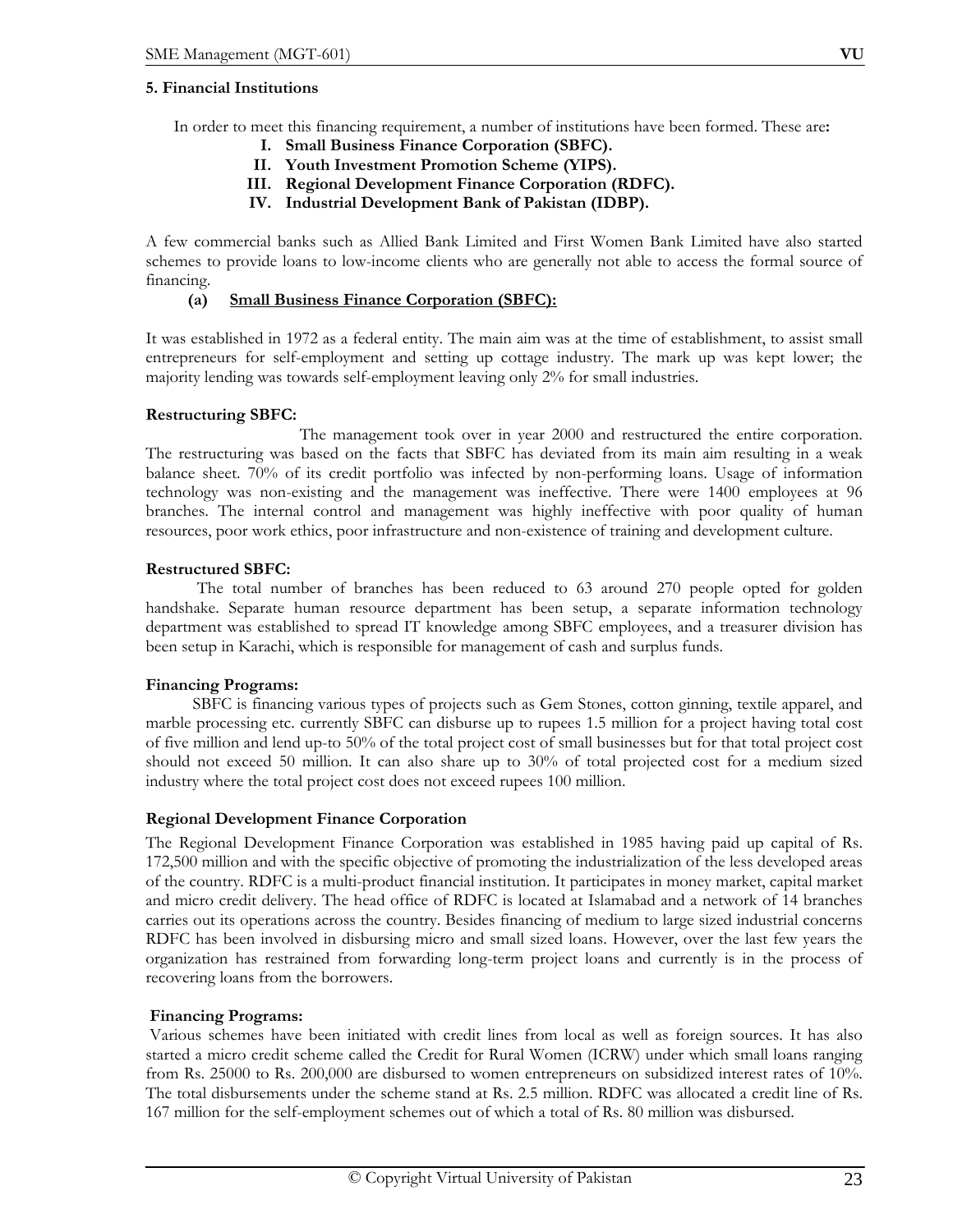# **Industrial Development Bank of Pakistan**

IDBP is Pakistan's one of the oldest development financing institution created with the primary objective of extending term finance for investment in the manufacturing sectors in the economy. Over the years however, the bank has emerged as an institution fostering the growth and development of SME sector stimulating industrial progress in the rural or less developed regions of the country. As a part of its services the bank offers business development assistance through providing information on potential small-scale investment projects. In this regard numerous pre-feasibility studies have been developed for identification of viable sub sectors.

# **Key Terms**

1-Muti-pronged (Having different branches)

2-Revenue authorities (The provincial authorities normally act through TEHSILDAR under the Punjab revenue act for the recovery of Punjab revenue taxes like malya, abyana, takavee etc) 3- Gabba (Usually the terms is used for a thick traditional carpet knit with local spun and dyed wool)

## **References**

1-reseach cells SMEDA/LCCI 2-Small industries and the developing economy in India by R.V.RAO 3-The essence of small business by ADRIAN BUCKLEY

## **Book recommended**

Small Enterprises in developing coutries By Dr. Asghar s . Nasir Small industries and the developing economy in India by R.V.RAO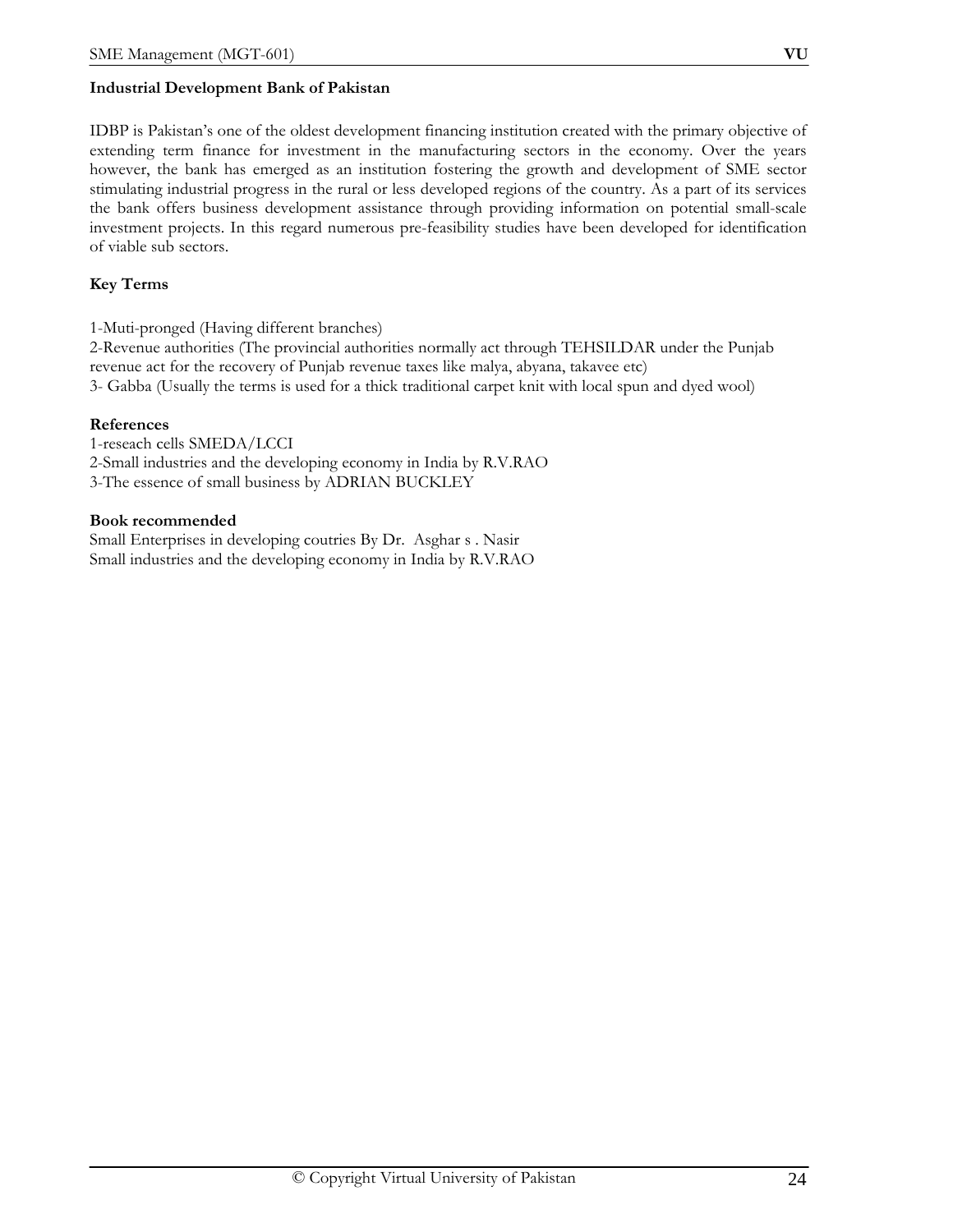# **THIS LECTURE DEFINES THE ROLE OF NGOS AND SMEDA**

#### **The Role of NGOs**

The NGOs are working on socio-economic sector in the development of SMEs. They are privately owned organization registered under the social welfare act. They normally work through grants, aids or donation based finances. They are having a very constructive role in the SME development. The special property of this sector is gender development. They at some places tried to replicate Grameen banks model.

NGO Non-governmental Organization, a non-for-profit agency not affiliated with any government or private sector entity, devoted to managing resources and implementing projects with the goal of addressing social problems. May receive some public funding.

NGO is a community based organization with it's own management structure. The organisation may receive some or all of its operating funds through a government department known as the funder, however it is accountable or answerable to its stakeholders - the people who stand to benefit or lose by its actions. The funder is one of those stakeholders.

NGOs play a vital role in development of SME. NGOs helps to reduce poverty , NGos creats awareness in women of rural areas to develop small business in the their own premises .

## **The NGO Business**

Non-governmental Organizations (NGOs) have become involved in international trade in recent years in two different ways. The first is to establish fair trade cooperatives to facilitate the export of goods from developing to industrialized countries directly from the producers. Their underlying operating principle is to ensure that more of the profits from the sales of diverse products go to the producer and less to middlemen. Often these products are slightly more expensive than similar goods in the market and these businesses rely on the social conscience of its customers to ensure a steady market for their products.

Another less well known NGO business strategy is for the NGO itself to take on the role of designer, marketer and distributor of specific products and to work with particularly disadvantaged groups, primarily women, as sub-contractors who are taught to produce the goods that the NGO sells. Thus the NGO, in effect becomes a private sector actor. How they differ from standard private sector producers is in their selection of subcontractors and the fact that all profits are invested back into the organization to ensure organizational sustainability and to expand their base of sub-contractors. Their subcontracting role also serves to empower their sub-contractors as opposed to setting up an exploitative piece work arrangement. It provides a viable means of poor women to set up their own home-based enterprises. The key to the success of this particular strategy is the fact that the NGO takes on the responsibility for the development of the internation market for the product produced.

# **SMEDA**

## **Small and Medium enterprises Development Authority**

## **Introduction**

Premier institution of the Govt. of Pakistan under Ministry of Industries, Production & Special initiative, SMEDA was established in October 1998 to take on the challenge of developing Small & Medium Enterprises (SMEs) in Pakistan. With a futuristic approach and professional management structure it has focus on providing an enabling environment and business development services to small and medium enterprises. SMEDA is not only an SME policy-advisory body for the government of Pakistan but also facilitates other stakeholders in addressing their SME development agendas.

Growth of globally competitive SME sector through a conducive and facilitating environment and support services as an engine of growth and sustainability to national economy.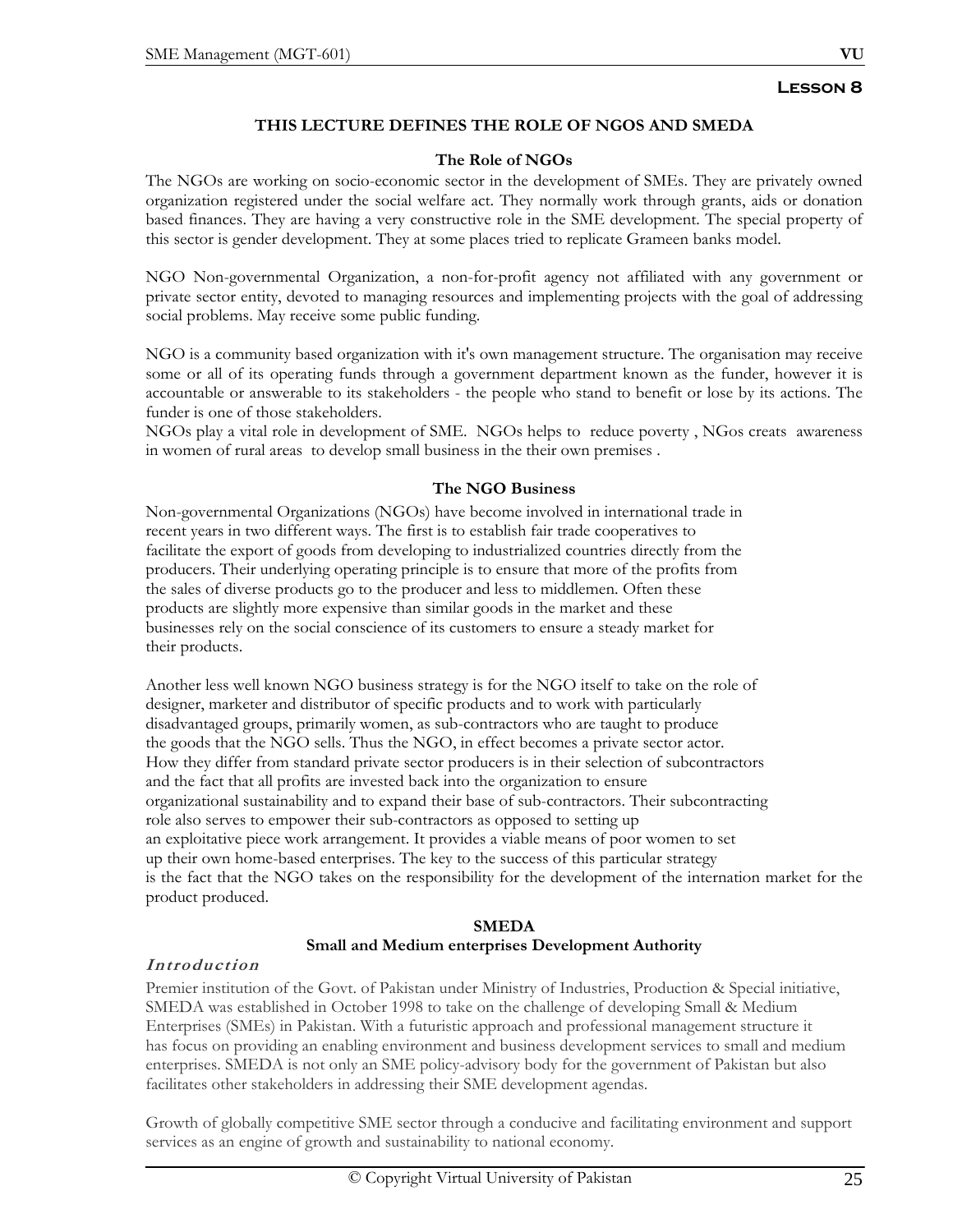## **Mission Statement:**

To function as the promoter & facilitator of SME sector in Pakistan by creating a conducive and facilitating environment as well as providing and facilitating service delivery to SMEs for enhancing their capacities and competitiveness.

## **SMEDA Objectives**

- 1. Policy formulate to encourage the growth of SMEs in the country and to advise the Government on fiscal and monetary issues related to SMEs.
- 2. Facilitation of Business Development Services to SMEs.
- 3. Facilitate the development and strengthening of SME representative bodies associations/chambers.
- 4. Set up and manage a service provider's database including machinery and supplier for SMEs.
- 5. Conducting sector studies and analysis for sector development strategies.
- 6. Facilitation of SMEs in securing financing.
- 7. Strengthening of SMEs by conducting and facilitating seminars, workshops and training programs.
- 8. Donor assistances for SME development of SMEs through programs and projects.
- 9. Assist SMEs in getting international certifications (such as UL, CE, DIN, JIS, ASME, KS, etc.) for their products and processes.

Identification of service opportunities on the basis of supply/demand gap.

## **References**

1-reseach cells SMEDA/LCCI 2-Small industries and the developing economy in India by R.V.RAO 3-The essence of small business by ADRIAN BUCKLEY

## **Book recommended**

Small industries and the developing economy in India by R.V.RAO

## **Key terms**

NGOs (Non Governmental organizations) Autonomous (Self governing) Debt equity ratio (The ratio of money participation by the borrower and lender) Subsidize (Helping money given by government to the producers) Portfolio (A group of different investments held by a private investor)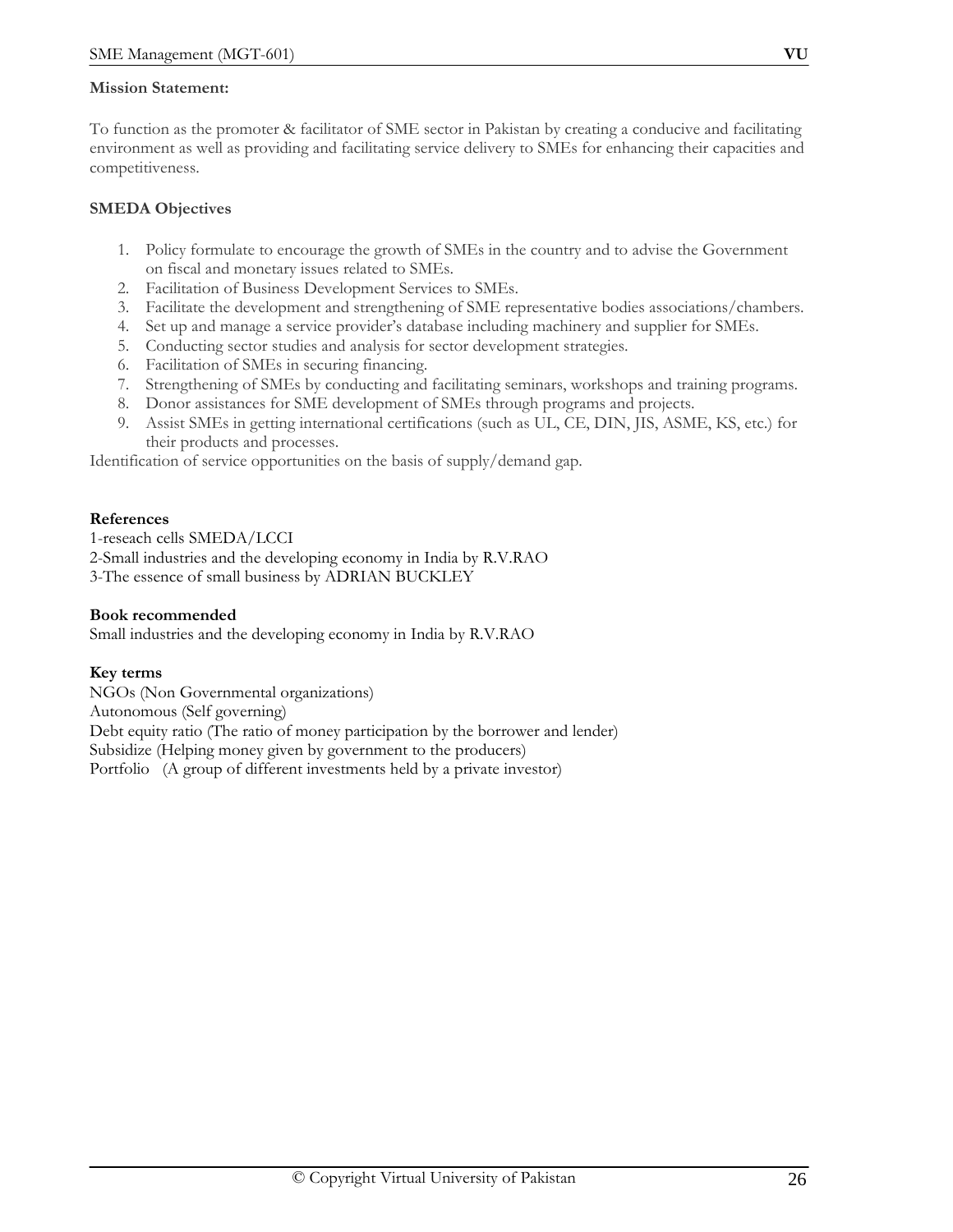This lecture is concerned with the different issue and other obstacles faced by the policy makers while forming an SME policy for Pakistan. This includes both long term and short term issues.

#### **ISSUES AND POLICY DEVELOPMENT FOR SME**

Pakistan's economy is an economy of SME. Policies in the past have given a general perspective, direction and defining broad parameters of activity within the macro environment framework, but efforts have focused on large enterprises, neglecting SME, which are at the heart of our economy.

 Our SME suffers from variety of weaknesses, which have constrained their ability to adjust to the economic liberalization measures introduced and to take full advantage of the rapidly expanding markets of the world. But SME importance and contribution in the economic activity suggests that there is a significant potential to enhance their growth through appropriate regulations and promotion.

 While SME are mentioned in some of our socio-economic strategies and policy documents, measures are not specified and prioritized for us to be able to speak of any coherent SME policy or approach. The SME Sector Development Program seeks to improve the situation by inviting all concerned stakeholders to draft Pakistan's future SME policy.

 SME promotion is an important issue for many government departments and central offices. However, there is an existing lack of coordination and regular information exchange mechanism among institutions which constraints their ability to deliver in the SME development process.

 The responsibility for facilitating the SME policy development lies with SMEDA, attached to the Ministry of Industry and Production. One of the major reasons for the lack of coordination is that SMEDA has not been provided with a mechanism to initiate, coordinate, monitor and evaluate initiatives of SME development outside of its own scope of activities.

 Therefore, cross departmental and stakeholder consultations, resulting in the preparation of our national SME policy are our key to success. A network of institutions stimulating the growth of SME is also being proposed.The issues highlighted in this lecture give a retrospective view of things while giving a current picture of the SME business environment in Pakistan. There are issues we may only solve in the long term and which therefore are beyond our current scope. And there are issues we may solve in the short to medium term. These issues should become the focus of our SME policy.

Short to medium term issues revolve around three major topics:

#### **Business Environment**

Creating a favorable business environment for SME in Pakistan's economy and eliminating unnecessary obstacles, which obstruct their development. This concerns the relationship between Government and SME as well as specifically taxation and labor.

#### **Delivery of Assistance and Access to Resources**

 Improving the delivery mechanism for assistance and the access to the resources for SME in Pakistan, *inter alia finance*, business development services, qualified human resources and technology, so as to improve their productivity and capacity for employment generation. Market driven support programs are important to attain substantiality, maximize the potential for cooperation with the private sector, and minimize the distortions in the economy. Yet the structures for such a system still need to be mutually agreed and implemented in Pakistan.

## **Monitoring Developments**

 Harmonizing enterprise size categories for Pakistan of what are to be considered micro, small, medium and large enterprises. Furthermore, the establishment of a sound mechanism by which their development of the SME sector and the effectiveness of the assistance provided the SME can be monitored. What is at stake is that we forego the benefits of learning from one another in order to continuously improve our support structures to meet the needs of the target groups, SME.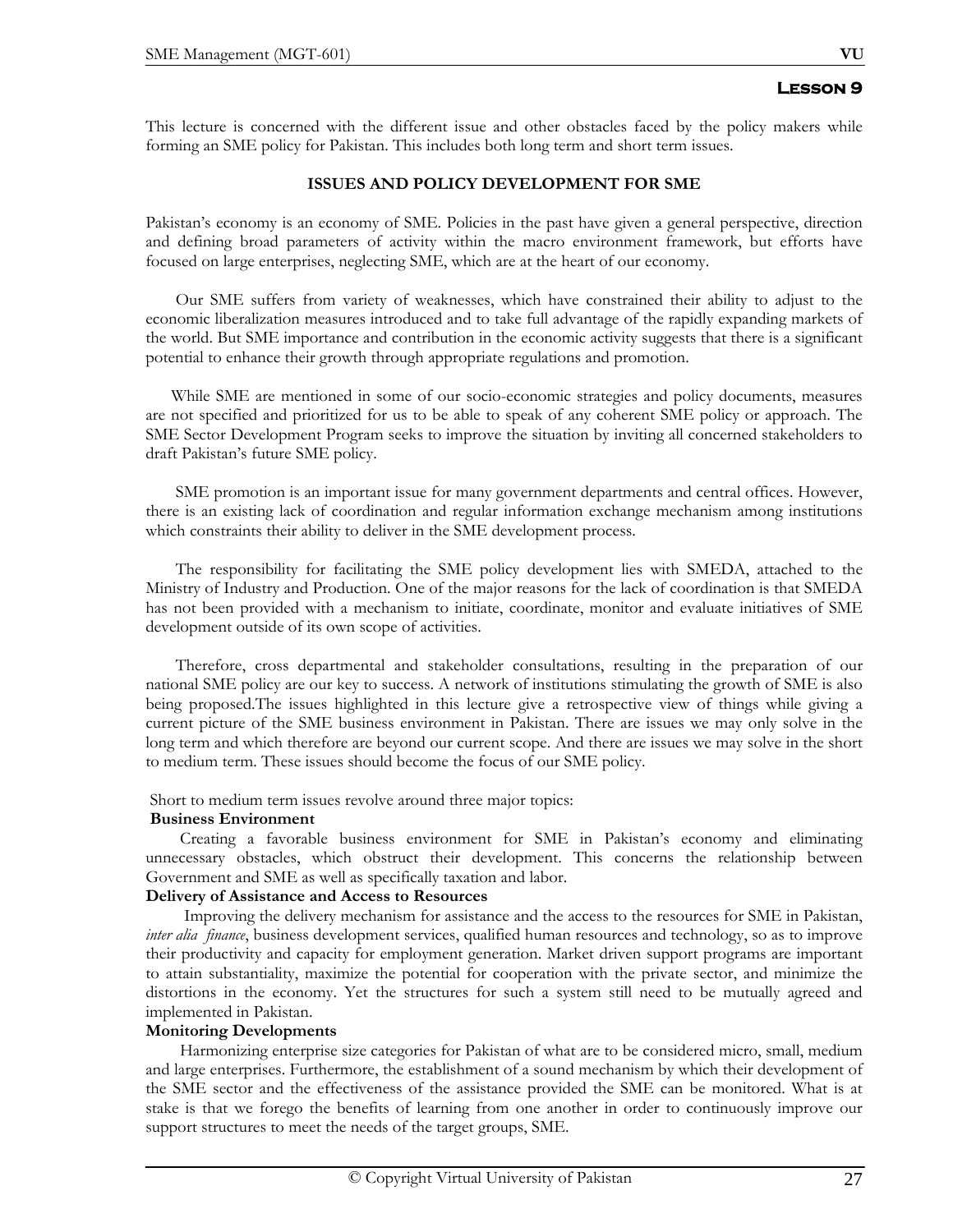There is also ample scope to make use of SME promotion channels to achieve major aims related to equitable and sustainable socio-economic development which we have not only yet exploited. Cases in point are gender development and environmental issues.

 Implementing change requires the formulation of a policy for SME development and assigning specific responsibilities for its implementation and continuous improvement.

 A fair number of countries have opted for legislation on SME promotion. The appropriate format of the SME policy for Pakistan is to be decided by the Task Force.

#### **Background**

#### **Basic Situation of SME And Their Support Structures**

#### **Current Status of SME**

It is fair to say that our economy is an economy of SME. The significant role of SME is clearly indicated by research and statistics. Enterprises employing up to 99 persons constitute about 90%1 of all private enterprises in the industrial sector and SME employ some 78% of non-agriculture labor force2. they contribute over 30% to GDP, PKR 140 billion to exports, and 25% of manufacturing export earnings besides sharing 35% in manufacturing value added3.

 Stability of policy is a necessary condition for achieving and sustaining high levels of economic development. A desirable mix of various other policies can insure the stability in the economy. In Pakistan, policies in the past have given a general perspective, direction and defining broad parameters of activity within the macro environment framework. However, efforts have remained limited focusing on the large enterprises, neglecting SME, which are at the heart of our economy. For example, institutions established to facilitate business activity, like Board of Investment (BOI), Export Promotion Bureau (EPB), Central Board of Revenue (CBR), to name a few have been concentrating their efforts on large scale industry.

The adverse influences of legal affect all economic agents. The evidence suggests small firms are discriminated against relatively large firms4. and while large enterprises and established holding structures possess the necessary economic and human resource potential to cope with and overcome these difficulties, SME, due to their size and due to their resulting peculiarities, are far less capable of adjusting and carrying on successful business<sup>5</sup>. While spared direct statutory or administrative discrimination, SME remain

\_\_\_\_\_\_\_\_\_\_\_\_\_\_\_\_\_\_\_\_\_\_\_\_\_\_\_\_\_\_\_\_\_\_\_\_\_\_\_\_\_\_\_\_\_\_\_\_\_\_\_\_\_\_\_\_\_\_\_\_\_\_\_\_

Remain subject to unequal treatment, which distorts the competitive environment for business. The economic significance of this bias is apparent. Such an environment does not cater well to innovative activities which come from newly founded, small firms, and the new job creation potential of the economy is thus constrained while the informal sector tends to grow6.

 Our SME suffer from a variety of weaknesses, which have constrained their ability to adjust to the economic liberalization measures introduced by the Government of Pakistan and to take full advantage of rapidly expanding markets of the world. But SME importance and significant potential to enhance their growth through appropriate regulations and promotion.

 More recently, the importance of SME has been realized, with the Government's efforts focusing on the hitherto neglected informal sector. The reason behind the increased stress on the SME sector is that SME promote entrepreneurial culture, create a wider base for employment generation and are a primary vehicle for poverty eradication.

<sup>1</sup> Pakistan Country Association Strategy, World Bank Report, Annex 2, page 3.

<sup>2</sup> Census of Establishments-1998.

<sup>3</sup>Economic Survey of Pakistan 2002-03.

<sup>4</sup>SME policy Note, the World Bank; ILO SMEDA Study 2001 on MSME, LUMS study on SME Constraints.

<sup>5</sup>LUMS in its study on "Barriers to SME Growth in Pakistan: An Analysis of Constraints" compared the growth rates of Large v.s Small scale manufacturing and established that during 1970's both were growing at a comparable rate of over 4% whereas in 1990's during the period of economic downturn small scale manufacturing growth dropped to 2.6% against large scale growth rate of 3.6%.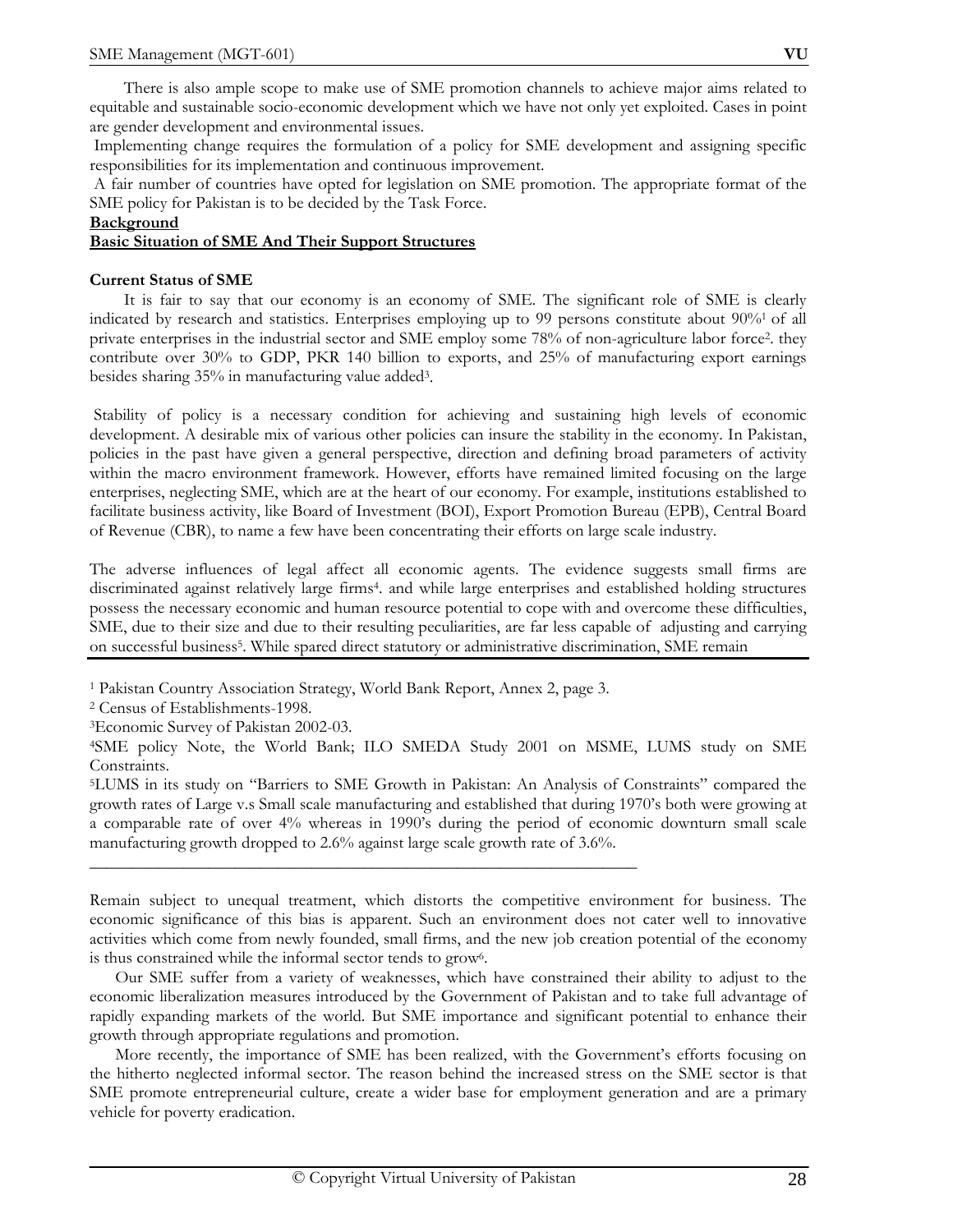#### **Government's Socio-economic Strategies and SME**

 SME are a distinct pillar of the economy that needs to be given due attention. It requires specific policy and regulatory space to turn SME into an effective tool for driving the economy and increasingly contribute to economic growth and employment.

The Government of Pakistan has developed a number of strategies for socio-economic development.

- Poverty Reduction Strategy Paper (PRSP) 7.
- Micro Finance Sector Development Program.
- SME Sector Development Program.
- Education Sector Reforms 2001-05.
- Reform of Financial Sector.
- Reforms in Tax Administration.

 While SME are being mentioned in some of these important socio-economic strategies and policy documents, including even very specific measures for their promotion, these measures are not sufficiently specified and prioritized for us to be able to speak of any coherent SME policy or approach. The SME Sector Development Program seeks to improve this situation by inviting all concerned stakeholders to draft Pakistan's future SME policy.

Although SME policy is a sector specific policy, it should be noted that the task of formulation is not a simple exercise. SME are a cornerstone of our economy. Many changes in the existing legislation may have direct or indirect effects on SME, e.g. in labor law, financial law, export regulations, banking system regulations, tax regulation etc. SME promotion therefore comes close to a crosscutting issue.

6 Non-Linear Model to estimate underground economy in Pakistan, SBP Research Department.

\_\_\_\_\_\_\_\_\_\_\_\_\_\_\_\_\_\_\_\_\_\_\_\_\_\_\_\_\_\_\_\_\_\_\_\_\_\_\_\_\_\_\_\_\_\_\_\_\_\_\_\_\_\_\_\_\_\_\_\_\_\_\_\_

 7 Under PRSP government is following a five point strategy which includes 1) Macro-economic stability and fast growth. 2) Investment in Human Resources 3) Government's involvement in particular sectors (including SME). 4) Expansion in social security system and 5) Good Governance.

 Furthermore, the environment for SME is constantly changing, in particular with an increased exposure to world markets due to the opening up of the economy. Therefore, SME policy within a socio- economic development strategy cannot be a one-off exercise. Only a process of regular review linked with predictable behavior by all stakeholders will ensure successful outcomes in the long run.

#### **Coordination and Institutional Support**

 The role of government as a facilitator of business and its interaction with business support institutions is imperative for the establishment of a mutually beneficial relationship for the growth of the sector. SME promotion is an important issue for many government departments and central offices.

 For example, the Ministry of Labor plays an important role in shaping the labor market policy of the state. Similarly, in order to gather information on the health of the SME population the role of Federal Bureau of Statistics, the Ministry of Finance, and planning division is pivotal. Other ministries and divisions such as Ministry of Local Government and Rural Development, and the Ministry of Science & Technology also influence the situation of our SME. Provincial and local governments also take their share in responsibility.

 However, there is an existing lack of coordination and regular information exchange mechanism among institutions, which constrains their collective ability to deliver in the SME development process. As a result of the Government's recent efforts, two institutions Small and Medium Enterprise Development Authority (SMEDA) and SME Bank were created.

 The responsibility for facilitating SME policy development now lies with SMEDA, which is attached to the Ministry of Industry and Production (MOPI). SMEDA is responsible for creation and coordination of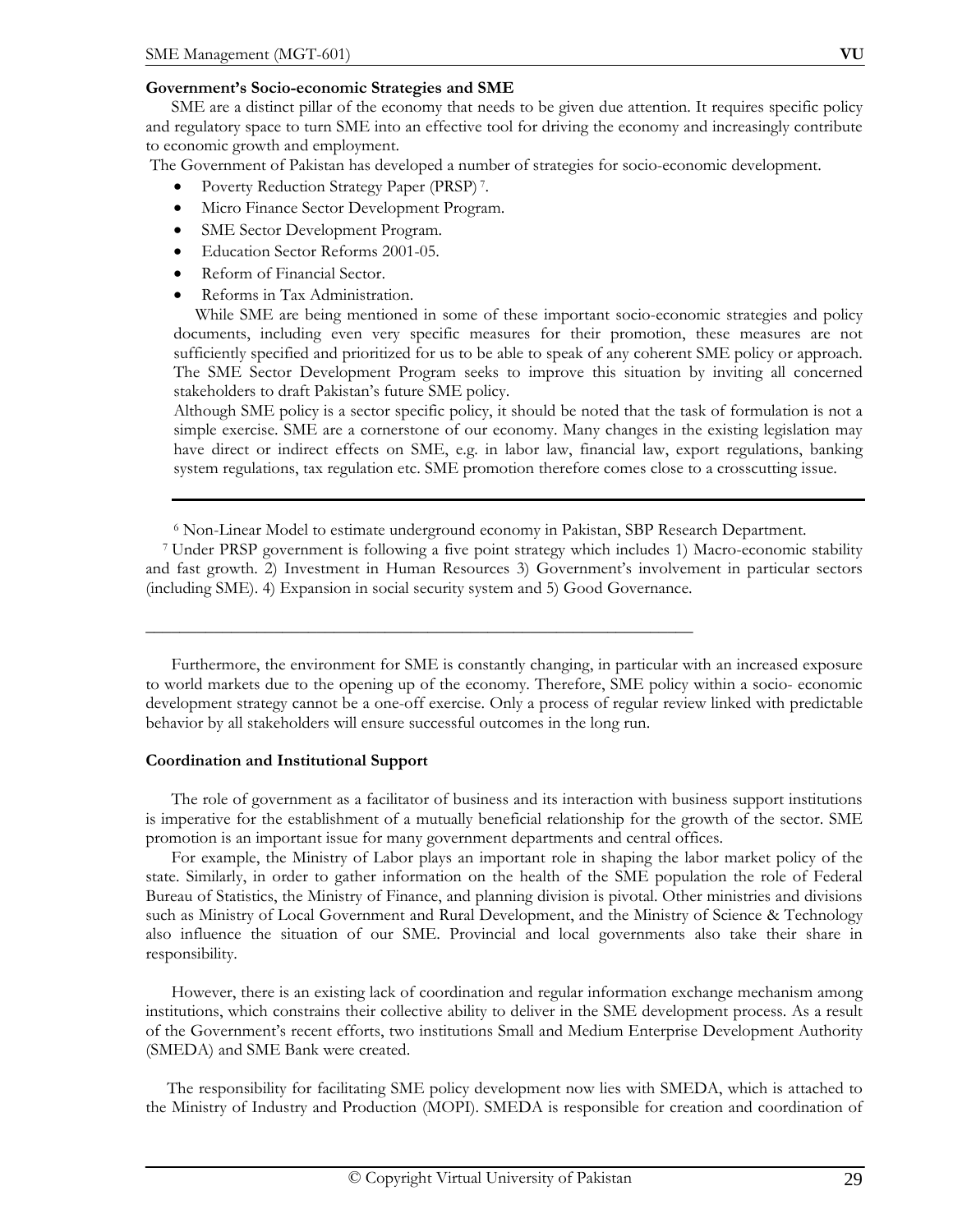Government policy for the SME sector. Parliament, naturally, is responsible for monitoring policy and its implementation.

One of the major reasons for the lack of coordination is that SMEDA has not been provided with a formal mechanism to initiate, coordinate, monitor and evaluate initiatives undertaken for SME development, which fall outside of its own scope of activities.

 Therefore, cross-departmental and stakeholder consultations, resulting in the preparation of our national SME policy are our key to success. Regular information exchange mechanism and networking needs to be developed amongst our public and private sector institutions. There is a strong need to devise such an information exchange mechanism and redefine the role of institutions, specifying their functions in order to avoid duplication of efforts and allowing the best possible usage of resources.

Under the SME Sector Development Program it is expected that SMEDA

- Prepares Government documents on policy regarding SME.
- Drafts relevant laws and regulations.

To form a collective view of all stakeholders, the SME task force has been established at the MOIP, SMEDA will serve as the secretariat.

A network of institutions stimulating the growth of SME is being proposed. The institutions in this network cover all stakeholders involved in SME promotion; Regional Development Agencies, Business Support Centers, Chambers of Commerce as well as other organizations, which are established as an initiative of local communities.

#### **Reference:**

The reseach cell SMEDA/LCCI 50 years of Pakstans economy by Shahrukh Rafi khan (Oxford Press) Unido unit 2 studies on SMEs

#### **Book recommended**

Small entrepreneurs in developing countries by Dr Asghar S. Nasir

## **Key terms**

Retrospective (having effect in past) MOIP (ministry of industries and planning)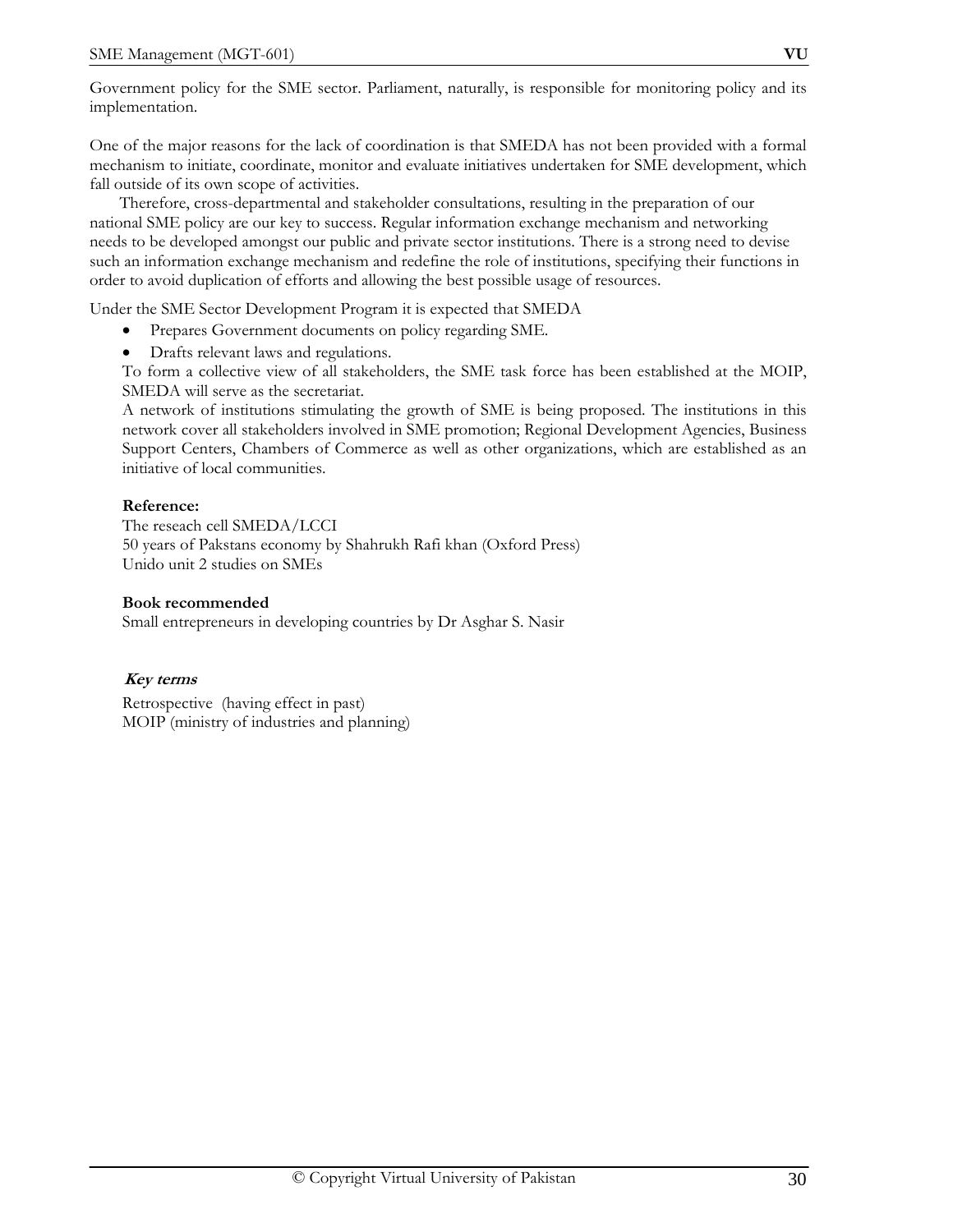This lecture deals with the policy-making issues on short and medium term basis. The importance of these issues is self evident in this lecture

#### **ISSUES IN SME DEVELOPMENT**

#### **Short And Medium-Term Issues**

*This lecture reflects issues where we feel we may achieve strong impacts in the short and medium-term, i.e. until 2011. They should therefore become major topics of our deliberation and shape the formulation of our SME policy.* 

#### **Business Environment**

The large size of the SME sector limits the ability of the Government and business support institutions to achieve competitive coverage by support programs. This is a fundamental reality in most countries of the world and it is why policy framework and regulatory measures are of tremendous importance when SME promotion is concerned.

It is agreed that only appropriate policy tools and regulations than with support programs can achieve much more. Likewise, SME development is hampered more by inappropriate regulations than compensated by means of appropriate support programs.

Most of the developed nations therefore have mechanisms in place to revert the biases against small firms. For instance, the United Kingdom introduced the "Think Small First" initiative, which requires all Government organizations to assess the impact of their actions on small business prior to implementation. Furthermore, participation of small business in government procurement is being facilitated as a matter of routine.

The result of such policies is that (unfortunate) surprises to small firms are less frequent. It is made sure that businesses potentially affected are consulted and informed of any forthcoming policy shifts so as to avoid negative impacts. They are also allowed an adequate grace period for the adjustment of economic activity and there is no retroactivity of new regulations. Besides this, special attention is paid to minimizing the room for bureaucratic discretion while developing policy rules or procedures.

All such mechanisms are missing in present policy or legal environment in Pakistan. The absence of a specialized, uniform legal framework for the development of SME hampers SME operations1.

#### **Relationships between Government and SME**

The relationship between government and SME seems to be fundamentally flawed. In many cases this extends also to other large organizations and their interaction with smaller clients as SME.

Our compulsion of centralized control stems from the fear of the regulator to be misled by the opportunistic profit-seeking entrepreneur. And our administration practice is characterized by rent-seeking bureaucrats, who given the low level of their pay, take advantage of low literate entrepreneur.

\_\_\_\_\_\_\_\_\_\_\_\_\_\_\_\_\_\_\_\_\_\_\_\_\_\_\_\_\_\_\_\_\_\_\_\_\_\_\_\_\_\_\_\_\_\_\_\_\_\_\_\_\_\_\_\_\_\_\_\_\_\_\_\_

\_\_\_\_\_\_\_\_\_\_\_\_\_\_\_\_\_\_\_\_\_\_\_\_\_\_\_\_\_\_\_\_\_\_\_\_\_\_\_\_\_\_\_\_\_\_\_\_\_\_\_\_\_\_\_\_\_\_\_\_\_\_\_\_

1 To this point, the Ten Year Perspective Development Plan 2001-2011 notes that there is a large range of zoning and other regulations imposed by the federal, provincial and local governments and public sector utilities which affect the functioning of SME hence, legislation similar to the US Small Business Regulatory Enforcement Act of 1996, which includes Regional Small Business Ombudsmen, would be considered to ensure fair and effective functioning of SME. Whatever the mechanism to enforce it, a "level playing field" is one of the cardinal conditions for SME development.

Of course, we all know there are many dedicated and honest professionals on both sides. But the fact of the matter remains that there are severe attitude problems in the relationship between the two sides. The only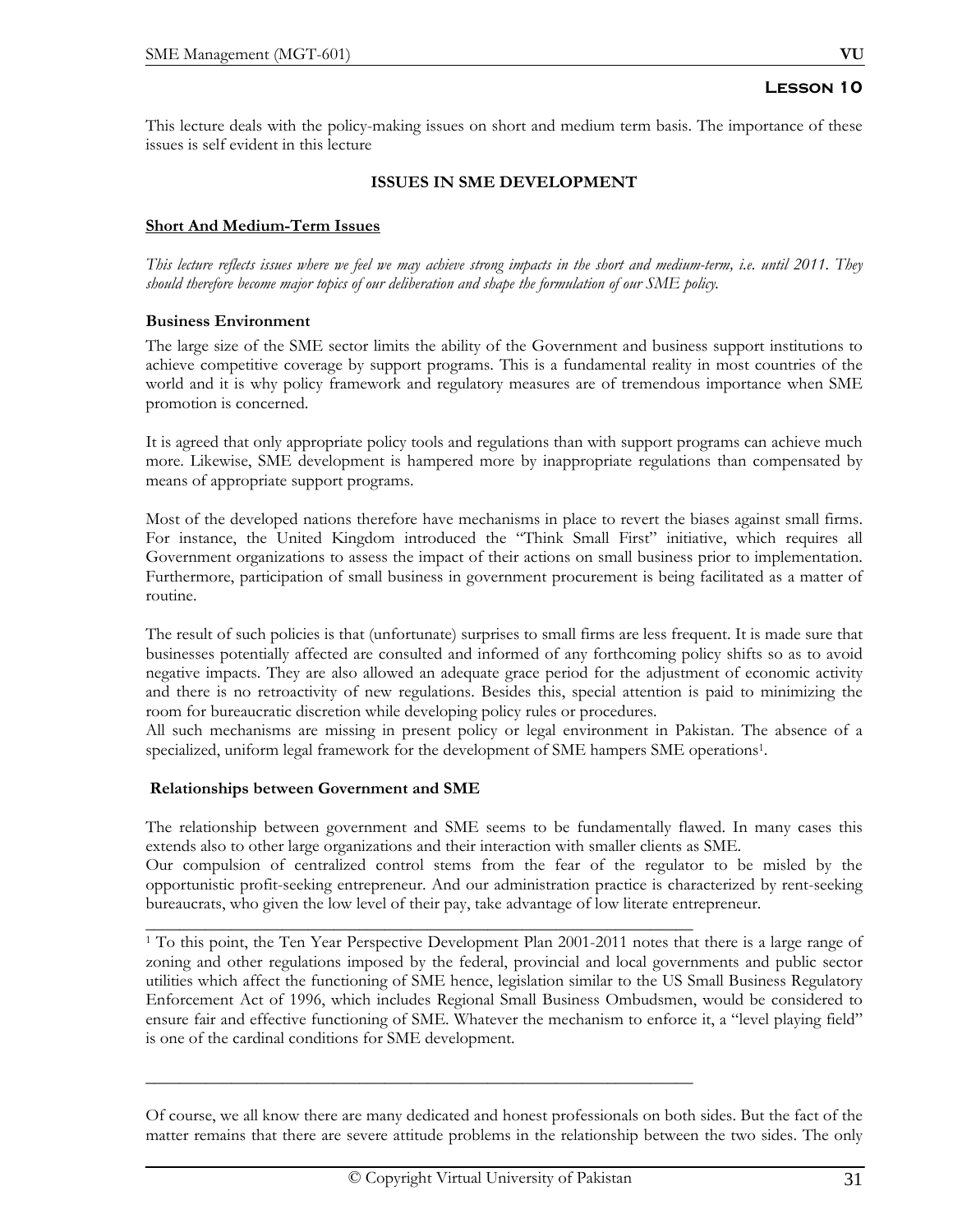way to break this discouraging situation is to face the problem squarely and seek solutions in a positive spirit and entertain systematic dialogue between the two sides.

The present divide is, among others, reflected in a language gap. Part of the concern for local business people is the inadequate business facilitation process in the local language, which includes laws, regulations and business support material available in the English language only.

As a starting point, we propose to consider the increased usage of Urdu in our written documentation, in our official deliberations and communications.

A second point is how we may increase the share of SME participating in the provisions of goods and services to public sector, as it is common practice in many countries. A typical SME in Pakistan caters to the domestic private sector. It is noted that fewer than 4%2 are supplying to the government sector. Some of the issues are related to tough bargaining price (36%) and supplies on credit (34%) and other are related to absence of rules on how to the public sector should increase its procurement for SME.

Further points may possibly emerge from the dialogue between Government, stakeholders and their SME clients.

## **Taxation Issues**

High tax rates are one of the major reasons for firms to drift into the informal economy. This holds for the countries all over the world, including developed countries. These effects are compounded by high compliance costs for small firms to deal with tax laws and other forms of government regulation. This is a specific size-related disadvantage compared to large-scale firms, which have not only the necessary accountants, but also frequently, also in-house tax and legal advisors. Compliance costs have monitory implications (such as paying tax advisor fees or salary payments to personnel dealing with tax issues); time cost implications (in the form of time spent by a taxpayer to handle tax issues), and physiological cost (in terms of anxiety, stress and apprehensions related to possible mistake or a possible audit by the tax authorities).

Firms in Pakistan's SME sector, encounter an increasingly complex legal, tax and administrative environment, both in starting up and developing their business. According to research, 67% of enterprises termed tax regulations as most problematic. 56%<sup>3</sup> of businesses reports a crunch of taxes, while 28% of businesses felt that the taxes in the country are too high.

2 World Bank SME Policy Note 2001, the results of SMEDA-World Bank Investment Climate Survey 2003 also conform to the findings.

3 The 56% figure is an addition of the three tax related responses: High Taxes 28%, High sales tax 16% and high income Tax Rate 12%.

 $\overline{\phantom{a}}$  , and the contract of the contract of the contract of the contract of the contract of the contract of the contract of the contract of the contract of the contract of the contract of the contract of the contrac

From SME point of view, the present tax structure and administration generally distort incentives and discriminate against small firms who are harassed by the tax authorities. Smaller firms found tax related issues more restrictive than larger firms, 69% of firms, whose size of assets was less than Rs.1million faced the greatest of tax related problems. Many small firms claim it is not possible for them to maintain books4. As per law or hire a professional due to cost constraints.

The prevailing system is non-standardized and offers excessive discretion to the tax authorities. There is no consolidation or rationale in current provincial or local tax structure either. Hence, there has been a constant confrontation between tax authorities and the business communities resulting in very slow expansion in tax base5. Two sectors; retailers and small to medium sized manufacturers have already propounded the idea of fixed taxation as remedy to this continuous ailment.

Cognizant of the change required to cater to the SME sector in its policies, there have been reforms in the advance stage of implementation of Pakistan's tax regime. But these reforms are focused on tax administration and management, instead of addressing the aspects that directly affect SME. No incentives are being offered to SME to enter the formal economy6. There has been no consideration as such reviewing tax law form an ordinary SME or even micro enterprise perspective.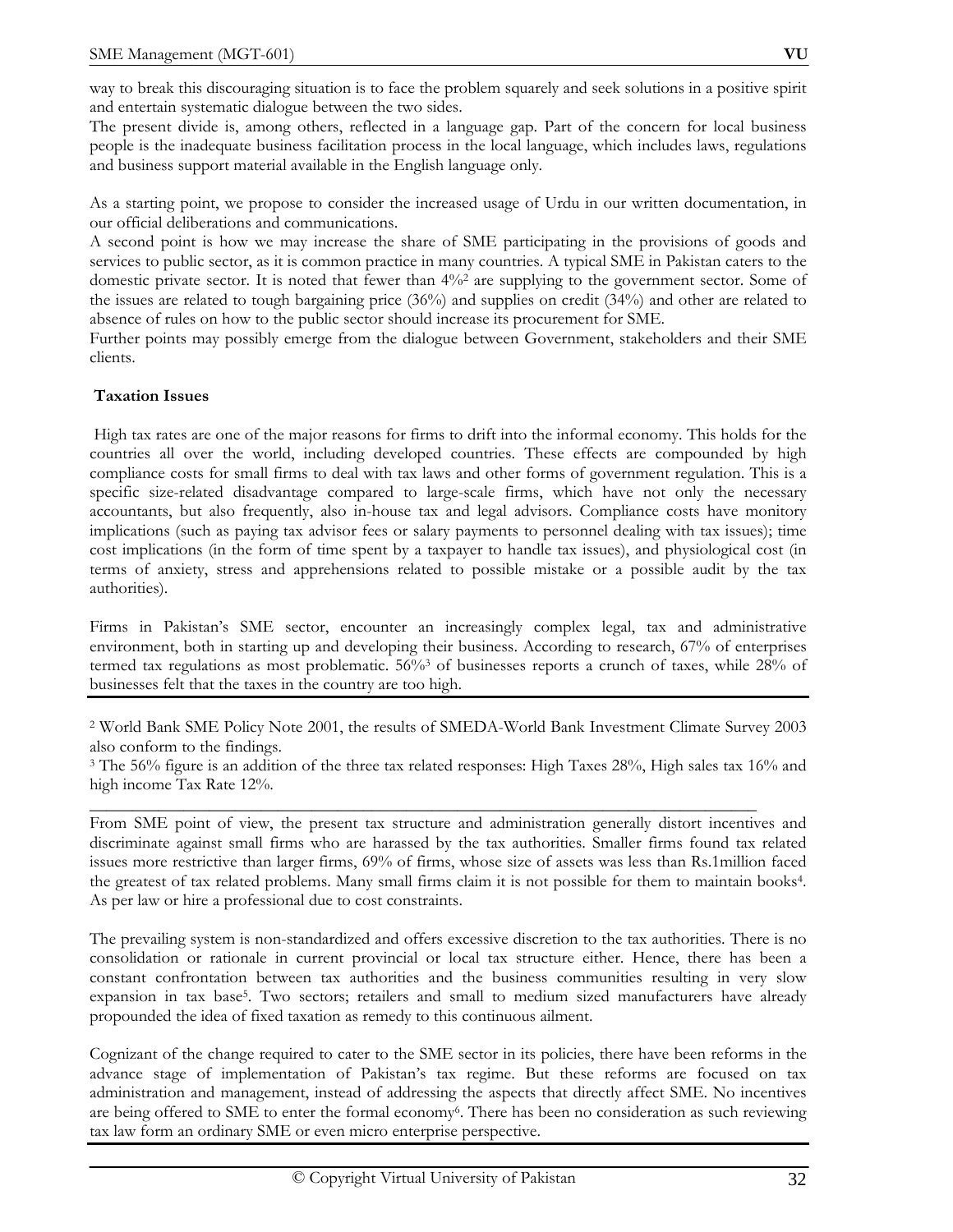4 In Japan, after the war in 1949, old taxation system was replaced by new system to resolve the problem of incomplete bookkeeping and fear of over taxation of SME. The new system allowed certain tax merits if a tax return is made with a " certain formula of quick bookkeeping." This system resulted in not only the improvement of financial accounting but also the strengthening of financing systems for SME.

5 There are 1.05million active tax filers in Pakistan. In 1999-2000 the number of salaried taxpayers was 440,000 and those filed under old self-assessment scheme were 275,000. Lowering tax rates may well lead to substantial expansion of the tax base in compensation and be neutral for the government income. However, without more profound improvements in the relationship between government and the enterprises, hopes should not be raised high for tax rate changes to bring immediate tax base expansion.

<sup>6</sup> A taskforce on the reform of tax administration, chaired by Mr. Shahid Hussain, was constituted by government, which gave detailed recommendations in its report published in May 2001. Based on this document and comments from the IMF and the World Bank a restructuring plan was drawn up by the CBR. This restructuring plan is now being made operational with the World Bank support.

## **Reference:**

.1 -As quoted above 2-SME sector By SMEDA 3-Developing SME policy in Pakistan By Policy planning and strategy department (SMEDA) 4-Small entrepreneurs in developing countries by Dr Asghar S. Nasir

## **Book Recommended**

Small entrepreneurs in developing countries by Dr Asghar S. Nasir Key terms Arbitrary (dependent on will or pleasure) Bilateralism (consist of both parties) Inter alia (among other things)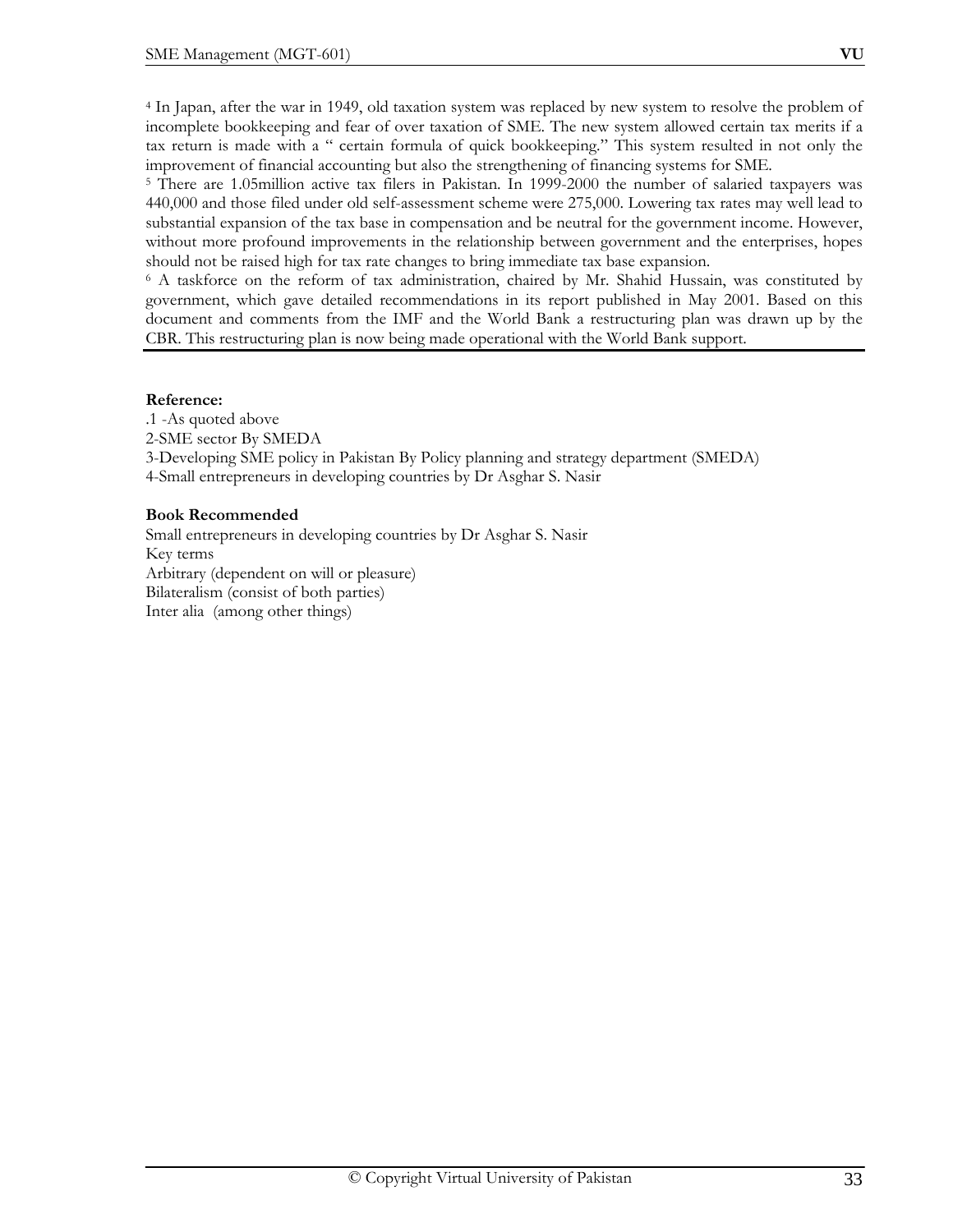We are dealing with the short and medium term issues for SME policy formulation. In fact this whole issue is inter-related in lessons No 10,11,12,13 and 14.

# **LABOR ISSUES**

Likewise, the intensity of the regulations is the second most important reason for firms to drift into the informal economy all over the world. Labour Laws and regulations in Pakistan7 are considered to be one of the most complicated areas with which any business enterprise deals. The present set of the labor laws was the result of checkered initiative of various governments to create a healthy business environment for the labor. Consequently, enterprises have to deal with fifty six (56) labor laws with some of them being industry specific. The existing plethora of labor laws has made compliance impossible for the enterprises due to their inherent inconsistencies. Numerous labor inspections under these laws are yet another impediment that retards the growth of SME.

 The labor market dynamics have changed considerably over the years, a higher degree of adaptability and flexibility along with Labor market security, including protection against arbitrary loss of employment, reductions in income and healthy work practices are essential requirements of new environment. Besides, the condition for compliance for international labor standards under the global economic system is another issue.

Taking into account the need of labor market and employers, the Ministry of Labor and Manpower introduced an employment security regime. The new labor policy initiatives is aimed at creating a favorable environment for facilitating industrial promotion and revival along with legislative and structural changes to bring in an environment to devoid of restrictive labor practices, but protecting the rights and interest of the workers.

It was proposed that existing labor legislation be simplified and rationalized into six basic laws. In addition, for promoting bilateralism among government employer and employees, government established a forum Workers Employers Bilateral Council of Pakistan (WEBCOP). The government is also working in the development of Labor Inspection Policy under the SME Sector Development Program to reduce the interface of government officials with businesses without compromising on the unhealthy work practices. The only issue highlighted thus far through direct interaction with SME is that of co-ordination. The business and labor community at large has been supporting the reforms.

\_\_\_\_\_\_\_\_\_\_\_\_\_\_\_\_\_\_\_\_\_\_\_\_\_\_\_\_\_\_\_\_\_\_\_\_\_\_\_\_\_\_\_\_\_\_\_\_\_\_\_\_\_\_\_\_\_\_\_\_\_\_\_

7 A committee on Reforms in Regulatory Legal and Policy Environment was established in the Ministry of Industries and Production in 2000 with the purpose to co- ordinate, review, identify issues of concern and formulate recommendations on several laws affecting businesses. Some of their efforts have resulted in the consolidation of the labor laws as announced in the Labor Policy 2002 and proposed amendments in the Factories Act 1934, Drug Act 1976, Boiler Act 1923, and Explosive Act 1884, and as such reviewed 101 commercial and labor laws that affect the industrial sector.

## **Delivery of Assistance and Access to Resources**

Competitive advantage is determined by the productivity with which a country, region or cluster uses its human, capital and natural resources. Pakistan's international competitiveness markedly declined over past few years1. Part of the blame is shared by lower productivity of the workers. The evidence reveals that median labor productivity, as measured by annual value added per worker, is 25 percent lower in Pakistan than in India and 35 percent lower than in china2.

Trade liberalization at the global and regional levels and the new information and communication technologies have entwined to create rich opportunities as well as formidable challenges to all independent countries and enterprises. Competition has become increasingly fierce among the global and regional economies and enterprises. The structure of markets and their demand<sup>3</sup> is increasingly complex.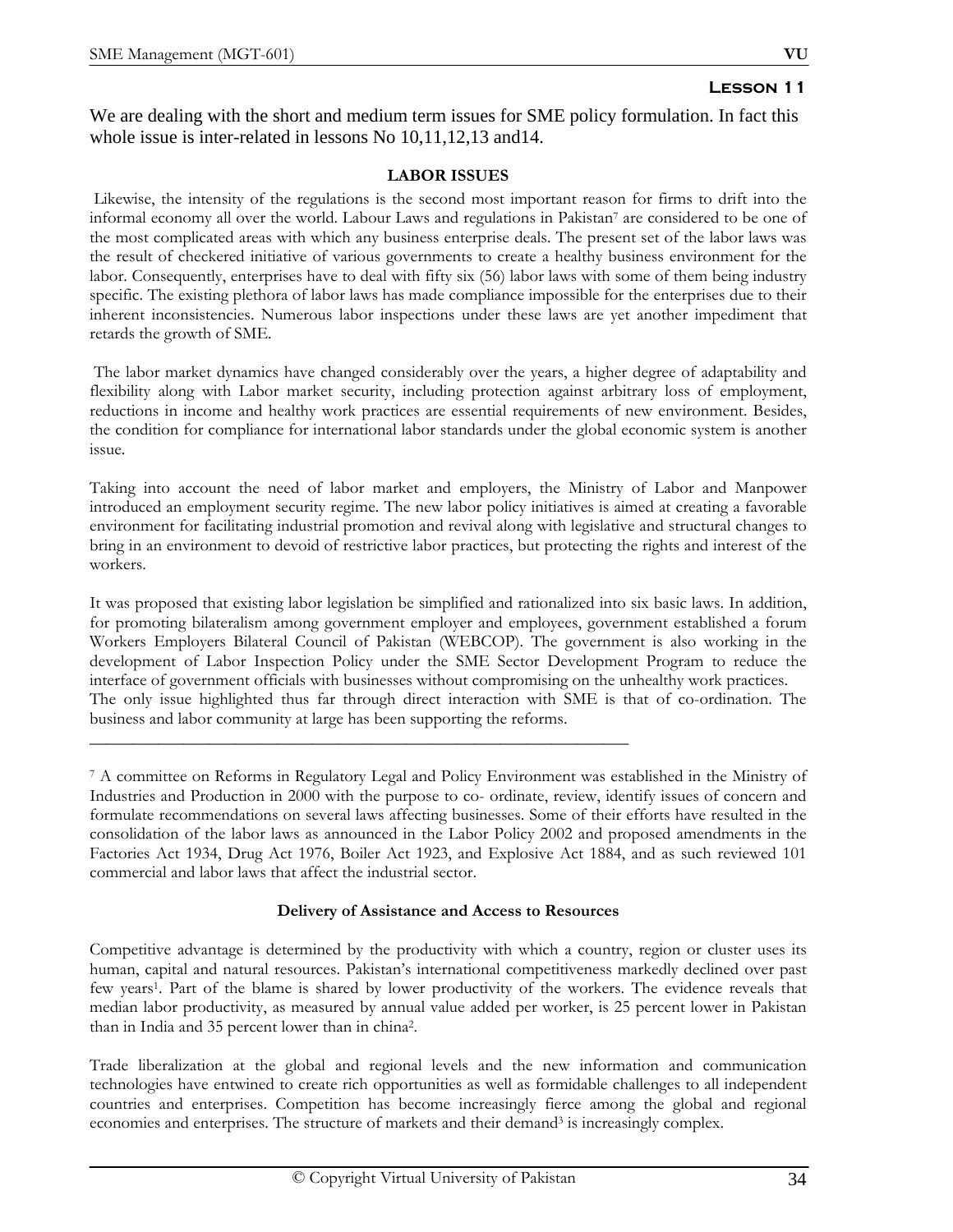Despite operating locally, Pakistan's SME need to be increasingly aware of the world market. They cannot escape it even in their local economy. To meet this challenge, there is growing need for information on global technology trends, rules and compliance cost including facilitation services regarding global issues.

An integrated program for improving competitiveness, promoting trade, and developing workforce can help<sup>4</sup>. Training, research and development, labor productivity enhancement, technology transfer and upgradation and support to business startup through business incubation and various other business support services, including finance, are issues that need to be addressed separately by the SME policy.

 What is important is that access to resources and services necessary to compete in this global environment are being provided to SME because their size poses an effective limit on their capacity to assess world market conditions and tap appropriate resources. Old policy tools of protection now require replacement with promotional and facilitation functions. The roles of business development services, hence, become imperative.

1 World Bank, Development Policy Review 2002, reveals that the annual manufacture exports of Pakistan are barely 12 percent of those of Malaysia. 18 percent of Thailand's and less than a third of Philippines--- countries whose combined manufacturing exports were lees than Pakistan's in the mid 1960's. 2 Investment Climate Survey of Pakistan- 2003.

\_\_\_\_\_\_\_\_\_\_\_\_\_\_\_\_\_\_\_\_\_\_\_\_\_\_\_\_\_\_\_\_\_\_\_\_\_\_\_\_\_\_\_\_\_\_\_\_\_\_\_\_\_\_\_\_\_\_\_\_\_\_\_

3 Consumer preferences and market standards have become more sophisticated and exacting. Competitive advantage is now determined bu several non-price parameters such as quality, health and safety, social equity in employment and production and ecological compatibility of products and processes.

4 The Ministry of Science and Technology is preparing a National Quality Policy and Plan and another initiative of the government is working on the development of National Productivity Policy.

The capacity to deliver such services by the public or private sector led institution is a major topic for debate but also relates to the specifics of the service in question. However, market-driven support programs are a cornerstone in any SME support system which strives for sustainability. This also maximizes the potential for cooperation with private sector organizations and minimizes the distortions in the market economy. Yet the structures for such a system still need to be mutually agreed and implemented in Pakistan. Below we flag the important issues.

## **Finance**

Access to equity and formal debt financing has repeatedly been identified as recurring constraint to SME growth and development. Commercial bank apply conservative policies in lending to SME. More, importantly the existing structure of financial sector was developed to serve medium to large enterprises which are organized as a formal business. Most banks prefer to hold risk free-income generating assets and lending to SME is unattractive due to a range of objective and subjective factors. These include high transaction cost, inability to do away with tangible collateral requirement, no linkage of financial products with sector needs and the inability to structure/ offer and manage risk-prone SME specific medium to long term financing options.

It has been observed that 57% of new investment for small and Medium Enterprises and 67% of working capital finance come from internal finance or retained earnings; only about 7% of funds for investment or working capital come from banks or other financial institutions. Even suppliers' credit rivals the contribution of the banks as a source of working capital  $(4.5\%)$  5. Another survey<sup>6</sup> concludes that SME are indeed being rationed out of the credit market, rather than merely exhibiting a lower demand for credit.7

However, financing SME is one of the key pre-requisites for the future development of the national economy and the achievement of economic growth. The government of Pakistan had originally responded to the growing needs of the sector by introducing a Self Employment Scheme through Small Business Finance Corporation (SBFC) in 1992. SBFC continued to grant loans to small business and disbursed 12 million by June 1998, catering to the needs of 157,162 unemployed persons. Other schemes for SME development or employment generation included the Youth Investment Promotion Society, and Yellow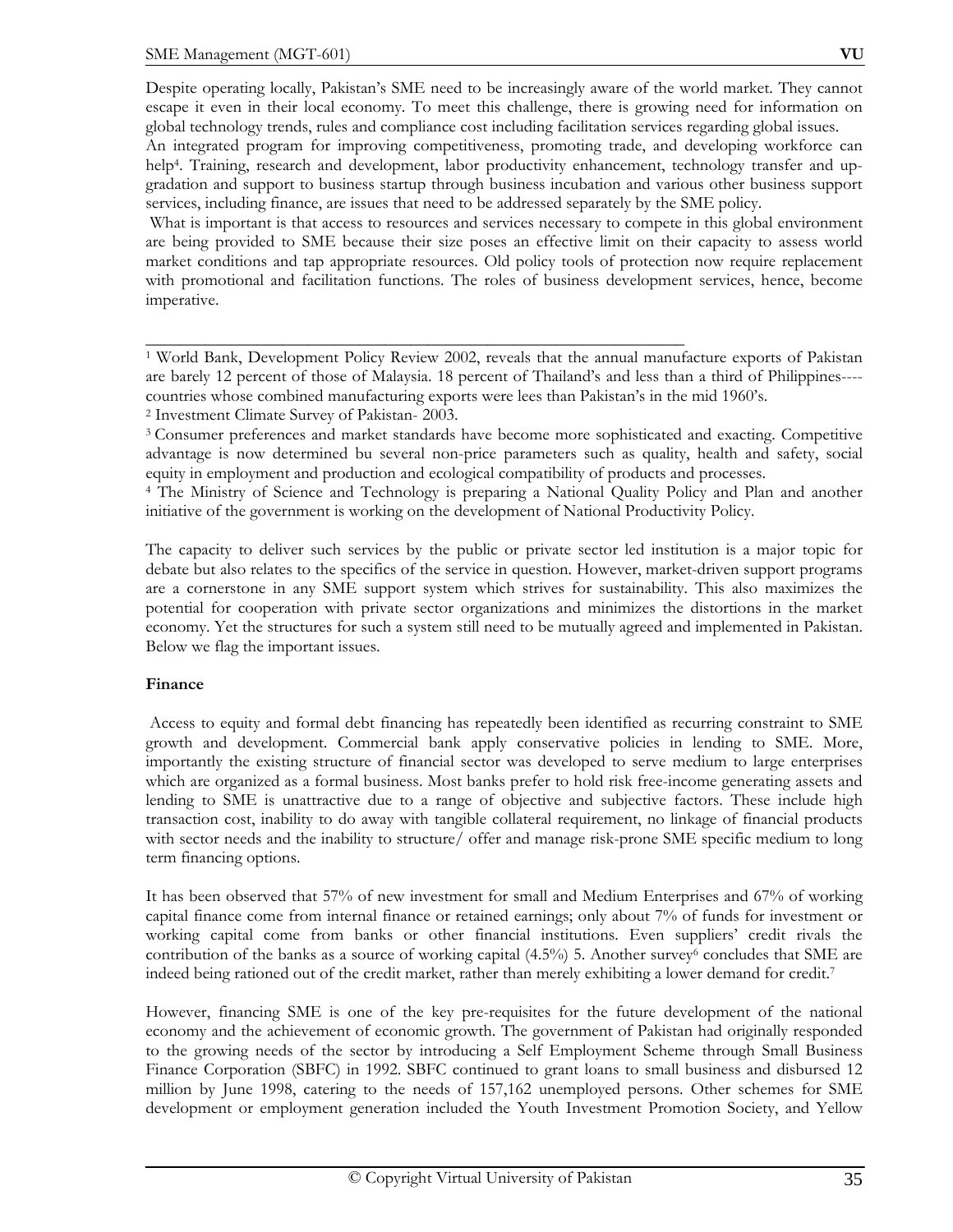Cab scheme. But all of these efforts lacked coherence across institutions, and, in the absence of any national policy, resulted in disjointed efforts and even corruption

\_\_\_\_\_\_\_\_\_\_\_\_\_\_\_\_\_\_\_\_\_\_\_\_\_\_\_\_\_\_\_\_\_\_\_\_\_\_\_\_\_\_\_\_\_\_\_\_\_\_\_\_\_\_\_\_\_\_\_\_\_\_\_\_

5 SMEDA- World Bank Investment Climate Assessment Survey was conducted between May and November 2002 by using SMEDA in collaboration with the World Bank covering a random selection of 965 mainly manufacturing businesses (90% being SME), drawn from 12 largest cities of Pakistan. To date it represents the most comprehensive data set.

6 Faisal Bari, Ali Cheema, & Ehsan-ul-Haque; Barriers to SME growth in Pakistan: An analysis of constraints, June 2003.

7 This finding is corroborated by the World Bank (2001) survey, which finds that over 50% of their sample SME who had ever approached a bank reported difficulties in obtaining credit. SMEDA-ILO Study 2001 also reports a similar finding.

Previous efforts have therefore had limited results and were highly inefficient because the financial sector accumulated a huge portfolio of non-recoverable loans under these schemes. The SME Bank will need to undergo restructuring for next three years.

Furthermore, severe damage has been done because the financial sector has developed disinterest for any such initiatives in future, and we need to basically start from a scratch. The banking industry in general is also not venturing into the areas where new processes and procedures with a view to improve SME's access to credit are required. It is likely that market-led mechanisms will take some time to improve the access of smaller firms to formal credit. In particular, outreach shall remain to be a problem for the due to the limited presence especially in the rural SME market.

The government is seeking to facilitate the participation of commercial baks in SME leading by training with the assistance of the ADB. The sooner commercial banks obtain the know-how how to successfully engage in cash-flow based lending to small business enterprises, the better.

Finally, new prudential regulations increase the likelihood of viability and sustainability in the financial sector. However, the broad definition of SME also bear a risk of upward filtering of the loan portfolio towards the higher-end medium enterprises unless targeted programs for micro and small enterprises exist. The creation of SME credit endowment fund may be one way of mitigating the effect.

## **REFERENCES**

1-Gallup/BRB world bank survey 2-Policy issues papers by SMEDA 3-50 years of Pakistan's economy by Shahrukh Rafi Khan 4-Reseasch cell LCCI

## **Book Recommended**

Small entrepreneurs in developing countries by DR Asghar S. Nasir

## **KEY TERMS**

Productivity (The rate amount produced by a worker) Tangible asset (An asset that has physical existence and value at least equal to liability)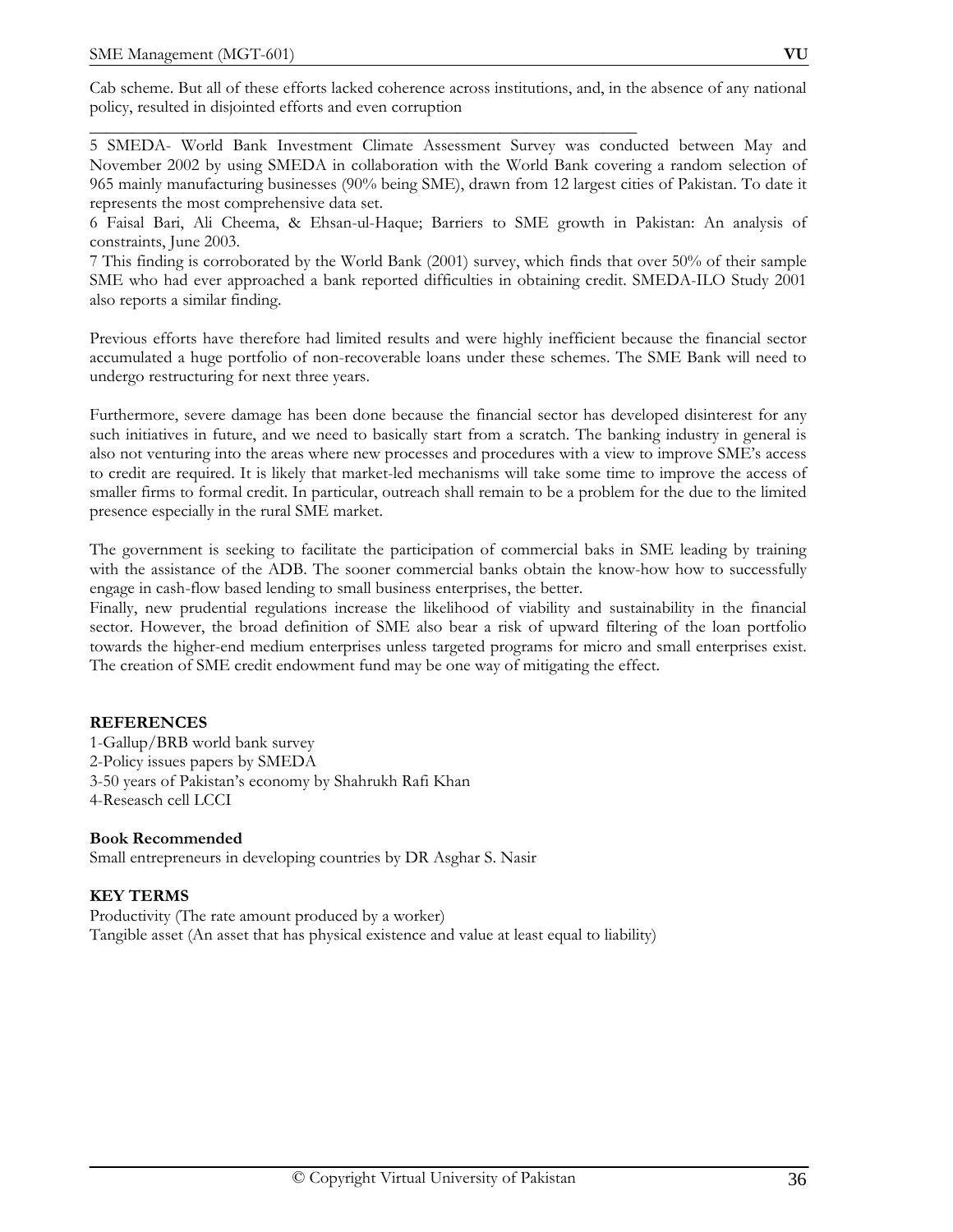This lecture is a continuation of the lectures No 9&10 and 11 dealing with the short term, medium term and long term issues. These issues are pre-requisites for forming a comprehensive SME policy.

### **HUMAN RESOURCE DEVELOPMENT**

One of the major challenges that SME have to face is the emergence of the knowledge-based economy. People must continue to innovate, change and upgrade. There is a need to nurture the entrepreneurial spirit and skill development for adopting innovative technologies.

The low-literacy level of our population poses an immense challenge to our competitiveness. Yet, it is a fact of life, which we will not overcome, in the short run. It is therefore imperative that we seek intelligent short and medium-term solutions to bridge the literacy gap.

One aspect of the Government's strategy is to strengthen non-formal skills and entrepreneurship development, to better prepare workers for employment and to improve population's general capacity of self-employment. But are there other ways by which we can enhance the skills of our workforce in such a way that we need not despair when facing external competition?

The government has established a number of institutions that impart training and skill development. These institutions, Pakistan Institute of Management Science (PIMS), Provincial Vocational Training Councils Authority, Technical Training and Vocational Authority (TEVTA) Government Universities and various other support institutions have however remained rather passive regarding the shaping of human resource development for SME.

A frequent complaint is the mismatch of the output of our human resource development institutions with the demand of SME. There are also only limited options for the training of the middle management. Low skills of workforce, inadequate vocational training facilities yet remain out of the scope of the reforms agenda.

 Are there any mechanisms by which we may achieve effective consultation between supply and demand sides of our vocational training system so as to attain a maximum benefit for our economy?

Entrepreneurship does not breed in a vacuum. For a healthy, growing business environment, it is necessary to foster entrepreneurial culture in Pakistan, which goes beyond the inclination to trade in goods. Entrepreneurial skill development programs can boost this.

# **Technology Transfer and Up-Gradation**

Developing SME based on local skills/resources has now been rightly recognized as a means of promoting economic growth and a very effective tool for providing productive employment in a country. But up to date technology also plays a vital role in the vertical integration of the firms, moving them up the ladder in terms of firm productivity enhancement.

In our country, growth oriented export firms still have problems sourcing quality inputs due to the lack of a network of reliable suppliers. This adds to their transaction costs. Likewise, the SME are not large enough to furnish sufficient demand to be an incentive for a big high quality input supplier.

 The government in its efforts to facilitate technology transfer for indigenous SME initiated a program with the United Nations Development Program (UNDP) to promote Technical Cooperation between Developing Countries (TCDC)<sup>8</sup>. The scope of Phase 1 remained narrow and focused on capacity building of various public sector organizations through training programs. The intended final beneficiary, SME, has not yet been able to benefit from the program.

In its other efforts, the government used to offer cash grants<sup>9</sup> for ISO certification to those enterprises that choose to be growth oriented internationalized SME. The government also set up a National Productivity Organization as a resource center and a research institute to enhance industrial and labor productivity in Pakistan.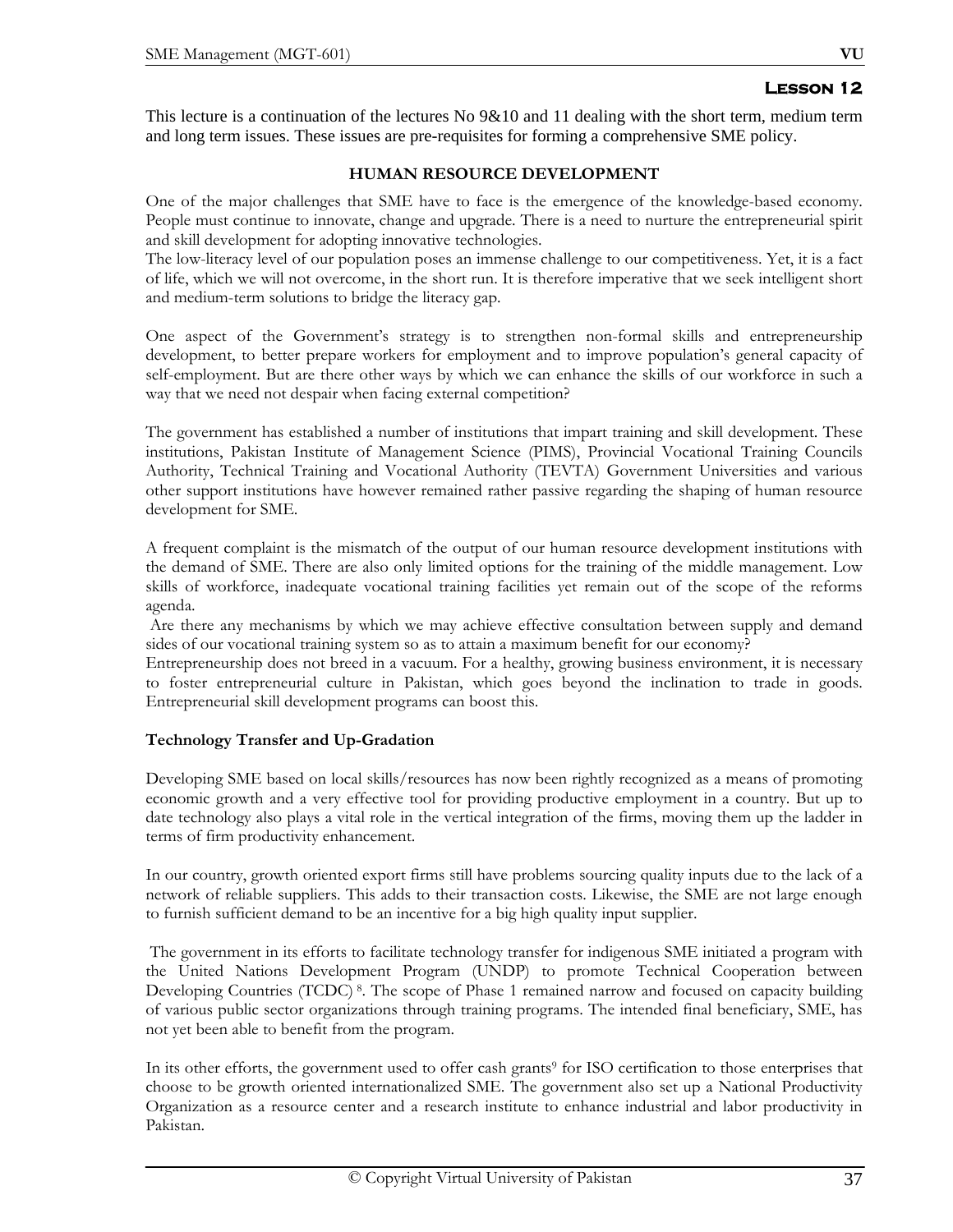Similarly, other organizations like Pakistan Council for Scientific Industrial Research (PCSIR), Pakistan Industrial Technical Assistance Center (PITAC), Ministry of Science and Technology (MOST) etc. established to facilitate industrial growth still need to adopt an active approach to provide their services to SME in an effective manner.

8 A few countries (mainly China, Singapore, Indonesia, Sri Lanka) also shared their experiences and expertise with Pakistan.

9 Discontinued since June 2003.

# **Major technology up-gradation obstacles include**:

- Inability to acquire sophisticated testing equipment and R&D facilities. (SME see it as a financial problem).
- Lack of skills/experience to operate high-tech machinery.
- **Insufficient information on technological cooperation opportunities.**

\_\_\_\_\_\_\_\_\_\_\_\_\_\_\_\_\_\_\_\_\_\_\_\_\_\_\_\_\_\_\_\_\_\_\_\_\_\_\_\_\_\_\_\_\_\_\_\_\_\_\_\_\_\_\_\_\_\_\_\_\_\_\_\_

- Lack information on target market quality requirements and lack of knowledge on how to achieve these quality levels.
- Absence of appropriate metrology and testing equipment and related infrastructure as common facility centers.
- .

# **Market and Industry Information**

Access to market and industry information is one of the keys to develop successful business strategies. Frequently, business and trade associations are able to provide their members with such services. By associating with like institutions in foreign countries, they are also able to establish links and obtain information on foreign markets.

Over half of our SME belong to business and industry association. Their perceived role is limited to lobbing and negotiation with the government. Yet very few SME (12%) perceive their associations to be a source of information on new developments in their fields of business operation. How to increase the service provisions by all types of stakeholders will become a fundamental issue when SME support programs will be looking for deliver channels.

# **Monitoring Developments Harmonizing Enterprise size Categories**

Pakistan has no across the board legal definition of SME. This makes it extremely difficult to monitor the development of our SME economy and to establish benchmarks against other countries in order to devise areas of intervention and support.

Various government departments and public-sector agencies have adopted their own definitions. There are, of course, various reasons for them to define SME, and there may even be discussion on just how a strict and reasonable size standard could be defined.

A number of current definitions are based on capital standards since this influences the pattern of fund raising in the formal and informal market by SME.

Many stakeholders consider enterprises with 100 or more employees as large, and enterprises with less than 5 employees as micro. Yet our statistical system classifies enterprises with more than 10 employees as large, and the State Bank of Pakistan considers those with more than 250 employees as large.

The reference to international practice also suggests differentiation among industrial, wholesale, and retail10 and services related enterprises. This view also gets credence from various studies on the issue for pakistan11. Again, this consideration is only visible in the SBP definition and missing in all others. There are also rationales beyond the particular organizational motivations for defining specific size classes, and it will therefore be useful for all stakeholders to review definitions on technical grounds.

For a national policy, it is extremely important to have a harmonized definition for, as it is also important for the government to focus assistance as reasonably as possible for maximum efficiency. It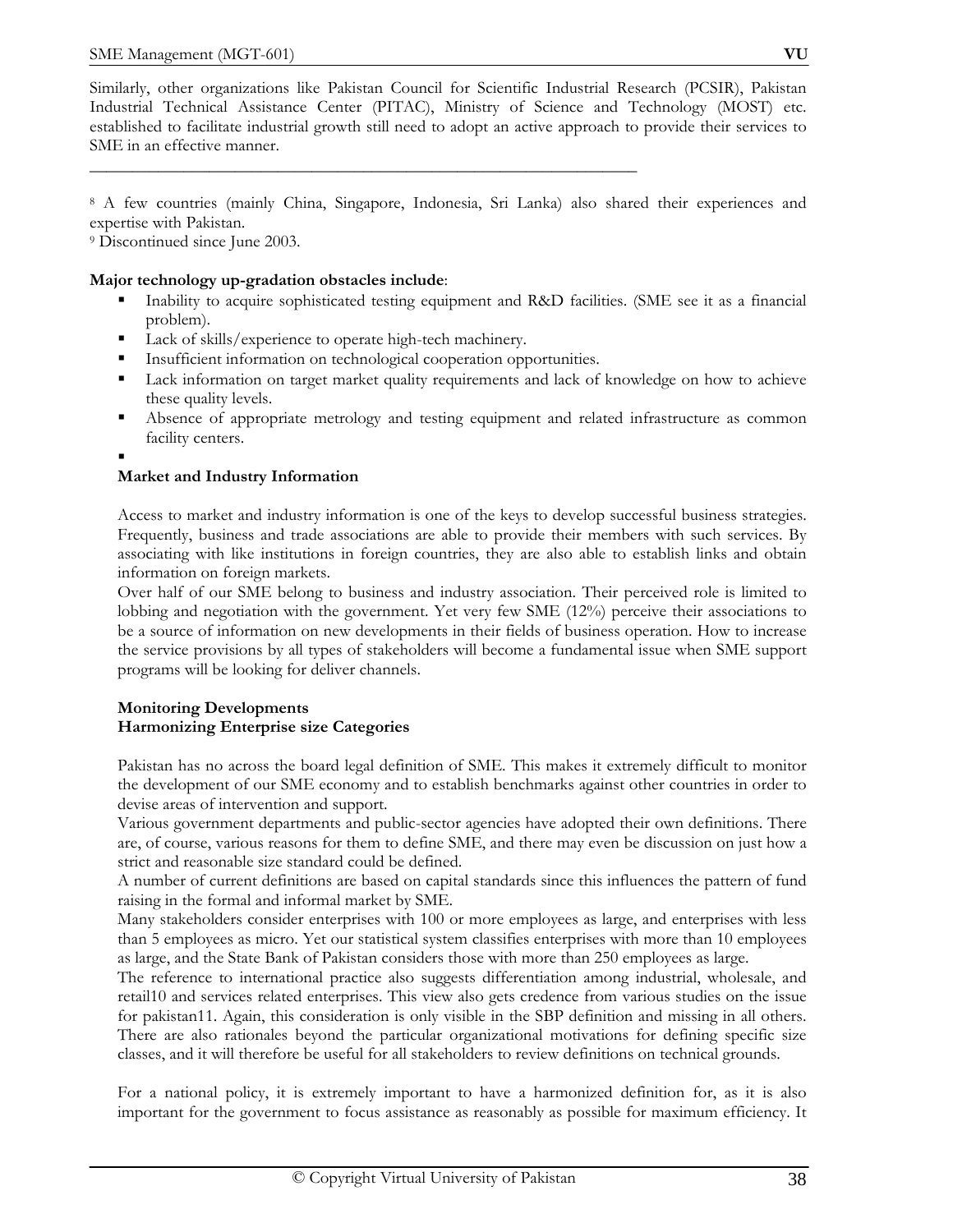is also imperative to adopt a definition to foster the coherence of vision in the SME policy development and for the better implementation of related support programs across institutions.

# **REFERNCES**

1-SME Issues Paper by SMEDA (policy planning & strategy department) 2-World Bank survey (Gallop) 3-Financial issues &SMEs (paper read by Dr Ishrat Hussain) 4-Small Entrepreneurs in developing countries By Dr Asghar S. Nasir

#### **Book Recommended**

Small Entrepreneurs in developing countries By Dr Asghar S. Nasir

#### **Key Terms**

ISO certification (International Standards organization certification like ISO 9000 Quality certification) R&D (Research and Development) SBP (State Bank of Pakistan)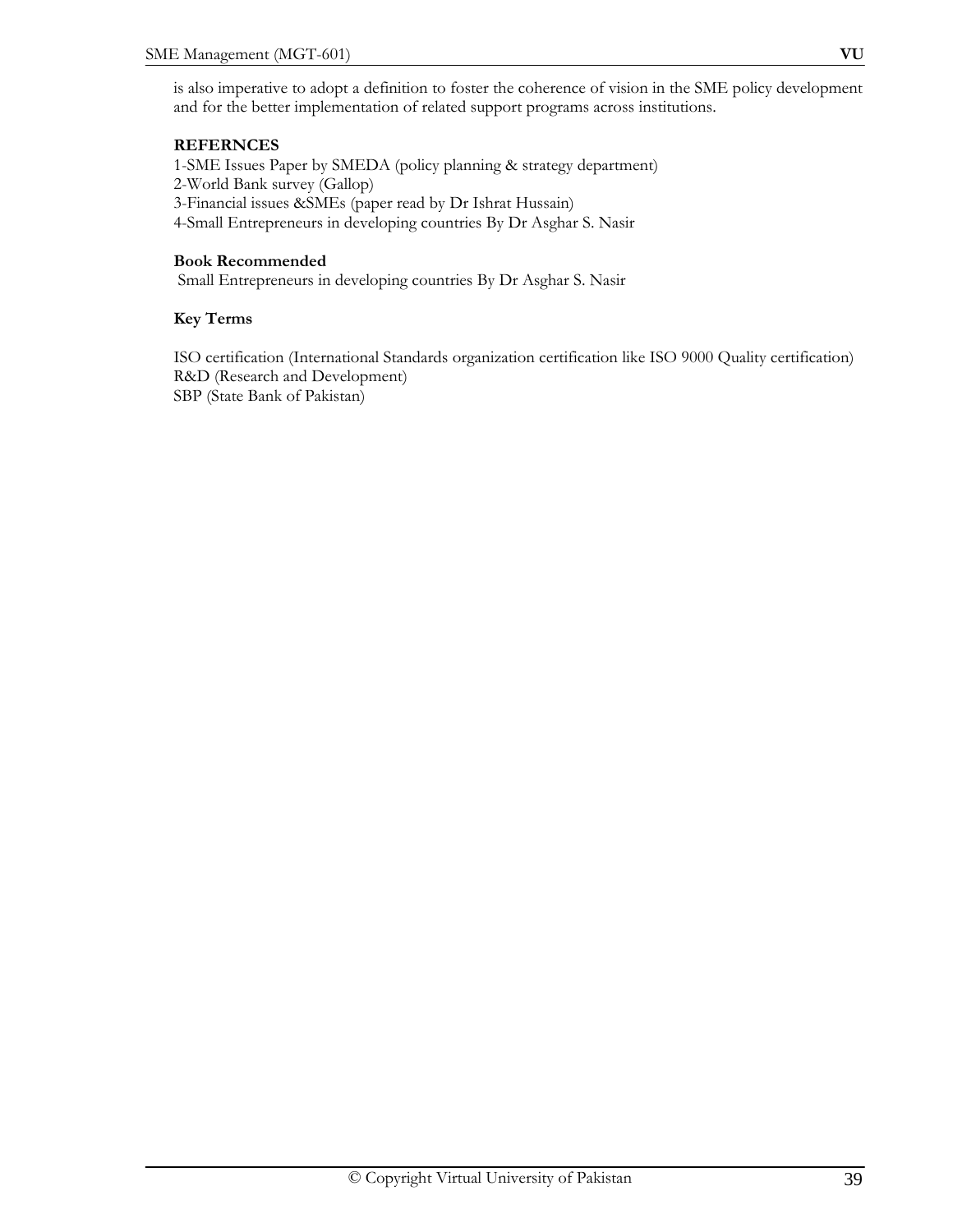This lecture is continuation of defining the issues for making a SME policy; this lecture deals with the short and medium term issues. The vital issues of gender development and environmental protection are also discussed in detail

# **MARKET AND INDUSTRY INFORMATION**

Access to market and industry information is one of the keys to develop successful business strategies. Frequently, business and trade associations are able to provide their members with such services. By associating with like institutions in foreign countries, they are also able to establish links and obtain information on foreign markets.

Over half of our SME belong to business and industry association. Their perceived role is limited to lobbing and negotiation with the government. Yet very few SME (12%) perceive their associations to be a source of information on new developments in their fields of business operation. How to increase the service provisions by all types of stakeholders will become a fundamental issue when SME support programs will be looking for deliver channels.

# **Monitoring Developments**

# **Harmonizing Enterprise size Categories**

Pakistan has no across the board legal definition of SME. This makes is extremely difficult to monitor the development of our SME economy and to establish benchmarks against other countries in order to devise areas of intervention and support.

Various government departments and public-sector agencies have adopted their own definitions. There are, of course, various reasons for them to define SME, and there may even be discussion on just how a strict and reasonable size standard could be defined.

A number of current definitions are based on capital standards since this influences the pattern of fund raising in the formal and informal market by SME.

Many stakeholders consider enterprises with 100 or more employees as large, and enterprises with less than 5 employees as micro. Yet our statistical system classifies enterprises with more than 10 employees as large, and the State Bank of Pakistan considers those with more than 250 employees as large.

The reference to international practice also suggests differentiation among industrial, wholesale, and retail10 and services related enterprises. This view also gets credence from various studies on the issue for pakistan11. Again, this consideration is only visible in the SBP definition and missing in all others. There are also rationales beyond the particular organizational motivations for defining specific size classes, and it will therefore be useful for all stakeholders to review definitions on technical grounds.

For a national policy, it is extremely important to have a harmonized definition for, as it is also important for the government to focus assistance as reasonably as possible for maximum efficiency. It is also imperative to adopt a definition to foster the coherence of vision in the SME policy development and for the better implementation of related support programs across institutions.

# **Measuring Our Success**

Public sector resources are as scarce as private sector resources, and we need to ensure that they are being used in a most efficient way so as to be able to create and maintain sustainable support structures for SME, which are able to perform in the long run. At the same time, we, of course, seek a maximum effectiveness of our support programs12.

As things stand, we have no mechanism in place for measuring our success. In fact, we do not even have a criteria established by which we are able to determine our success as a nation in fostering SME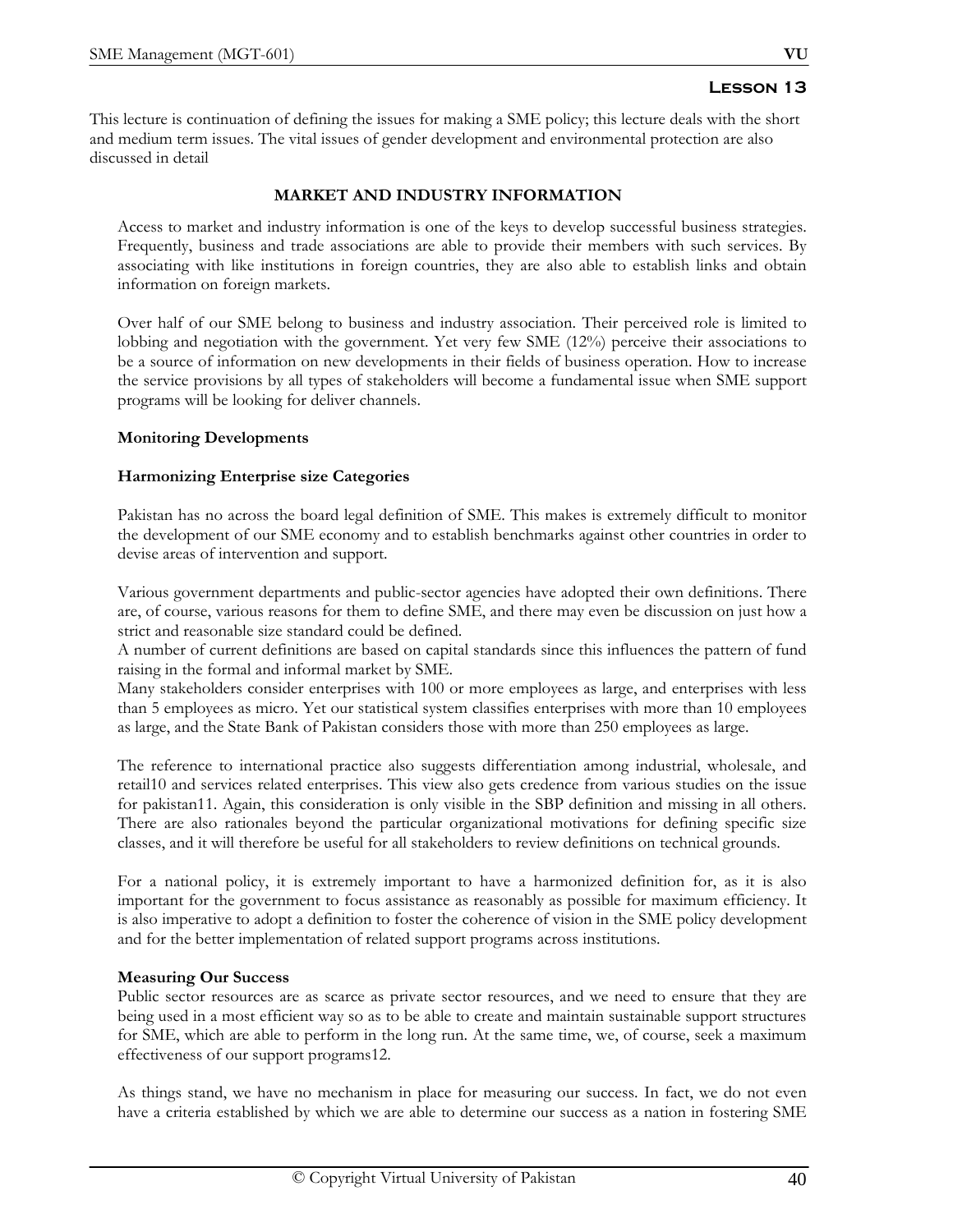development. And we are not able to correctly state what the Government is spending on SME support annually.

Our present "system" of support is incoherent. While division of labor with diverse stakeholders is necessary condition for obtaining a maximum reach, it is also a perfect ground for the duplication of activities and wastage of resources. There is no current overview of activities, and the various stakeholders compel us to commission specific research if we seek information on the diverse contributions.

What is at stake is that we forego the benefits of learning from one another in order to continuously improve our support structure to meet the needs of the target group, SME.

# **SME as a Medium-Term Channel for Other Objectives**

It is common practice in many countries to make use of SME in order to further specific development objectives as, for example, sustainable or equitable development. After all, SME constitute the overwhelming part of the economy. Currently, we are not making use of this channel for promoting the development of our country. Two issues, which also relate to our competitiveness, are flagged in the section below.

10 -The Census for Establishments 1998 reveals that retail constitute 42.5% of total non-agriculture establishments and employs 20% of the labor force.

\_\_\_\_\_\_\_\_\_\_\_\_\_\_\_\_\_\_\_\_\_\_\_\_\_\_\_\_\_\_\_\_\_\_\_\_\_\_\_\_\_\_\_\_\_\_\_\_\_\_\_\_\_\_\_\_\_\_\_\_\_\_

11 The survey of SME for ADB study on SME Constraints report observed differences for retails sector. It suggests that the sector is dominated by micro enterprises and there has been considerable organizational, management and technological differences between enterprises employing 10-49 workers and those employing 50 or more workers.

12 Reminder: "Efficiency" measures inputs vs. outputs whereas "effectiveness" measures outputs vs. objectives. Programs may be very effective and at the same time inefficient. The goal must be to seek both effectiveness and efficiency at the same time.

# **Gender Development**

Each of the two genders of any society constitutes roughly half of the population, and Pakistan is no exception. People of both genders embody not only labor force, but also knowledge and creativity, which may be mobilized, to achieve economic ends. Discarding either of the genders, therefore, implies foregoing the potential benefits, which arise from mobilizing the respective human resources for development.

Pakistani women have been engaged in the production process for ages. Their participation in the economic activities in the modern society has also progressed beyond agriculture into the local market economy. Women are increasingly migrating to urban areas for employment in a range of cottage industries, such as carpet weaving, textiles and handicrafts. In search for wage employment, women are moving into small business and self-employment ventures thereby creating many formal and informal opportunities for work.

Women entrepreneurship in the formalized sense, however, remains a new concept. Our current strategies also tend to focus on increasing women's participation in the labor force. The business environment for women in Pakistan reflects a complex interplay of many factors made up of social, cultural, traditional and religious elements. These have taken shape over many centuries; are anchored in patriarchal system and are clearly manifested in the lower status of women. The form of constitutional structures, policy documents, regulatory arrangements and institutional mechanisms is contemporary rather than traditional, so it is cosmetically impartial.

Yet the gender bias is rigid and deep-rooted as it draws legitimacy from the perpetuation of a traditional mind-set, established rituals and a firm belief system. It has conclusively been shown that women business owners encounter more obstacles, and face more risks, financially, socially, economically, culturally and legally than male business owners face.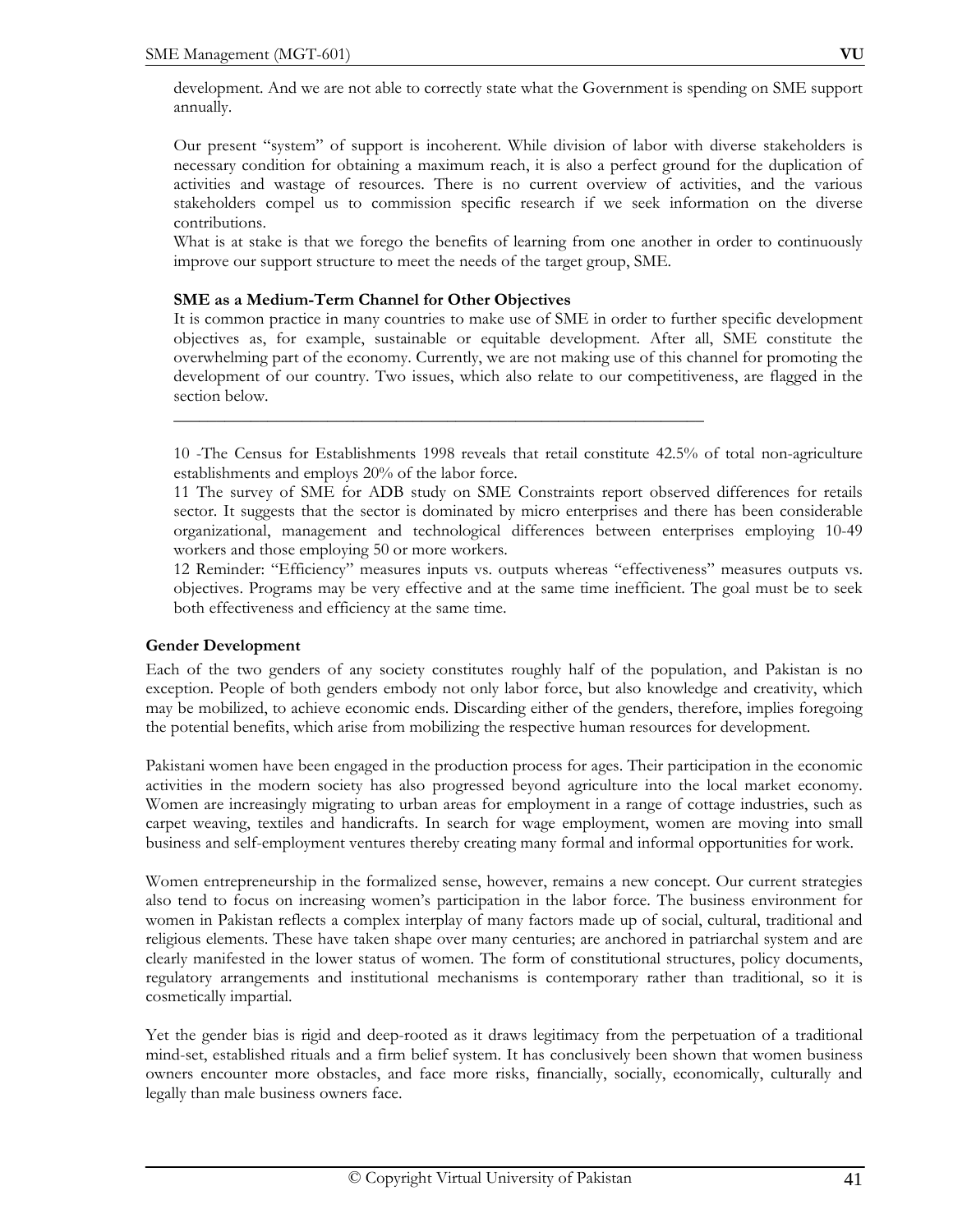The Government of Pakistan is well aware of the potential of the women in our society and the contribution they can make towards economic development. Women are continuously being encouraged to enter the business stream of the country and are being provided incentives. However, there still is a strong dearth of focused initiatives that need to be taken by existing business facilitation institutions.

# **Environmental Issues**

Environmental issues are most frequently a result of the interaction between human activities of production and the environment. Under fierce competitive pressure in the market economy and as part of the coping strategy when faced with difficulties to cover basic needs, enterprises and individuals are creating environmental issues.

While certainly one of the economic root causes for environmental damages are externalities, which require appropriate government intervention, it is frequently overlooked that there are many economic gains, which may be achieved from producing in an environmentally friendly manner. Reducing material waste can be one way of reducing cost. Saving resources such as water and energy does not only generate benefits at the national level but may translate into competitiveness and thus economic gain at the enterprise level.

There is also a direct link between the effectiveness of the technology transfer and the stabilization of the global climate change and natural resources depletion. Major constraints to effectiveness lie in the high transaction costs associated with the development of the capacities and capabilities to manage and generate technological change. Developing countries enterprises thus tend to ineffectively exploit available technology options, as well as to inefficiently utilize the transferred technologies.

Many OECD countries make use of channel of SME promotions in order to achieve improvements for the environment. For example, special credit lines may be provided in order to encourage the adoption of environmentally friendly technologies. Specific training courses are being offered to SME on waste reduction. ISO 14000 is actively being promoted in the European Union as one way of combining environmental concerns with quality and thus competitiveness. How may we best use our current and future SME support structures in order to achieve positive effects?

# **Reference:**

1-Gender inequalities and development in Pakistan By SHAHNAZ KAZI

2-Enviroment: Some key Controversies By Shaheen Rafi Khan and Shahrukh Rafi Khan

3-Policy issues Paper (SMEDA)

# **Book recommended**

50 years of Pakistan's' Economy edited by Shahrukh Rafi Khan (Oxford Press) Key terms Gender (classification based on male, female, neuter) Externalities (A term used in environmental studies, like a drain having polluted water from one factory may be used by some other industry and suffer the bad effects of pollution)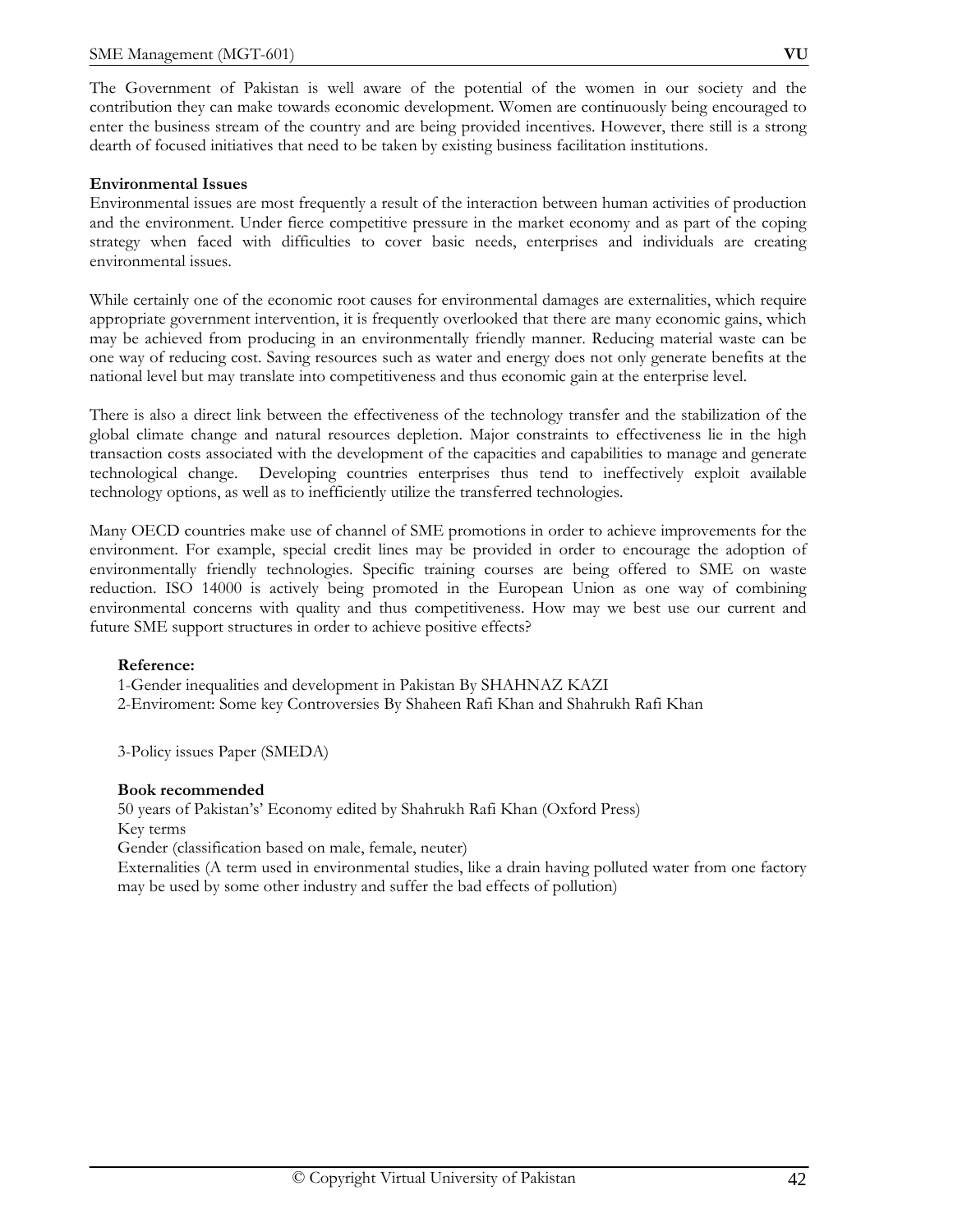This lecture is still the continuation of the policy forming issues for SMEs. But in this section instead of short and medium term issues, we are dealing with long-term issues.

# **LONG TERM ISSUES**

There are issues, which are beyond the scope of our current interventions. They are partially rooted in the multiple cultural structures of our society, frequently exacerbated by our geo-political situation. We, nevertheless, recognize their importance and therefore point them out here. However, it is not recommended to attempt to solve these questions by ways of an SME policy Initiative.

#### **Literacy**

The evidence reveals that SME find it extremely difficult to grow because of their inability to delegate to soundly trained staff. The day the small businessman feels comfortable to delegate, SME start progressing. The low literacy level also determines the potential of our labor force. Higher literacy rates are essential to enhance the quality of production can be enhanced by multiple factors which is what we need to be able to effectively compete in the international economy which is being extended to our local markets by the effects of opening up and WTO accession.

#### **Law and Order**

Law and order situation in Pakistan has always been regarded as worrisome. One survey reports that one in five respondents report that the business was the target of at least one crime during 2002. Another assessment suggests that the businesses in NWFP spend 4.5%, Sindh and Punjab 1-2% of their revenue on security. One in four SME consider law and order to be a severe problem.

Law and order problems weaken property rights and as a result weaken investor's decision to invest. These problems are clearly linked to the manner in which the law enforcement and criminal justice system functions. The high time cost involved in seeking legal resource together with lack of access to both effective informal and formal enforcement mechanisms, increase the costs associated with contract enforcement.

# **Intellectual Property Rights**

Intellectual Property Rights (IPR) is a vital issue that needs to be looked into**.** It has been observed that many developing countries with the help of a change in their IP systems and laws are able to attract Foreign Direct Investment (FDI) in the Research and Development(R&D) especially in the industrial and the scientific field. Therefore, promotion and protection of the intellectual property spurs economic growth, creates new jobs and industries, enhancing the quality and enjoyment of life.

Another benefit for Pakistan in properly adopting IPR culture is that it will protect the indigenous products such as rice, kinno, traditional knowledge, pottery etc. the owners of the IPRs has the most valuable assets which can be utilized in commercial transactions, whether IP licenses, joint ventures, manufacturing, purchase or distribution agreements, or mergers and acquisitions. Licenses to use patents, trademarks and copyrights are often combined with transfer of know how in the form of training and are increasingly an important term in such transactions.

# **Infrastructure**

Basic physical infrastructure is a prerequisite to growth and development. Power outages and access to the connections are considered an irritant, which significantly affects the productivity of firms in Pakistan. It is estimated that a typical business in Pakistan loses 5.6% in annual sales revenue due to just this single factor.

Differences associated with firm size recognize that smaller firms are relatively hard hit in comparison with the larger ones because of inability to arrange alternate power source such as private power generators. High rates of power, the poor quality of delivery and its reliability are the serious concerns for SME in Pakistan.

Similarly, access to the telecommunication facilities and transport also serve as a detriment to smooth growth and transition of smaller firms to larger ones. The chief problem in the provision of the telephone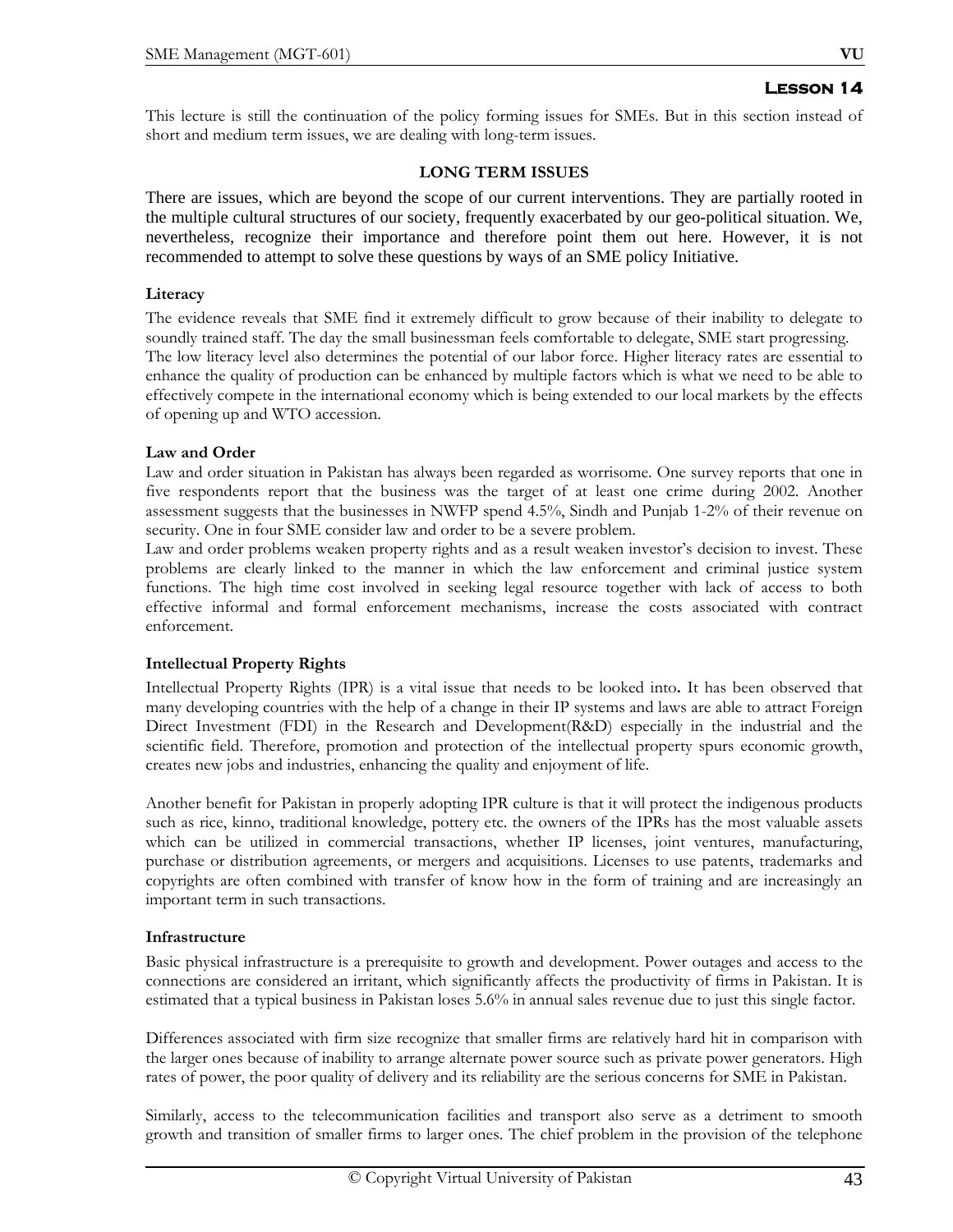services is the shortage of new fixed line connections, which currently stand at a mere 0.5-0.6 million a year for the whole country. Pakistan could also save up to 16.5% of the value of exports by improving its trade and transport logistics systems. Inefficiency in transport alone is estimated to cost the economy RS.320 Billion a year.

The concentration of power, telecommunications and transport services, except for road transport, in the public sector has been regarded as a major concern. Evidence suggests that Pakistan's state-controlled and concentrated structure of infrastructure delivery is highly inefficient.

# **References**

1-Small Entrepreneurs in developing countries by Dr Asghar S. Nasir

2-Task force issues paper for new SME policy (SMEDA)

3-Pakistan Small Entrepreneurs Summary and Statistical Tables, January 2001,GALLUP/BRB (A world Bank survey)

# **Book Recommended**

50 Years of Pakistan's' Economy (traditional topics and contemporary concerns) EDITED by Shahrukh Rafi Khan Published by Oxford press Pakistan.

# **Key Terms**

WTO (World Trade Organization) IPR (Right to protect an idea, piece of writing, design from copying) Merger (combination of two or more organization)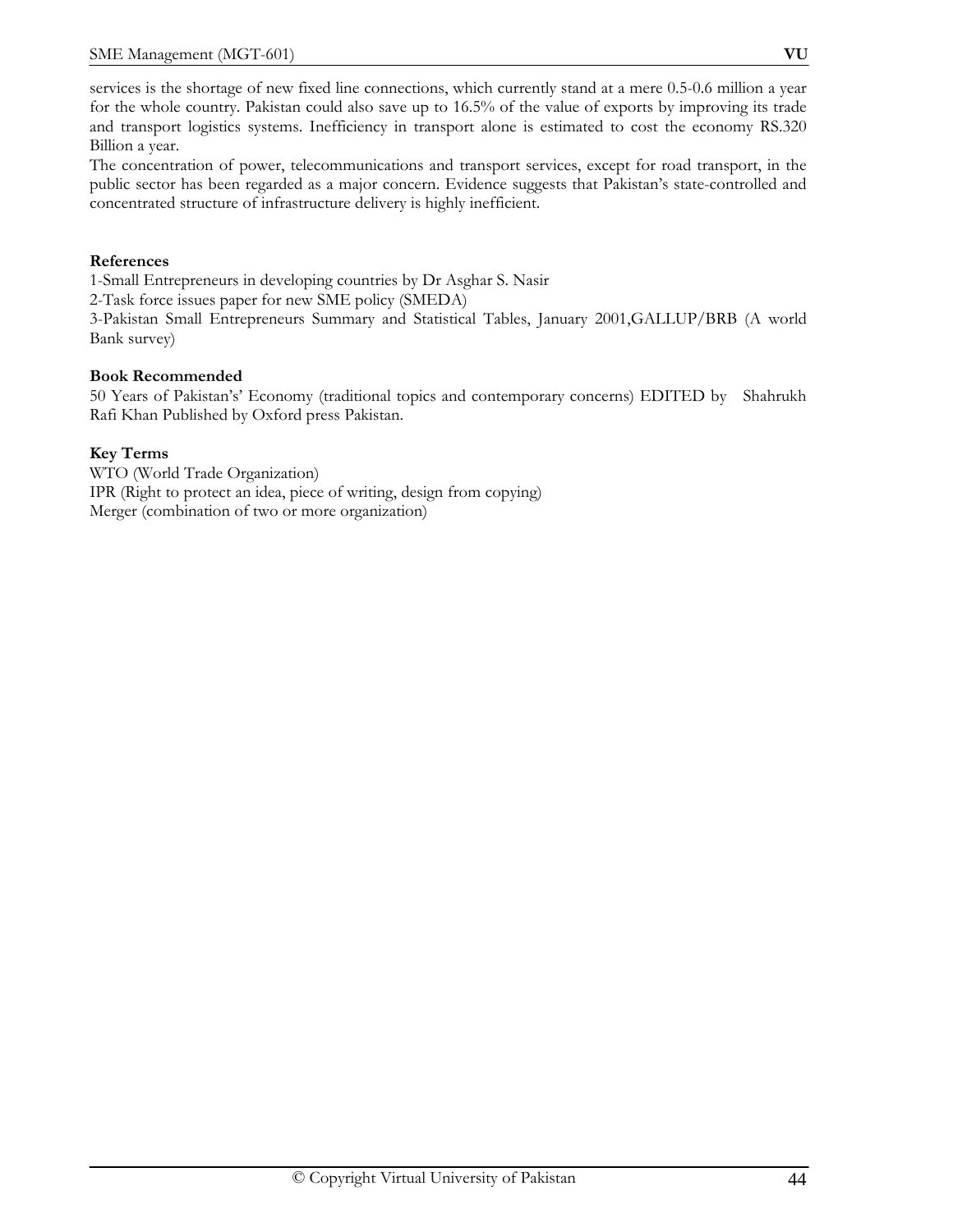Dealing with the start up process for obtaining a Bank loan, identification of projects and its sources.

# **THE START UP PROCESS OF A SMALL ENTERPRISE**

**The challenges of starting** a new enterprise from the stage of its conception till functioning are indeed stupendous or multidimensional as indeed its contribution to the society in various forms such as employment, economic growth, balanced development, equitable distribution of wealth etc. Success is a slave to those who only correctly perceive the nature and intensity of problems that they are likely to encounter but also plan appropriate remedial actions. This lecture is devoted to studying the following

- (1) The Identification of New Venture Opportunities and
- (2) The Field Problems of Starting a new Enterprise.

#### **1. Identification of New Venture Opportunities**

In the search for new ventures, entrepreneurs explore both (a) external and (b) internal resources. The external resources include:-

- I. Newspapers, trade journals, professional journals etc. which tell about trends in fashions, customs and other social areas.
- II. Professional magazines catering to particular interests such as electronics, computers, oils and vanaspati etc.
- III. Trade fairs and exhibitions displaying new products and services.
- IV. Government agencies.
- V. Ideas put forth by others.

Internal resources basically consist of storehouse of knowledge build up by an individual over the years. An entrepreneur draws upon it and undertakes the following exercise:-

- a) Analysis of concepts in the light of existing problems and their capacity to solve them.
- b) Search of memories to find similarities and elements related to the concept and its problems.
- c) Recombining the elements found in new and useful ways.

# **Steps in Innovative Process**

1. comprehension of a need

 Innovation follows from clear perception of a need that should be fulfilled. A number of products or services have been developed from such a perception. These range from xerographic copying machine, credit card, instant photography etc.

- 2. Collection of data and definition of concept.
- 3. Outlining the problem.
- 4. Searching memory for similarities that seem related to the concept and its problem.
- 5. Evaluating the possibility to combine similarities and related ideas.
- 6. Reaching tentative solution.
- 7. Critical scrutiny of solution.
- 8. Practical implementation.

#### **Sources of Ideas for New Products**

**1. Necessity** 

It involves the identification of potential customer needs and then tailoring the product and services to meet them.

# **2. Hobbies/ Personal Interest**

For example, an aircraft designer working for a large company developed a catamaran for his own pleasure. Later he was asked to build a similar catamaran for a friend. Gradually, it took the shape of a successful business.

# **3. Watching Trends in Fashions and Customs**

Alert observers of the fashion scene can capitalize the opportunity thrown by the change of fashion. Demand for handcrafted jewelry, fast foods etc. have made many professionals in these fields.

# **4. Observing Other's Deficiencies**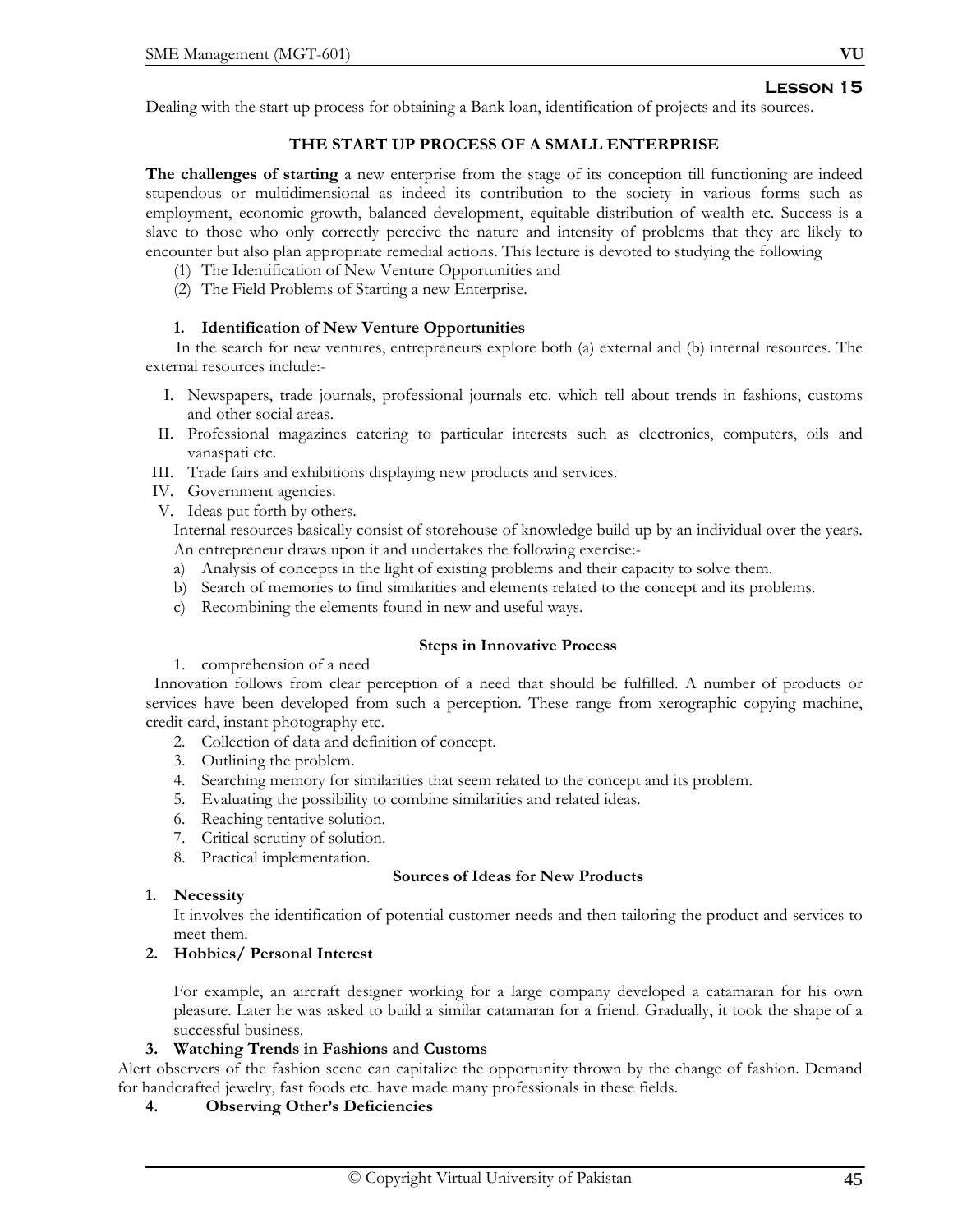It helps improve performance or add desirable features, for instance, development of a key that would identify the person and open the door only to him. It would sound an alarm if the door is forced open or in case an improperly coded key is used.

# **5. Gap Filling**

Business opportunities may be found to exist in reply to the question, why is not there a gadget for doing this? Several products have been developed to fill up a felt gap. For instance, the difficulty of cleaning an old paint brush has led to the discovery of a disposable paint brush with plastic handle into which a polyurethane tapered brush can be inserted and later an discarded after finishing painting.

# **6. Novel Use of Known Products**

With ingenuity, it is possible to think of new uses of existing products e.g. Use of flyash- a common effluent in thermal plants, to make bricks and light-weight concrete etc. Similarly, rice husk (a common product in rice sheller) could be used for making hardboards.

# **7. Ancillarisation**

An entrepreneurially oriented brain can conceive new ideas or think of improvements in products with which they are familiar: As a consequence, a unit ancillary of an existing industry could be started.

# **Pitfalls in Selecting New Venture Opportunities**

# **(1) Lack of objectivity**

 Some entrepreneurs get so obsessed with their idea that they overlook the need to scrutinize its feasibility. No wonder such projects end up as failures.

# **(2) Market Myopia**

A shortsighted approach of concentrating on production rather than on marketability could lead to avoidable disaster. An entrepreneur may fail to properly assess the market acceptability of his product. He may not appreciate that no product can become instantaneously profitable or could have an endurable success. Selection of the right time for introducing the product is important for its success. Action taken too soon or too late results in failure.

# (3**) Inadequate Understanding of Technical Aspects**

 Technical difficulties involved in the production of a product are a time consuming and thorough job. Inexperience in this area can prove quite costly and swamp a budding enterprise.

# **Improper Estimation of Financial Requirements**

Sometimes in their enthusiasm to initiate an enterprise or due to pre occupation with other details, entrepreneurs overlook the financial details. Later it could be the cause of either over capitalization or under capitalization.

# **(4)Lack of Product Differentiation**

To capture the market, the product should have distinctive characteristics in terms of design, utility and other features. Assured superior performance over the products is essential to provide it a competitive edge. Pricing is no problem in the case of such products. Product differentiation is essential so that the potential customer could recognize the product merely by looking at it.

# **(5)Overlooking Legal Issues**

A shrewd entrepreneur should be alive to meeting the various legal requirements. For instance, workers should be provided with legitimate legal dues, consumers are provided with reliable and safe products, copyright, trade mark etc. should be observed.

# **Evaluation of New Venture Opportunities**

A crucial task in starting a new business enterprise is the systematic analysis and evaluation of its feasibility and long term profitability. Since a number of variables enter the calculations, the exercise is quite a cumbersome one, a US study relating to the reasons for failure of new ventures has found that most of the factors underlying the failure lie within the control of entrepreneur.

Following have been listed as the reasons for failure of new ventures:

- I. Inadequate market knowledge regarding demand potential, the present and future size of market, the market share, appropriate methods of distribution.
- II.Faulty product performance due to hastily taken shortcuts in production, development, quality control etc.
- III.Ineffective marketing and sales efforts.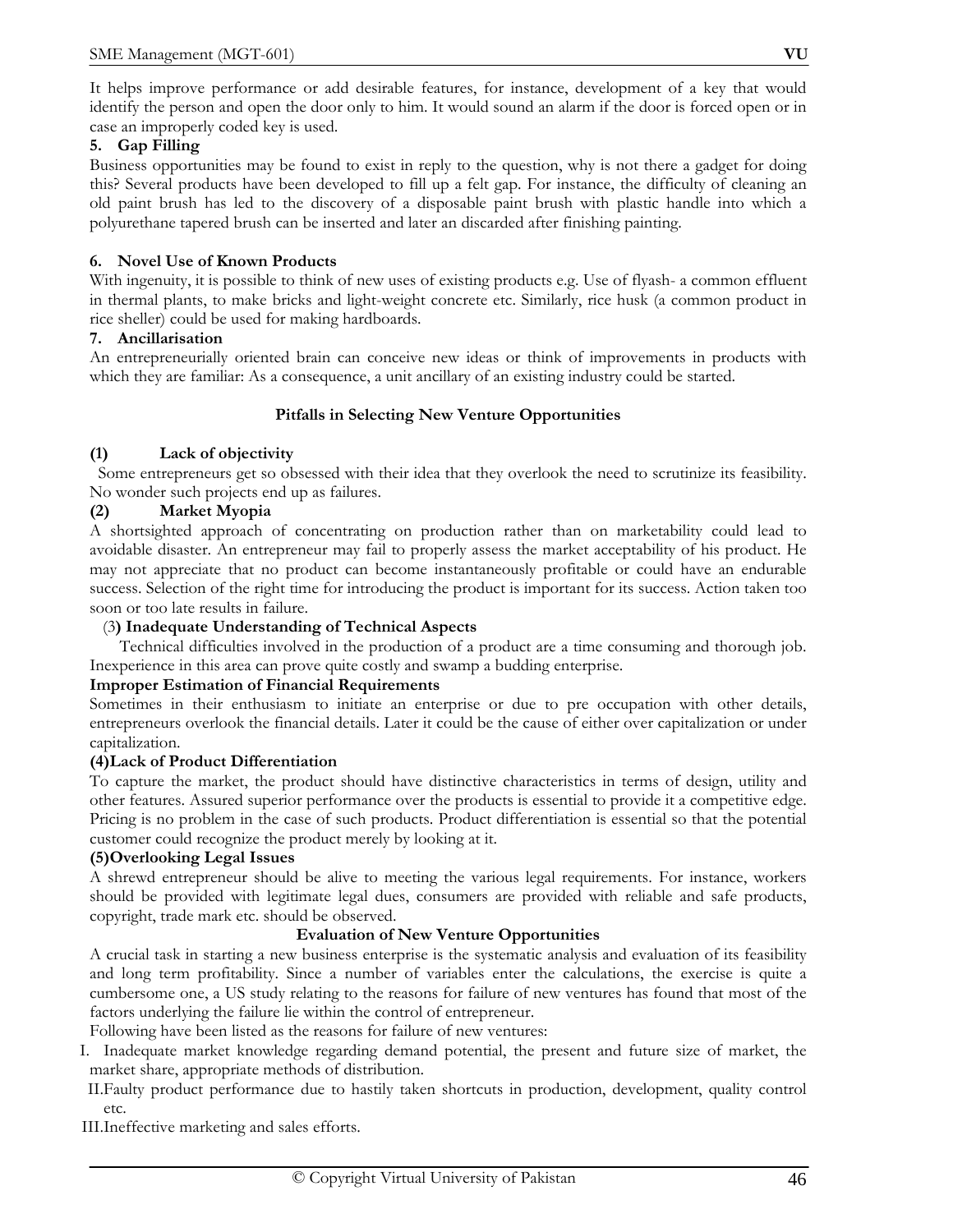- V.Rapid product obsolescence due to rapid technological advances in case of certain industries.
- VI.Poor timing of starting a new venture e.g. introducing the product before the market has successfully matured.
- VII.Undercapitalization, unforeseen operating expenses, excessive investments and related financial difficulties. Hence there is the need to undertake a comprehensive feasibility study in the following five areas.

# **Key Terms**

**Myopia :** Short sightedness of vision

#### **Books References**

Entrepreneurship and small business By C L Bansal How to approach Banks By ITC (UNO) & SMEDA

#### **Book Recommended**

How to approach Banks By ITC (UNO) & SMEDA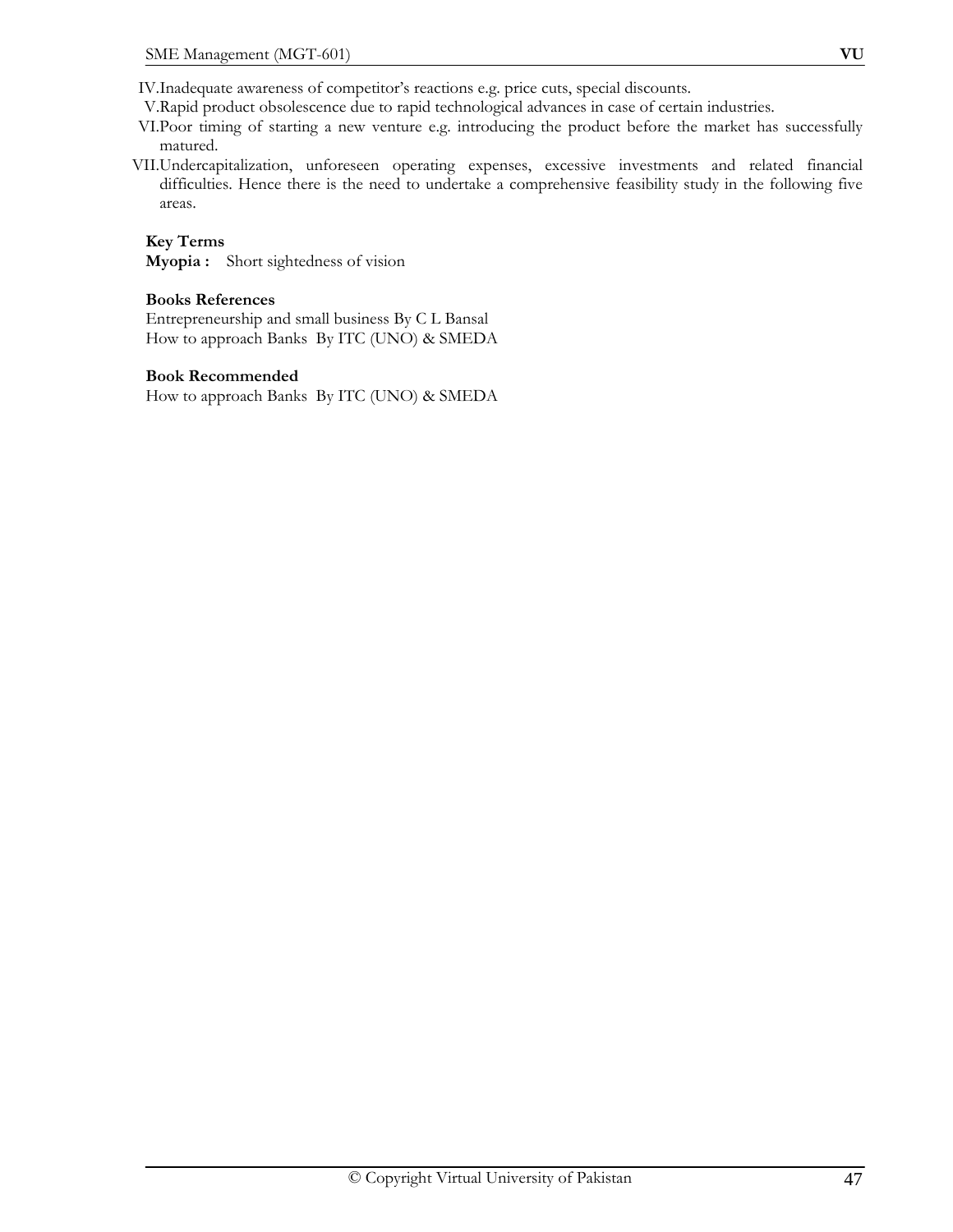Dealing with the technical and marketing feasibility of the identified project

# **1. TECHNICAL FEASIBILITY**

It covers the following

# **(A) Identification of critical technical specifications comprising**

- a) The functional design of the product.
- b) Adaptability to the new customer demand.
- c) Durability
- d) Reliability of performance.
- e) Safety
- f) Reasonable utility (i.e. acceptable level of obsolescence)
- g) Standardization (i.e. elimination of unnecessary variety)

# **(B) Examination of product quality-cost relationship**

In making this investigation, the entrepreneur must understand that there are trade offs between technical excellence and associated cost i.e. a positive relationship exists between technical quality and costs. It is possible through an increase in the technical excellence of a product to that level at which marginal product quality equals marginal cost. This level is reached where slope of product quality and product cost curves are equal.

Quality enhancement should not be carried beyond a particular point because it would cause cost increase and lead to decrease in total market demand (except where the product has a snob value). Thus entrepreneur should avoid unnecessary gold plating when market situation does not justifies it.

# (**C) Product testing, which includes?**

- a) Engineering studies relating to machines, tools, instruments work flow etc.
- b) Product development through blueprint, models, prototypes.
- c) Product testing through laboratory testing and field-testing.

# **2. Market Feasibility.**

The following process may be adopted to assure the market opportunities of a product.

# **I. Identifying the Market Potential**

It involves an estimation of both the current demand of the product and projection of future market trends. The prospective entrepreneur will do well to identify (a) specific end users, (b) major market segments, and (c) potential volume of purchases within each market segment. Some statistical yardstick may be of quite help in accomplishing this work. To illustrate, a potential manufacturer of helmets may find out the annual production of two wheelers, percentage of helmet users and proportion of demand already met.

# **II. Estimating Cost-volume Relationship to ascertain how various price levels may affect total sales volume**

The price must reflect the value of the product. The entrepreneur may not adopt a uniform price structure to take care of the sensitivity of the buyer to price changes. The cost-volume analysis would also facilitate the determination of appropriate economies of scales i.e. optimum size of enterprise, which has lowest average per unit cost of production and distribution.

# **III. Sources of Market Information.**

Relevant data for market analysis can be gathered from two main sources viz (a) primary sources such as interviews, mailed questionnaire, survey etc and (b) secondary sources like government agencies, trade unions, chambers of commerce etc. Whereas the former is costly, the latter may not meet the requirements of the entrepreneur.

The following kind of data matrix may be quite helpful:

- (a) Data relating to general economic trends as revealed by various indicators such as new orders, house activity, inventories consumer spending.
- (b) Market data relating to demand pattern, seasonal variation etc.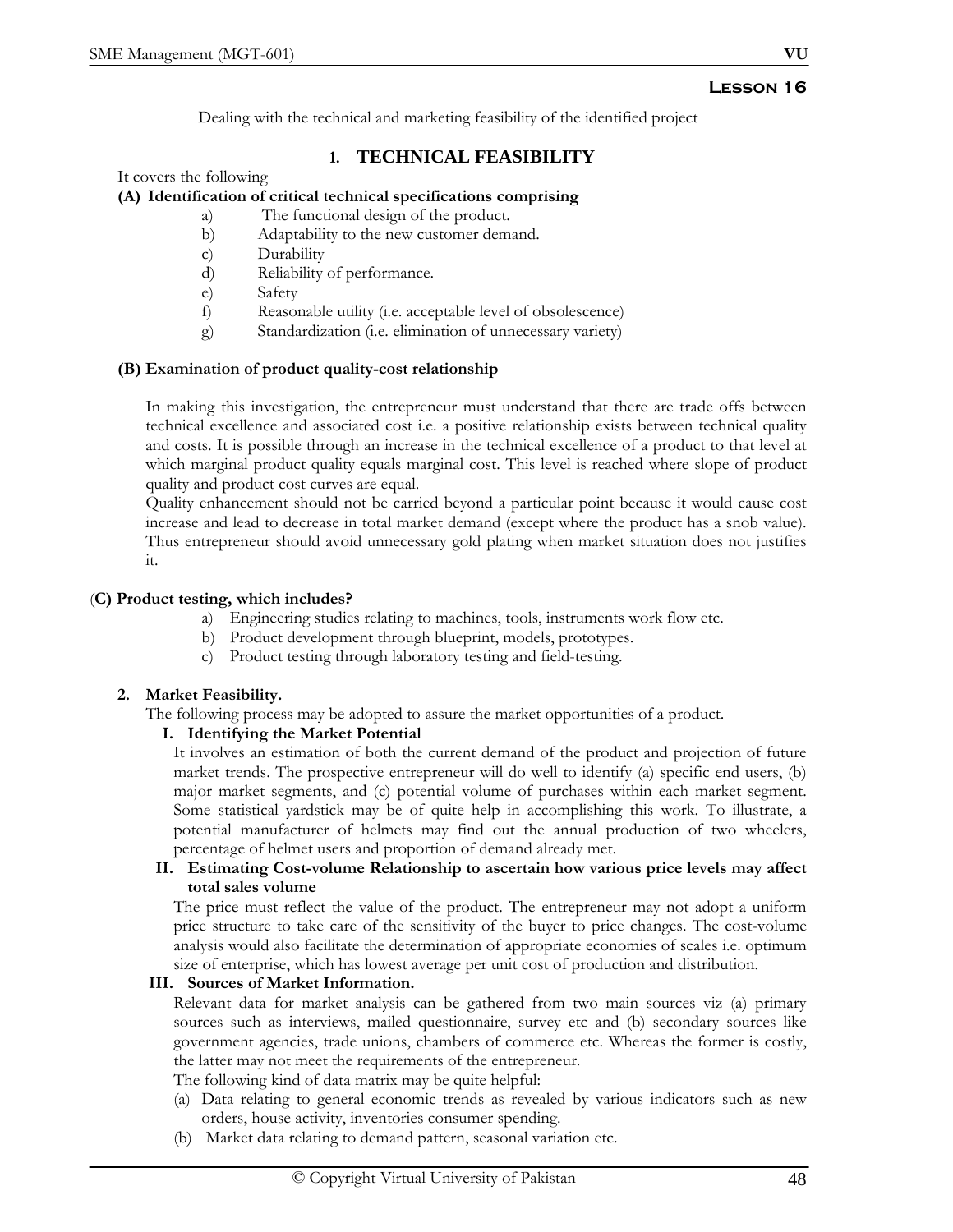- (c) Pricing data i.e. range of prices for same, complementary and substitute products; base price; discount structure etc.
- (d) Channels of distribution both wholesale and retail.
- (e) Data relating to competitors.

To obtain this data, the entrepreneur may either conduct his own survey or approach a consultant.

# **IV. Market Testing**

It is an important method of establishing the overall feasibility of a new venture, significant market testing methods include: (a) displaying the product at trade fairs, (b) test marketing to analyze the receptivity of the product, and (c) sample sales. A market test can provide following information.

- (a) Likely sales volume and profitability.
- (b) Sales volume at different price levels.
- (c) Soundness of chosen market strategy.
- (d) Unknown weakness that need attention.

**The drawbacks of this technique are:** delay in implementation, premature exposure to competitors and expensiveness.

# **Books References**

Entrepreneurship and small business management by Hans and Kuriloff and Arthur H. New product decision an analytical approach by Pessemeir, Edgah A Book recommended Entrepreneurship and small business BY C L Bansal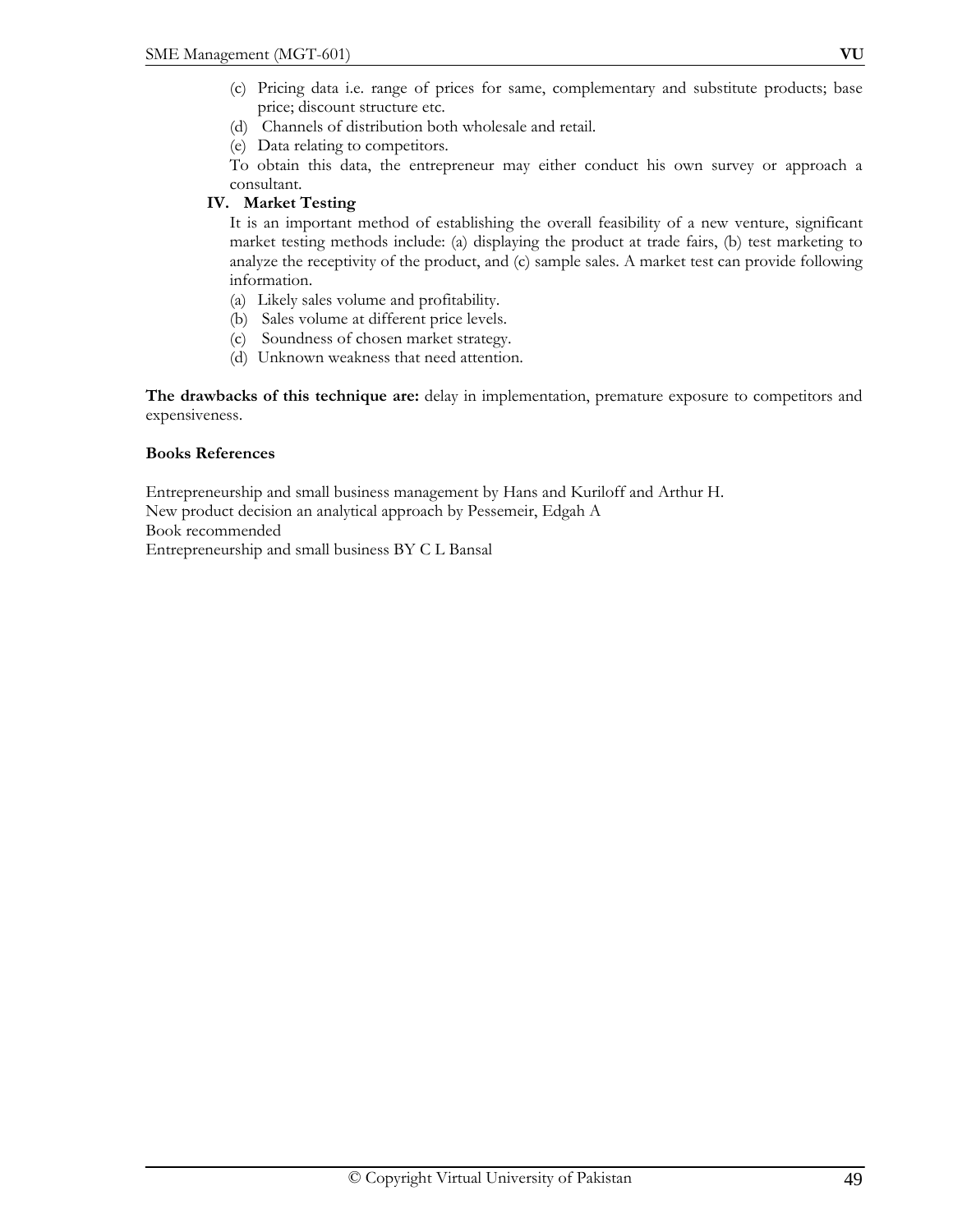Dealing with the financial feasibility, flow sheets, short term and long term loans, cash flow analysis and financial cost.

# **FINANCIAL FEASIBILITY**

It covers the following:

### **Determination of total financial requirements**

It can be done by preparing a financial statement in the following way:

#### **Financial Requirement Statement:**

| <b>Initial Expense</b>              | Period 1 | Period 2 |
|-------------------------------------|----------|----------|
| Expense in product development      |          |          |
| Legal expense                       |          |          |
| Product testing expenditure         |          |          |
| Marketing and technical feasibility |          |          |
| Expenditure                         |          |          |
| Miscellaneous expense               |          |          |
| <b>Fixed investments</b>            |          |          |
| Building                            |          |          |
| Equipment and machinery             |          |          |
| Patents                             |          |          |
| Other equipments                    |          |          |
| <b>Operational expenditure</b>      |          |          |
| Material                            |          |          |
| Wages                               |          |          |
| Sales promotion, distribution       |          |          |
| Rent, interest, insurance, taxes    |          |          |
| Contingency                         |          |          |
|                                     |          |          |
| <b>TOTAL</b>                        |          |          |
|                                     |          |          |

In making the above estimation, provision must be made for cost escalation that is inevitable due to price changes. Besides, appropriate sales forecasts should also be made to have a clear picture of expenditure. The projection could be weekly or monthly.

#### **Financial resources and other costs**

Financial resources could be categorized on the basis of periodicity into:

- **Short term resources:** (those payable in a year). Trade credit supplies, short term loans from backs or other lending institutions, sales of account receivable etc. belong to this category.
- **Term Loans:** Intermediate term loans are those available for one to three (sometimes five) years. It includes terms loans from banks, lease finance, financial assistance from institutions etc.

**Long-term loans** are those from banks, equity capital and investments of earnings.

While considering different sources, it is better to consider specific costs as well as advantages and disadvantages of each. It would be appropriate to compute weighted average cost of funds as illustrated below: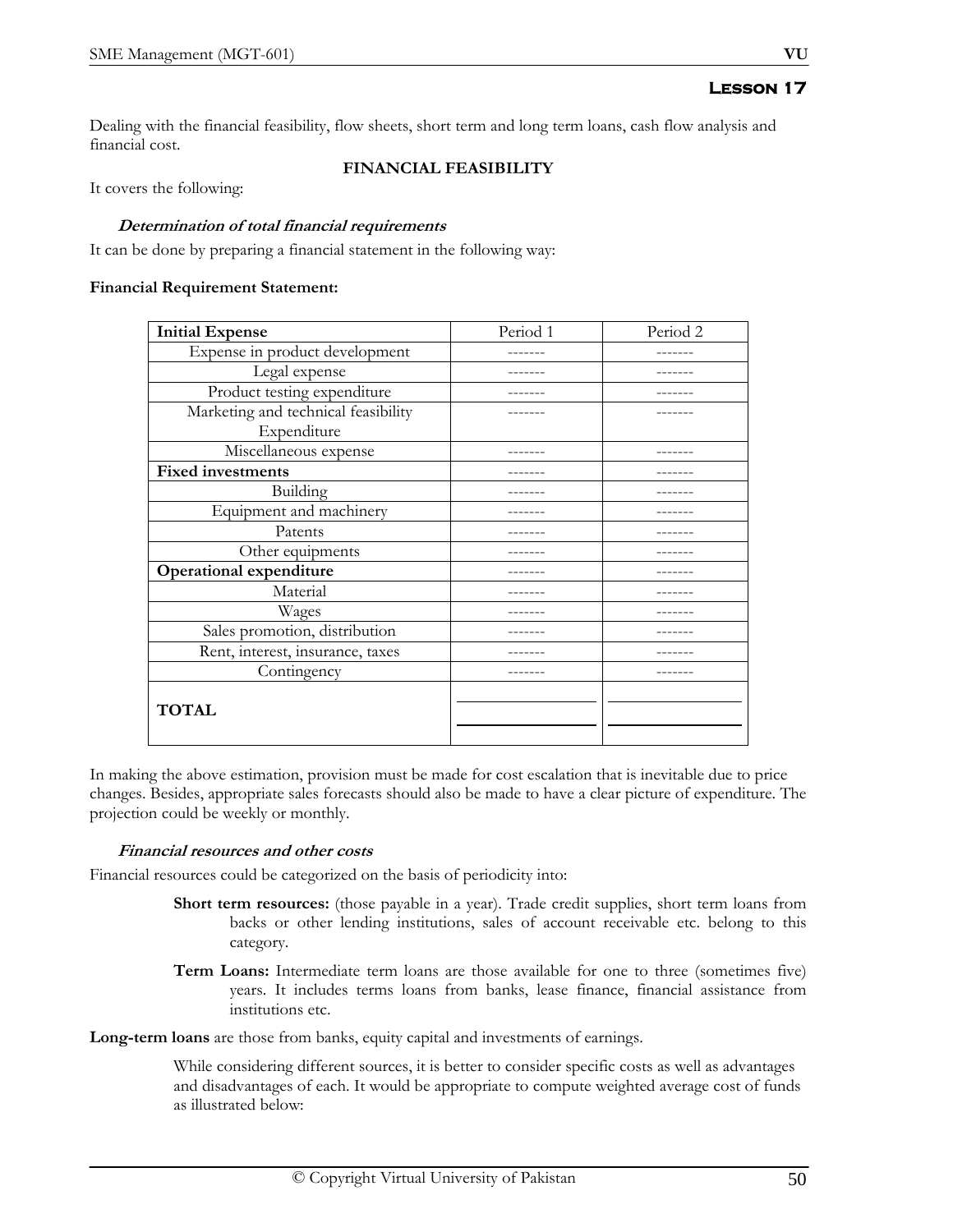| 1                                       | 2                       | 3                 | $\overline{4}$                |
|-----------------------------------------|-------------------------|-------------------|-------------------------------|
| Method of finance                       | Proportion<br>(Assumed) | Cost<br>(Assumed) | <b>Weighted Cost</b><br>[2X3] |
| Short term debt                         | 20                      | $7\%$             | 1.40                          |
| Intermediate dept                       | 10                      | 8%                | 0.80                          |
| Long term debt                          | 20                      | $9\%$             | 1.80                          |
| Equity                                  | 20                      | 10%               | 5.00                          |
| <b>Weighted Average Cost of Capital</b> |                         |                   | 9.00                          |

On the basis of average cost of capital, it is possible to ascertain whether there is positive net present value when anticipated cash flow are discounted at average rate of cost of capital.

# **C) Cash Flow Analysis**

If the projected sales associated financial requirements and available financial resources are known, the anticipated cash flow can easily be determined.

| Cash Flow (projected)                |          |          |
|--------------------------------------|----------|----------|
| Cash flow and financial transactions | Period 1 | Period 2 |
| 1) Cash flow                         |          |          |
| Initial expense                      |          |          |
| Fixed investment                     |          |          |
| Operating expense                    |          |          |
| Total cash outflow                   |          |          |
| 2) Cash inflow                       |          |          |
| Cash sales                           |          |          |
| Account receivables                  |          |          |
| Total operating inflow               |          |          |
| 3) Net cash flow $(2-1)$             |          |          |
| 4) Desired minimum cash balance      |          |          |
| 5) Total amount of funds required    |          |          |
| $[3$ (if negative $+4$ )]            |          |          |

# **Cash Flow (projected)**

#### **Source of funds**

| Short term:                     |  |
|---------------------------------|--|
| Net trade credit                |  |
| Commercial loans                |  |
| Intermediate loans<br>$\bullet$ |  |
| • Long term loans               |  |
| Equity<br>$\bullet$             |  |
| <b>Total Financing</b>          |  |

#### **Anticipated return on investment**

Financial feasibility is adjudged on the basis of satisfactory yield on investment. It can be calculated by relating the average earnings expected over a given period to either the total amount of investment or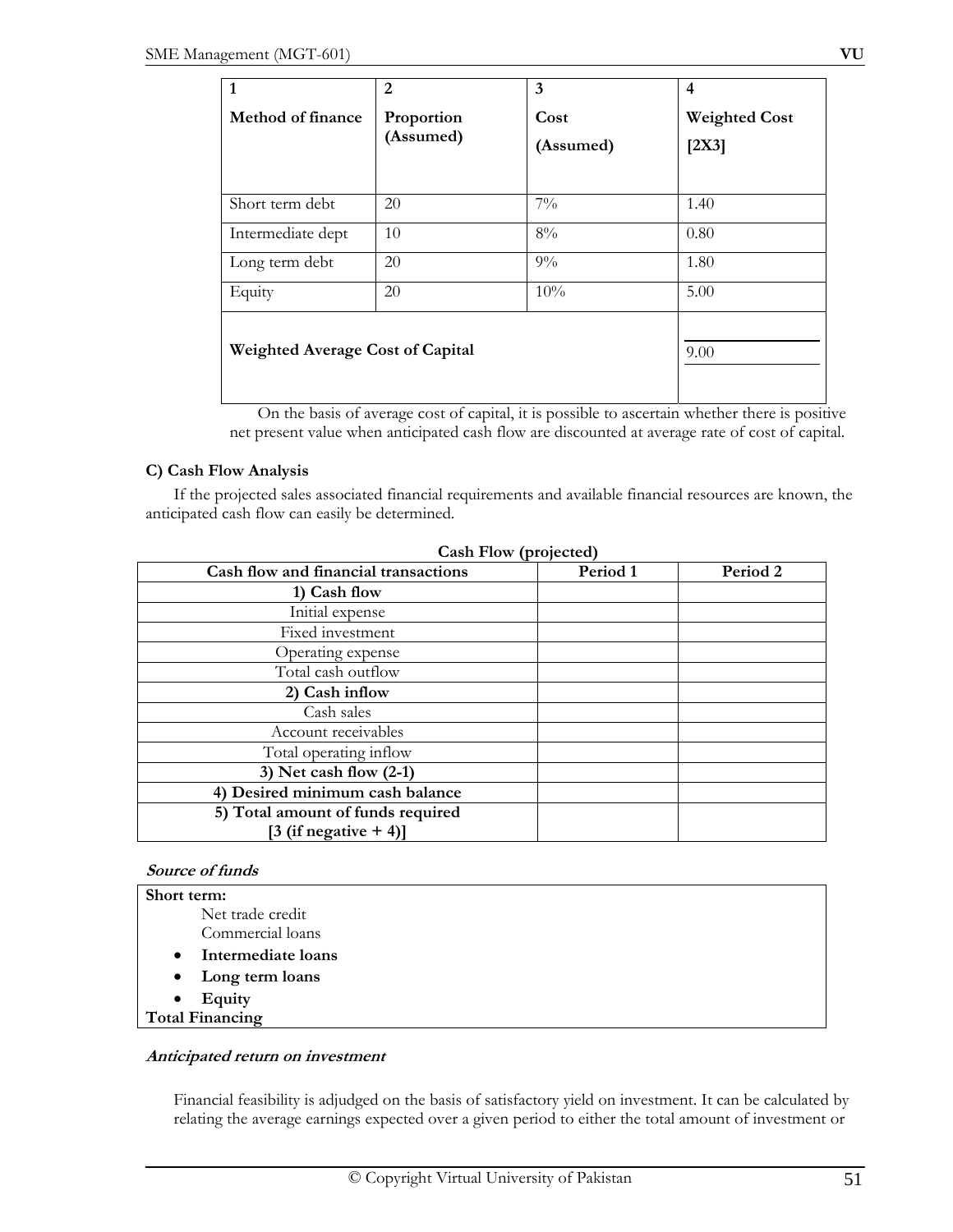# **Key Terms**

Feasibility study a detailed study about judging the future of a commercial project/product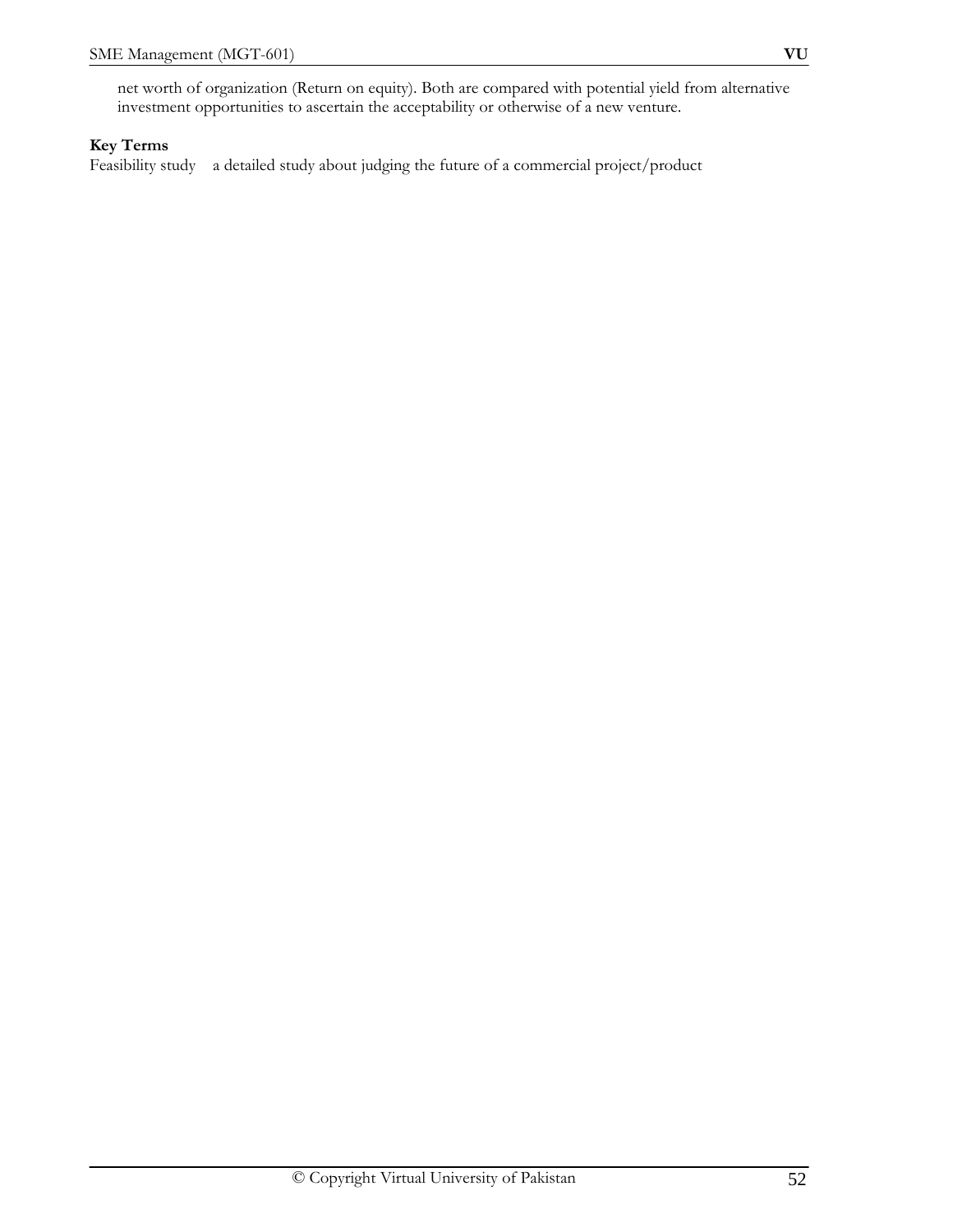This chapter deals with the teething problem that a newly established company faces.

### **ASSESSMENT OF PERSONAL REQUIREMENTS AND ORGANIZATIONAL CAPABILITIES**

Human beings provide the motive force to an enterprise. For this purpose, it is necessary to consider the available talent and skills consonants with the organization structure. An inventory must be made of the skills needed for effective implementation of new venture. The steps in undertaking the exercise relating to determination of personal requirements and designing the initial organizational structure are described below:

- A) Ascertaining the anticipated workflow and the various activities (called activity analysis). At this stage, the total range of activities and level of skills are identified.
- **B)** Grouping the activities into set of tasks that individuals can handle effectively.
- **C)** Categorization of various tasks to form the basis of structure of organization.
- **D)** Determination of interrelationship between different positions and designing of organizational hierarchy.

#### **Analysis of Competition**

In order to ensure the survival and growth of enterprise, it is essential to make competition analysis. Generally, every organization to face two types of competition:

- **A)** Direct competition from similar products.
- **B)** Indirect competition from substitutes.

Competition analysis must seek to identify potential competitors, the strategies adopted by them and their impact on proposed enterprise, specific advantages enjoyed by the purpose venture and formalization of strategy in consonance with these advantages. The entrepreneur must guard against being content with neutralization competitors strategic advantages. The aim should be to have superior strategies at least during the initial stages.

#### **Field Problems of Starting a New Enterprise**

 Identification of a venture after a thorough analysis of the five major aspects described earlier should not be regarded as the end of all problems. Rather the real problems have been summarized in the following paragraphs.

# **(1) Pre-operator problems**

- (a) Problem of selecting an appropriate form of business organization.
- (b) Problems related with the acquisition of basic facilities such as sources of raw materials, power, transport etc.

# **(2) Problems during the construction phase.**

- These would be connected with:
- (i) Acquisition of land;
- (ii) Construction of building and other aspect of civil works;
- (iii) Acquisition of machinery and its installation;
	- (iv) Preliminary work about the sources of supply of raw materials , labor and managerial inputs;
	- (v) Prospecting about marketing;
	- (vi) Preliminary work regarding sources of working capital;
	- (vii) Coordination problem connected with the acquisition of different kinds of assets or completion of jobs;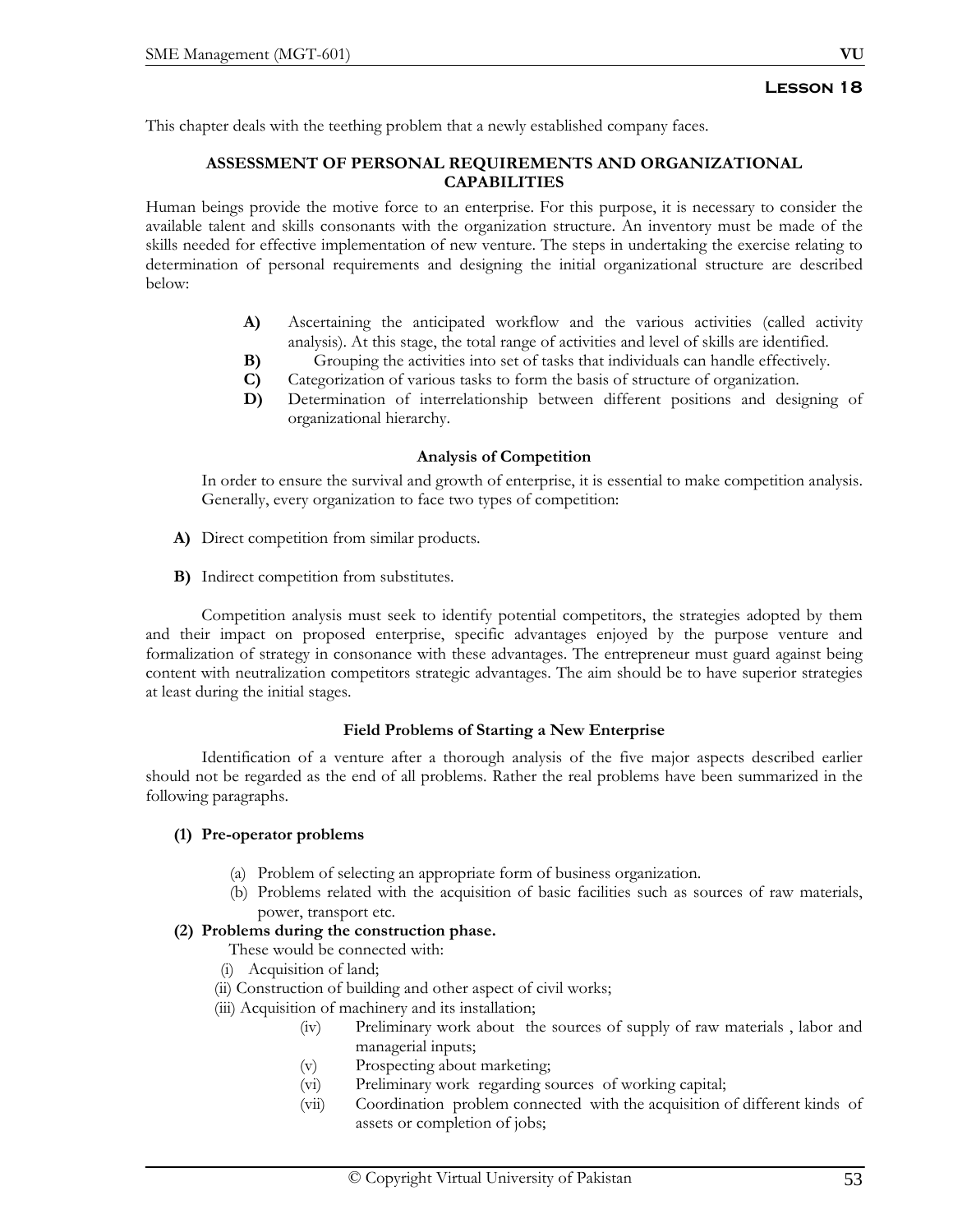# **(3) Post Operative Problems of a New Enterprise**

Several Problems are common to starting a y enterprise-whether small or large. They need not always arise but an awareness regarding them could enable their timely avoidance prevention. Below are given some of the post operative problems.

- (i) Lack or absence of profits.
- (ii) Experience Factor:
	- (a) Unfamiliarity of lack of experience in product or services line.
	- (b) Lack of experience in management. There is a vast difference between being a machinist and being able to manage a machine shop.
	- (c) Over concentration of experience .e.g. .focusing only on the area of interest says, sales, finance, production etc and neglecting others.
	- (d) Incompetence of management.
- (iii) Sale Causes
	- (a) Weak competitive position ;
	- (b) Lack of proper inventory control;
	- (c) Low sales volume ;
	- (d) Poor location ;
	- (e) Decline in demand due to recessionary trends in the particular industry ;
	- (f) Inappropriate marketing strategy ;
	- (g) High production costs and consequent high pricing ;
- (iv) Expense Causes i.e. failure to control operating expenses that reduce profit and Pose a threat to survival of the firm. For instance, borrowing too heavily may force business to close if debts cannot be timely paid;
- (v) Neglect Causes
	- Common Cases of neglect are; poor health, laziness, family or manage
	- Problems .Entrepreneurs needs to establish priorities for themselves relative To their involvement in the firm. They must concentrate on objectives of the Firm.
- (v) Capital Causes
	- (a) Low a over estimation of capital needs;
	- (b) Fund mismanagement ;
	- (c) Cash losses;
	- (d) Poor debt collection or unfavorable credit terms.
- (vi) Customer Causes .i.e. extension of credit on liberal terms.
- (vii) Personnel Causes.
	- (a) High rate of absenteeism  $\&/$  or labor turnover;
	- (b) Unhealthy industrial relations;
	- (c) Frequent strikes and lockouts;
	- (d) Low productivity ;
	- (e) Militant trade unions.
- (xi) Natural calamities such as burglaries, earthquake .fire etc.
- (x) Government Regulations.
	- (a) Difficulty of compliance due to excessive cost burden;
	- (b) Interference and dilatory tactics adopted by government authorities.
- (xi) Unmindful expansion so that sufficient business is not generated to sustain Expanded capacity.
- (xii) Environmental Causes.
	- (a) Changes in government policy ;
	- (b) Changes in social or political conditions ;
	- (c) Inflationary pressures leading to increases in the input cost.
- (xii) Production Causes
	- (a) Technological obsolescence ;
	- (b) Low capacity utilization ;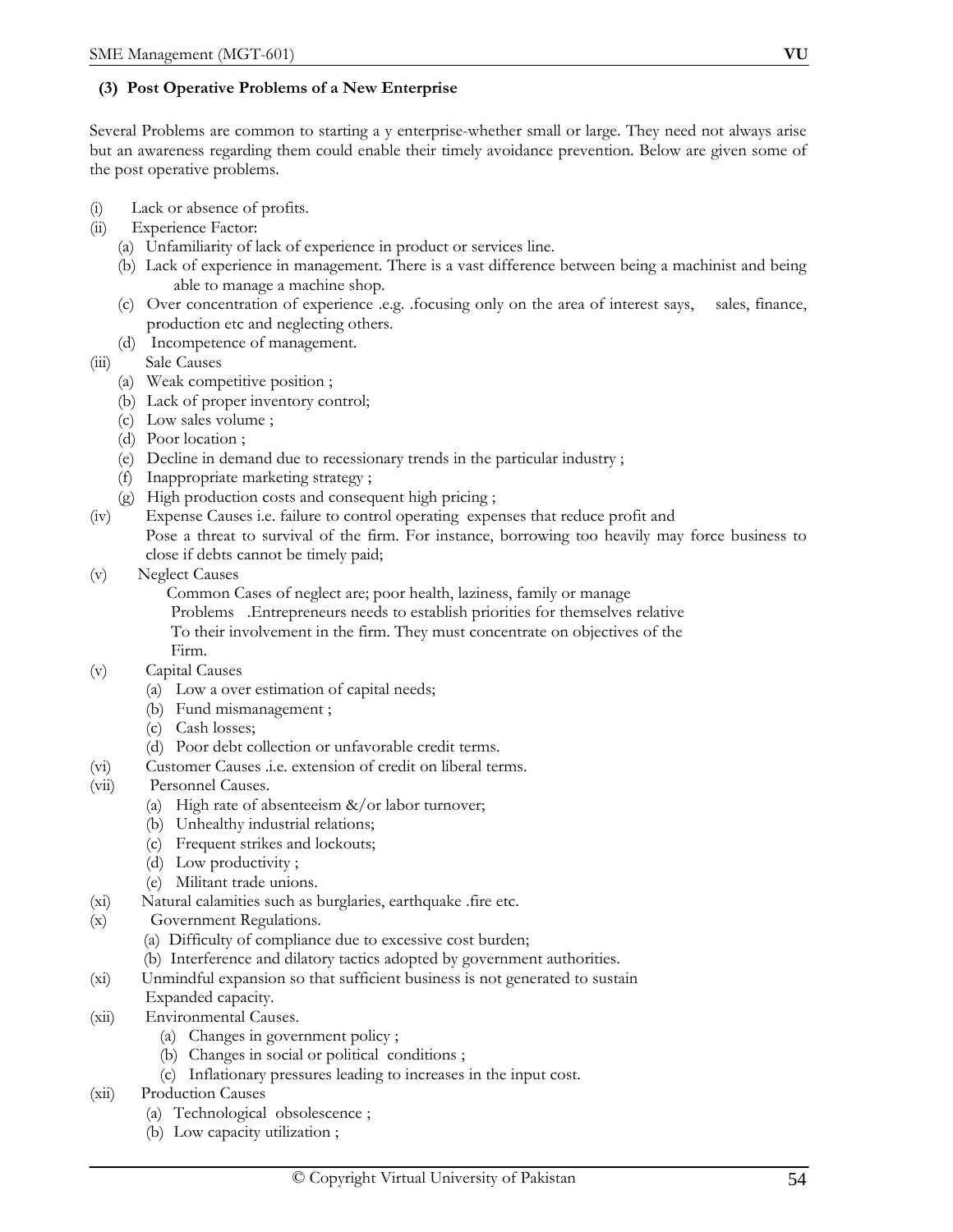- (c) Inability of labor to correctly understand technology ;
- (d) Non availability of spares and replacement ;
- (e) Poor machinery maintenance.

# **Reference**

Corporate Collapse; the causes and symptoms byJohn wiley **Book Recommended** 

Entrepreneurship and small business by C L Banasal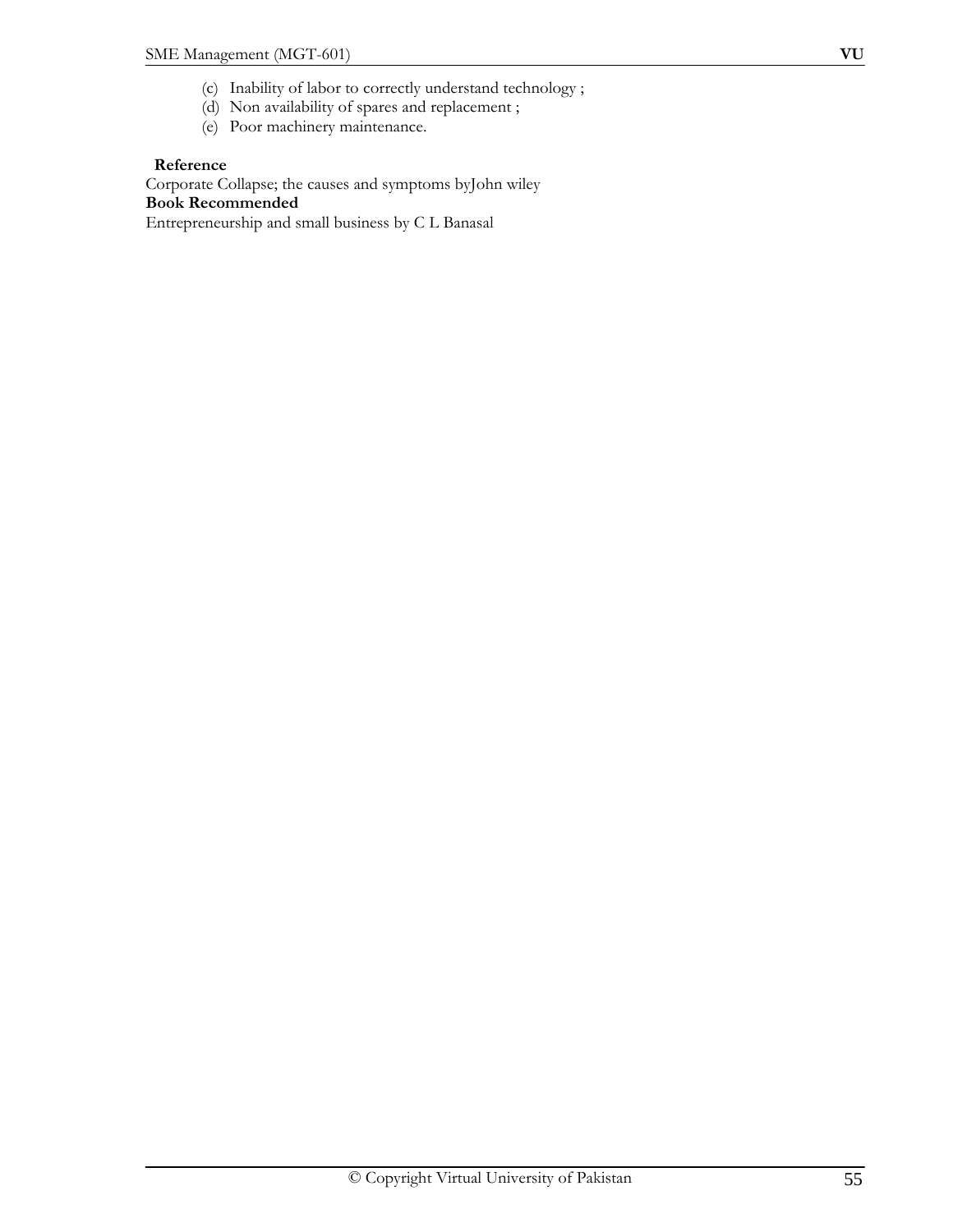Chapter deals with post and field this problems faced by a new concern.

- **1.** Acquisition of machinery and its installation;
- **2.** Preliminary work about the sources of supply of raw materials, labour and managerial inputs;
- **3.** Prospecting about marketing;
- **4.** Preliminary work regarding sources of working capital;
- **5.** Coordination problem connected with the acquisition of different kinds of assets or completion of jobs;

Unless care is taken to ensure proper sequencing of different activities, the project would have cost over-run and/or time over run. Here in some kind of PERT analysis could be quite helpful.

# **Post Operative Problems of a New Enterprise**

Several problems to starting any enterprise-whether small or large. They need not always arise but an awareness regarding them could enable their timely avoidance or prevention. Below are given some of the post-operative problems.

- Lack or absence of profits.
- Experience factor:
	- o Unfamiliarity or lack of experience in product or services line.
	- o Lack of experience in management. There is a vast difference between being a machinist and being able to manage a machine shop.
	- Over-concentration of experience e.g. focusing only on the area of interest say, sales, finance, production etc and neglecting others.
	- o Incompetence of management.
- Sale Causes:
	- o Weak competitive position;
	- o Lack of proper inventory control
	- o Low sales volume;
	- o Poor location
	- o Decline in demand due to recessionary trends in the particular industry;
	- o Inappropriate marketing strategy;
	- o High production costs and consequent high pricing;
- Expense Causes i.e. failure to control operating expenses that reduce profits and pose a threat to survival of the firm. For instance, borrowing too heavily may force business to close if debts cannot be timely paid;
- **Neglect Causes**

Common cases of neglect are: poor health, laziness, and family or marriage problems. Entrepreneurs need to establish priorities for themselves relative to their involvement in the firm. They must concentrate on the objectives of the firm.

- Capital Causes
	- o Low or over estimation of capital needs;
	- o Fund management;
	- o Cash losses;
	- o Poor debt collection or unfavorable credit terms.
	- Customer Causes: i.e. extension of credit on liberal terms.
- Personal Causes
	- o High rate of absenteeism &/or labour turnover;
	- o Unhealthy industrial relations;
	- o Frequent strikes and lockouts;
	- o Low productivity;
	- o Militant trade unions.
- Natural calamities such as burglaries, earthquakes, fire etc.
- Government Regulations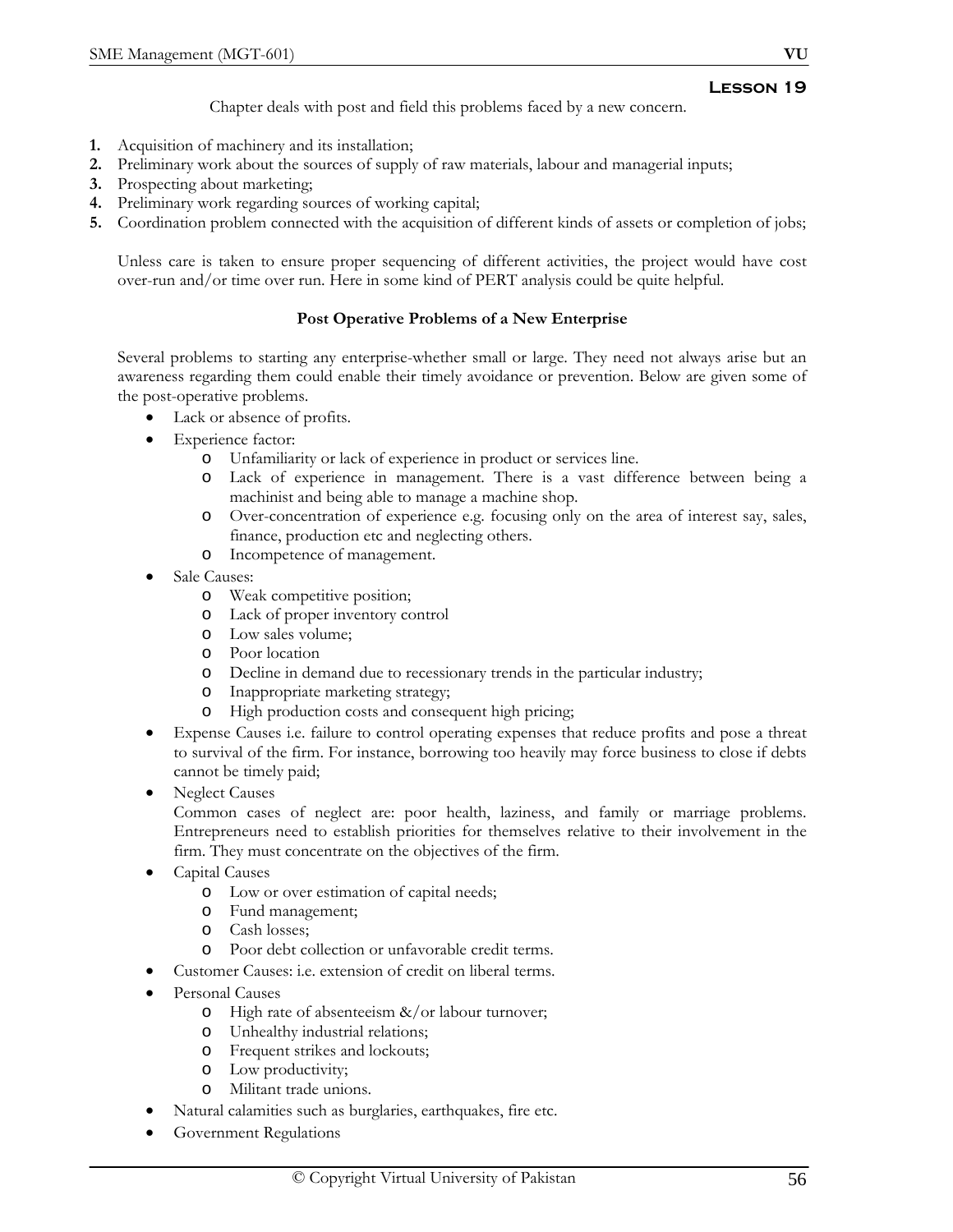- o Interference and dilatory tactics adopted by government authorities
- Unmindful expansion so that sufficient business is not generated to sustain expanded capacity.
- Environmental Causes:
	- o Changes in government policy;
	- o Changes in social or political conditions;
	- o Inflationary pressures leading to increases in the input cost.
- Production Causes
	- o Technological obsolescence;
	- o Low capacity utilization;
	- o Inability of labour to correctly understand technology;
	- o Non-availability of spares and replacements;
	- o Poor machinery maintenance;

l

#### **Book recommended**

Entrepreneurship and Small business By C L Bansal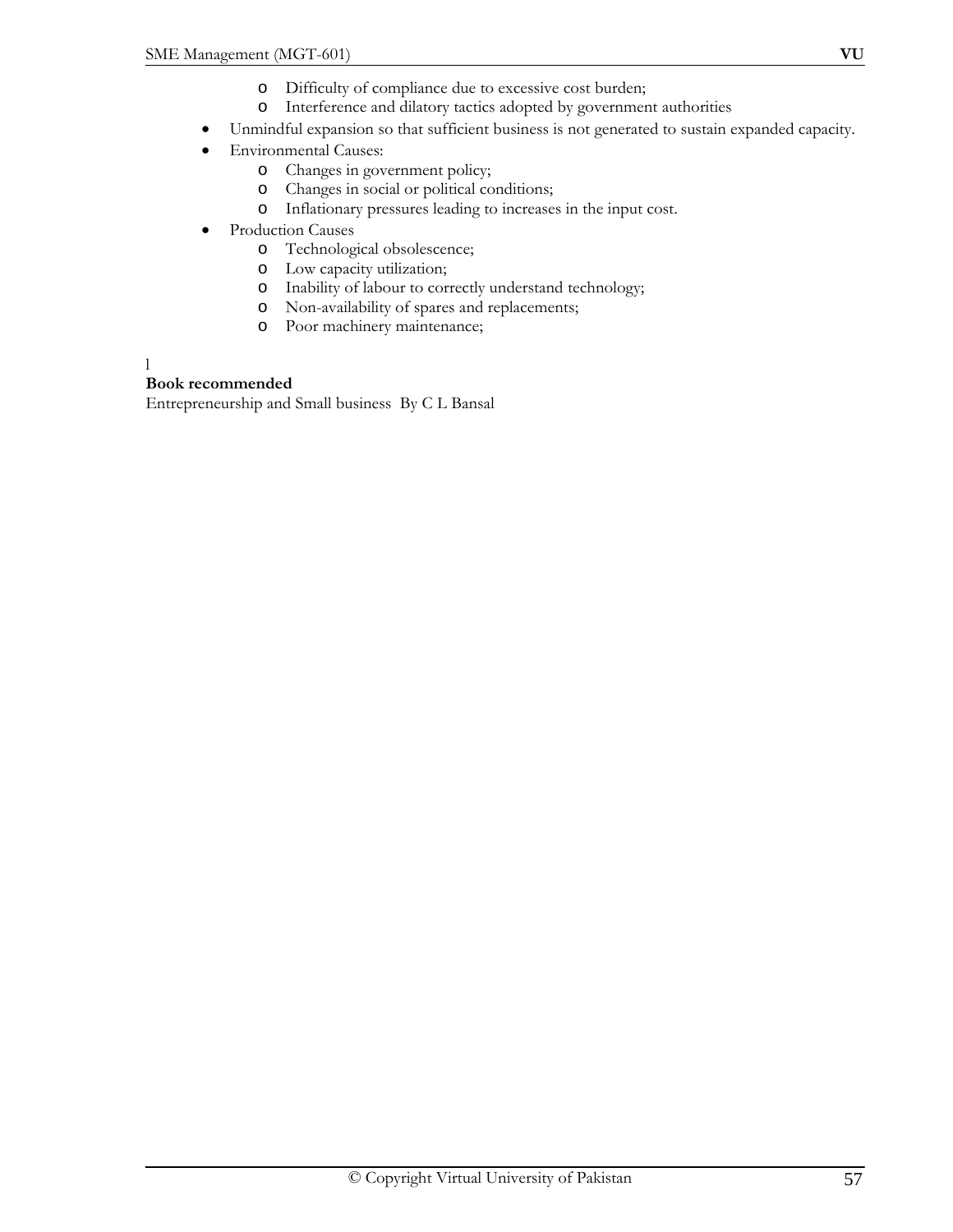This lecture is dealing with the approach guide lines for approaching lenders. The lecture also explains the expectations of a lending institute from borrower.

# **HOW TO APPROACH LENDERS**

You have explored all means to you to improve your liquidity. You believe you now need a short term credit from a bank to finance your trading activities. Your next step is to decide whom to approach.

You should take this decision on the basis of financing sources available in Pakistan, how you rate their effectiveness and your own experience and affinities with these institutions. If cannot obtain the credit you need through them, because of the lack of resources or the weakness of the financial sector, it may be possible to you to reach overseas institutions. There are also private institutions that provide trade finance.

Talk to your banker or a financial advisor before you start negotiating with your customers or suppliers. Remember the working capital serves to pay for goods and services. The type or terms of credit you obtain from a bank should be closely linked to the method of payment you use to settle your creditor's invoices, or that your customers or buyers use to pay you.

Your bank's motivations will not be the same as yours. As a lender, it is interested in obtaining a good return on money lent, and it does not want to run the risk of not being paid. It will not went to spend time and effort discussing your needs, evaluating your company, assessing your transactions and advising you without an adequate fee for such services.

Your aim is to get the best possible advice on payment mechanisms and on the most appropriate related facilities; to obtain credit on firms you afford and to ensure that you are covered for all associated risks.

You will want to look at all options. Your bank on the other hand, may want to solve your problem quickly, using techniques that are well known to its staff and that involve least effort and risk.

You will want the bank to consider your trade transactions on merit, be your partner and share the risks with you. The bank may prefer to avoid losing time and may simply ask for changes on your fixed and current assets as security.

On the other hand, your bank is in competition with other institutions. It will want to retain you as a customer if it considers you creditworthy and a good person or company to deal with, and if you offer good growth potential.

The following sections in this lecture will examine three aspects and show how the expectations of both the borrower and the lender can be reconciled.

# **Bank's Lending Criteria**

There are no standard criteria for short-term credit. Banks tend to set their own internal rules. Nevertheless, they are bound by general regulations and guidelines established by the state bank of Pakistan. There is usually a lending limit per customer. Banks are required to report any extra exposure to a customer or a group of related customer beyond 30% of its unimpaired capital. As per prudential regulations, the bank has to make sure also that the the total accommodation availed by the borrower is not more thank 10 times of the total capital and reserves (free f looses).

Another requirement set forth in the prudential regulations is that the debt equity ratio of the borrower may not exceed 60:40 and the ration between current liabilities and current assets should not be less than 1:1.

As per prudential regulations, the bank, as a matter of rule, should obtain copy of accounts of borrower related to the business, for analysis and record purpose. The requirement of the account is related to the amount of financing required.

Banks may sometimes invoke their lending criteria or statutory regulations as a pretext for not granting a facility to a borrower. There is nothing much you can do about this and in any case, it is unwise to insist on borrowing from an unwilling lender.

Your request for a short-term credit will have greater chances of success if you can satisfy the short-term lending criteria set out below.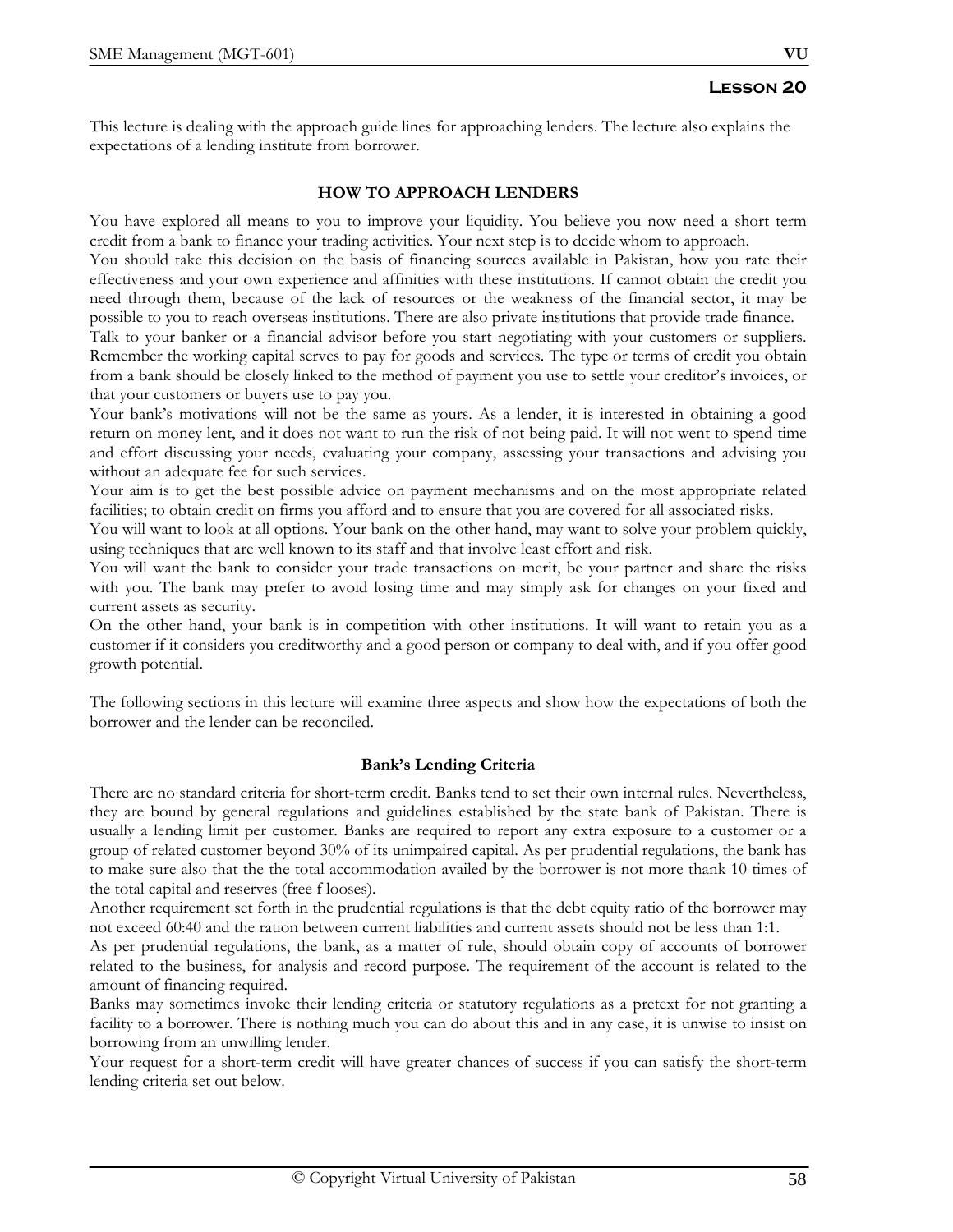### **Good Cash Flow:**

As a borrower, you must show that your performance is positive and that operations are not only profitable but also generate enough cash to cover all your commitments.

#### **Adequate Shareholder's Funds:**

In other words, you must not be already over committed to other lenders, but have a reasonable proportion of your own capital in the business.

#### **Adequate Security:**

You will not obtain credit from a bank if all of your assets are pledged to other lenders.

#### **Expertise in Trading:**

Most institutions like to know that you have a good record of successful trading. It is difficult to convince a banker to lend you money if you are a complete beginner, or if you're a starting a completely different and new trading activity with untried products and unknown customers or suppliers in countries you have never dealt before.

#### **Good Reputation and Standing:**

Your references and credentials must be acceptable to the lenders. They would no doubt find it difficult to convince their loan committee or board to approve an advance to a bankrupt company or a known crook! But, even assuming that your past is without blemish, it is helpful to have a backing of a reputable sponsor. This could be a well-known person in the business, your trade association or even your customer or supplier.

#### **Specific Purpose:**

Although some lenders will be prepared to grant overdraft facilities on the basis of the security you offer, most institutions prefer to see their loans linked to specific transactions. In these cases, the transaction must be explained in full detail and shown to be profitable and self liquidating (the money borrowed will be repaid from the proceeds of the transactions to be financed).

# **Presenting Your Request for a Short-Term Loan**

The way you approach a bank or other lending institution is all-important. Here are a few tips. Most are simply common sense ideas, and should always be guided by the elementary rules of the courtesy openness.

# **KNOW WHOM YOU ARE DEALING WITH:**

 Unless you are already institutions customers and know it well, find out all you can about the institution beforehand. Ask those who know it about their experience with the institution. Seek advice from your trade association, chamber of commerce, or association of industry. Try to obtain a copy of the institutions annual report and see what its affiliations are, and who its shareholders and directors are. Brochures and annual reports, are normally freely available in the banks and other institutions, tell you a great deal about their structure, organization and services. Banks should also indicate their lending rates and should give you their schedule of their charge and fees for services.

# **Give Prior Notice of Your Intentions**

Always call up beforehand for an appointment or sometimes better still write a letter or a fax setting out briefly who you are and what you do (if the lender doesn't know you well), how much need to borrow and why. Although you can conduct your transactions by correspondence, it is usually preferable to meet the person in charge of short-term commercial lending or trade finance. If the institution is far away or abroad, this will obviously be not possible, in which case you should be particularly careful about how to introduce yourself and what information you provide.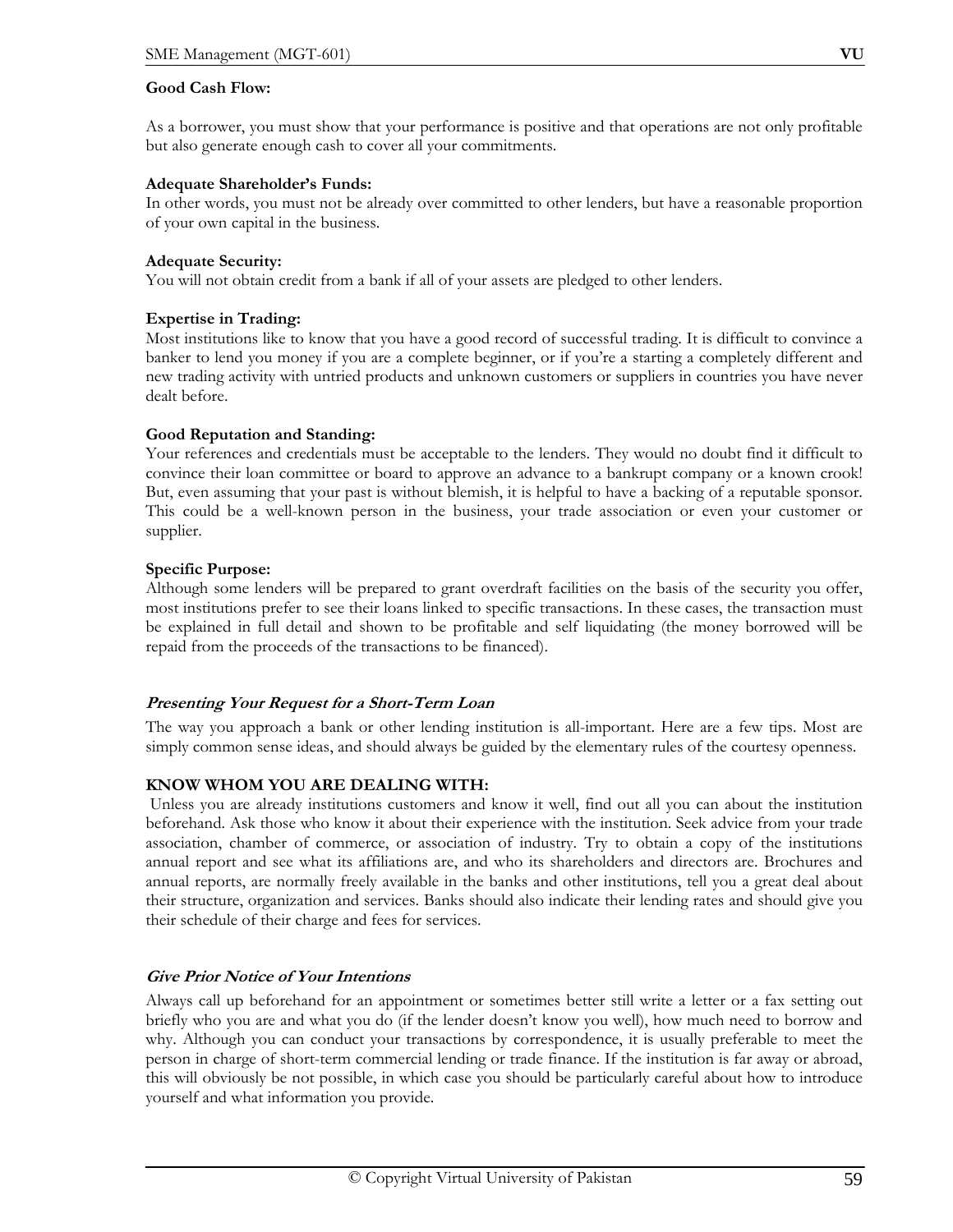#### **Be Well Prepared**

Your banker is a busy person and you should come quickly to the point. State who you are, what you do, how much money you need and what you need it for. Be prepared to handover a copy of your annual report or your financial statements (balance sheet, profit and loss account, budget etc.) as well as a brochure on your company's activities or products. Always make a point of stating clearly of what you intend to do with the funds you want to borrow. If your intention is to finance the purchase of goods or services essential for manufacturing products for export, tell your banker the whole story; whom your are buying from, whom you are selling to, how you intend to pay and get paid. It is always wise to speak to our bank about these matters before you sign contracts or agreements with your suppliers or customers or make payment arrangements.

#### **Seek Advice:**

Experienced bankers can guide you and advise you on the risks and dangers of various payment methods, on the most suitable way to finance your transactions and on the security you should provide as a guarantee for your borrowings. You should also remember to ask about hedging possibilities to cover or reduce risks of currency and price fluctuations.

#### **But Be Cautious:**

Resist borrowing more than you need, or for too long, or at a too high interest rate. Banks sometimes propose kinds of credits or payment methods that they are most familiar with, or that are the most to themselves or that present the least risk to them. Ask about the costs. Remember there are costs, fees, and charges in addition to the interest rate. What about front-end fees? (These are payments deduced from the loan at disbursement to cover the lender's cost of evaluating your request, assessing the risk or opening the loan account). What are the back-office fees? On each disbursement, for instance? If the bank to purchase foreign exchange or to open a documentary credit applies the advance, how much will it cost?

Most institutions have standard or sliding scale rates for their services. Never hesitate to ask for a copy and seek guidance on how these rates will effect your transactions. If there are to be legal costs, such as lawyer's fees for drafting a loan contract or registering a charge on assets or a debenture, you should obtain clarification on these matters before committing yourself to any obligation.

#### **While Avoiding "shopping around"**

Bankers will not like the idea of your shopping around for the best deal, visiting several institutions and making comparisons between them. If you tell them that you have found a better deal elsewhere after they have spent hours with you, drawn up documentation and obtained clearance from their loan committee, senior management or board, they will feel that you have wasted their time.

There is in fact nothing wrong in trying to get to know the banking sector and wanting the best deal. But you should avoid giving the impression that you are also talking to others after negotiations have reached the stage where the agreement is virtually finalized and awaiting management or board approval. The success of a good borrower-lender is built largely on trust. Trust is developed over time and is a result of a positive experience. The banker will often prefer to try out a prospective customer by offering small, well secured loans on a very short-term basis to see how it works. S transactions are successfully repeated, the customer's standing rises and his or her credit improves. When you approach an institution for the first time, bear this in mind. The cheapest lender may not in the long run, rove the best.

#### **Book Recommended**

How to approach Banks By ITC/SMEDA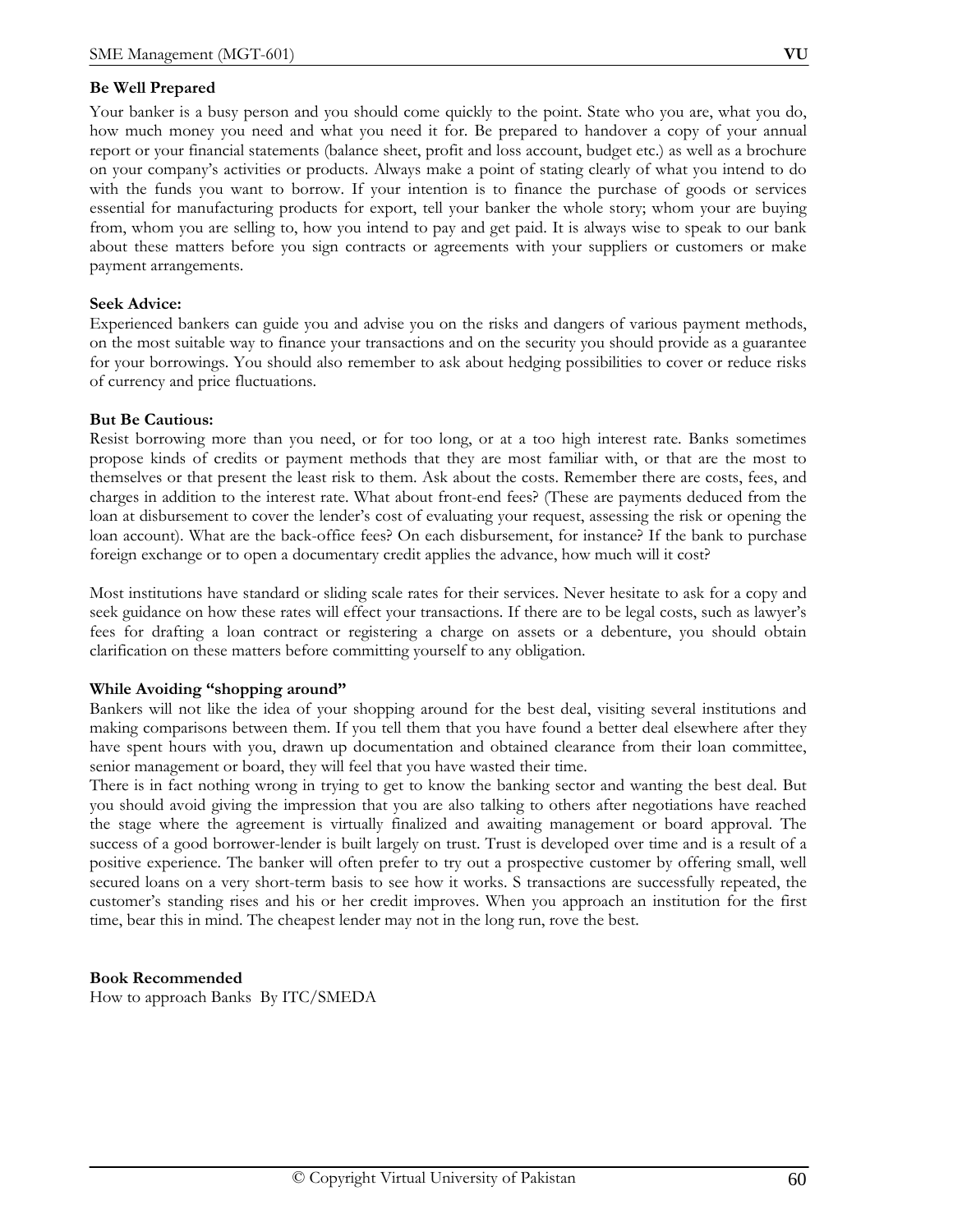# **WHAT A BANK NEEDS TO KNOW ABOUT YOU**

This section discusses the information lenders may need to have before they can assess your request for finance. As stated earlier, it is good to policy to be as open and transparent with your bankers or financial advisers as you can. This will enable them to grasp the full situation and to give you appropriate advice. To withhold important information, such as your possible liabilities with other lenders or the fact that you have already pledged your assets, may cause difficulties at a later stage.

# **General Credentials**

If the leader you have approached does not already know you well enough, it is best to have some general background information ready. This may include the following:

Letters of introduction: If you are relatively new in business and not yet known in your business community, you may find it worthwhile to seek the sponsorship of someone respected by other business people who is sufficiently acquainted with you to be able to give you a reference. A short letter, setting out your achievements and testifying to your good character and integrity, is a traditional method of introduction. Its effect will be positive if the referee is a person well regarded in the business community.

Your Profile: This is a resume or curriculum vitae, setting out your educational achievements, professional training, qualifications and experience, and your employment record and achievements. It is a helpful introduction to you and need not be longer than a page or two. If you are a newcomer to the business community, your profile will help your bank to assess your capacity for conducting trade, producing goods and services for export, and managing people.

You may also want to attach to your profile any certificate or reference from former employers if you feel this will help to show up your experience and capacities, especially if the employer is known and respected, and has written favorably about you.

**Brochure on your business:** Do not hesitate to hand out your company brochure. This should state what business you are in, what your products are and how long you have been trading. A list of clients or customers will be very helpful. If the list is confidential, you should say so when you give it to your banker. If you are in partnership or have directors in your company, state who they are and draw up a very brief resume on each, particularly if they have a good reputation in the business community.

**Bank and other references:** If you are approaching an institution that is not your current bank, it is important for you to provide bank references that will enable the person you are discussing with to check your credentials, particularly with regard to regularity of payments, past borrowing record and general standing. You may also give the names of your accountants and lawyers if this is helpful.

**Proof of company ownership or registration:** You may be asked to provide evidence that the company in whose name you want to borrow belongs to you or has been duly registered. You may also be required to provide a sworn list of assets and liabilities in the absence of audited or approved accounts. Always try to find out beforehand whether there are any particularly eligibility criteria for which you need to produce documents or statements.

#### **Checklist for a Career Profile or Curriculum Vitae**

Keep the profile or CV short – one to two pages at the most. Focus on significant information. Avoid too much detail. Your professional experience is most important part of the profile. Present your profile in the order suggested below.

**Name:** Your given and family names.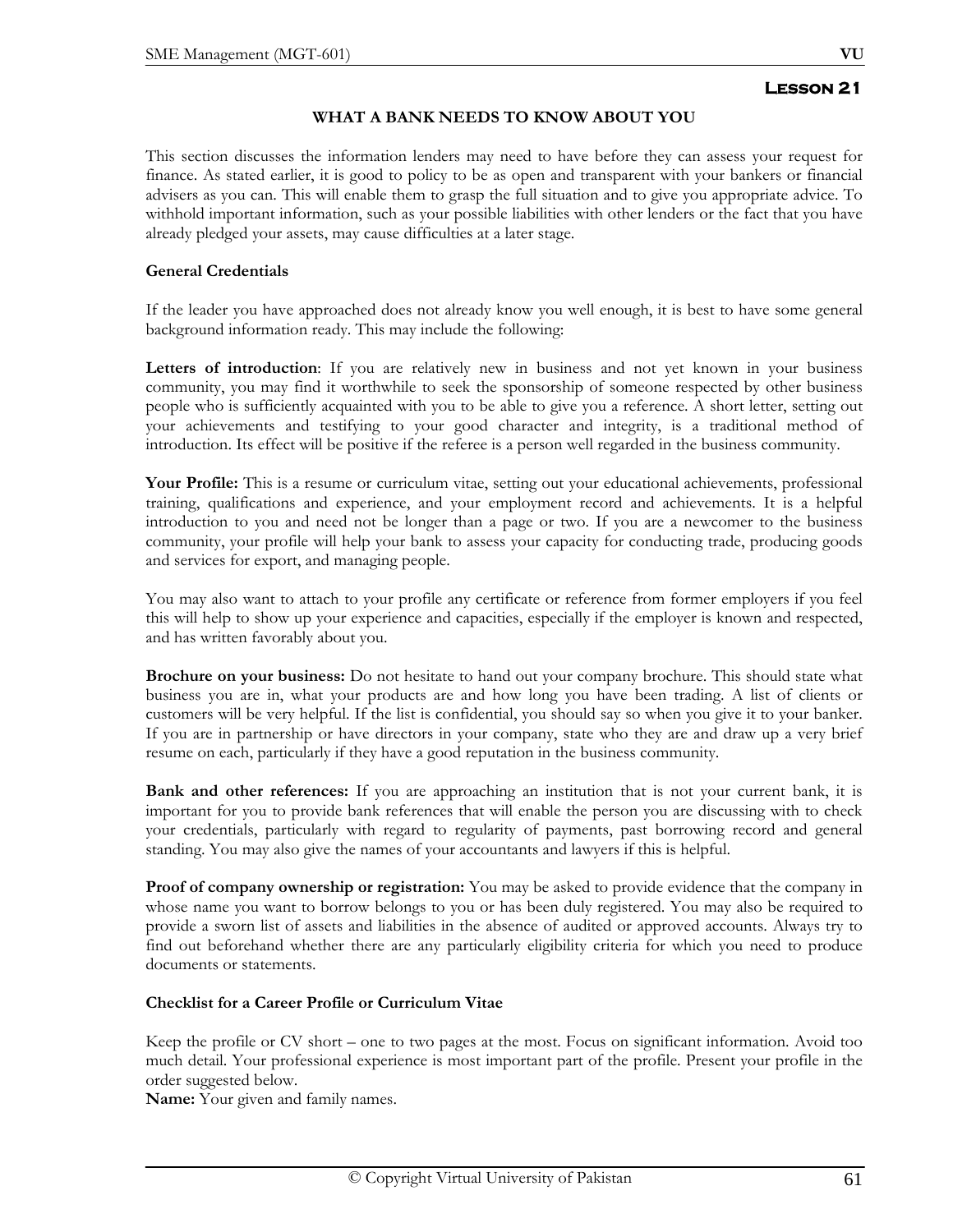**Personal Details:** Address, telephone and fax numbers; marital status; date of birth; nationality, or residence or work-permit status if you are an expatriate; state whether you are a home-owner; list your other significant assets (property, land, interest in other companies, etc.)

**Education and qualifications:** Start with your most recent qualifications, stating where obtained and in what year. Include relevant courses and seminars. There is no need to go back to your primary schooling. If you do not have valid qualifications or little educational background, leave this section out altogether. Your professional experience will be your best qualification.

**Professional experience:** This is the most important part of your presentation. Start with your most recent experience. For each firm you worked with, state the starting and ending dates (year or month and year), its name (if the firm is your own, says so), your job title and your main area of responsibility. Very briefly, state your principal achievements in each job held. Examples of this would be: "exported US\$ 450,000 worth of cotton garments yearly to Australia over a period of four years;" "managed the firm's assembly plant which employed 20 skilled workers and produced 850 components a month for export."

**References:** You should give the names of persons who can vouch for your professional capabilities as well as your integrity in business matters. Avoid naming senior government or civil service officials.

# **Financial Situation**

A lender will most probably expect you to produce up-to-date financial information on your business. The standard financial reports you should have ready are:

# **Balance Sheet, Profit-and-Loss account, and Cash-Flow Statements:**

According to the prudential regulations if the loan amount is less than Rs. 2 million financial accounts of the business, signed by the borrower are required. The borrower and internal auditor of the bank, or a charted accountant must sign the accounts where the loan amount exceeds Rs. 2 million, accounts signed by a practicing Chartered Accountant, or by a practicing Cost and Management Accountant in case of a borrower other than public limited company, which is a subsidiary of a public company.

The size of your balance sheet and the amount of equity in your business are significant, but by no means has the determining factored in your banker's decision to grant you short-term credit. Your banker may be far more concerned with the transactions that the facility will finance, as shall be explained later.

If your audited accounts are more than, say, three months old (that is, if the closing date of the accounts goes back three months or more), you should also have with you a recent operating statement and cash flow statement.

# **Budget for the Current and Coming Year**

This document should show your projected sales and revenues for the current period or the coming year, as well as your operating costs and overheads. You should also have a separate paper showing your planned capital expenditure, if any. Your budgeted (or estimated) revenue should be sufficiently detailed to be creditable. In other words, the figures must not be simply wishful thinking but based on firm and tentative orders to which you may add orders anticipated on the basis of past performance.

# **Book recommended**

How to approach Banks by ITC/SMEDA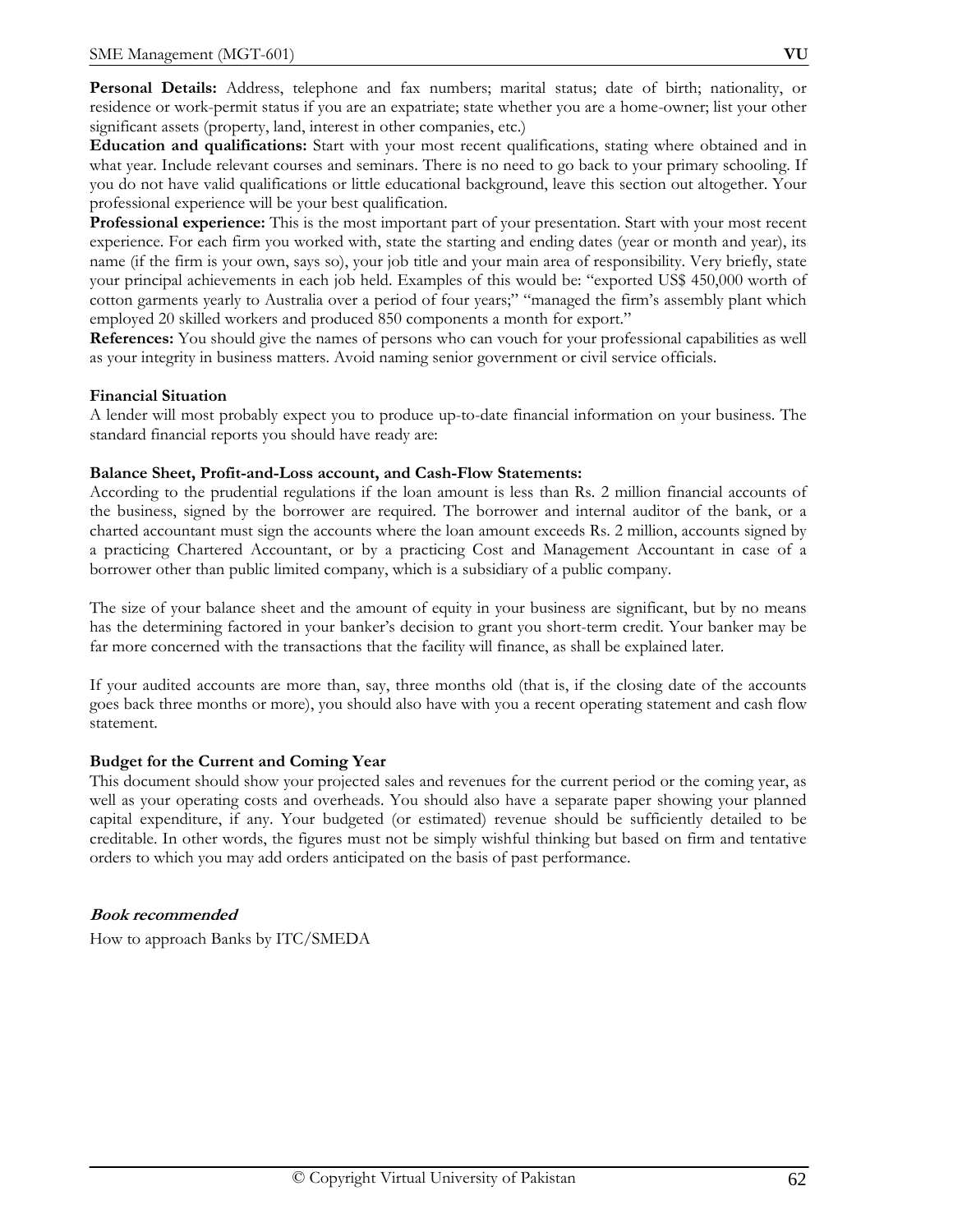The prerequisite for approaching a lender which every small and medium scale industry owner should know.

#### **COMMERCIAL INFORMATION**

**Details of orders booked:** If you are requesting credit to enable you to fulfill a large or profitable new contract, it is advisable to have all the documents, correspondence, quotations from suppliers, draft contracts with buyers and suppliers, and your own costing, and calculations ready for discussion. This is all the more important if your order is for export. The credit facility you obtain from your bank will almost certainly need to tie in with the payment methods that you use with your suppliers or that are stipulated by your overseas buyers.

You are strongly advised not to sign any firm contract with suppliers or customers before you have discussed credit and payment methods with your bank. The reason is simple. Most import-export business arrangements or contracts stipulate the form of payment and the credit (delayed payment) terms the buyer or the seller offer or require. Once the contract is singed it may be too late to alter the terms and this may seriously limit the scope of the facilities your banker may be able to offer you.

**Business Plan:** If you have an up-to-date business plan for your company, showing intended capital investments and forecast revenue and expenditure for the coming three to five years, this is an excellent document to produce during discussions with your banker or financial adviser.

If, on the other hand, you do not have such a plan, you may find it useful to draw one up. It will be of great value to you personally, apart from anything else. It will also add to your credibility when you discuss your credit request with lenders. You should be able to prepare such a plan yourself, with the assistance of your qualified status is necessary. You may also ask an outside accountant or consultant to prepare the plan for you. The outline of a short, simple but effective business plan is shown in Box 7.

#### **An outline of a Business Plan for a Working Capital Facility**

#### **The business**

- Presentation of the sponsors, shareholders;
- Background and history of the company, business;
- Performance to date (key figures) LECTURE NO 15;
- Brief outline of the firm's objectives, strategy, and policies.

#### **Review of past turnover and future trading prospect**

- Analysis of past year's turnover by country, customer highlighting credit terms offered, payment performance and bad debts;
- Analysis of firm orders received, prospects for further orders, customer creditworthiness and payment risks.

#### **The Market**

• Survey of the market for the traded products, commodities: demand, supply, pricing, distribution, margins and profits, competition, trends.

#### **Production or procurement**

• Summary of production techniques or procurement procedures (if trading).

**Inputs**

- Raw materials required;
- Sources, suppliers, costs.

# **Organization and Management**

- Internal management structure
- Ordering, invoicing, back-office procedures.
- **Financial data, projected results, economic justification**
	- Planned capital and working capital expenditure;
	- Requirements for short-term credit facility and payment methods to be used;
	- Cash flow of operations, transactions;
	- Projected profit-and-loss, and balance sheets;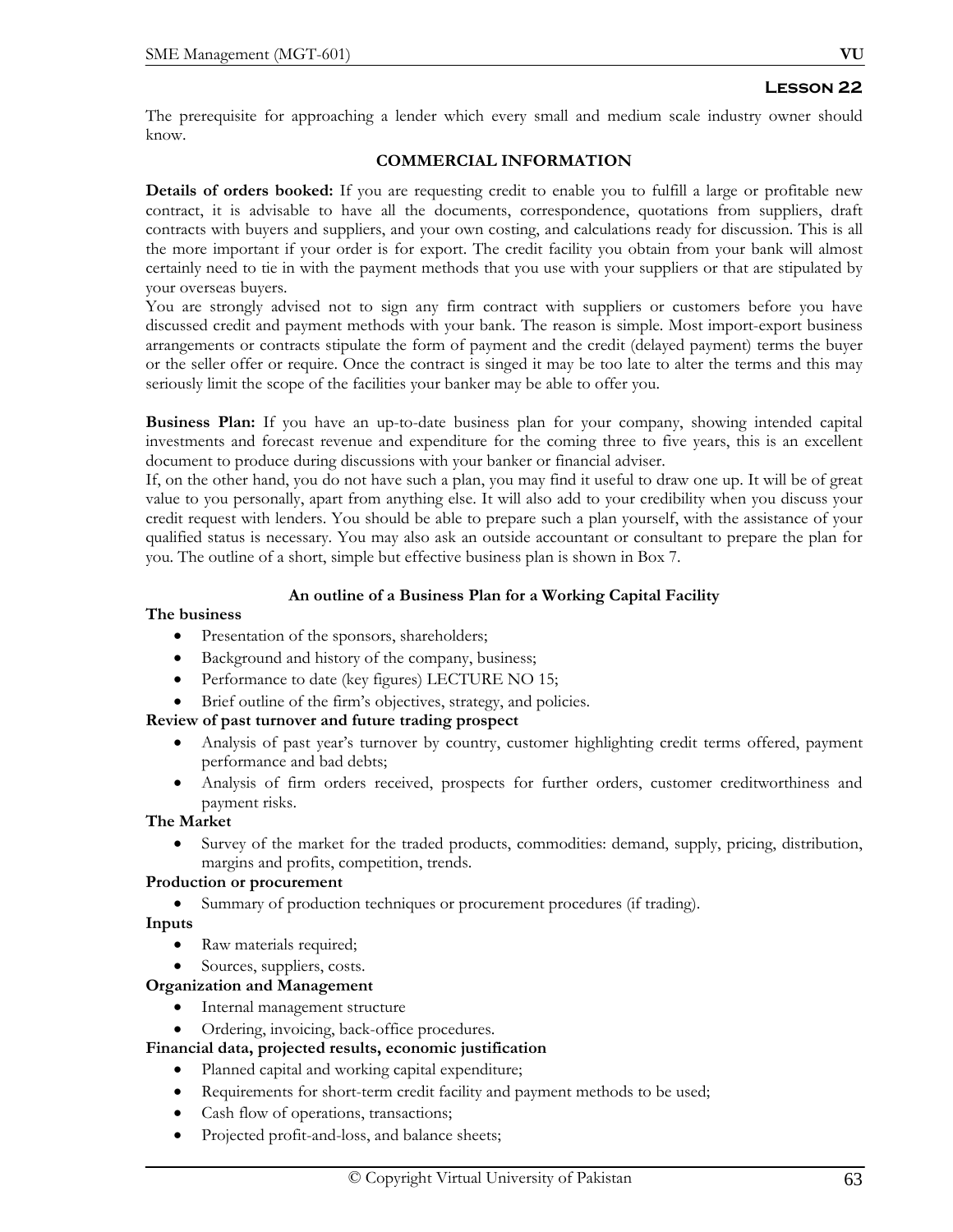**Feasibility study:** Feasibility studies are usually carried out in connection with medium- or long-term projects and are consequently prepared, among other reasons, as an aid to raising medium- to long-term project loan finance.

You may find yourself ready to start a new project or to expand an existing activity, and you need more capital to finance the additional capital goods required (e.g. machinery, tooling, spares and raw material). It will be necessary for you to produce a feasibility study for such projects for presentation to your banker during your discussions. You will also need to give your banker copies of draft or actual loan agreements with other lending institutions. These are important because the loan agreements may stipulate that you cannot borrow from another leader unless the loan is subordinated to them. This may mean that you cannot pledge fixed or current assets if the first lenders have fixed and floating charges on such assets. You may be limited to providing your bank with a second charge or some other, less secure, form of guarantee.

In many respects, the feasibility study is not dissimilar in its presentation to the business plan.

# **Checklist for Feasibility Study**

# **The Business:**

- Presentation of the sponsors, shareholders;
- Background and history of the company, business;
- Performance to date;
- Brief outline of the firm's objectives, strategy, and policies.

# **The export programme and equipment required:**

- Detailed description of the proposed programme stating: buyer, goods, quantities, quality, shipment schedule, prices, shipping terms, packing conditions, inspection procedures, other formalities;
- Details of equipment required, sources and costs.

# **The Market**

• Summary of production techniques or procurement procedures (if trading).

# **Production or procurement**

• Summary of the market for the traded products, commodities: demand, supply, pricing, distribution, margins and profits, competition, trends.

# **Inputs**

- Raw Material required;
- Sources, suppliers, cost.

# **Organization and management**

- Internal management structure;
- Ordering, invoicing, back-office procedures.

# **Eligibility for export incentives, promotional schemes**

• Benefits the business is entitled to, export premiums, concessionary loans.

# **Financial data, projected results, economic justification**

- Planned capital and working capital expenditure (equipment and raw materials);
- Finance required to purchase equipment; credit and payment methods;
- Cash flow of operations, transactions;
- Projected profit-and-loss and balance sheets;
- Economic benefits of the project, net foreign currency earnings.

# **Book recommended**

How to approach banks by ITC/SMEDA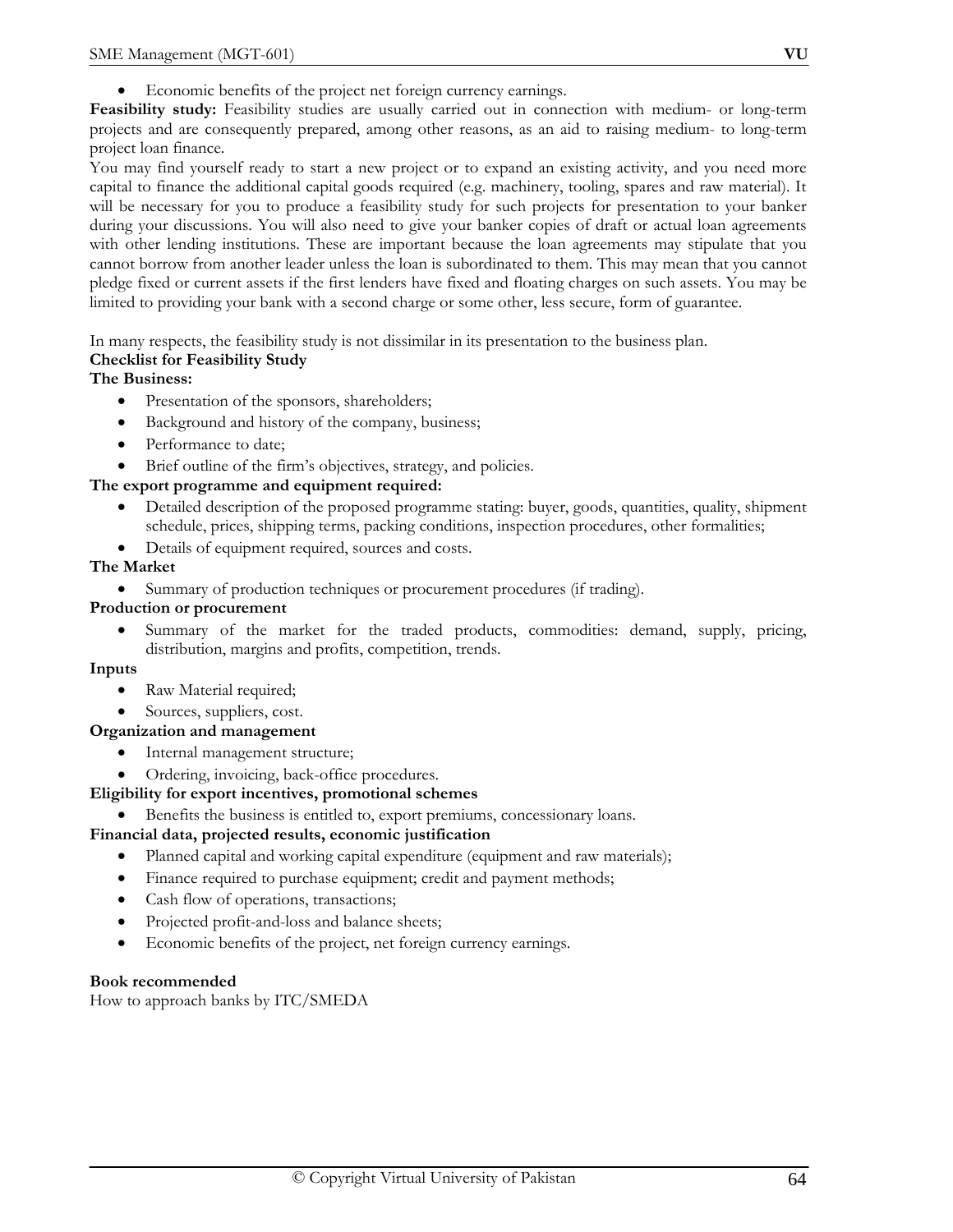Deals with the types of collaterals /guarantees/assets and pledge techniques for security.

# **GUARANTEES OR COLLATERAL YOU CAN OFFER**

Not many lenders will consider granting you, or anyone else for that matter, a loan without security. The question will come up early in the discussion. What guarantees or collateral can you offer? The terms collateral and security really mean the same thing. They are guarantees you give to lenders by pledging assets, which they can seize and sell off, if you do not payback the loan. . There are other forms of guarantees that can secure a loan, such as an insurance policy to the benefit of the lender, or an understanding by a third party to repay the loan, should default. The point is that, whichever way you turn, you will obtain a satisfaction from a lender only if you have something to offer should you default in your repayment obligations. The most common form of security is a charge (a pledge) on fixed assets, particularly land and property. Most lenders feel that land and property are readily marketable if this means selling them off at a price below their market value. Moreover, land and property are evidenced by the title deeds and, in many countries, the authority's register these titles and any encumbrance would also be noted when an asset is encumbered, it means another party has a valid claim on it. When an asset is pledged to a lender, it is encumbered and it cannot be pledged a second time to another party unless the two parties agree to share the security.

Other fixed assets can also serve as a security: machinery, equipment, vehicles and suchlike. But it is often impractical for a lender to consider these as security because their market value is often difficult to determine, especially if they are not new. Instruments are sometimes acceptable to the lenders as collateral, particularly if they can be easily realized (sold). These are evidenced by share certificates of the companies listed on the stock exchange, bonds, debentures, treasury bills etc.

You can pledge current assets: stocks of raw materials, finished goods, and commodities for exports, even receivables. The easiest net asset to pledge is cash. This is called cash collateral. Your loan is secured by money! In practice, borrowers resort to this form of security when they have liquidity in another bank, which they do not want to touch. (It may be in another currency or tied up in investments. It may be funds owned by a third party or even by the borrower, but not part of his or her business).

When you approach an institution for short-term credit, it is useful to have a list of assets that you are prepared to pledge as a security for the loan. If these are fixed assets for which you have the land or other property titles, bring copies with you to show the bank. If you have marketable stocks of raw materials or finished products or, better still, internationally quoted stocks of commodities that are not yet sold, bring warehouse receipts or inventory lists with you. If you do not have warehouse receipts, delivered by a third party and attesting to the quantities or values of the commodities stored, you can usually obtain a certificate from an inspection company evidencing the quantity and quality, sometimes even the price or value, of the goods stocked. Your list of receivables is also useful, because your bank may say that it would be willing to discount some of them, purely and simply, rather than lend you money.

Financial institutions rarely lend the full value of the security taken. The reason is plain enough: should they need to sell the security because of default in the payment, the price they obtain may be less than the value of the loan. The amount of cover needed for loans varies from country to country and asset to asset. In some cases you may to pledge assets worth two or more times the amount of the loan.

# **Typical Collateral**

Land and buildings: first, second mortgages, debentures on property;

Other fixed assets: charges, debentures on machinery, equipment, vehicles;

Share certificates in the borrowing company;

Guarantees from banks, other institutions, export credit guarantee and insurance schemes, third parties; Cash; Receivables: invoices, bills, promissory notes; Stocks or inventories of finished goods, commodities, warehouse receipts; Raw materials; Investments, marketable securities.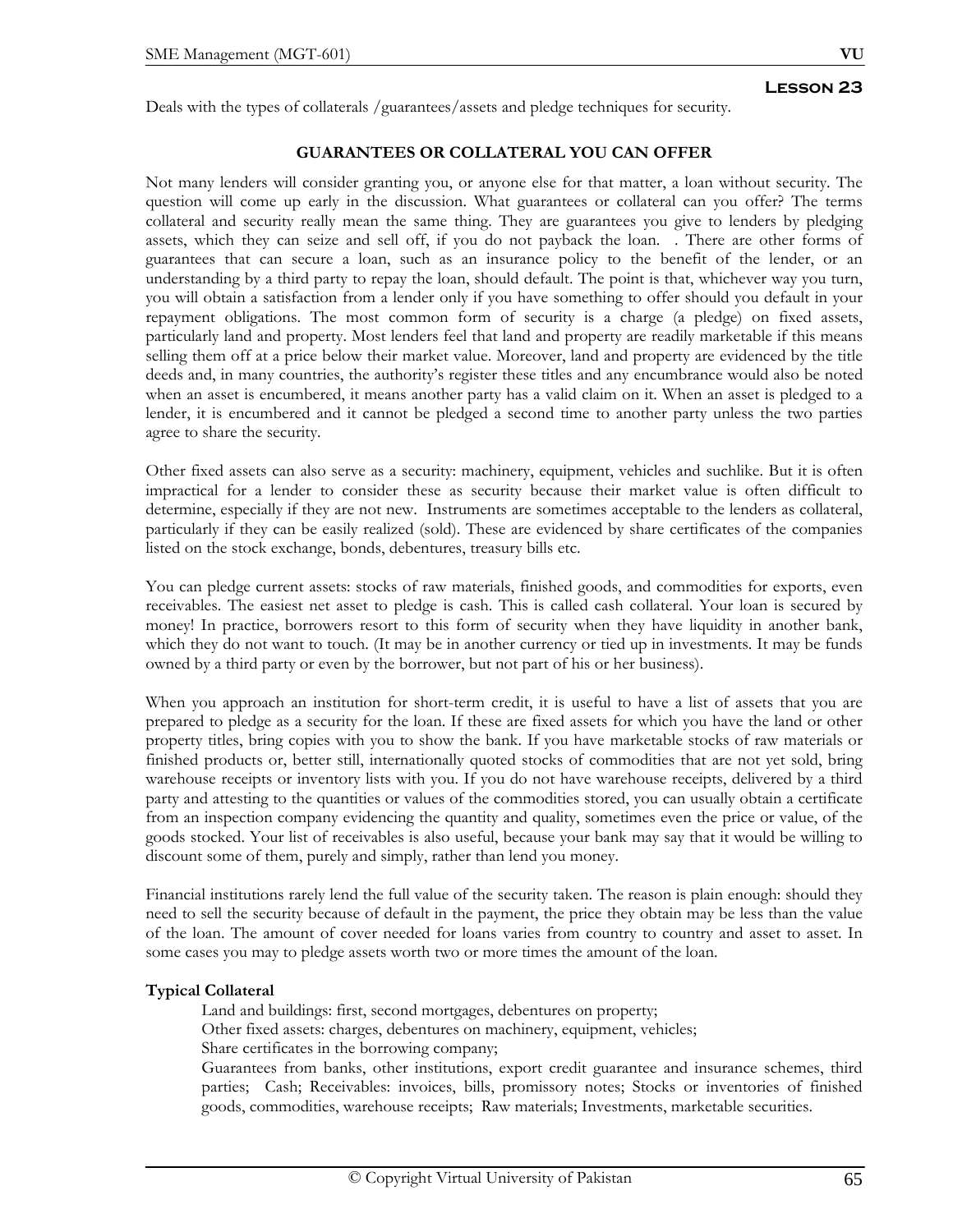# **Negotiating Short Term Credit**

Negotiating with a lender (who should be ready in principle to grant you a short-term facility) relies more on how well you are prepared than on any particular bargaining skill. A good knowledge of your business and a sound grasp of all the facts and figures on your results, current situation and prospects are the most convincing arguments you can put forward. As already stated, lenders aim to get a good rate of interest on their money at a little risk. They will probably prefer the types of facilities and payment methods that their staffs are most familiar with, and which do not present too much back office effort or time. As their time is precious, lenders will try to obtain fees for services rendered.

Negotiations should benefit both the parties and each must come away feeling satisfied with the outcome. The relationship will perhaps develop into a long-term one, with the bank growing to appreciate and trust you as transactions develop and your business expands. Bankers are also keen to keep good customers. Banks work in a competitive environment and will vie with one another to get business. If your bank likes to deal with you, because it is pleased with they way the transactions are conducted and there is a feeling of mutual satisfaction and loyalty, your negotiation position will be strengthened and concessions will be granted in your favorite in due course.

But building up such relationship will take some time. In the beginning you may have to bear higher charges and pay more fees, because you are new to the financing sector and must first demonstrate your worth. Obtaining the Most Favorable Terms

There are many ways of arranging a credit package, especially as a far as the trade finance is concerned. Always inquire into the cost of the facility offered and compare this cost with those of the alternatives. If you are able to show the bank that it would be cheaper for you to obtain the same result using another method, point this out tactfully but firmly. But know your facts. If, for some instance, the bank's interest rate is higher than the bank rate your supplier is prepared to accept for trade credit, state it clearly and be prepared to show a letter to that effect.

In foreign trading, it is virtually impossible to avoid the banking system if you are an exporter or an importer. Most payment methods require a third party to hold money or documents in trust until an obligation is satisfied. The credit you obtain from your bank may be used by the bank itself to pay your supplier (e.g. by opening a documentary credit) or to give you an advance until payment is made by the foreign buyer, with the bank reimbursing itself from the proceeds of the export transaction.

Seek the bank's advice on the different methods of payments and credit facilities available. Don't stop at the list given in the bank's brochure or leaflet. Explore all the possibilities, but remember that your banker will be more knowledgeable than you are about the risks, advantages and drawbacks of each system if you are new to the business. Tact and diplomacy are useful; avoid marring relationships that could prove invaluable later on. It is also worth remembering that the financial sector is a close-knit community despite the competition among its members. A banker will ask for and will easily obtain references on a customer from another bank.

Getting the most favorable terms is not only the matter of obtaining the lowest interest rate.

**Note**: fees, commissions and charges vary from bank to bank but the difference is quite significant. In the case of a documentary credit, for instance, the fees are quite high-the issuing bank charges around 0.4% on issuing the documents, around 0.25% is charged by your bank on arrival of the documents, and for each service rendered, the bank will charge a fee importers are strongly advised not to accept payment terms before being sure of the amount of the fees, charges or commission that may prove to be very expensive in the country from which they are buying. You may in this case ask your bank to enquire about the level of such costs in the country from which you are importing.

The best terms for yourself must also include what is most convenient for you. Avoid for instance, tying up fixed assets if you know you are going to need them as a security for a medium-to longer term loan in a few months to finance the purchase of the capital goods such as vehicles or machinery.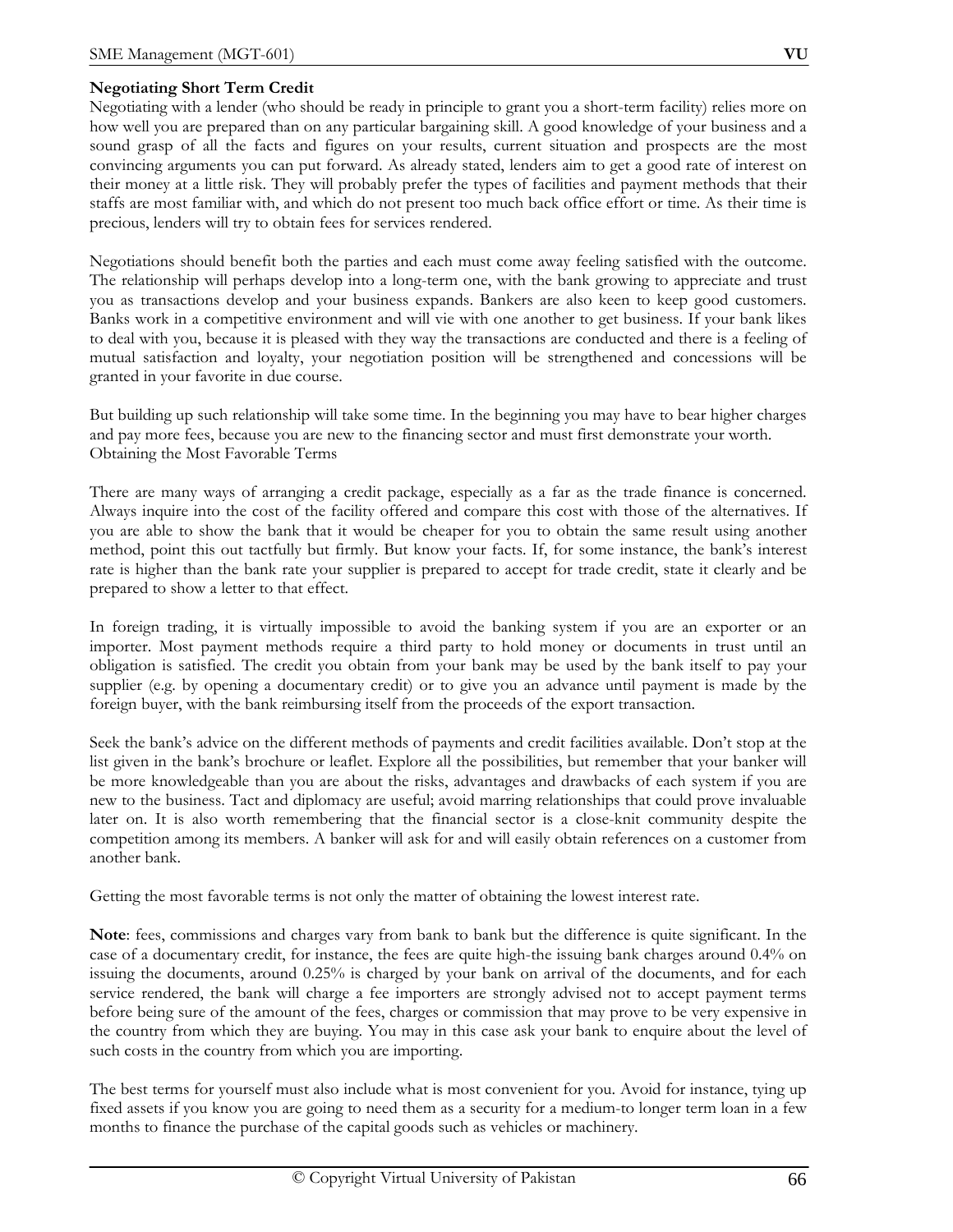### **Checklist for Commission Fees and Charges**

**Appraisal Fee (Or Front-End Fee):** Percentage of total facility paid up front, often as a deduction from principal disbursed. Amount varies from one institution to another.

**Commitment Fee, Interest Rate Per annum on Un-Disbursed Portion of Facility**. This is often waived. Rate usually varies from  $\frac{1}{2}\%$  and  $1\%$ .

**Interest on Outstanding Principal, Overdrafts Expressed as a Per Annum Rate**. Rate may reflect lender's assessment of risk. Low rates may be available through incentive schemes for exporters or for development components considered for special economic benefit to the country. (The method of calculation varies from one institution to another. You should make sure this method is thoroughly explained to you. Fro instance, interest may be calculated on day-to-day balances, or on monthly overdraft ceilings, on a 360-day year and so on)

**Legal Costs and Charges**. Expenses incurred in preparing the legal documentation and drawing up charges, debentures. Mortgage fee 1% of the mortgage value, insurance  $\hat{a}$  1 % of the sum ensured, stamp duty  $\omega$  1% of the value, registration fee 2% of the mortgage value.

**Revenue Office Fee:** Disbursement fees. Amount charged by the lender as a flat fee at each disbursement if there is more than one.

**Charges for Payment Facilities, Services**. Fees and commission charged for opening and confirming L/Cs, collection and other sundry services rendered by the banks.

**Discount Rates**. Percentage taken by the bank for discounting receivables

Finally, always keep in mind the purpose of borrowing. To survive in the business, you have to be competitive, which means in minimizing costs and overheads. If you borrow, it must always be the better alternative to not borrowing, and this can only be so if the terms and conditions are right. If the financial charges and related costs of borrowing are not to your advantage, and risk putting you into a situation where you are no longer competitive as a manufacturer or trader, make this clear to your banker and turn down his offer to credit unless he is prepared to revise his conditions. The banks must always be your partner in competitiveness.

# **Improving Your Negotiating Position**

Obtaining short-term credit from your bank is hardly likely to be a one-off affair. The chances are that, after the success of your initial transactions, your business will grow and you will become a regular customer for credit facilities. How can you then improve your negotiating position?

"Be a good player" is the first and foremost rule. Build up your reputation as someone who always pays on the dot. Be particularly careful to honor interest payments on time. Interest payments are the bank's revenue and affect its operating results. Banks have to apply stringent credit risk management rules, usually enforced by regulatory bodies for the banking system. If interest is paid late, banks may have to constitute provisions for risky debts and this affects their balance sheets. Late payment will give you a bad mark and you may become branded as a poor payer and a risky debtor, making it harder or more expensive for you to borrow in the future. Being punctual with your interest payments does not mean that you can be late with the payment of the installments on the principal.

They are also important but, because loans to customers are assets on a bank's balance sheet, they lose their value (through the constitution of provisions) only if the amount due is outstanding for more than two or three months after the schedule repayment date. This means that a bank will not be too worried if you are a week or so late with your payment of the installment on principal. But the golden rule is to let the bank know beforehand. Do not wait until you receive a reminder or a curt telephone call. Explain as early as you can that there may be a delay, owing to late payment, for instance, by a customer. Provide the bank with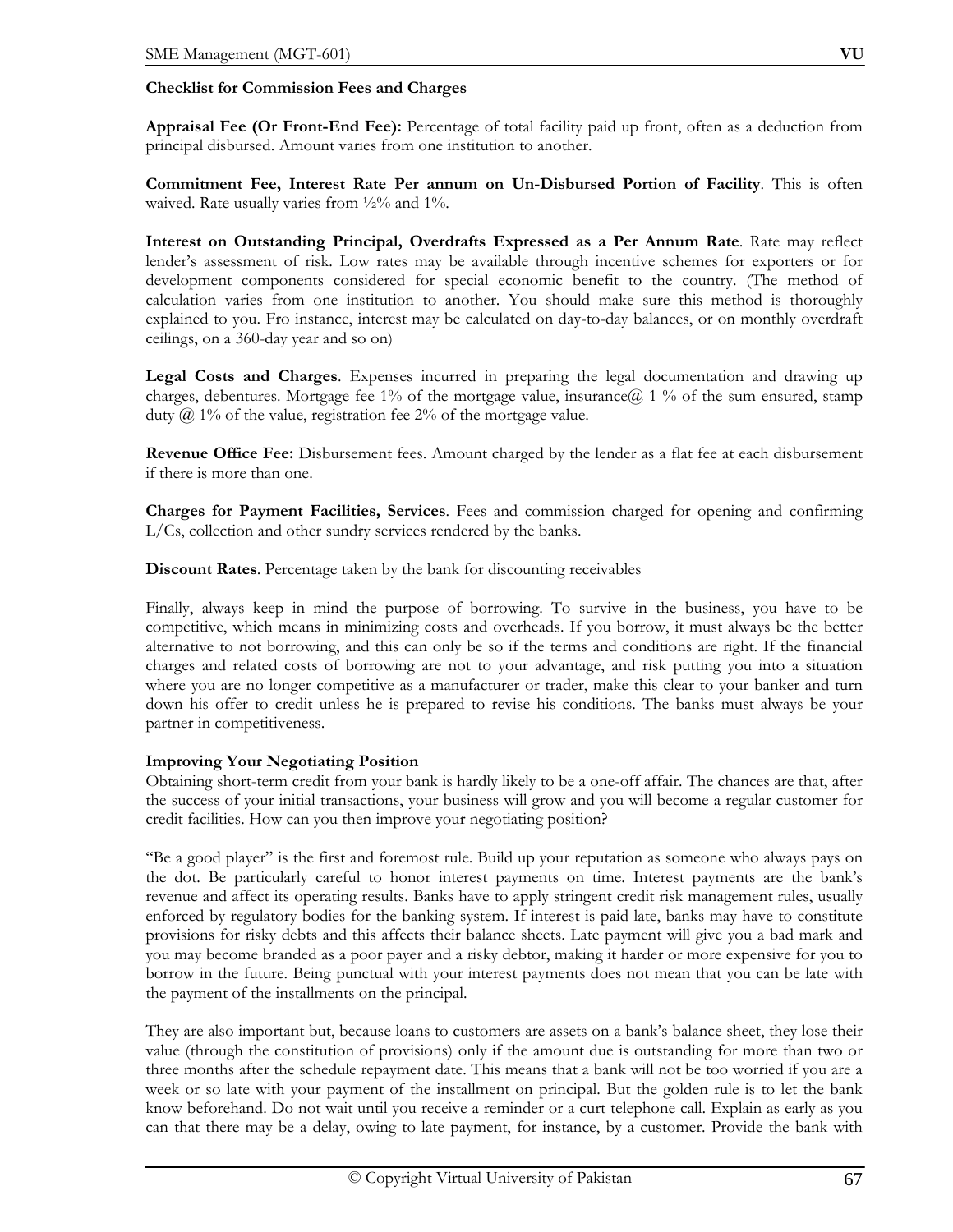supporting evidence of the fact that you will be getting the funds in due course (for instance, a written undertaking from your customer or an accepted bill or a promissory note). Your bank may even be able to assist you by discounting receivables to improve your liquidity or advancing your money against warehouse receipts

### **Book recommended**

Entrepreneurship and Small business Management by CL Bansal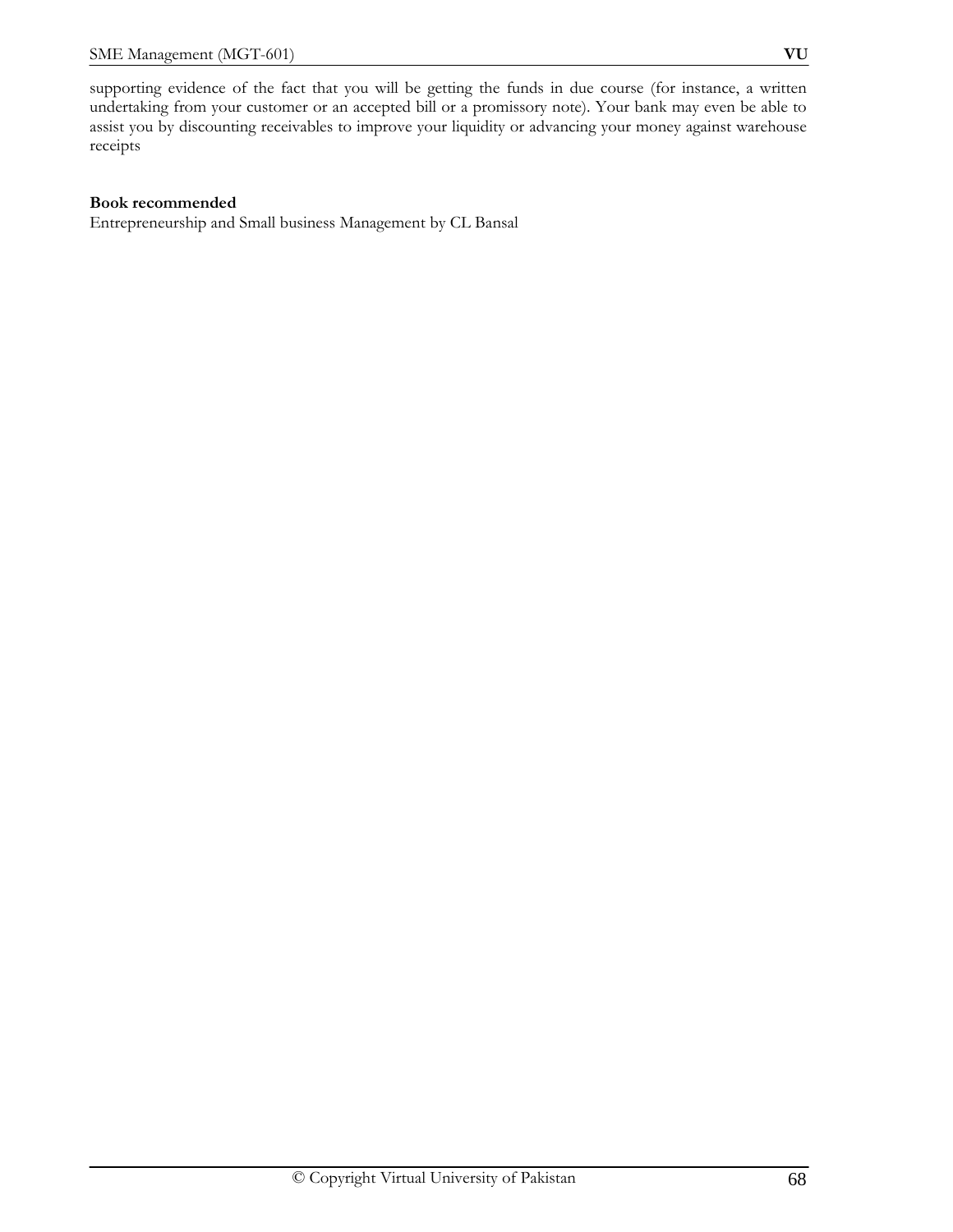All businesses need sound financial management and small firms are no exception to that rule. Proper management of account s with Performa cash flows, profit and loss accounts and balance sheets are essential if a firm is to survive and prosper, as is variance analysis comparing what was planned and with what actually occurred.

# **Aspects of Financial Management**

- Winning the Cash Flow War.
- Understanding the Nature of Profit.
- Breaking Even.
- Working Capital Management.

# **WINNING THE CASH FLOW WAR**

Most of the business founders think their problems are over once customer starts to roll in. Unfortunately they may have only just begun. One of the common characteristic that new and small businesses have in common is a tendency to change their size and shape quickly. In early weeks and months customers are few and each customer mean a large percentage increase in sales.

A large increase in sales in turn means an increase in raw material and perhaps more wages and other expenses. Generally these expenses are to be met before your customer pays up. But until the money comes in, the business has to find cash to meet its bills. If it cannot find the cash to meet these day to day bills the business very often goes bankrupt. Bankers have a name for it. They call it over trading. It means taking on more business than you have the cash to finance. Sales growth is a natural to successful new business as physical growth is to baby. And just as baby runs out of clothes, new businesses run out of cash. The following measure will help you to minimize the need for extra cash to finance the sales growth.

### a **Send Bills Out Promptly.**

 Have a list of debtors, who owe money must be chased up for payment. It is good idea to list the debtors by age of debt as this shows who owes how much and for how long. Take non-nonsense approach with them and stop suppliers to people who take too long to pay or threaten to sue.

#### b. **Check Credit Ratings.**

 Before taking on a new or big customer have them checked out. If they are blue-chip you may be able to factor the debt and get up 80% of the cash owed immediately. Alternatively, offer discount for cash and charge interest on over due amount.

# c. **Keep Stock Levels Down.**

The chances are that the opening stock will be out of line with customer demand. After all, before the start companies have to guess what will sell. Once a pattern develops to emerge, order accordingly. Too many new ventures spend all their cash on opening stock.

# d. **Take Credit.**

 As rule of thumb successful business men and women try to take as much credit as they are giving. So if their customers take a month to pay, they aim to take a month's credit from their suppliers.

# **Understanding the Nature of Profit**

A significant number of small business firms operate largely on a cash basis. That is, most of their transactions and income come in either as cheques or in folding notes. While it is certainly very pleasant to; be able to conduct your business affairs in this way. Cash can often give rise to misleading signals. The whole problem arises from the difference between accounting definition of Profit and common-sense definition of cash. Cash and profits are not same thing, even in cash business, and a business need both cash and profits to survive.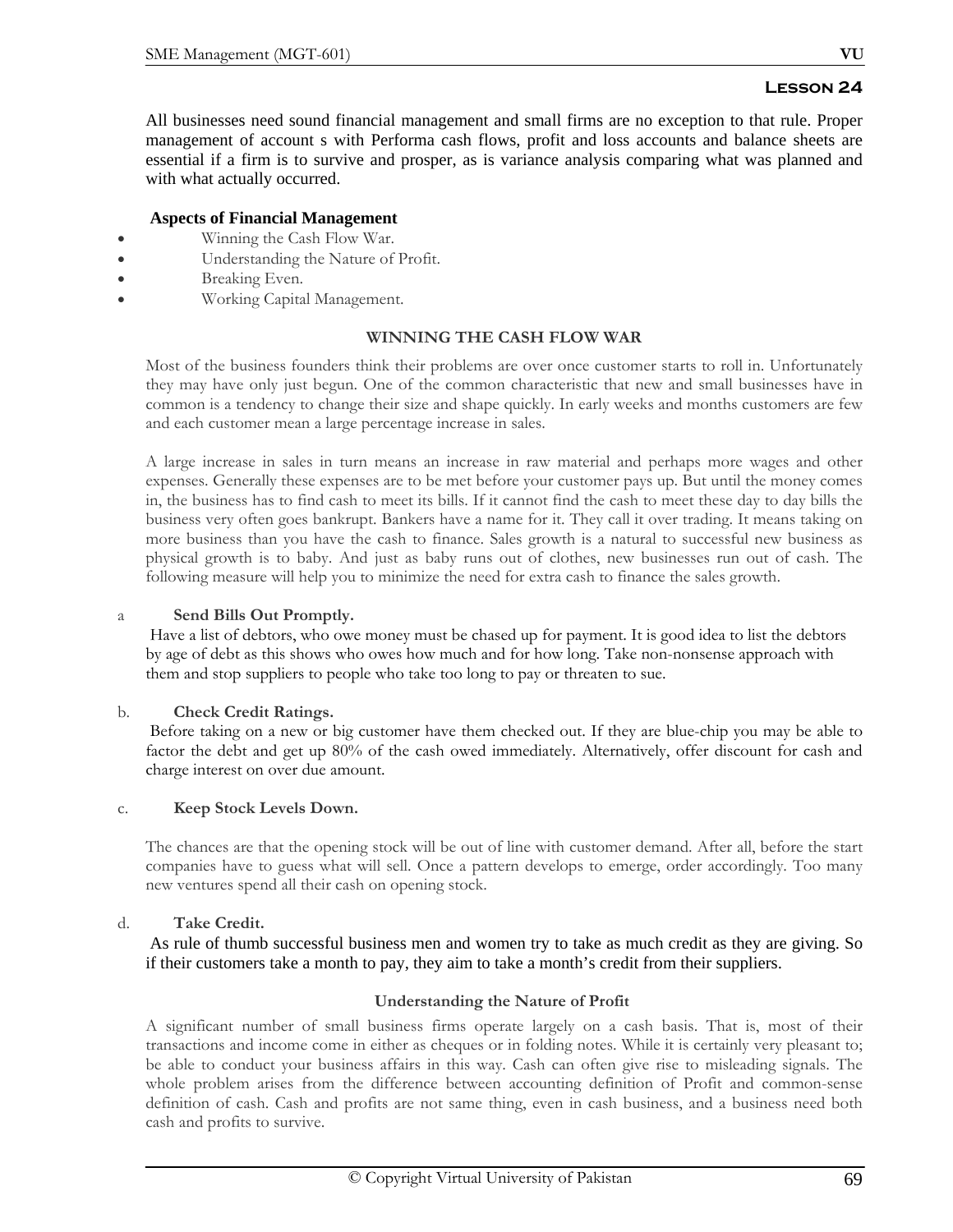To make matters even more confusing, there are at least three sorts of profit to keep track of. The fundamental difference between cash and profits can best be explained under the following heading.

# a. **The Realization Concept.**

 A particularly prudent sales manager once said that an order was not an order until the customer cheque had been cleared, had consumed the product, had not died as a result and finally, had shown every indication of wanting to buy again. In accounting, income is usually recognized as having been earned when the goods (or services) are dispatched and the invoice sent out, not when an order is receive, or on assumption of firm order, or expectation of prompt payment.

If it is possible that some of the products dispatched may be returned at some later date. This means that income and consequently profit can be achieved in one period. And have to be removed later on. Obviously, if return can be estimated accurately, then an adjustment can be made to income at the time.

# b. **Cost of Sale.**

 Obviously the goods which have not yet been dispatched must still be held in stock. A vital calculation is that of how much stock has been used up over the period. This is calculated by adding the opening stock to any purchase you have made and taking away the stock that is left to get it right.

# **Stock used over a period = Opening stock + purchases – Ending Stock.**

The materials used in business are usually a major element of expense and as such are separated from the rest of expenses. For a manufacturing company materials are easy to define. For service business the sum is less obvious, but still necessary.

# c. **Matching Expenses**.

 Expense is a general name given to the cost incurred in selling marketing, administrating, distributing and advertising a company's products or services. Some of these expenses may be for items not yet paid for. The profit and loss account sets out to "match" income and expenditure to the period in which they were incurred.

# **Breaking Even**

While a business has difficulty in raising start-up capital paradoxically one of the main reasons small businesses fail in the early stages is that too much start-up capital used in buying fixed assets. While some equipment is clearly essential at the start, other purchase can be postponed. This may mean "desirable" and labour saving devices have to be borrowed or hired for specific period. This is not as nice as having them to handle all the time. But if the photocopiers, minicomputers, typewriters and even delivery vans are purchased into business they may become the part of fixed cost. The higher the fixed cost the longer it usually takes to reach breakeven and then profitability. But small business has to become profitable relatively quickly or it will simply run out of money and die. Difficulties usually begin when people become confused by different characteristics of cost.

**Fixed cost** is a cost which remains fix in total but varies per unit of sales, e.g. rent of the shop or salaries of employees.

**Variable cost** is a cost varies in total but remains fixed per unit of sales, e.g. direct material, direct labour. Here is an example; if rent is \$10,000.The angled line running from the top of the fixed costs line is the variable cost. In this example we plan to buy at \$3 per unit. so every unit we sell adds that much to our assets. Only one element is needed to be calculated is breakeven point. We plan to sell it out at \$5 per unit. So this line is calculated by multiplying the units sold by that price.

The breakeven point is the stage when a business starts to make a profit, when sales revenue begins to exceed both fixed and variable cost.

# **Breakeven Point formula**

Fixed Costs=Selling Price–Unit Variable Cost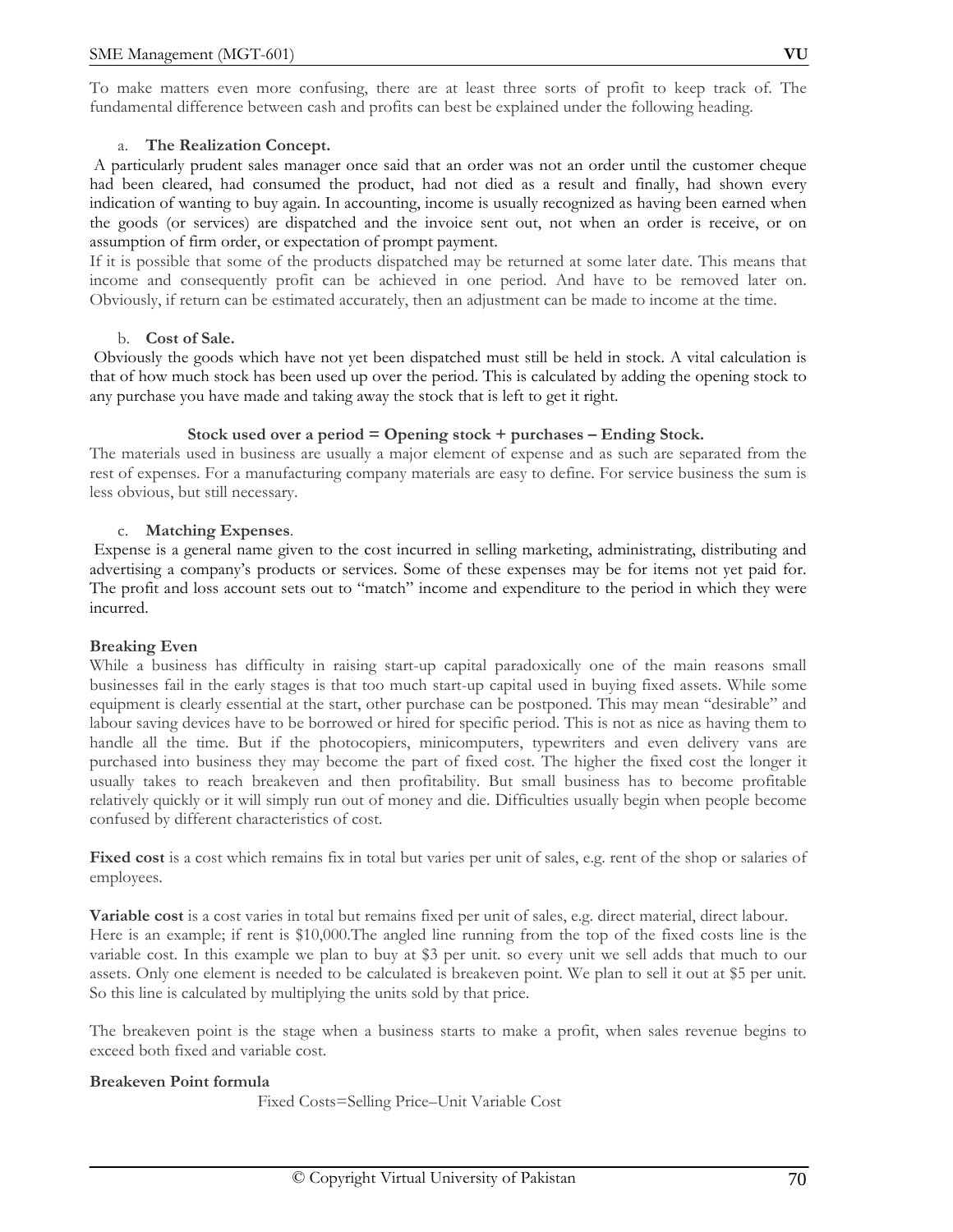# **Breakeven Point = Fixed Costs**

# **Selling Price – Unit Variable Cost**  $10,000 = 5,000$  units

**5 - 3**

# **Profitable Pricing**

To complete the breakeven picture we need to add one further dimension-profit. It is a mistake to think that profit is an accident of arithmetic calculated at the end of year. It is specific and quantifiable target that you need at the outset.

# **Breakeven Profit Point Formula = Fixed Costs + Profit Objective**

**Selling Price – Unit Variable Cost** Let's go back to our previous example. If you expect a return of say \$4,000 then **Breakeven Profit Point Formula = 10,000+ 4000 = 7,000units**

**5 – 3**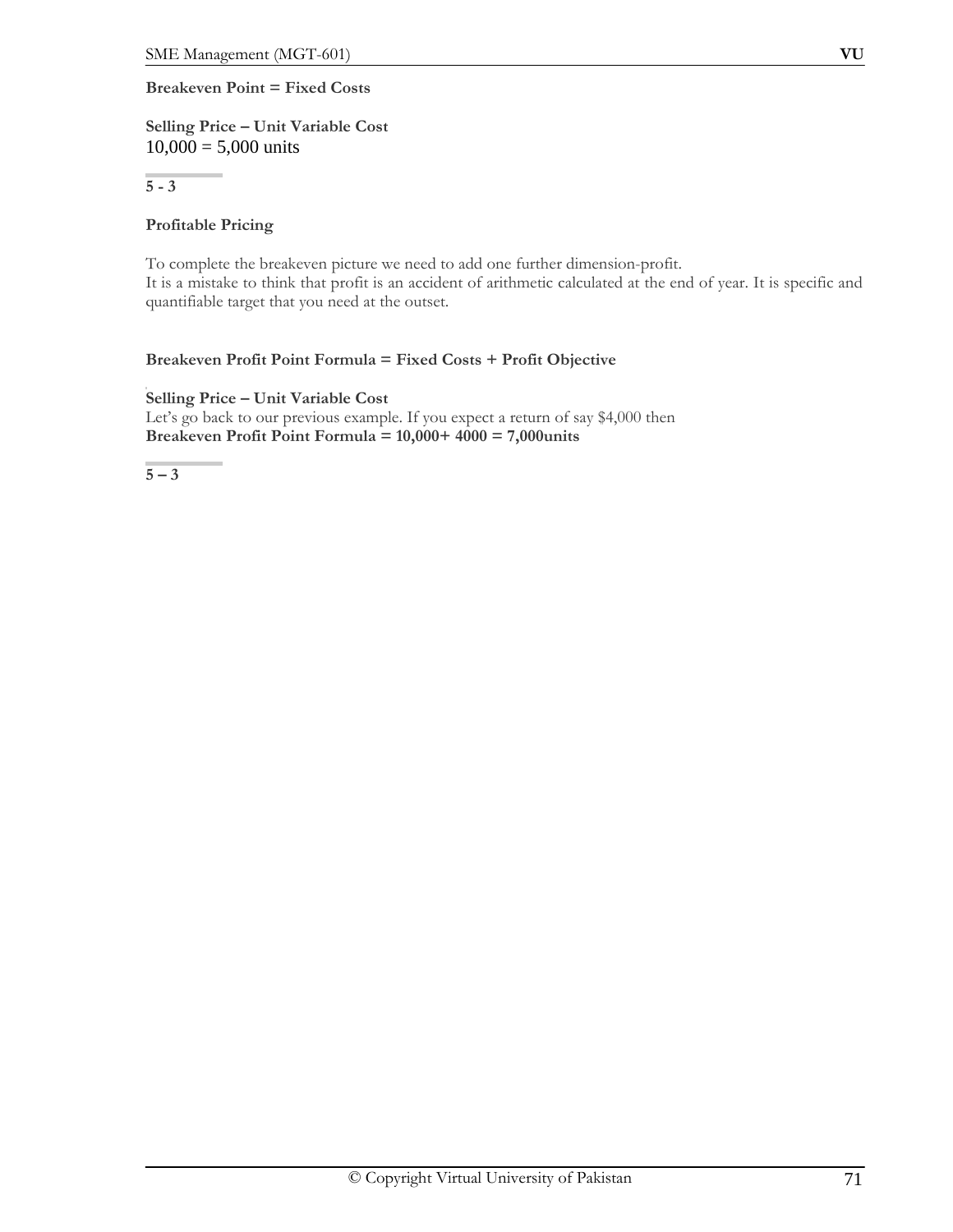Working capital management or current asset management is one of the most important aspects of overall financial management in an enterprise. It is basically concerned with the management of current assets and current liabilities and inter relationship between them.

# **MEANING OF WORKING CAPITAL**

Working capital is the amount of funds needed by an enterprise to finance its day to day operation. It is the part of capital employed in short-term operation such as raw materials, semi finished products, sundry debtors.

Because of its variable nature, the working capital is also referred to as circulating capital. It may be pointed out that the total working capital is composed of two parts.

# **1) Regular Capital**

# **2) Variable Capital**

Regular Working capital is required for permanent investment in any business for holing certain minimum quantity of raw material, finished product or cash. Such investment is irreducible minimum and remains permanently sunk into business.

The remaining portion of working capital is variable. The variable portion first gets tied up into raw materials which are then converted into finished goods. On the sale of goods it gets converted into account receivables or cash and circle is then completed. It is depicted in following figure.

|  | $Cash \_\_\$ \Raw Material $\_\_\$ \}Stock in Process $\_\_\_\$ Finished Goods $\_\_$ Bills Receivable |
|--|--------------------------------------------------------------------------------------------------------|
|  |                                                                                                        |
|  |                                                                                                        |

# **Working Capital Cycle**

# **"Different Senses of "Working Capital"**

The term working capital is usually used in two different senses namely.

- **1) Gross Working Capital**
- **2) Net Working Capital**

# **Gross Working Capital**

It represents total value of current assets. In other words, it is the sum total of net working capital and current liabilities. It is a quantities concept showing the total amount available for financing the current assets. It cannot reveal the true position of the company. For instance, every increase in borrowings will increase the gross working capital but net working capital will remain the same.

# **Net Working Capital**

It represents excess of current assets over current liabilities. Current assets include cash, debtors, stock, and bills receivable, Current liabilities include bills payable, accounts payable, expenses payable. It indicates the liquidity position of an enterprise i.e. the soundness or otherwise of the current financial position.

 The ratio of 2:1 between current assets and current liabilities is considered sound. The concept of net working capital is quantitative concept indicating firm's capacity to meet operating expenses and current liabilities. Net working capital is increased only when there is an increase in current assets without corresponding increase in current liabilities.

# **Net Working Capital = Current assets – Current liabilities.**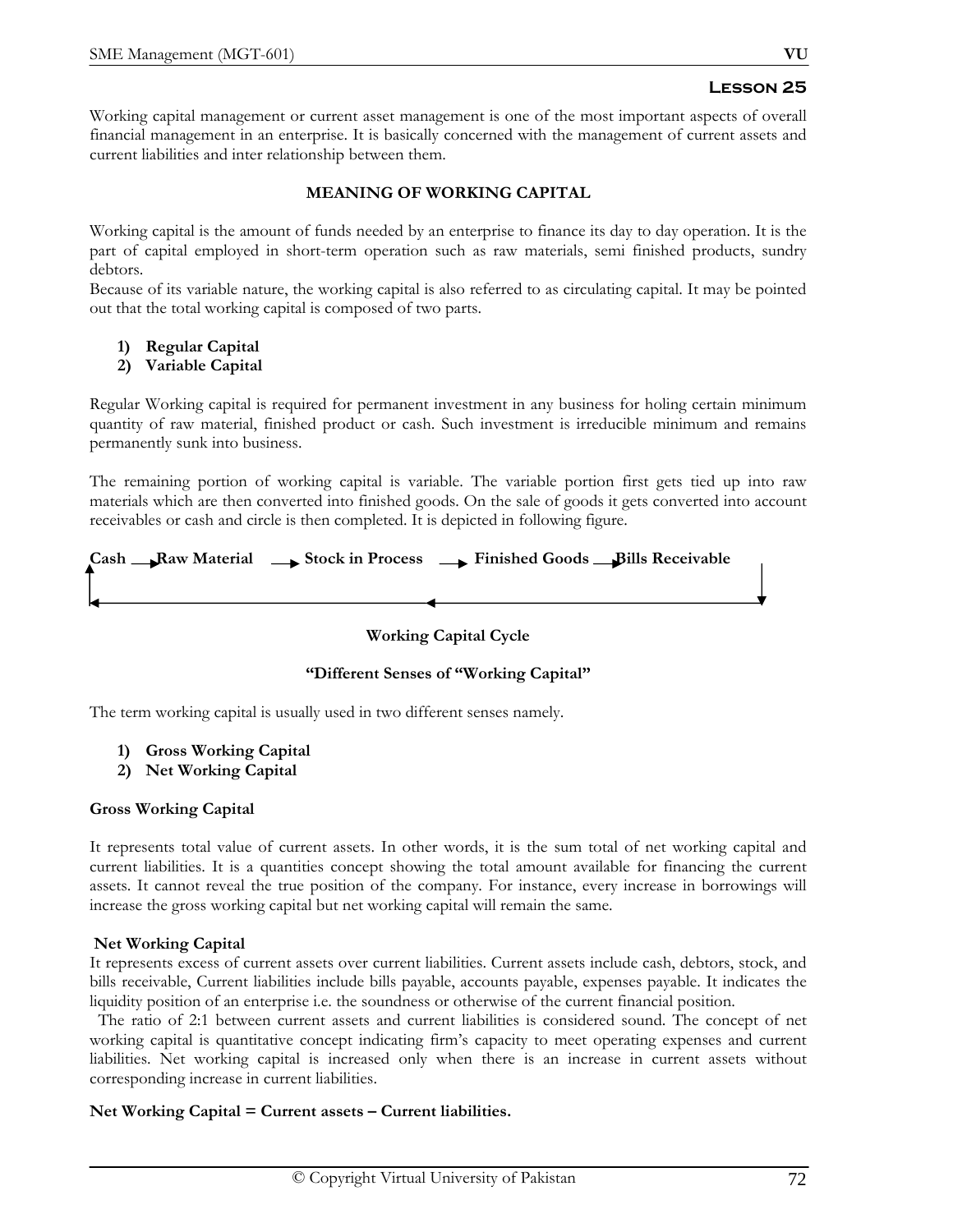## **Significance of Working Capital**

- Conversion of cash into inventory.
- Conversion of inventory into receivable.
- Conversion of receivable into cash.

These events constitute operating cycle of business. If all these events could happen simultaneously, there would not arise any need for working capital. Since cash inflows and cash outflows do not match, an organization need necessary cash and liquidity to be able to meet its obligations. Thus adequate capital is required for smooth operation of any business concern.

Sound working capital management results in maximization of productivity and Profits. It requires the maintenance of proper balance between working and fixed capital, so as to maintain both profitability and solvency. Proper management synchronizes cash receipts and cash outlays.

For small concerns, efficient working capital management is still more essential to ensure purchase of inputs at competitive prices and timely payment to factors of production. It may be noted that shorter the gap between spending of money on production of goods and the recovery of money through rapid sales turnover, the better shall be the quality of working capital management.

# **Factors Affecting Working Capital Requirements**

In case of a small enterprise, the various factors affecting its working capital requirements.

#### **Size of Business**.

Size of unit and the volume of business.

#### **Nature of Process.**

Nature of production process i.e. lengthier the duration of production, higher shall be the working capital needs and vice-versa.

## **Proportion of Raw Materials and Total Cost.**

Proportion of raw material to total cost must be decided.

## **Terms of Sale & Purchase.**

Terms of sale and purchase e.g. sales are on cash terms, lesser working capital will be sufficient.

## **Turnover of Inventories.**

If inventories are large and their turnover is slow, larger working capital would be needed.

## **Labour Vs. Capital Intensive.**

Labour vs. capital intensive, the former requiring higher amounts of working capital.

## **Cash Requirements.**

Cash requirements will have direct impact on working capital quantum.

#### **Banking Facilities.**

Availability of goods and dependable banking facilities reduces working capital needed.

## **Seasonal Requirements.**

Seasonal requirements may push up the amount of working capital needed.

## **Contingencies.**

If the demand and prices for small concerns products are subject to wide fluctuation, contingency provision will have to be made for arranging higher amounts of working capital.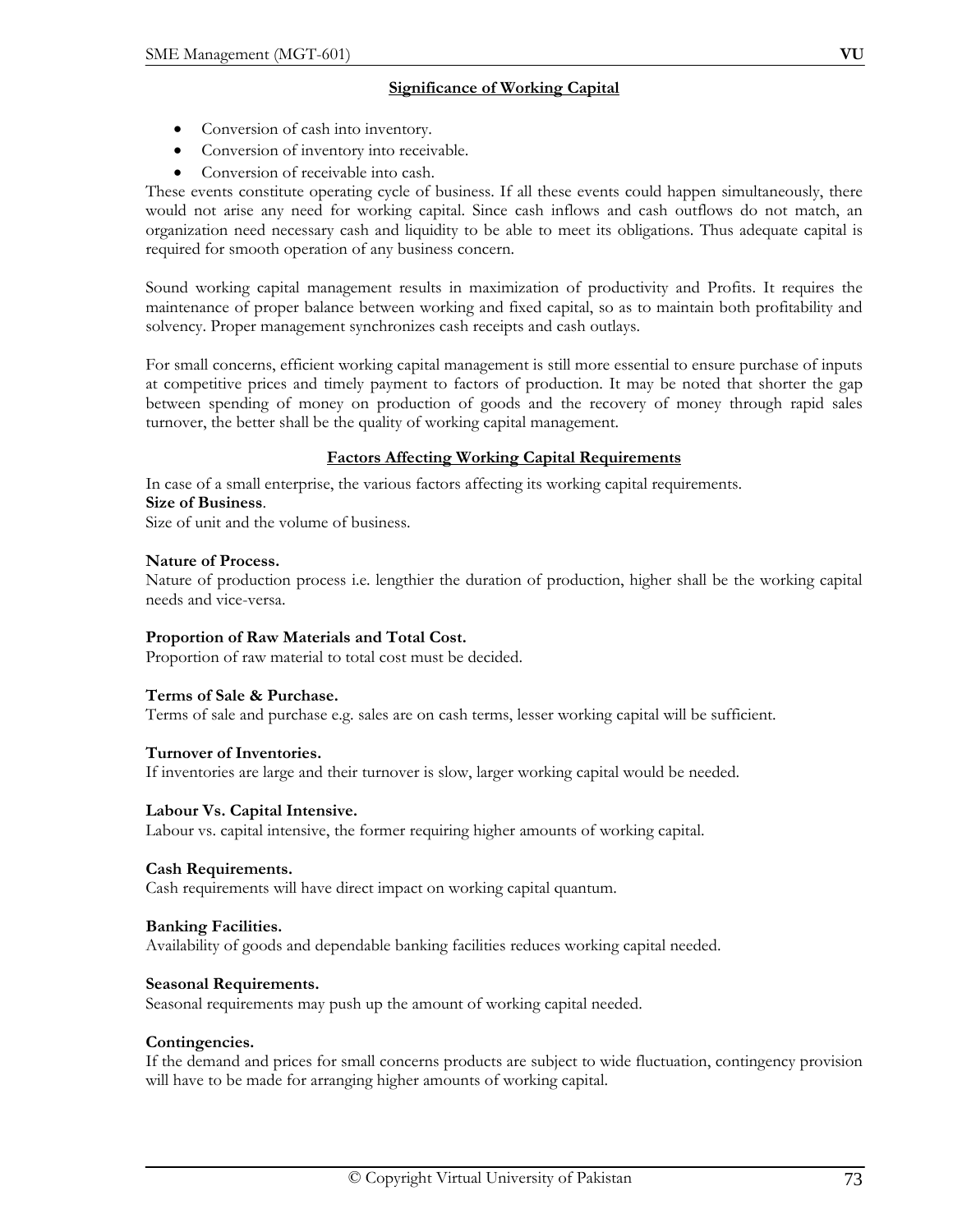# **Determination of Working Capital Needs**

Working capital requirements of a small enterprise vary from unit to unit and in accordance with the difference on the nature of the enterprise. Broadly speaking, working capital should be adequate to meet operating expenses like raw materials, labour, factory and other overheads etc. Operating expenses can be ascertained from the final accounts of the firm. But the working capital requirements needs not be equal to the level of expenses. Operating cycle is of primary significance in every case.

#### **Working Capital Requirement Formula = Operating Exp in Previous Year Number of operating Cycles in Year**

# **Ingredients of Working Capital Management in Small Enterprise**

## **Budget the Material Requirements.**

Budget the material requirements and devising a proper system of control.

## **Production Goes on Uninterrupted.**

Ensure that production goes on uninterrupted so that there id minimum blockage of working capital in the production process.

## **Realize Cash Fast.**

Expeditious dispatch the finished goods to realize cash fast.

## **Follow the Bills.**

Follow the bills for early realization of cash.

## **Identify Surplus Cash.**

In the field of cash management, clearly identify the quantum of really surplus cash which could be utilized to meet financial obligations.

## **Working Capital Sources.**

Ensure proper management of working capital sources so that there is no costly fund rising. There must be a judicious blending of different resources so that sufficient funds are raised at the cheapest cost.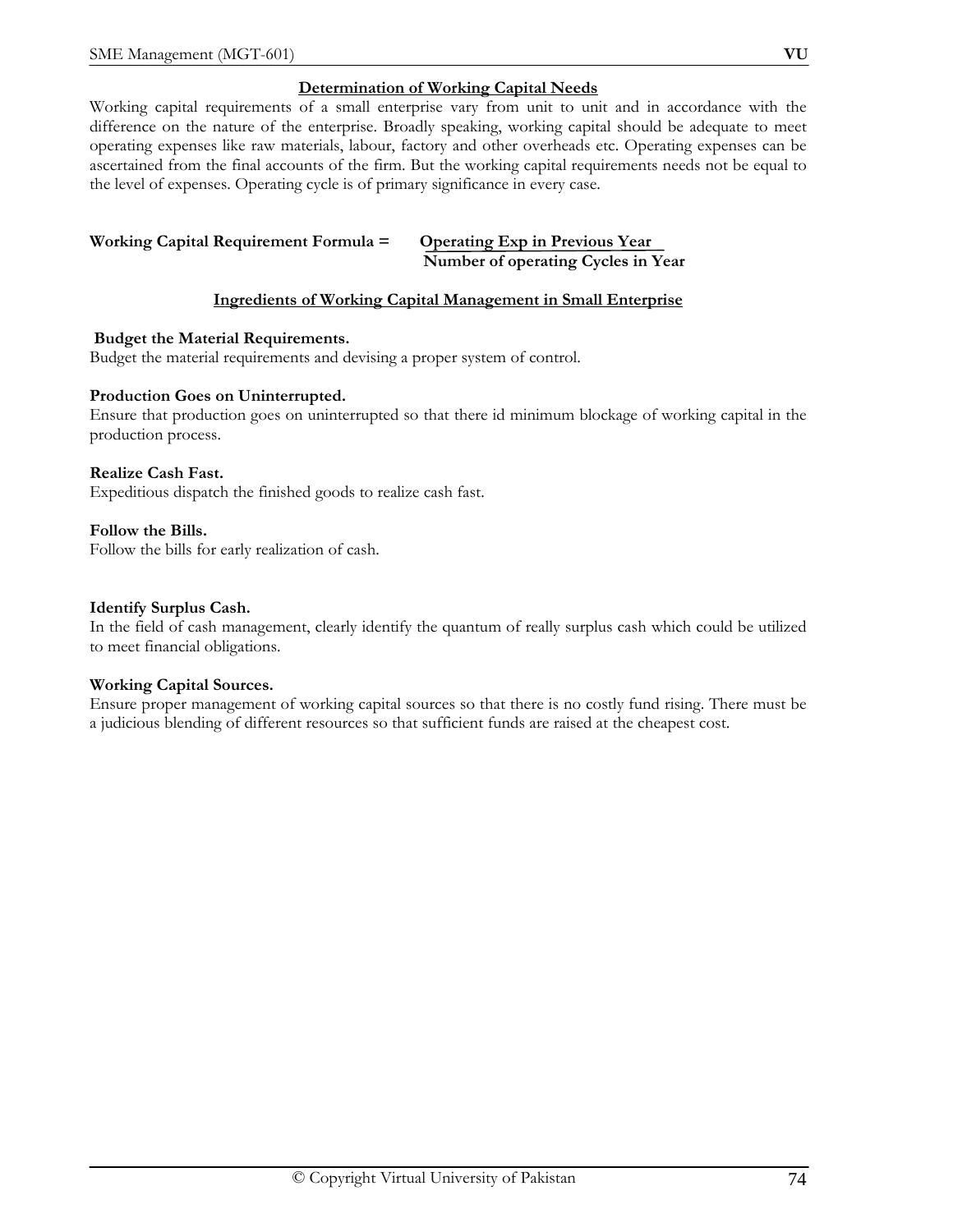## **RECRUITMENT, SELECTION AND TRAINING**

Talented employees are the key assets of the company. The problem with small business entrepreneur is that it cannot afford the luxury of a full time specialist in personnel area. The entrepreneur himself is generally a novice and tends to look after this aspect rather haphazardly. Either the owner personally takes care of the personnel function or delegates it to an employee who performs it along with his main job. The general tendency is to hire the first person who comes the way and accepts the lowest salary. Their basic thrust is on marketing, regarded as primary to existence.

# **DEFINING JOB REQUIREMENT**

The pre-requisite to efficient selection is the systematic defining of requirements of each task. The identification process has three phases;

- Conducting job analysis,
- Developing job descriptions, and
- Preparing job specifications.

## **JOB ANALYSIS**

It is the process of investigation and collection of pertinent information about each task in terms of skill, abilities, duties and responsibilities. It covers;

- a) Job title,
- b) Department to which it relates,
- c) Line of supervision,
- d) Description of job including major and minor duties
- e) Relationship with other jobs i.e. promotional avenues. Transfer, possibilities, experience required etc.
- f) Unique job characteristics (location, physical setting),
- g) Type of material and equipment used,
- h) Educational qualifications,
- i) Experience,
- j) Mental and manual dexterity,
- k) Physical requirements,
- l) Working conditions.

## **Job Description**

It consists of a written statement of the major and minor duties involved in each task along with a description of responsibilities, work conditions and task requirements e.g. hazards, time involvement etc. The job description, therefore, focuses on what, why, when and how tasks are to be performed.

## **Job Specification**

It describes the salient features of the person expected to fit in the job. It enumerates qualities, knowledge, skills and abilities an individual should possess to perform satisfactorily along with such other characteristics as planning, leadership and decision-making abilities, experience, education etc. It provides a standard against which to measure how well an applicant matches the job.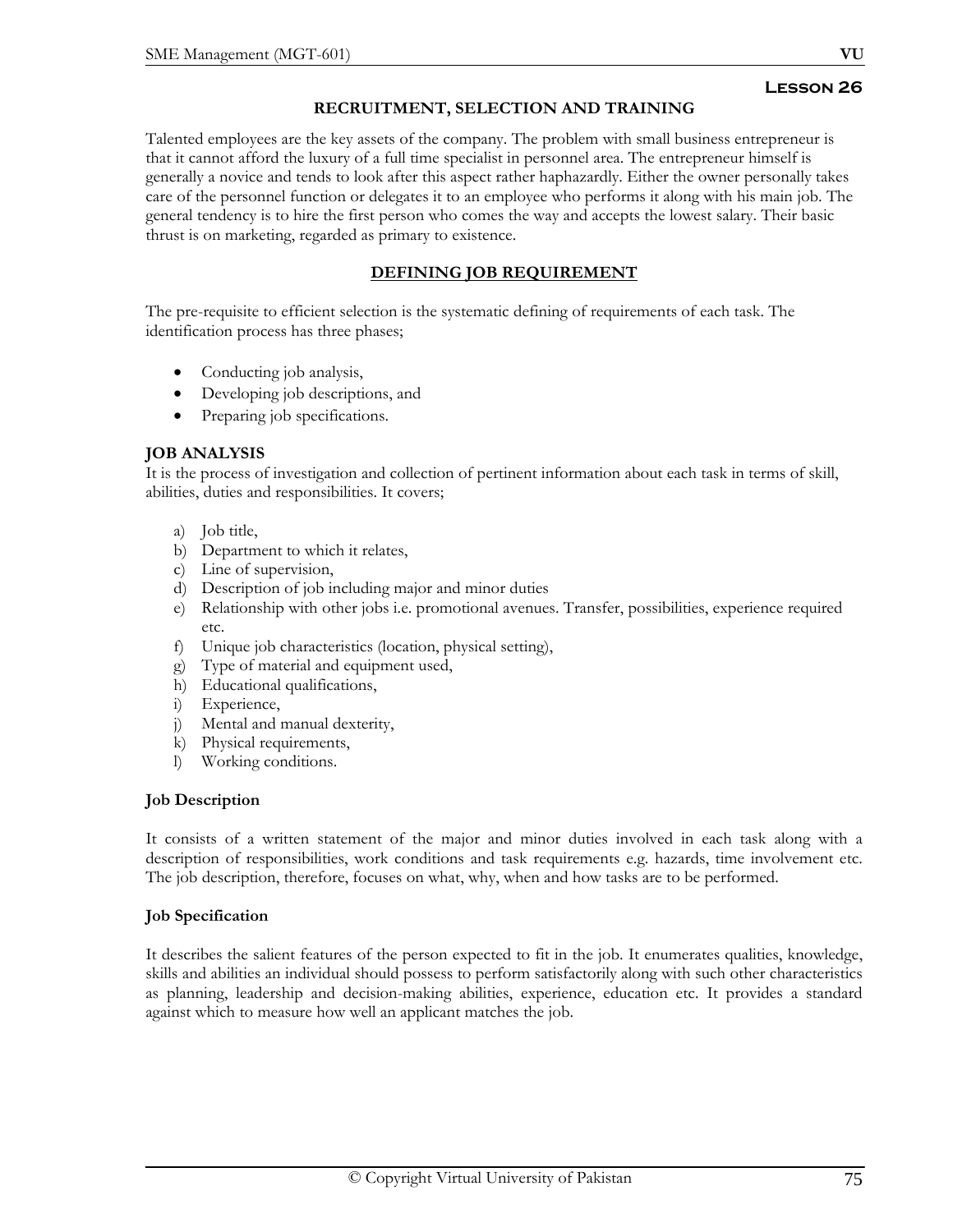# **RECRUITMENT- ENGAGING THE EMPLOYEE**

It is the translation of job specifications into actual recruitment of the employee by exploring main sources of supply. The major sources of supply could be;

- 1. **Current employees or references** i.e. asking friends and acquaintances to provide a good person.
- 2. **Newspaper advertisement** specifying the requirements of the position to attract individual with appropriate qualification.
- 3. **Drop-in applicants** i.e. individuals who occasionally drop in to inquire if any job is available. It is better to take down some information relating to them.
- 4. **Unsolicited application** i.e. those who may have applied in anticipation of vacancy. Maintenance of record of them could be advantageous.
- 5. **Technical journals** to look up to candidates with specific technical qualifications and background.
- **6. Universities, colleges and technical institutes.**
- 7. **Employment agencies** public and private.
- 8. **Former employees** who may have voluntarily quit.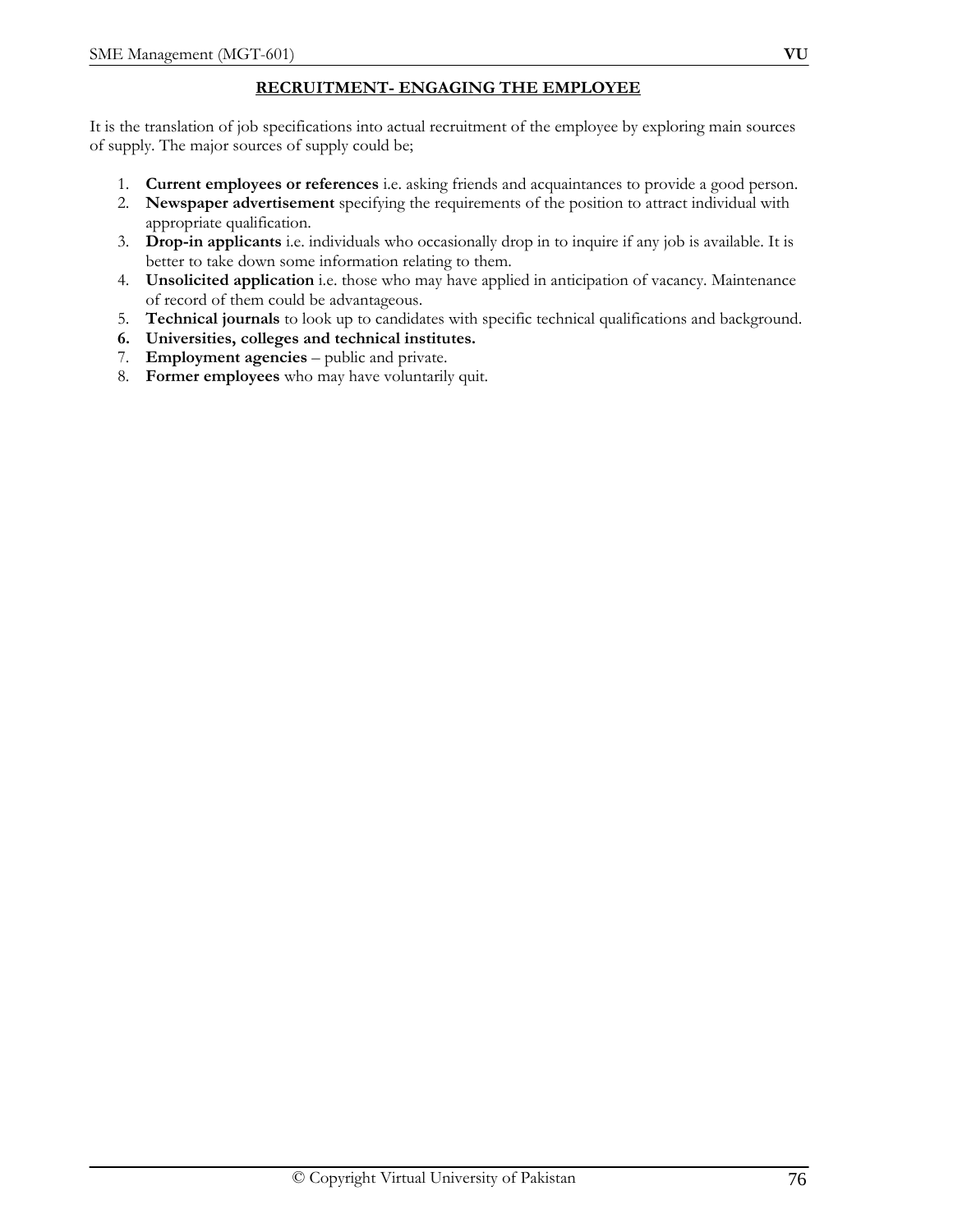# **SELECTION AND HIRING THE RIGHT CANDIDATE**

It involves a number of activities which may be performed either by the owner-manager himself or with the assistance of specialists.

Following is the process of selection.

# • **Application Blank**

It contains a written record of candidates qualifications, name, experience, references etc. from a perusal of the record, a broad idea can be formed about the applicant' potential.

# • **Personal Interview**

The purpose of this interview is to ascertain technical competence of the candidate and his capacity to meet the requirements of the position. The fundamental mistakes committed in interviewing are;

- 1) Not spending enough time analyzing the requirements of the job to be filled.
- 2) Failing to ask right questions to test strengths and weaknesses of the candidate,
- 3) Relying too much on gut reaction instead of making an objective analysis.

# • **Checking References**

References listed by the applicant should be cross – checked through telephone and preferably through a written letter.

# • **Employment Tests**

Though not a sole criterion of selection, these tests are making the employee selection more efficient. These are;-

- 1) Aptitude test to measure mechanical, electrical, manual dexterity and other potential talent.
- 2) Achievement test to measure performance (skill proficiency)
- 3) Intelligence test to measure general mental abilities e.g. verbal ability, reasoning, comprehension etc.
- 4) Personality test to select managers.

# • **Final Interview**

It is designed to final impression based on earlier assessments and particularly to ascertain interpersonal competence (capability to go along well with others), whether he has autocratic/democratic disposition, cooperativeness, rigidity flexibility. The interviewer should do well to adopt a balanced approach. He should guard against "Halo effect" i.e. forming rational judgment on the basis of first impression. What happens is that the interviewer forms a favorable or unfavorable impression of the applicant very early and searches for confirmation. To guard against it, the interviewer should withhold judgement until after the interview.

# • **Physical Examination**

Physical examination to determine whether the prospect meets health standards demanded by the job.

# **Orientation**

The new employee should be provided thorough orientation regarding company policies and specific nature of the job. It markedly reduces apprehension during the first few days of the employee. He should be introduced to colleagues, explained as to how the job fits into overall goals of the company, the operations and conditions of employment. Some employers have" Employee Handbooks" containing written information about salient aspects of company e.g. company's expectations of employees, pay-policies, working conditions, fringe benefits etc.

# **Wage and Salary Administration**

Principal object of a compensation plan is to motivate employees to achieve higher levels of performance. Following are the elements of wage and salary administration.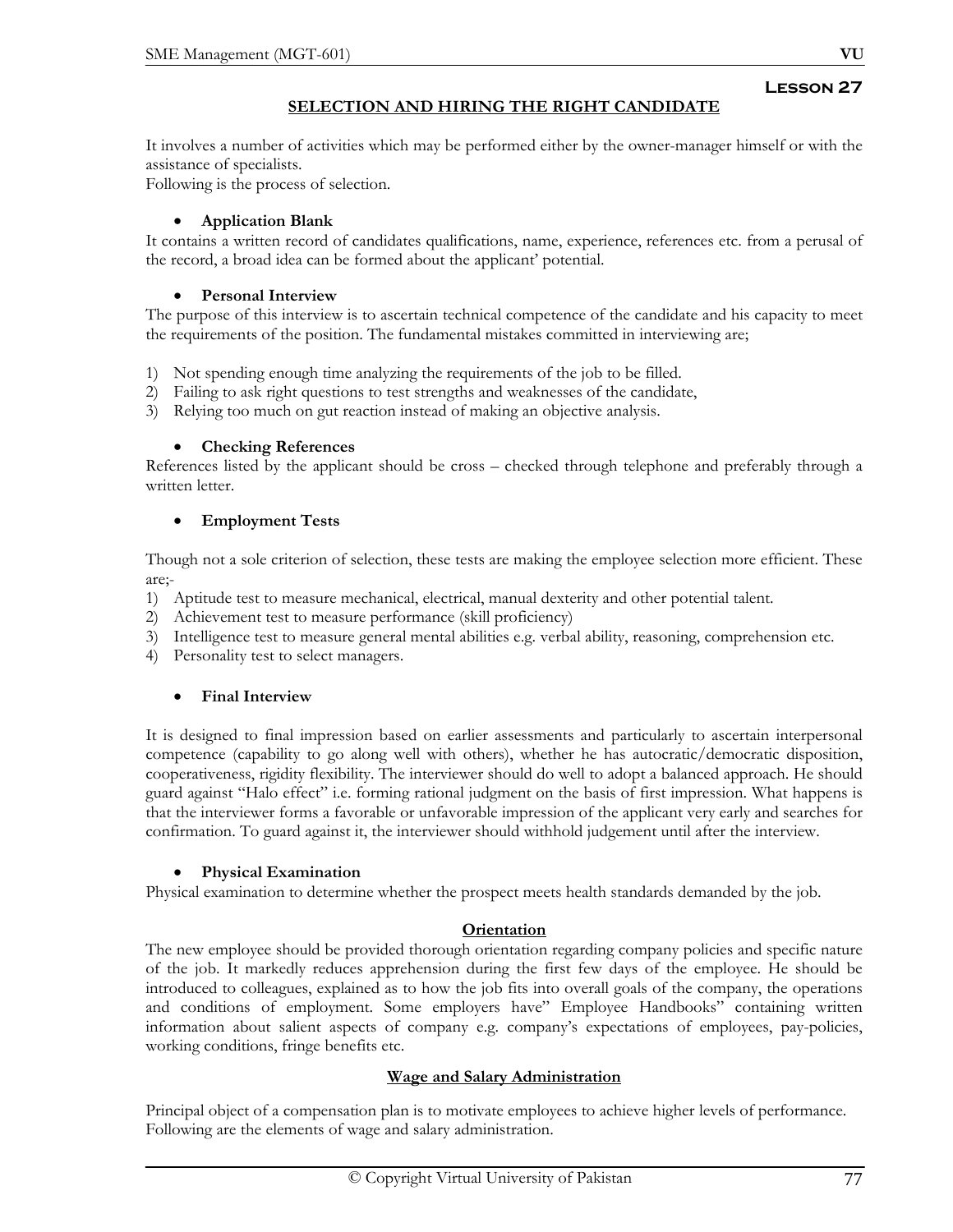- **1. Wage & Salary Level.**
- **2. Wage & Salary Structure.**
- **3. Individual Wage Determination.**
- **4. Method of Payment.**
- **5. Individual Compensation or fringe benefits.**
- **6. Management Control.**

## **1- Wage & Salary Levels and Structure**

The wages should be established by reference to the following:-

- 1. Prevalent Wage Levels in Industry.
- 2. Compliance with Minimum Wages Laws and other enactments governing compensation.
- 3. Standards and Values of the entrepreneur.
- 4. Consent of Trade Union.
- By adhering to the above, a small firm can hire and retain productive work force.

## **2-Wage Determinations and Method of Payment**

Determination of compensation for each position is the second step in salary administration. More responsibilities and more difficult a job, higher should be the pay-packet. Also establish a range of compensation for each position. The wage structure must be such that the staff has the motivation to work for vertical movement. The incentives and fringe benefits associated with each position should also be settled. To attract qualified, hardworking and loyal staff, small firms may introduce special awards.

 Benefits to be offered to managers pose special problem. The popular forms of benefits given to them include:

- 1. Stock Option.
- 2. Profit Sharing.
- 3. Use of Company Vehicle.
- 4. Club Membership.

Small firm should use its limited resources carefully and devise a productive salary administration. Broad objectives of a good salary program include; maintenance of competitiveness, capacity to attract managers of superior caliber, rewarding superior performance and motivating staff to achieve higher production levels. Two more ingredients of efficient compensation plan are:-

- 1. It should link reward and performance,
- 2. It should ensure payment of reward as soon as after achievement.

## **Compensation plans suitable for small businesses** are:-

- 1. Straight salary.
- 2. Hourly wage-to reward employees whose work is difficult to measure or where employer has no control over output.
- 3. Piece rate.
- 4. Commission based on sales.
- 5. Combination of salary and commission.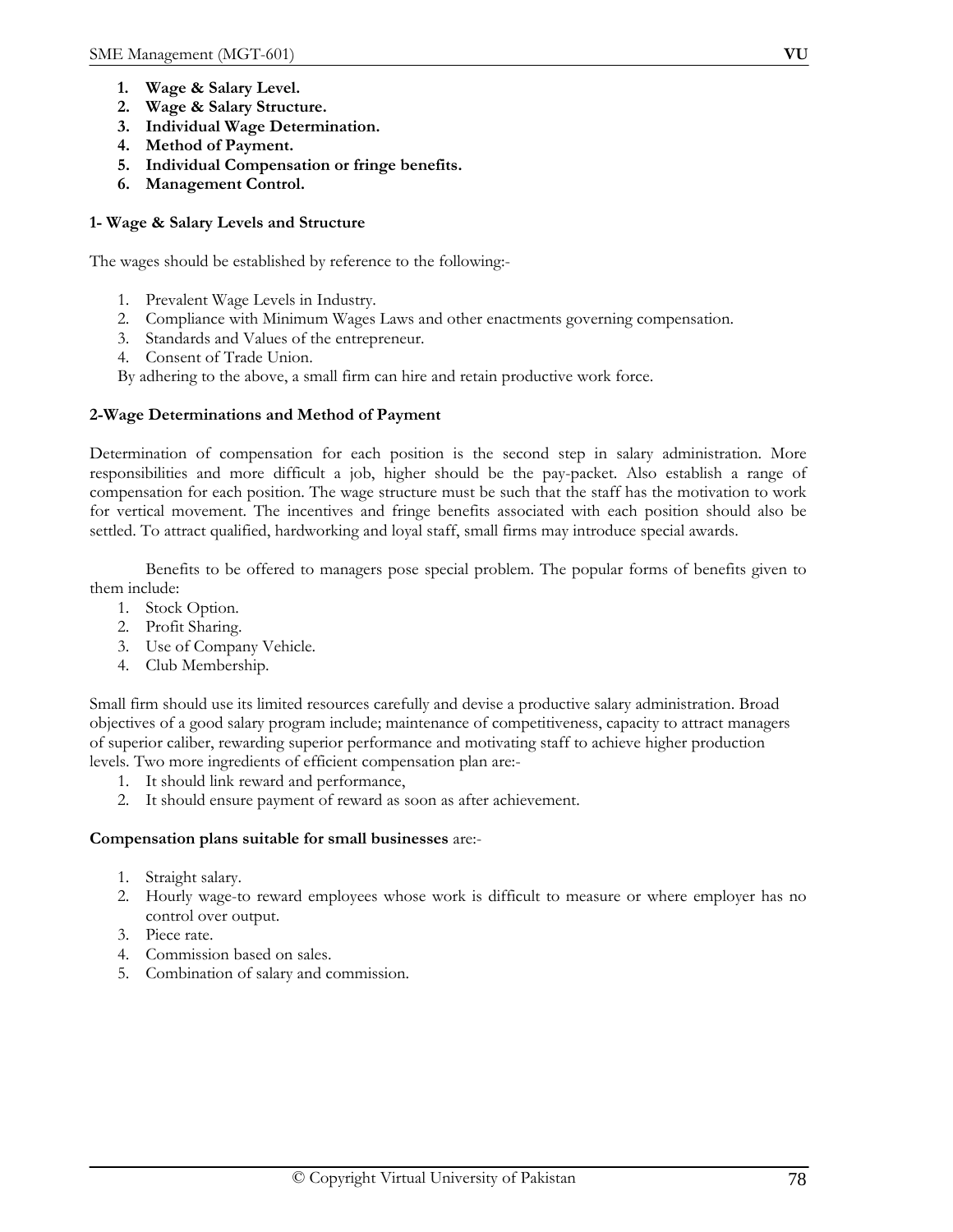# **TRAINGING AND DEVELOPMENT**

## **Objectives of Training**

- 1) To improve job performance.
- 2) To develop employees for new responsibilities.
- 3) To prepare employees for promotion.
- 4) To reduce accidents and wastage.
- 5) To instruct in the operation of new equipment.
- 6) To ensure management succession.

Effective management succession requires prior planning. Seemingly simple matter has special problems in the case of small business particularly when it comes to its practical implementation. The entrepreneur is moulded in thinking in a groovy fashion. Moreover, training is not a one time job. It is a rather continuous process. Training seeks to upgrade an employee's knowledge to keep abreast of changes in competitive business environment and prepare for advancement to challenging opportunities.

Before initiating a training Programme, the owner/manager should ascertain as to what training would induct change. Change herein implies the attainment of improved ability. The change should benefit both individual and organization. The change should occur in the following five areas:-

## **Knowledge**

It refers to the storage of information by an individual for use in problem-solving and decision-making. Greater the amount of knowledge, better equipped shall be a person to accomplish a job.

## **Attitude**

It is a state of mind which creates an urge to work for personal and organizational growth.

## **Ability**

It is the proficiency in performance of a given task.

## **Job Performance**

It measures how well the individual meets the requirements of a position.

## **Operational Results**

These indicate how well the organization has been able to achieve its objectives and goals.

## **Conditions Facilitating Training And Development In Small Company**

- 1. Existence of a board that insist on management succession program and its follow up.
- 2. Steady growth of company which stimulates the need to prepare staff for foreseeable change.
- 3. Recognition of need for training by the entrepreneur who devotes his time and energy towards it.
- 4. Freedom given by entrepreneur to young executive to new experiment with new ideas and accept risk connected with it.
- 5. Degree of delegation of responsibilities.

## **Methods of Training**

## **1. On-the-Job training.**

It is the most practical and most often used technique in small business. Depending on the complexity of task and experience level of the employee, the training may vary from few hours to several days. Training of this kind is given in three phases.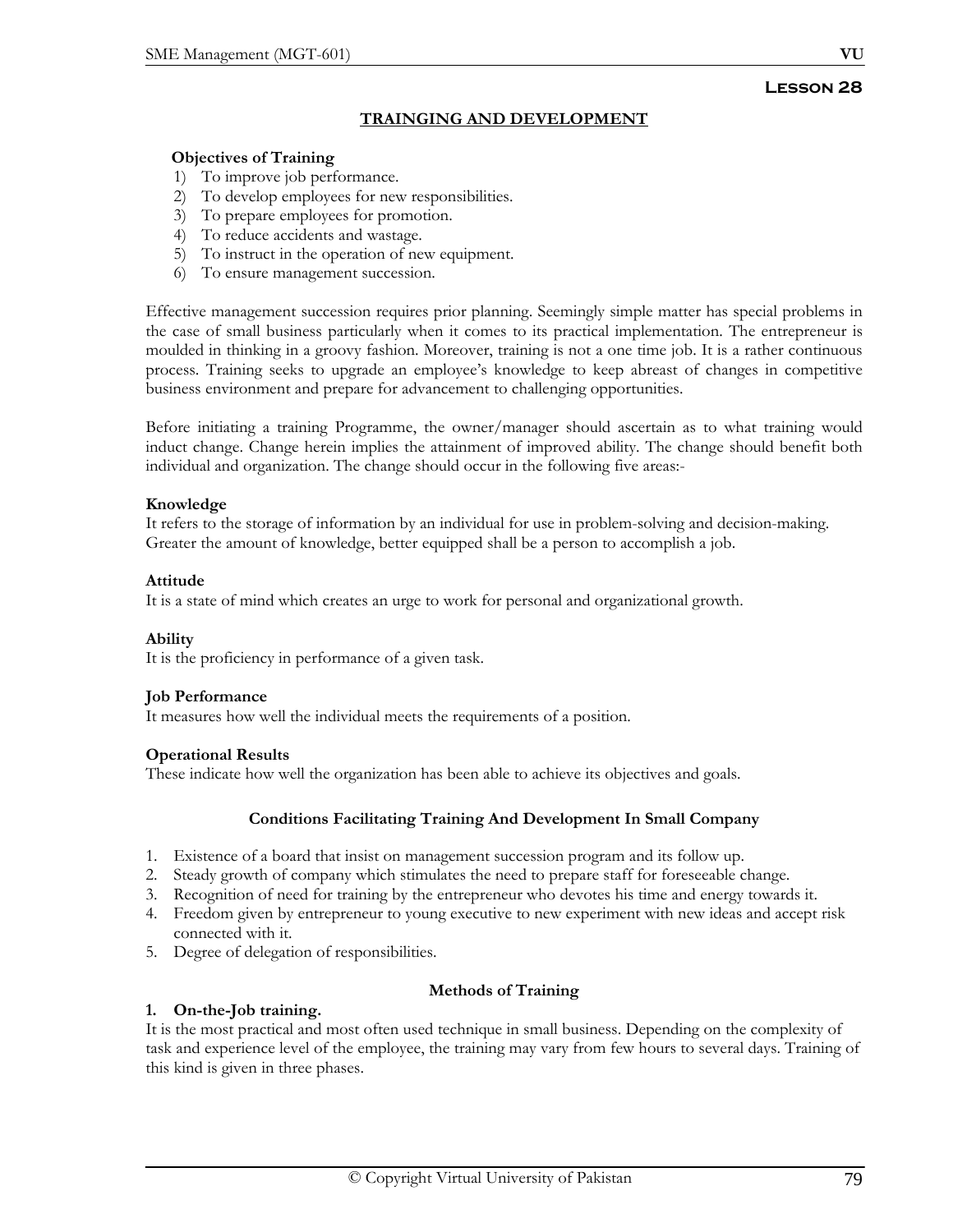#### **a. Demonstration**

The job is demonstrated and each stage is explained. It is done slowly so that trainee can ask questions as well as provide feedback on his understanding of work procedure.

## **b. Performance**

Performance i.e. the employee applies what he has learned in the preceding.

#### **c. Inspection of work**

Inspection of work of employee is to provide immediate reinforcement of correct method of performance.

#### **2) Apprenticeship Training.**

Apprenticeship training is the from of training that combines both formal classroom learning and on-thejob training experience particularly in technical cadres.

## **3) Job Rotation.**

It is particularly beneficial in the case of small companies wherein each employee has through understanding of different functions. Employees are moved from job to job for few days. It helps employees combat the problem of monotony and boredom because of varied work experience.

## **4) Group Training Through Conference Method.**

Major advantage of this technique is that participant has opportunity to express their viewpoint and share their experiences through a discussion of a common problem.

#### **5) Heir Apparent Technique.**

In it, entrepreneur identifies the person to be trained for management succession. He is encouraged to learn every facet of company's functioning. He is rotated trough various positions of the company and is gradually given increasing responsibility.

## **6) Off the Company Premises Training.**

It includes:

- a. University & Technical College.
- b. Correspondence Course.
- c. Training Films.

## **Evaluating Training Needs in Small Business**

The evaluation of training needs in a small business can be done by asking the following.

- 1. What are the objectives of training?
- 2. What do employees need to learn?
- 3. How much will the program cost?
- 4. What will be the method of instruction?
- 5. What kind of physical facilities would be needed?
- 6. What shall be the duration of training?
- 7. Who will conduct training?
- 8. How will effectiveness of program be measured?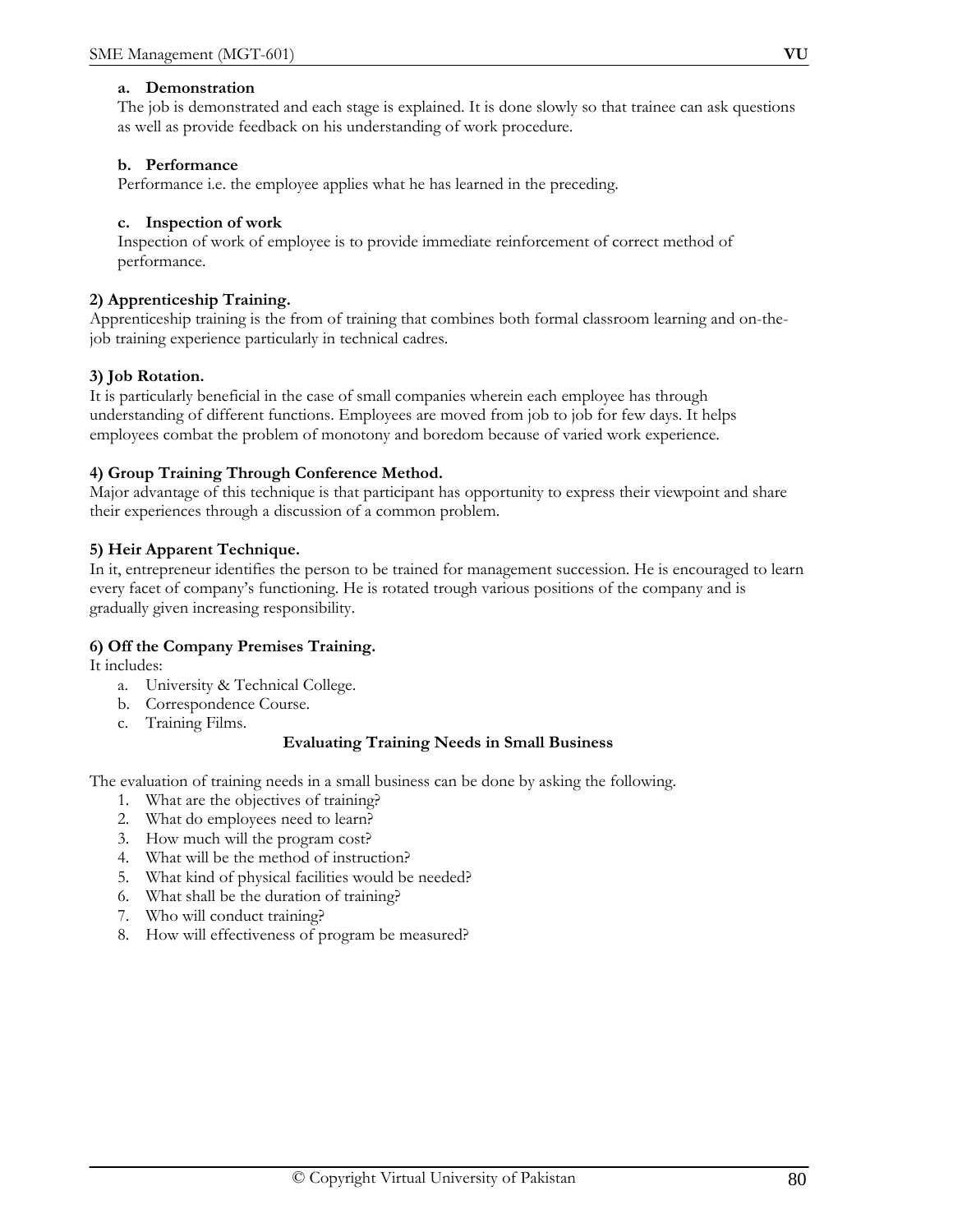## **CONDITIONS THAT STIMULATE LEARNING**

#### • **Behavior of Boss**

Boss is the key figure in an organization. Others tend to emulate him. Every meeting between boss and subordinate presents a teaching learning situation. If the boss favors training and development, the subordinates tend to become positively inclined to learn. Therefore, the boss should exhibit a tendency towards learning and training.

## • **Behavior of Informal Group.**

Informal groups set the behavior norms for its individual members. It may either support or resist the introduction of any change. If the informal groups support training, measure would find a motivated group inclined towards obtaining it.

## • **Influence of Formal Organization**.

The organizational structure, policies, procedures, objectives etc. reflect and reinforce the behavior which the formal organization prizes. For instance, if the company keeps the top management within the family or has rigid control, would little opportunity for growth. Learning is stimulated when there is openness, lack of constraints and climate of exploring new ideas and the objectives of the organization support training and development.

## • **Economical &Technological Influence.**

A rapidly growing company in an expanding field offers more opportunities through training.

## • **Performance Appraisal**

It is a form of counseling and coaching. It is used for defecting and correcting errors. It is the process by which owner gathers information about each employee's performance, effectiveness and communicates the same to employee. It includes

- a Establishment of Standards.
- b Recording of Performance.
- c Reviewing of Performance in accordance with Standards.
- d Taking Corrective Action.

## • **Purpose of Performance Appraisal**

- a To evaluate performance over a specific time.
- b To motivate employees through performance feedback.
- c To evaluate individual employee's potential for growth and development.
- d To collect information for decision making.
- e To evaluate effectiveness of training program.

## **Limitations of Performance Appraisal**

## **Limitation of Job Description**

People are unique. The same job may be performed differently by different people. The same is true of conditions within the organization. While framing position description, the managers attempt to find some congruence between the job description and their knowledge of requirements. No wonder, the position description may not be totally correct.

## **Inadequacy of Appraisal and Problem of Reliability**

Many of the items that are included in appraisal such as initiative, quality of work, cooperation, adaptability etc. are subject to personal standards of the appraiser. Bias and prejudice are common failings of every individual. Therefore no appraisal can be considered as absolute. Due to these defects, ratings tend to vary widely and raise doubts about their reliability.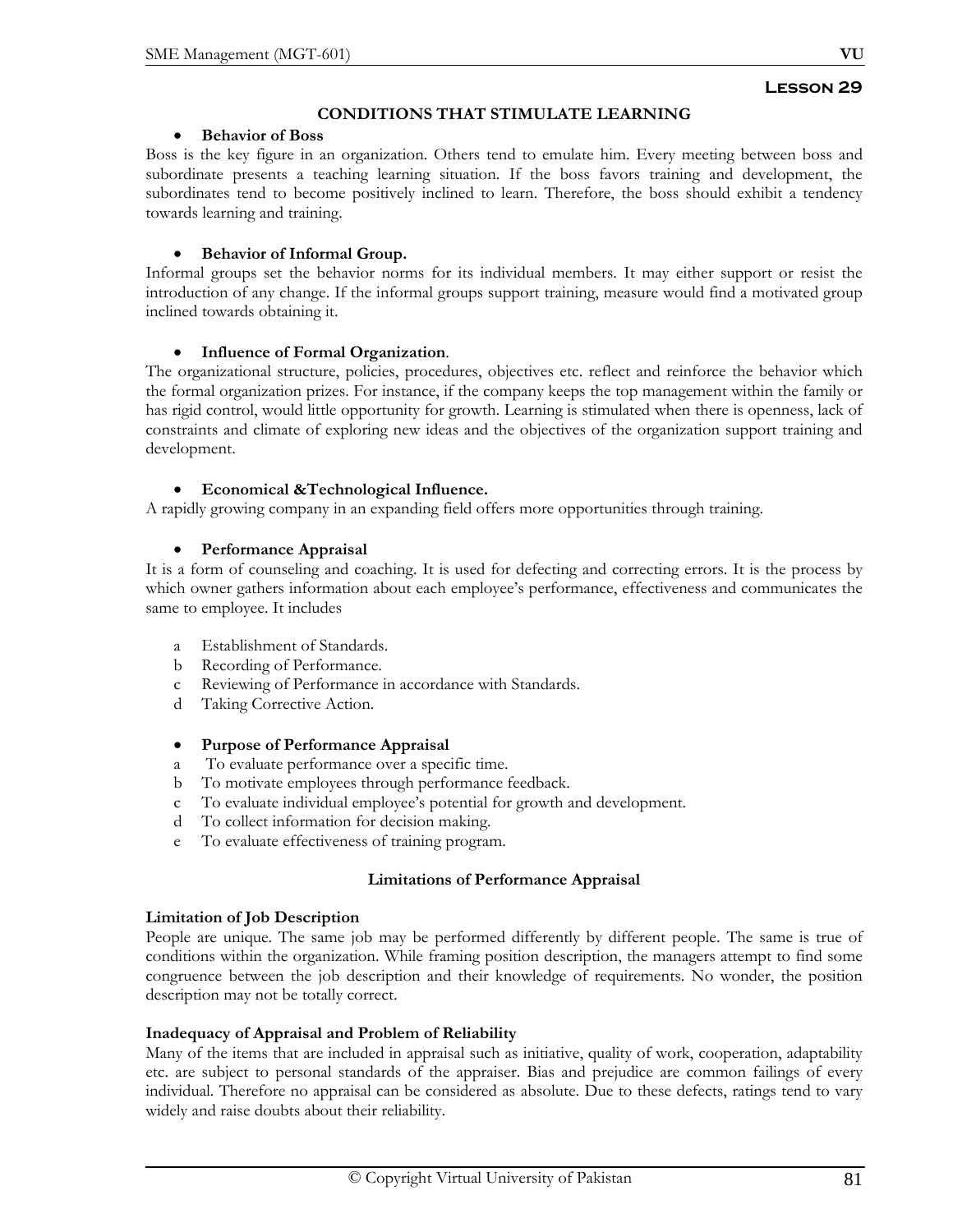#### **Impediments in Communication**

Managers insist on fair criticism, based on performance appraisal. The employees, however, regard it as censure and tend to adopt a defensive mechanism against it. Therefore, there arise conflicts which make the goal of appraisal self-defeating.

#### **Failure to Motivate**

Appraisal procedures are not designed to provide motivation impact. The urge to change must come from within the individual. There is too long a gap between the act and its consequence and hence its failure to play any significant role in motivating the employee.

#### **Employee Morale**

Morale is the attitude of the employee towards factors in the work environment such as job, pay, superiors etc. Since it is an attitude, it can not be measured as the profits. Therefore indirect techniques are used to measure the morale.

#### **Indirect Techniques to Measure the Morale**

One such technique is" survey" in it employees are asked to check how they feel in a particular factors in a company.

Another method of collecting morale data is" descriptive" survey wherein employees are asked to provide descriptive answer to question.

- 1) Indicators of employee morale:
- 2) High employee turnover ratio.
- 3) Higher number of accidents.
- 4) Lower productivity.
- 5) Increased number of defective output.

#### **Discipline**

Disciplinary problems arise due to lack of knowledge, Lack of interest and Carelessness. The following acts call for disciplinary action:

- a) Disorderly conduct: reporting for work under the influence of liquor.
- b) Dishonesty
- c) Obtaining employment by using false or misleading information
- d) Violation of safety procedure
- e) Gambling
- f) Excessive Tardiness
- g) Insubordination.

#### **Types of Discipline**

#### **Progressive Discipline**

It consists of minimum disciplinary action for first offence. The degree of punishment increases for subsequent violations. It may be in the form of oral warning, reprimand, written warning stating consequences of future violation, disciplinary lay off, demotion, discharge etc.

It should have following ingredients:

- a) A forewarning
- b) Immediate action
- c) Consistent
- d) Impersonal administration

#### **Positive Discipline**

1) It is the most effective type of discipline since it corrects and strengthens an individual. Guidelines in this behalf are: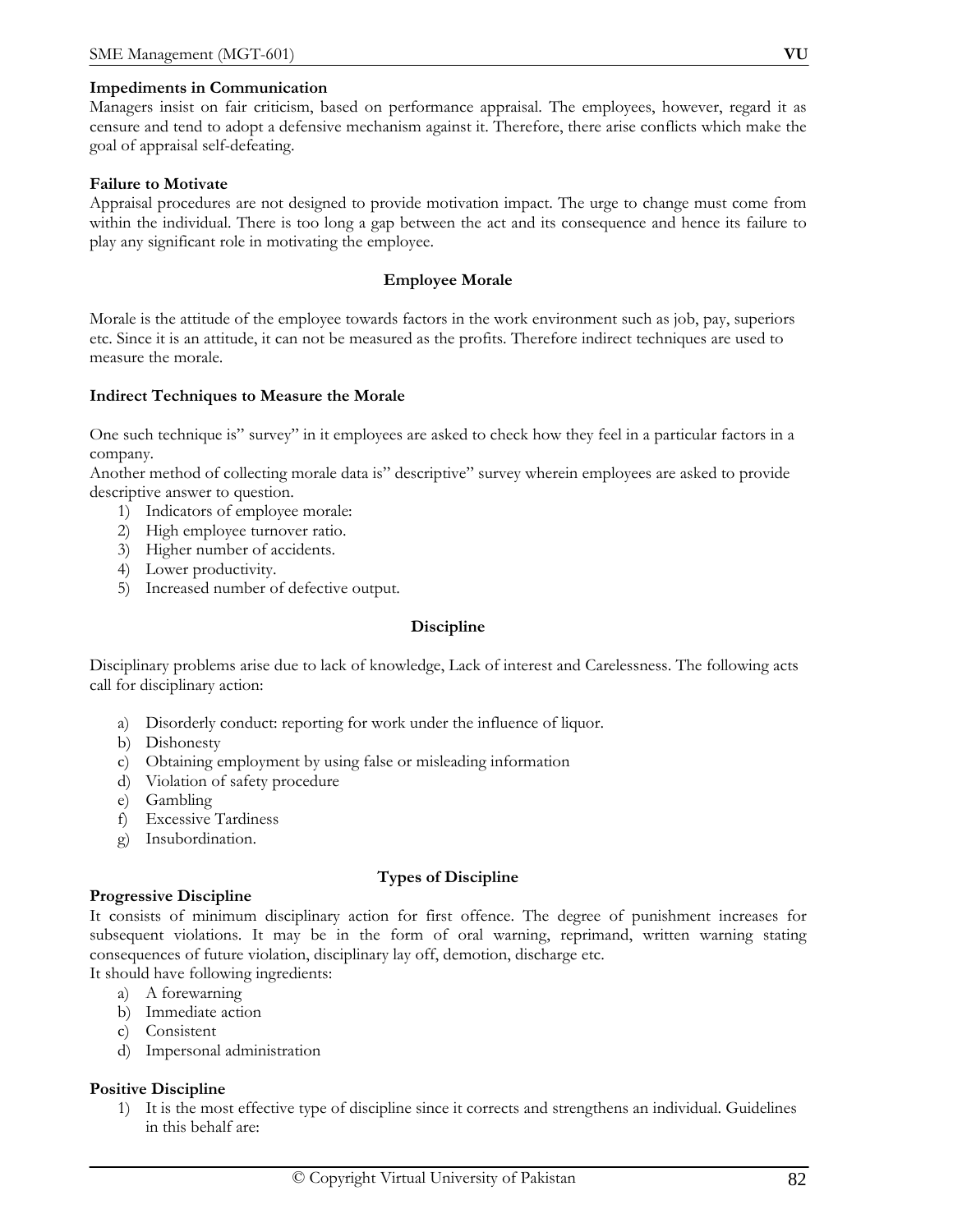- 2) Disciplining should be done in private and never in front of fellow employees.
- 3) Concentrate on mistakes than on individual.
- 4) Listen to the employees so as to get complete facts and clarify misunderstanding.
- 5) Explain not only that something is being done incorrectly but also on as to why employee should be doing it the other way.
- 6) There must be no favorites and privileged.
- 7) Provide for appeal against decision considered unfair.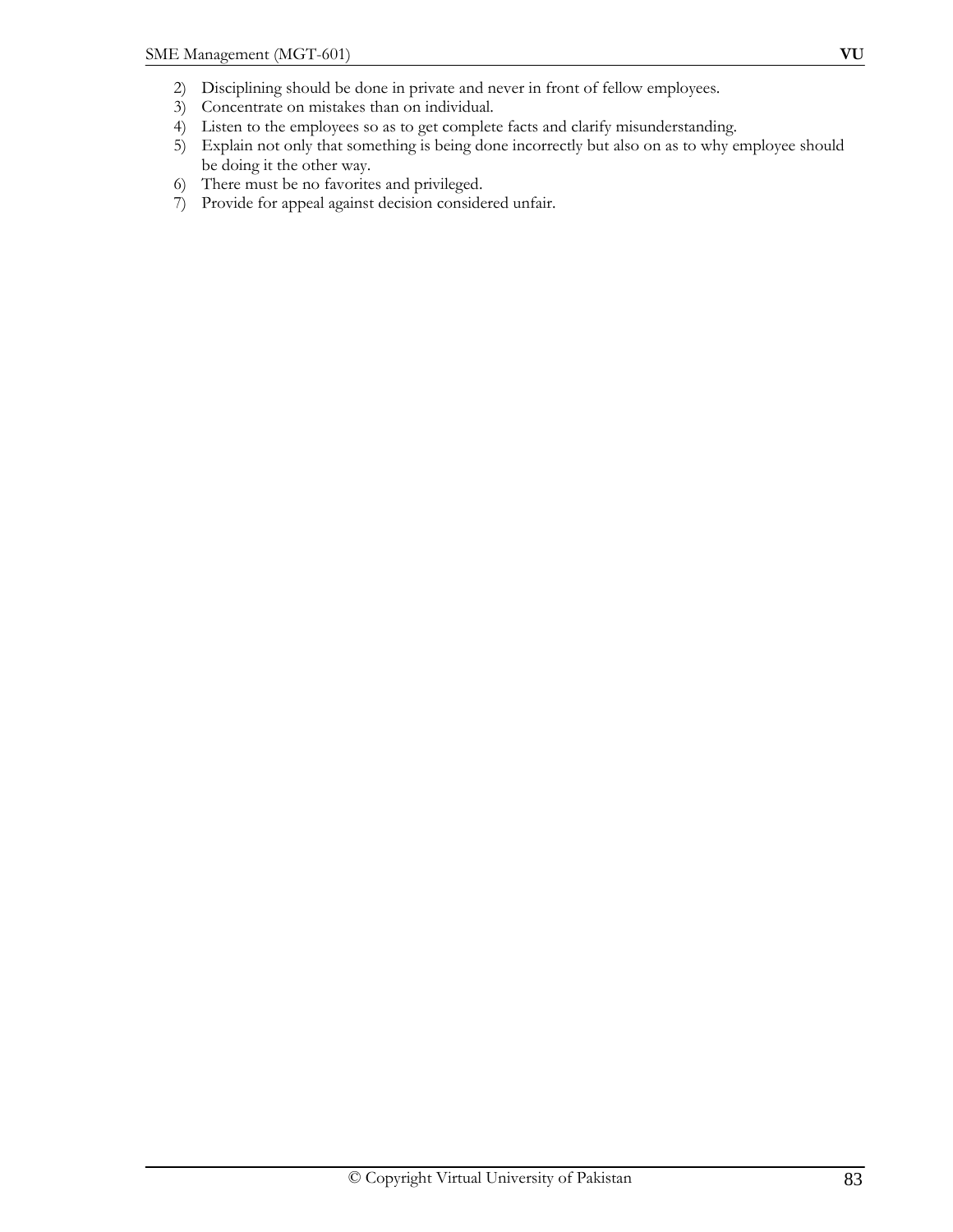# **QUALITY CONTROL**

## **Breadth of Scope**

- Raw Materials and Piece Parts Inspection.
- Vender Relation.
- Process Control.
- Motivation of Employees.
- Reliability

## **What is Quality?**

Quality is Conformance to Given Requirement or Specifications on a Product or Service.

The term quality by itself does not necessarily mean high quality. It means uniformity, consistency and conformity to what user wants.

## **Two Aspects of Quality.**

- Design Quality.
- Manufactured Quality.

## **Design Quality.**

- Design Quality Covers (materials, form, appearance, functions )
- When Reference is made to "high cost of quality" such Reference is Almost Associated with Design Quality.

## **Manufactured Quality.**

Manufacturing is the transformation of raw materials into finished goods for sale, or intermediate processes involving the production or finishing of semi-manufactures. It is a large branch of industry and of secondary production. Some industries, like semiconductor and steel manufacturers use the term fabrication.

- After Designing Product has been placed to Manufacture. Defects in Material, Parts, and Subassemblies May Arise.
- Poor Quality is the Result of Poorly Controlled Manufacturing Process.

# **What is Quality Control?**

In engineering and manufacturing, quality control or quality engineering is a set of measures taken to ensure that defective products or services are not produced, and that the design meets performance requirements. Quality Control Principles and Methods have been developed and have Proved Effective in Bringing about Cost Reduction & Improved Quality.

- **Quality Control has Many Aspects.**
- **Its Techniques are Statistical.**
- **Its Motivation is Responsibility of Top Management.**

## **Statistical Quality Control**

Process of Application of Statistical Principles and Techniques in Stages of Design, production, maintenance and Service.

Statistical Process Control or SPC is a method for achieving quality control in manufacturing processes. SPC relies on measuring variation in manufacturing output and setting *control limits* based on observations of variations arising solely from common causes. A process that is "in control" is expected to generate output that is within the control limits. If the process produces an "out of control" point, one would not necessarily assume the process had moved to an "out of control" state but would try to locate the special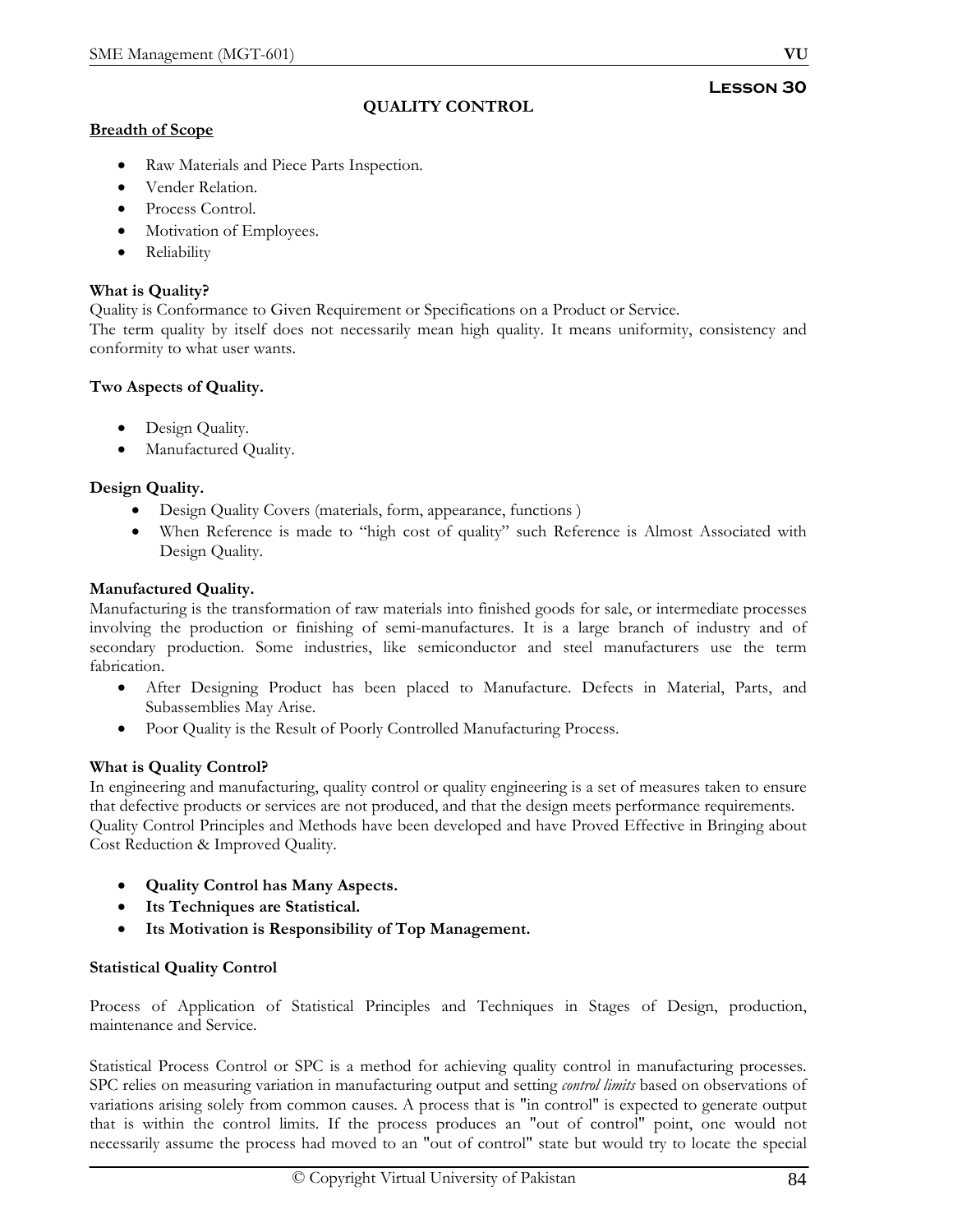cause(s) for this condition. Only if special causes could not be found would an assumption be made that there might be new common causes to be identified. One aspect of process quality improvement is achieved as these common causes are found and corrected - special causes have no bearing on the overall quality improvement process.

# **Two Important Aspects of Quality Control.**

- Control of Quality.
- Improvement in Quality.

# **Control of Quality Can Be Achieved**.

- Control of Manufacturing Information.
- Control of Purchases & Storage of Raw Materials.
- Control of Manufacturing Process.
- Control of Finished Products.
- Control of Measuring Instruments and Test Equipments.
- Control of Corrective Action.

 If Pakistani Manufacturers are to capture Greater market share, they will have to shift their Emphasis to quality control.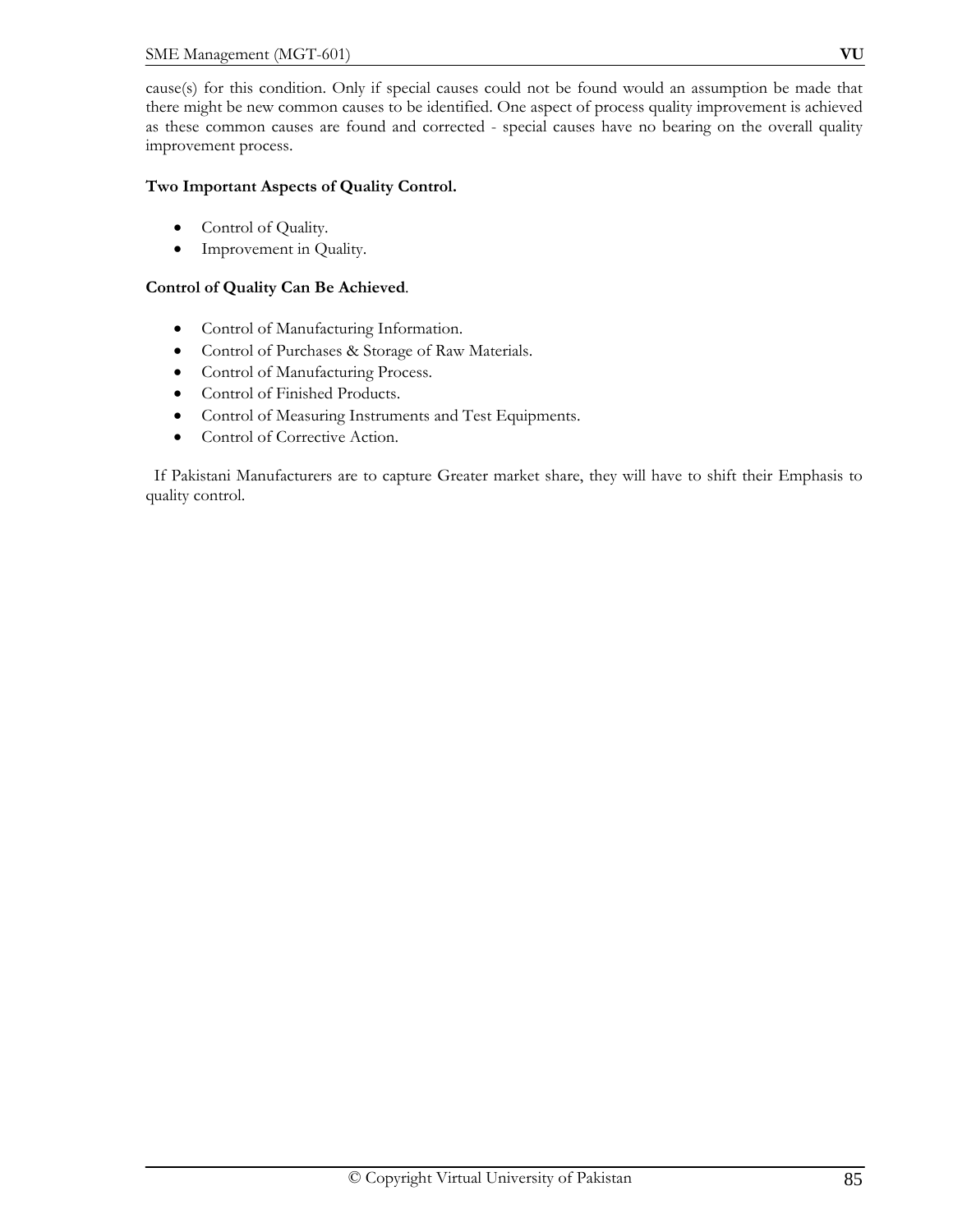# **QUALITY CONTROL**

## **Dealing with the quality standardization under WTO.**

#### **Quality Control Programs in Developing Countries**

- Establish Strong National Leadership & Q.C Society.
- Create Govt. & Commercial Compulsion for Reasonable levels of Quality.
- Establish a Media For Exchange.
- Establish an Extensive Program for Training.
- National Standardization Efforts.
- Public Awareness.

#### **International Quality Standards**

 If each country had its own set of standards, companies in selling in international markets would have difficulty in quality documentation standards in the countries where they did business.

#### **ISO 9000**

 It is set of standard governing documentation quality program. Proving to a qualified external examiner that they have completed with the entire requirement certifies companies. Once certified, companies are listed in a directory so that potential customers can see which companies have been certified and to what level. Compliance with ISO 9000 standards says nothing about the actual quality of a product. Rather, it indicates to customers that companies can provide documentation to support whatever claims they make about quality.

#### Five Documents of ISO 9000

ISO 9000 actually consists of five documents;

- ISO 9000
- ISO 9001
- ISO 9002
- ISO 9003
- ISO 9004

#### **ISO 9000**

ISO 9000 is an overview Document, Which Provide Guideline for use and selection of other standards.

## **ISO 9001**

ISO 9001 is a Standard that focuses on various aspects of design, produce, install and service products. It also includes management responsibility, quality System, purchasing, product design, and inspection, training & Corrective action.

## **ISO 9002**

ISO 9002 covers same area as 9001 for companies that produce to customer's design or have their design and service activities.

#### **ISO 9003**

ISO 9003 is most limited in scope and addresses only production process.

#### **ISO 9004**

ISO 9004 contains Guidelines interpreting other standard.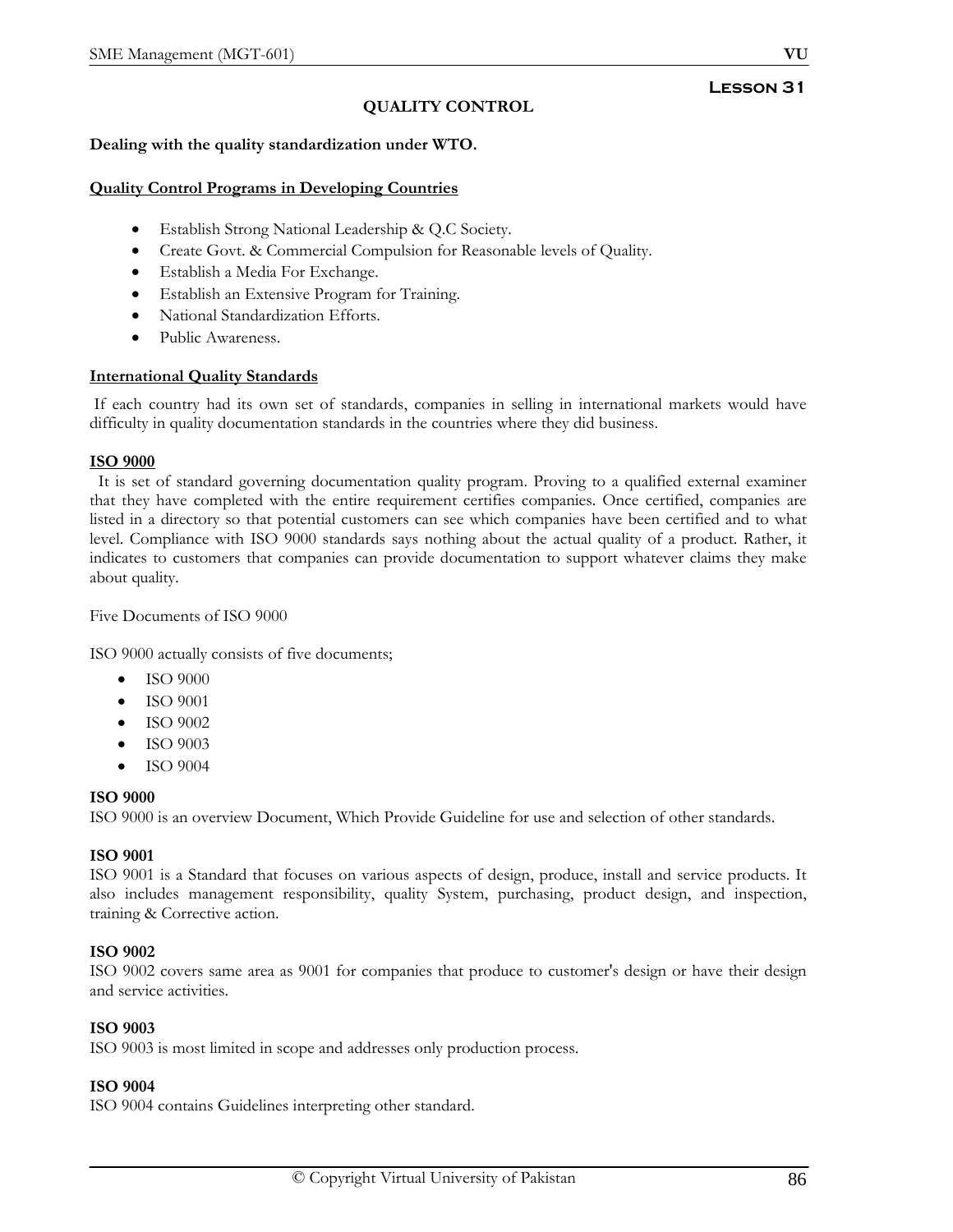#### **ISO 14000**

ISO 14000 requires participating companies to keep track of their raw material use and their generation, treatment and disposal hazardous wastes.

ISO 14000 is a series of five standards that cover a number of areas, including the following.

•**Environment Management System.** Requires a plan to improve performance in resource use and pollutant output.

**•Environment Evaluation Program.** Specifies guidelines for the certification of companies.

•**Environment Labeling.** Defines terms such as recyclable, energy efficient, and safe for the ozone layer.

•**Life Cycle Assessment.** Evaluates the lifetime environmental impact from the manufacture, use, and disposal of a product.

To maintain their certification, companies must be inspected by outside, private auditors on a regular basis.

## **ISO 17025**

The main area under WTO comes under quality control in laboratory standards and the standard that deals with it is ISO 17025. The laboratory for testing under this standard for quality control is not available in Pakistan. The need is to have a new one or up gradation of existing labs so that we can meet the requirements of WTO.

#### **MARKETING**

## **Role of marketing**

Improved marketing is central to a small firm's industrial strategy. Unfortunately, many small firms assume that the only requirement for success is to open and wait for customers. Perhaps, it is due to severe limits on their resources. It is seldom recognized that marketing is a complex process affected by internal external factors. Internal variable includes firm's financial position, management capability personnel resources, products offered. External variable includes general economic conditions, characteristics of population, social and cultural factors, competition, government regulations etc.

Small firms success depends on the ability to plan, organize, staff and control marketing activity in relation to internal and external environment.

Marketing is the performance of business activities that direct the flow of goods and services from the producer to consumer.

## **Small firm's Advantage**

 Advantages enjoyed by small firm in the field of, marketing include realistic marketing planning, shorter lines of communication, flexibility, and ability to act quickly.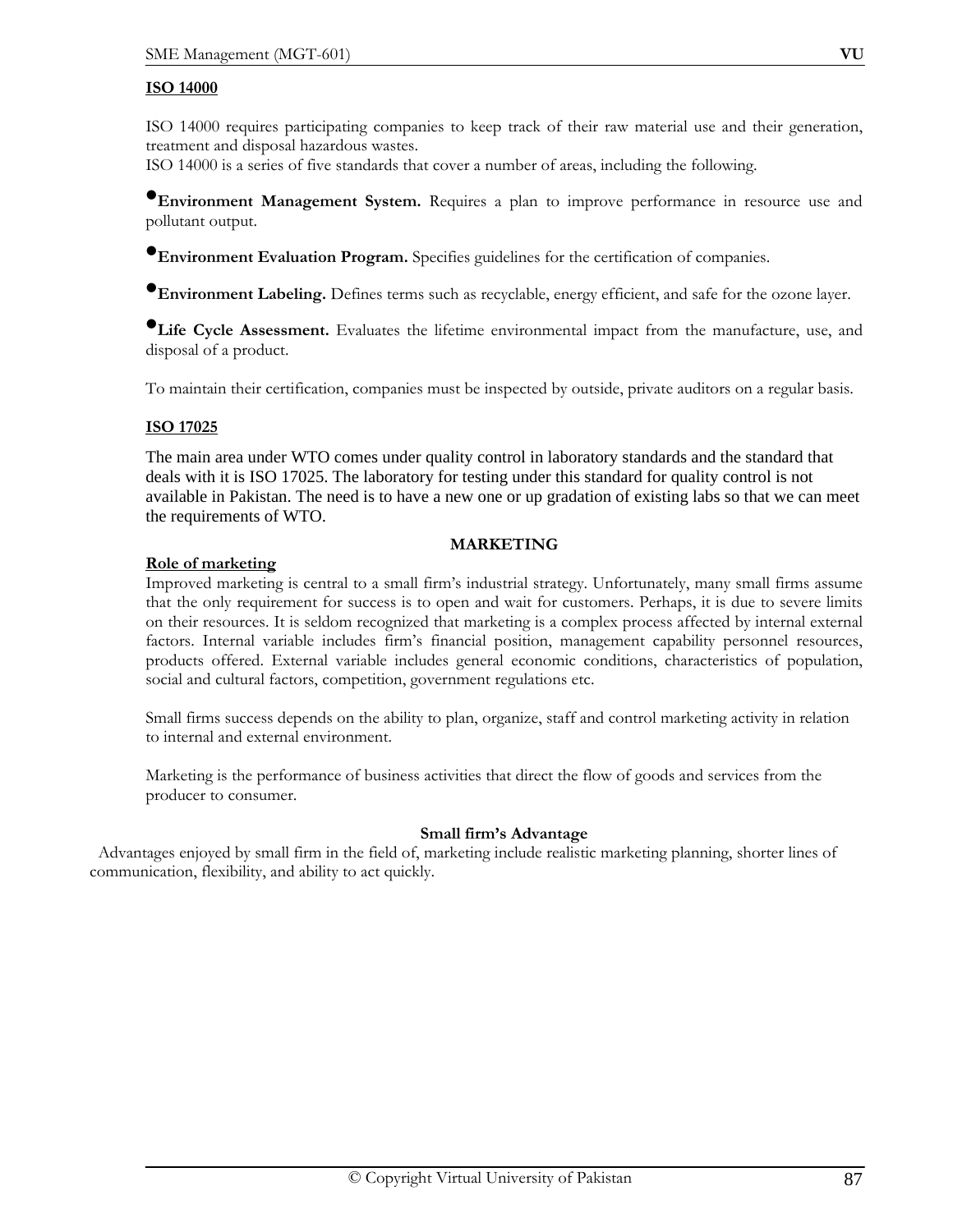# **MARKETING**

# **Concept of Marketing.**

Marketing is the process of integrating and coordinating the following.

- Identifying and measuring the needs of customers for the type of products or services that the firm is equipped to provide.
- Translating the perceived needs into products or services development.
- Developing and activating a plan for availability of product or service available.
- Informing perspective customers about availability of the product/service and stimulating their demand at a price that generates satisfactory profits for the firm.

## **Marketing Function**

The functions that must be performed in the marketing process are as follows:

## **1. Buying And Selling**

Exchange process involves buying in anticipation of customer demand and searching for materials that will satisfy those needs. Selling function includes determination of potential customers and using a combination of sales techniques to stimulate demand for those goods or services.

## **2. Transportation And Storage**

It involves the movement and handling of goods. Not all goods are sold at the same time they are manufactured. Storage is done so that goods are available at the time and place they are needed.

## **3. Risk-Taking, Standardization And Grading**

Stored goods are subject to several types of risks. They may undergo spoilage, obsolescence, destruction. Consumer preferences may change leaving the business owner with a large quantity of unsold goods. Some of the risks can be shifted through insurance coverage. But the most effective means of dealing with risks is the adoption of good management practices.

Standardization and grading enable consumers to make a comparison of the products. Standardization establishes uniformity of specifications in the matter of color, weight, composition etc. grading is done in the case of products that cannot be produced uniformly e.g. fruit, egg.

# **MARKETING PROCESS - STEPS**

## **Identification of Potential Changes in Firm's Market**

Identification of potential changes taking place in firm's market that could materially affect the firm's business.

# **Identification of Customer Needs**

The first step in marketing should be to identify the needs of customers the firm intends to sere. Many firms simply focus an introducing technical perfection in the product with out assessing customer reactions. The small firm is advised to proceed only on the basis of definite information collected with the help of a following exercise.

## **I). Sources of information about markets and customer:**

There are two broad sources of market intelligence viz.,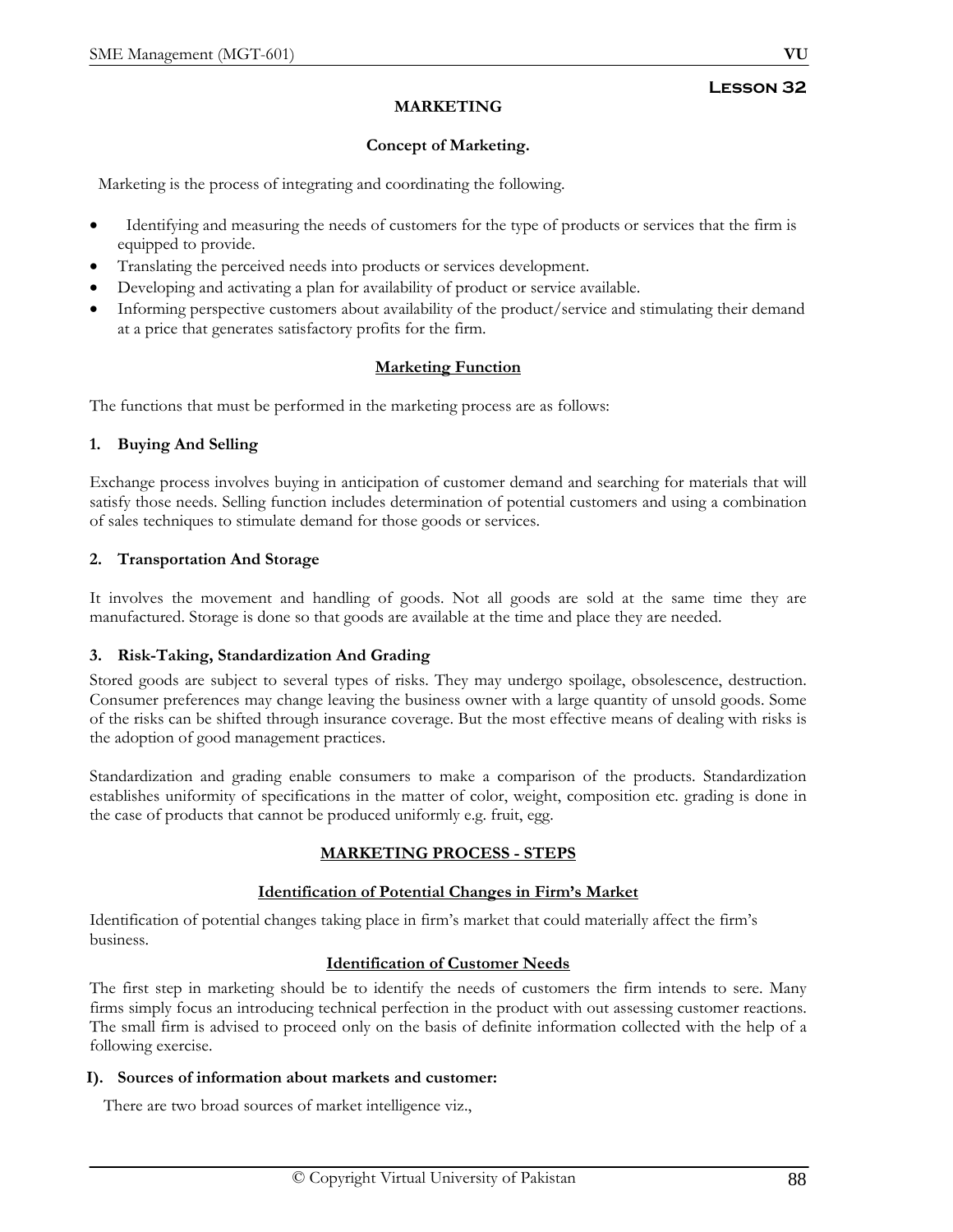- a) **Primary sources** which the company develops for us own specific requirements, and
- b) **Secondary sources** i.e. the published reports of trade association, government agencies, and other. These are not geared to the requirement of an individual firm.

# **PRIMARY SOURCES**

From a marketing perspective, the three primary sources of information are:-

- **Internal Records Of The Firm:** These consist of invoices, inventory audit, reports of salesmen etc.
- **MAIL SURVEYS:** Telephone interviews and personal interviews of actual or prospective customers.
- **DIRECT OBSERVATIONS:** information derived from direct observation of customers and competitors.

# **SECONDARY SOURCES**

A number of publications provide overwhelming useful marketing information industry. Specific data are published by trade and professional associations.

## **II). Pinpointing the real customers**

The potential customers must not only be recognized but placed into proper categories as follows:

- **a) Users. (**who consume the product/service**);**
- **b) Buyers. (**who actually purchase**);**
- **c) Deciders. (**who decided what should be purchased**);**
- **d) Influencer. (**who has some influence on the purchase process**);**
- **e) Informer. (**who controls the flow of information to the decision groups**);**

A typical customer may play several of these roles. Costlier the item to be purchased, more actors playing different roles will get into the process. To illustrate, suppose the family decides to buy a TV set. All the family members would be the users. But the actual buyer could be the husband. Deciders could have been the husband and wife both. The children could be the influencers on the decision-makers. Any member could act ad informer by providing or withholding information from decision making group. Generally the role of buyer and decider could have been performed by the same individual. But in case of organizational purchases. For successful marketing, the entrepreneur will endeavor to identify the roles played by different members in the decision process.

# **Market Segmentation**

It is the grouping of customers into segments so that each segment has similar needs, characteristics and requirements. It helps a firm to relate its products to those requirements of the target group. A small firm may focus on a segment that may not be found attractive by a large firm. Segmentation could be on demographics (i.e. age, sex, religion), geographic, psychographic or social basis. Good segmentation must meet the following criteria:

- a) Needs of customs must be both identifiable and measurable.
- b) Firm must have the capacity to develop products that will satisfy the customer's choice in the particular segment.
- c) The segment must be economically worthwhile.

Procedure for market segmentation is described below:

## **I). Ascertain firm's Capabilities.**

It must know what wet of needs it can satisfy. For instance, the small firm may be willing to sell its products to foreign buyers. But it must ascertain whether it has the necessary financial, promotional or distributive capabilities.

# **II). Ascertain the Competition.**

Identify the characteristics and extent of competition in the various segments. All other conditions being equal, it should focus on the segment which has the least competition or the segment which are too small for large firms.

## **III). Focus on the Segment Chosen.**

For a small firm, the segment chosen on the criteria of customer characteristics such as geographical region, demography has been found to be more suitable.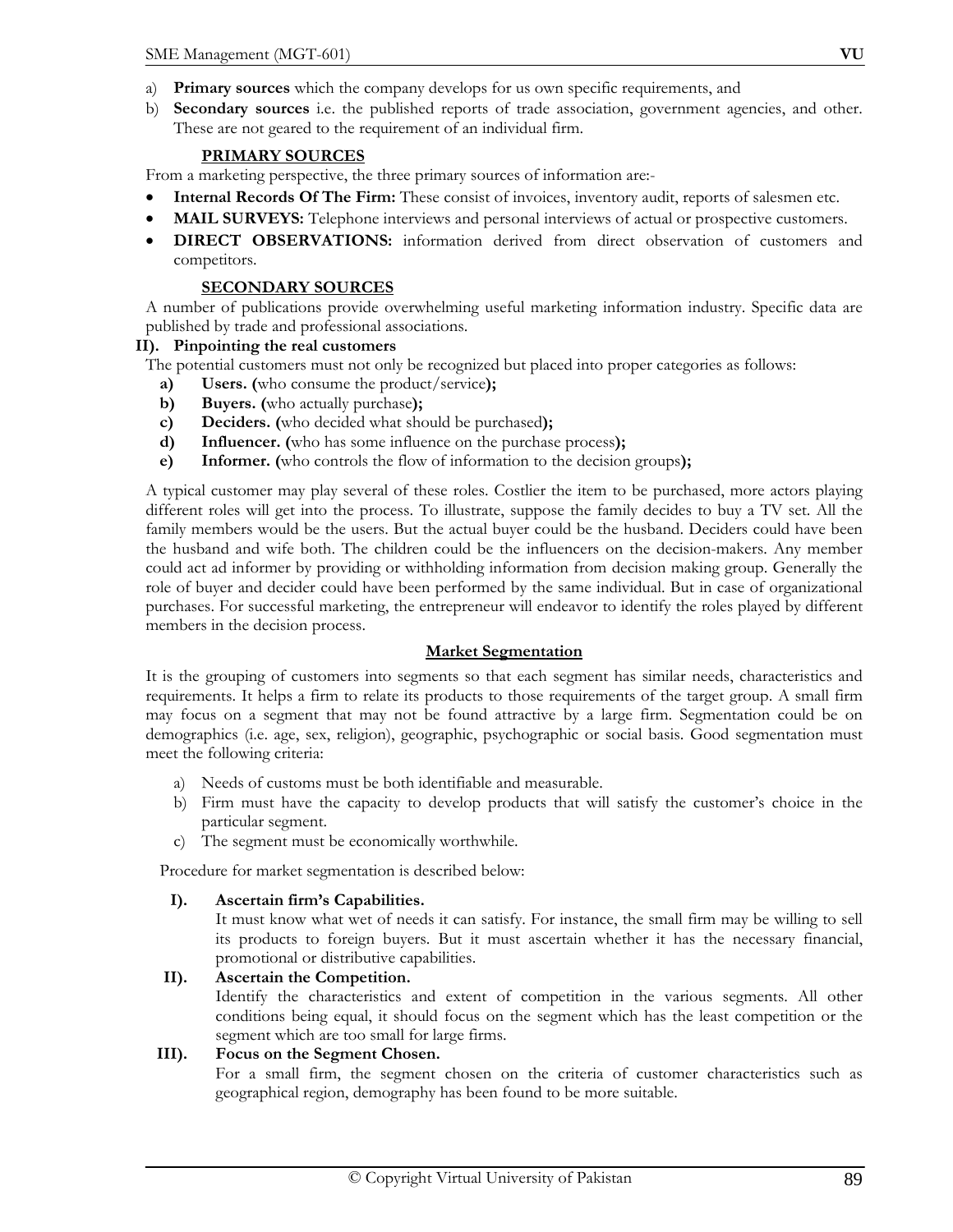# **MARKETING**

# **Marketing Decision Variables**

#### **1. Controllable Variable.**

- a) Target Market Segment.
	- Location
	- Target customers
	- Timing
- b) Products offered.
	- Type of product
	- Range of product
	- Design features
	- Quality
- c) Price.
	- Price level
	- Price variables (discount)
	- Maintenance
- d) Advertisement & Promotion.
	- Advertising level
	- Advertising media
	- Sales promotion
- e) Distribution.
	- Channels
	- Number of sales outlets
	- Warehousing facility
- f) Servicing

# **2. Marketing Uncontrollable.**

- a) Resource Availability.
	- Availability of required materials.
	- Cost and quality of required material
	- Material.
- b) Competition Direct & Indirect.
- c) Economic Conditions total market size, economic trends, income situation.
- d) Socio- Cultural Conditions societal values, life style, fashion consciousness.
- e) Political & Legal Conditions.
	- Political risk situation
	- Legal regulation

f) Technological Situation – state of technology, rate of technological change.

# **Decision about Product**

Product decisions have quite important because the length of time for which a Product remains profitable has considerably shortened. Frequent technological innovation and entry of new products have contributed to the shortening of life of a product. Such factors pose a problem beyond the financial capabilities of a Firm. The product features amenable to manipulation by a small firm are;

a) Performance and functional features i.e. firm's ability to perform, durability, reliability and precision.

- b) Use characteristics i.e. ease in handling and serviceability.
- c) Aesthetic qualities e.g. style, design, color etc.

d) Extrinsic features e.g. uniqueness of product, status value etc.

# **Product Life Cycle**

Product Life Cycle is equally helpful in deciding about appropriate marketing strategy to be adopted.

- Product Development.
- Introduction.
- Late Growth.
- Maturity.
- Decline.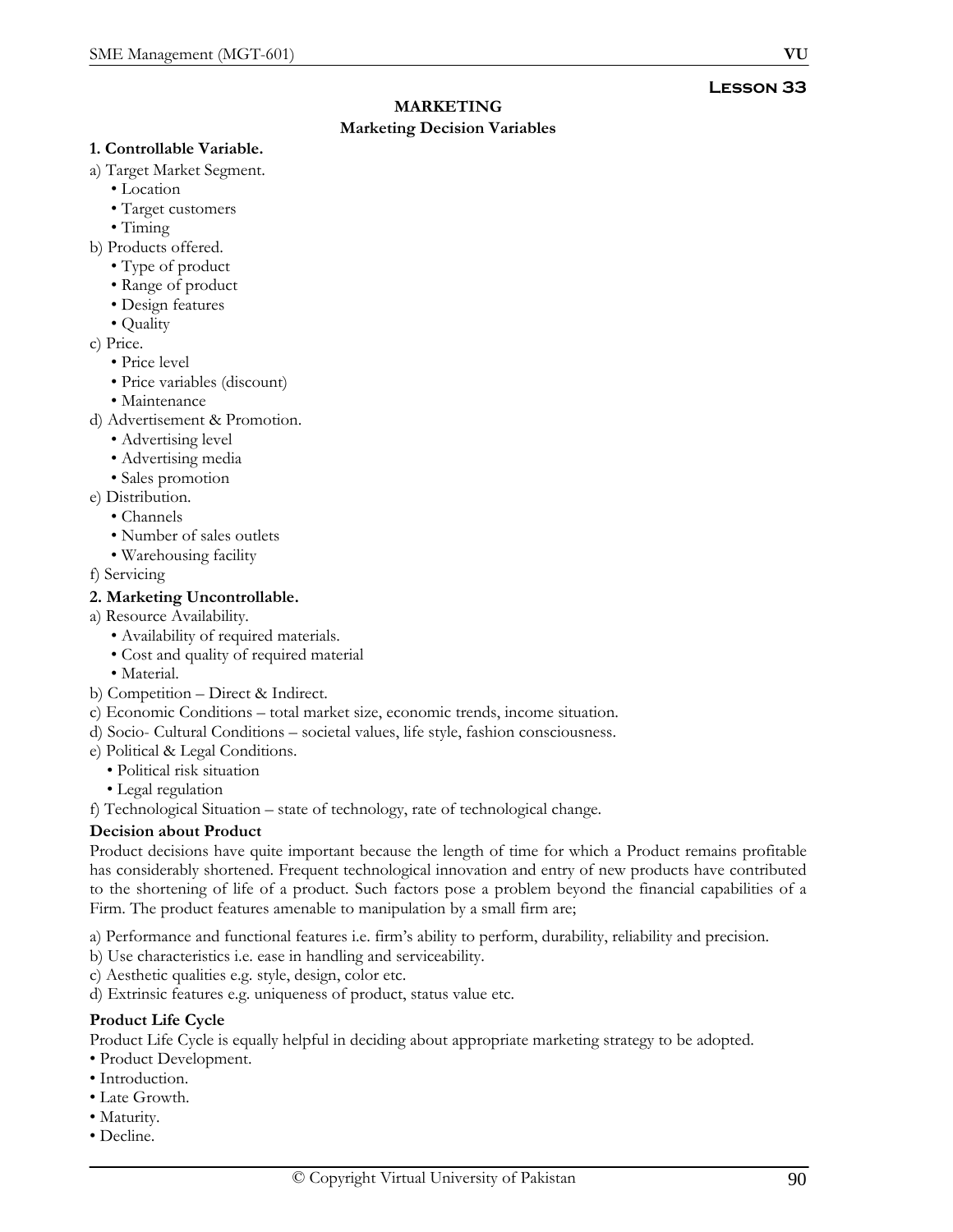## **Marketing Mix**

It is the integration of the four elements noted below to service the needs of target market.

- a) Product Mix: Correct combination of product and service. It will cover product depth (i.e. model, size, style, and color) and product breadth (i.e. number of product lines carried).
- b) Promotional Strategy: Promotional Strategy to inform customer about firm, products/.service etc. through personal selling, sales promotion etc.
- c) Physical Distribution: Physical Distribution i.e. the chair of distribution to be adopted. It forms the subject matter of a separate chapter.
- d) Pricing.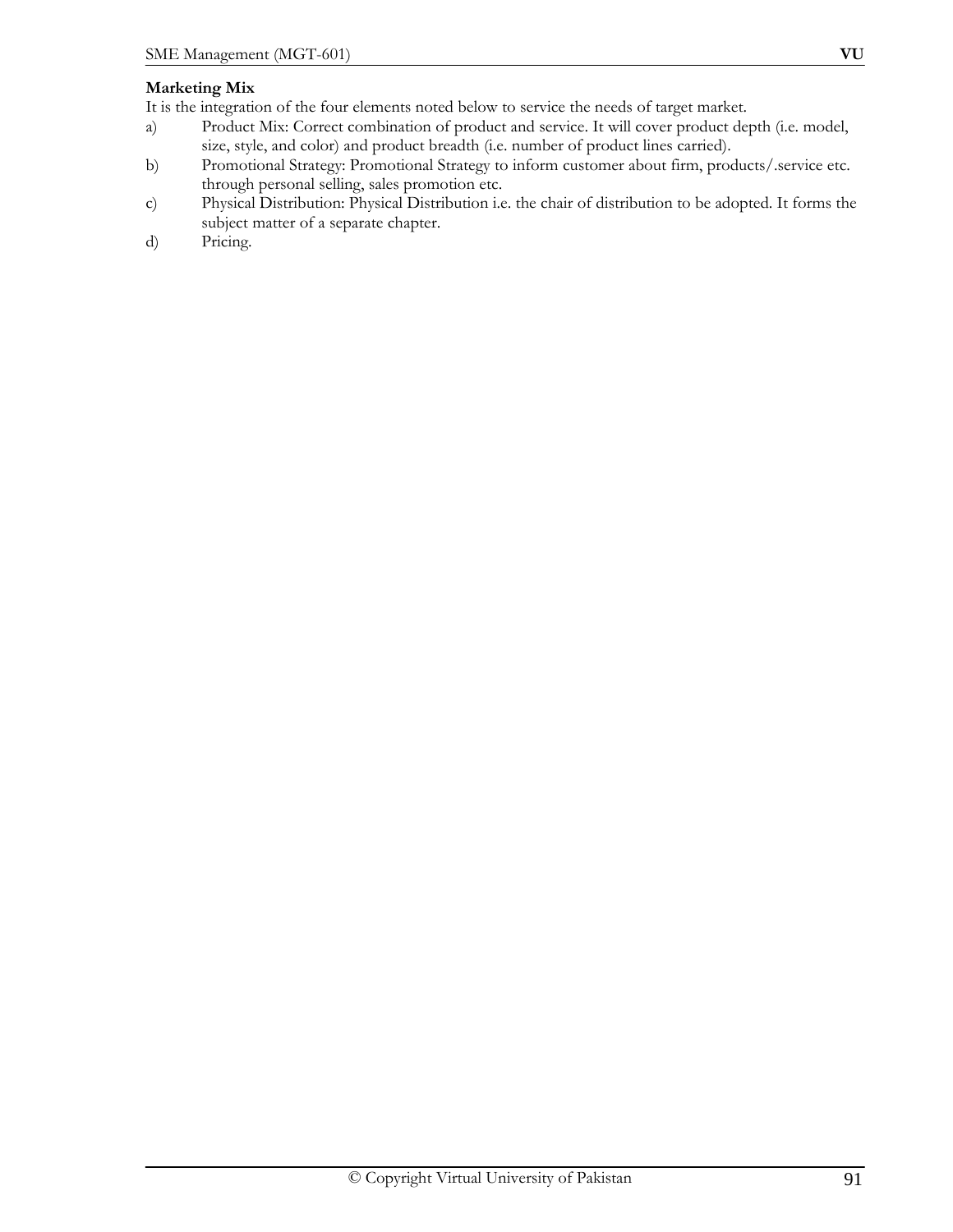# **MARKETING**

## **Product Mix.**

It refers to number of products offered by a company. It is not uncommon to find small firms selling ultiple products. Product mix is done to optimize profits.

## **Advantages of product mix**

a) It enables the firm to serve different segments of the market.

b) It gives steady sales & profits to the firm.

c) The firm can keep all its bases covered.

## **Demerits of Product Mix**

a) It makes greater demand on firm's resources in the form of increased investment in production facilities and inventory.

b) Marketing Problems.

The firm should weigh the pros and cons of a wider versus narrow product mix. The ultimate decision would rest on such considerations as the available resources, existing and future market opportunities and strategies of competitors. Phillips kotler has suggested the following indicators of firm's sub optional product mix;

- a) Disproportionately high percentage of total profits from a few products;
- b) Insufficient product breadth to exploit sales force;
- c) Excessive productive capacity on a chronic or seasonal basis;
- d) Steadily declining sales or profits.

## **Development of new product.**

Small firms should consider the frequent introduction of new or improved product as part of their market strategy. The procedure for generating new product ideas and implementing them is described below:

- I). Making creative Search for new product ideas.
- II). Scrutiny of ideas for their worthwhileness.
- III). Evaluating whether the idea is compatible with firm's objectives.
- IV). Establishing technical and market feasibility.
- V). Reviewing internal resources and capabilities.
- VI). Product development and product testing.
- VII). Test Marketing.
- VIII). Commercial sales.

## **State Assistance in Marketing**

•Export Promotion Bureau. •Export Promotion Zone Authority. •Small & Medium Enterprise Development Authority.

## **Export Promotion Bureau.**

Exhibitions.

## **Export Promotion Zone Authority. Small & Medium Enterprise Development Authority.**

(Marketing Services Division)

- Internal Support.
- External Support.
- Marketing Support to SME.
- Packaging Support.
- Advertisement & Media Support.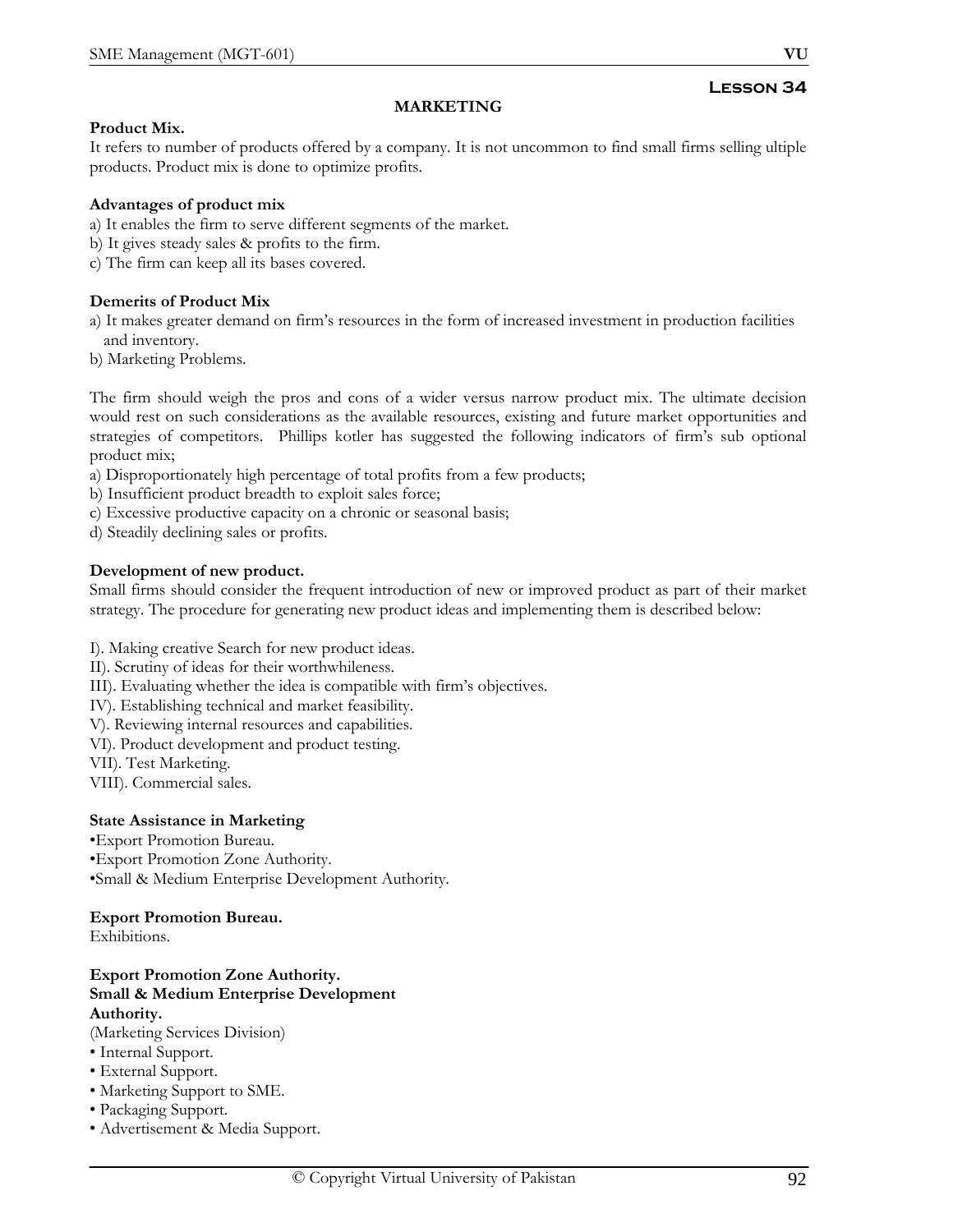- Internal support
- External support
- Marketing support to SME
- Packaging support
- Advertisement and media support

#### **Marketing Facts (A World Bank Survey)**

- Most small enterprise work for domestic center.
- Only 8% work in export sector
- $\bullet$  4% work for govt. sector
- Tough bargaining on price 36%
- Credit customer 34%
- 28% are optimistic to grow in the next 2 years while the real number is  $30\%$
- •

# **Export Potential of SME in Developing Countries. II**

## **Relationship between SMEs and Export Development**

While in certain circumstances SMEs enjoys some advantages of flexibility, in general they suffer from structural handicaps in their operations arising from small size, particularly where exports are concerned. Even SMEs that are highly successful domestically, for a variety of reasons, do not find it easy to upgrade production to production for exports.

Problems faced by SMEs in developing countries typically include:

- Scarcity of capital.
- Limited and unequal access to institutional credit markets.
- Irregular access to domestic and imported inputs coupled with higher cost.
- Inadequate infrastructure facilities.
- Weak managerial and technical skills.

A large number of SMEs have successfully overcome these formidable difficulties, established a sound base in the domestic market, and may be potentially capable of breaking into export markets. However they may be hampered by a variety of circumstances:

- Lack of information on possible export market.
- Absence of guidance on export regulations and procedures.
- Inability to identify sources of assistance for product development and product upgrading for export.
- Lack of information on export credit and insurance facilities as well as for export requirements.
- Lack of information on operation of indirect marketing channels like merchant export houses.
- Absence of guidance on basic management issues relevant exporting firms.
- Absence of sound steps that need to be taken to enter in export field.

SMEs are often uninterested and unprepared to enter export field owing to: Lack of market information, Lack of incentives, Lack of credit, Lack of staff and organization and Difficulties in obtaining export licenses, export guarantees and foreign exchange. Thus, while in many developing countries SMEs are now receiving greater attention and aid from both the public and the private sector in many developing countries, little attention has so far been focused on the specific help needed to increase exports from SMEs.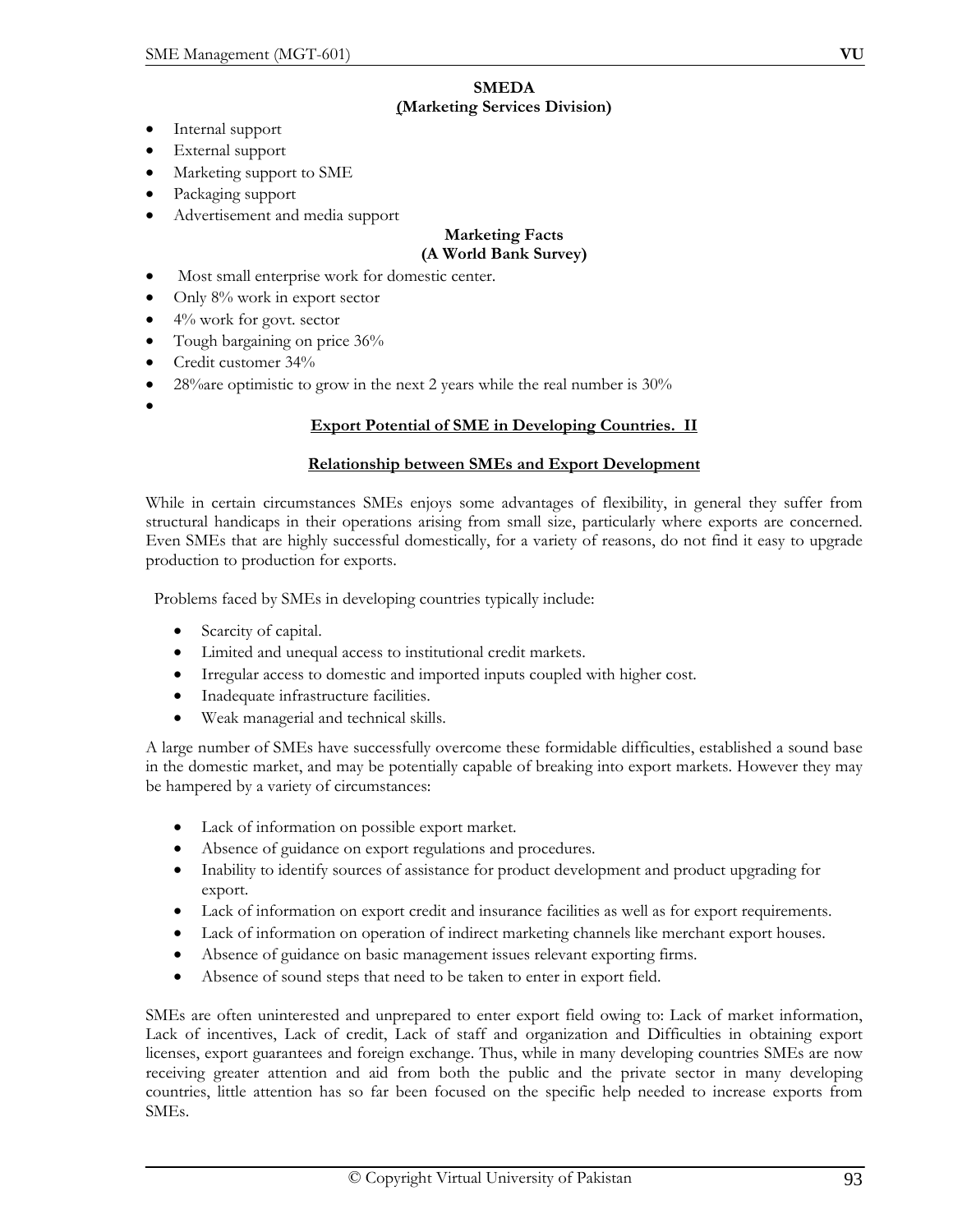Developing the export capabilities of SMEs is difficult because of their special problems. Yet it is often assumed that the needs of SMEs are adequately net by 'traditional sources' of assistance, which are usually geared to the needs of larger firms. While most developing countries have well-established SME support programmes with agencies. Yet it can be argued that many of the techniques used to stimulate and support small business growth in general can be extended to support the export activity of SMEs.

This argument is based on the fact that the development of export capability in small firms is just one more aspect of their business development. In the essence exporting means moving to improve basic organizational capabilities: such as management control, financing, costing and pricing, design and marketing management.

General support structure for SME development to be linked with export support. This structure demonstrates the linkage between the general support infrastructure for SMEs and the specific export support infrastructure and their different goals.

The former has as its objective the development of capability of SMEs for survival and growth, the latter the development of specific capability for export. Whereas in the context of the firm the development of general organizational capability and that of specific organizational capability for export are obviously closely linked, casual observation indicates that there is often no close linkage between the general support infrastructure for SMEs and the export support infrastructure.

SMEs assistance institutions can be considered in terms of a number of characteristics including: Whether they are public, private or mixed. Whether they are local, regional or national. And their degree of coverage. Whether they provide integrated forms of assistance, meeting a variety of different kinds of needs; whether they are general or concentrated upon particular industry sectors or sectors of the population; whether they are strong in terms of resources and capability; and finally whether they are long established traditional sources of small business support with a good track record.

# **Strategy for Development of Exports from SMEs**.

Today, export promotion in general by most of the developing countries and particularly by SMEs is not easy. This is true for a variety of reasons. Some of which are listed below.

First, the products available in most developing countries are generally known in international markets and discovery new product capabilities is not likely to be as regular and frequent as before.

Second, international marketing techniques are well disseminated in most developing countries, though they are not equally well known in the interior of the countries.

Third, as more developing countries penetrate in world markets, path to other developing countries will be that much harder and competition correspondingly greater.

Finally, international markets are tending to become less open to manufactured products from developing countries.

## Common Difficulties at Various Levels

A summary of some of these problems is given below.

At the national level

• It is often observed that a well-planned strategy to develop exports from SMEs does not exist. The objectives are frequently not well defined and the available policy instruments for industry and trade are frequently not aimed at developing the SME sector and its exports.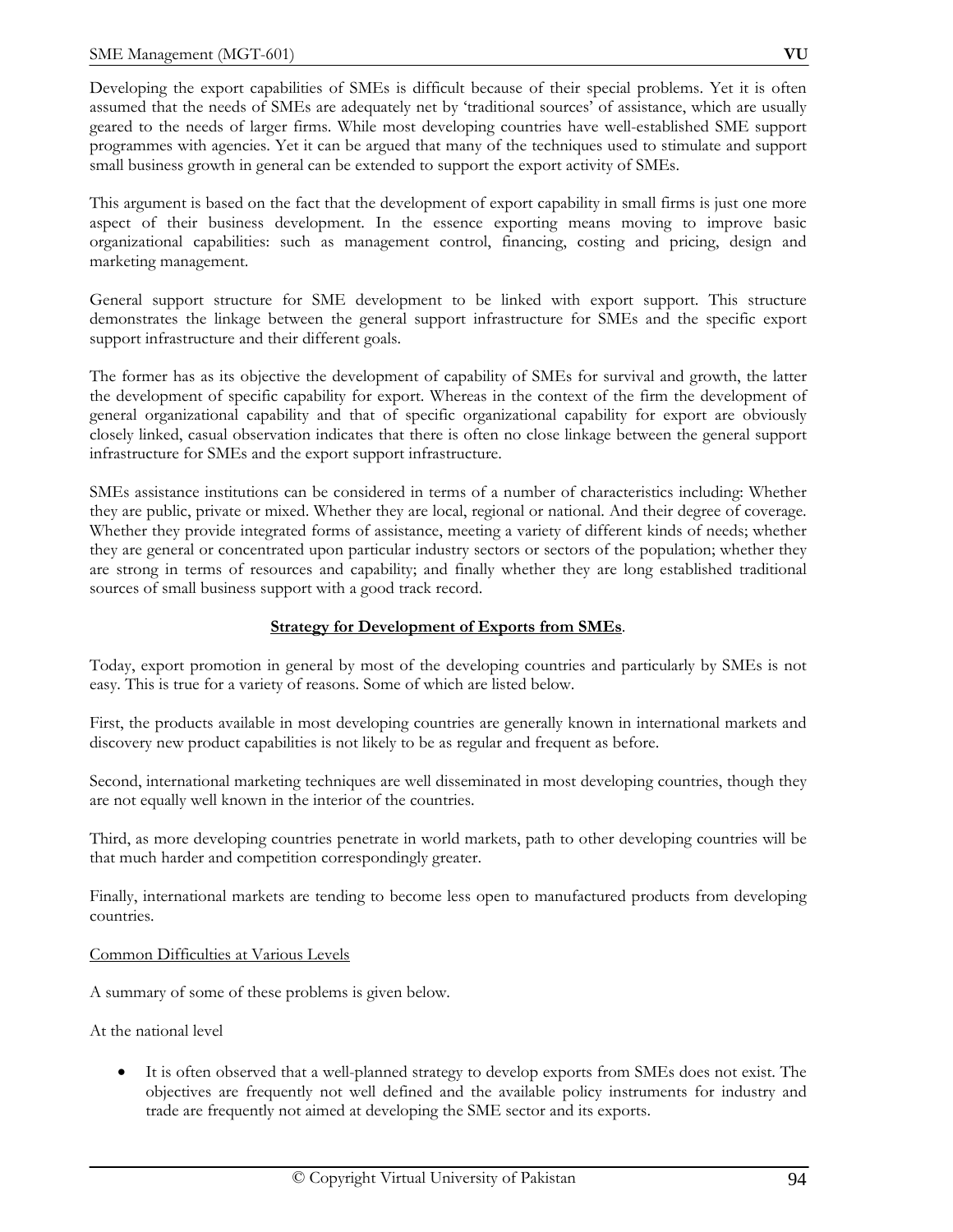- Where support for SMEs is a stated objective, there is often inadequate follow-up in terms of specific measures and mechanisms. In many instances, the institutional infrastructure is sub-optimal with a lack of coordination among trade service institutions.
- The environment is often not conducive to the creation and growth of marketing channels for SME exports such as merchant export houses, export development companies, joint marketing arrangements, export consortia, etc.

At the level of trade organization (TPOs) and industry export institutions

- There is often an inadequate focus on issues of concern and relevance to SMEs and a lack of appreciation of the special features and difficulties of SMEs in their export efforts.
- Many service institutions do not have well-defined programmes with clear objectives for assisting SMEs in export development.
- The channels of communication between service institutions and SMEs are frequently inadequate.

At the level of Enterprise

- In many situations, special difficulties are encountered, leading to inadequate and more costly access to factor markets.
- Individual SMEs are often not in a position to identify sources of assistance for product development and product upgrading for export.
- SMEs generally have difficulty in obtaining information and guidance on export markets and are unable to undertake direct export marketing.
- Absence of indirect export marketing channels like merchant export houses, export development companies, etc. in many situations inhibit export market access for SMEs.
- Training facilities in export management are often not readily available.

## **Involving SME Development agencies**

The trade organizations and export service agencies in many developing countries interface only with exporting SMEs, though the majority of the SMEs are usually linked with national level with SME development agencies and institution. Many governments have established a network of SME institutions which are in close touch with SMEs.

There is a need to deliver an export orientation programme to a new target audience, that is, established SMEs in the region who are currently not participating in exports.

It is important to create awareness in SME development institutions and through them among the enterprises themselves of export potential for export. To achieve this, it will be necessary to strengthen SME development institutions capacities to provide export development services.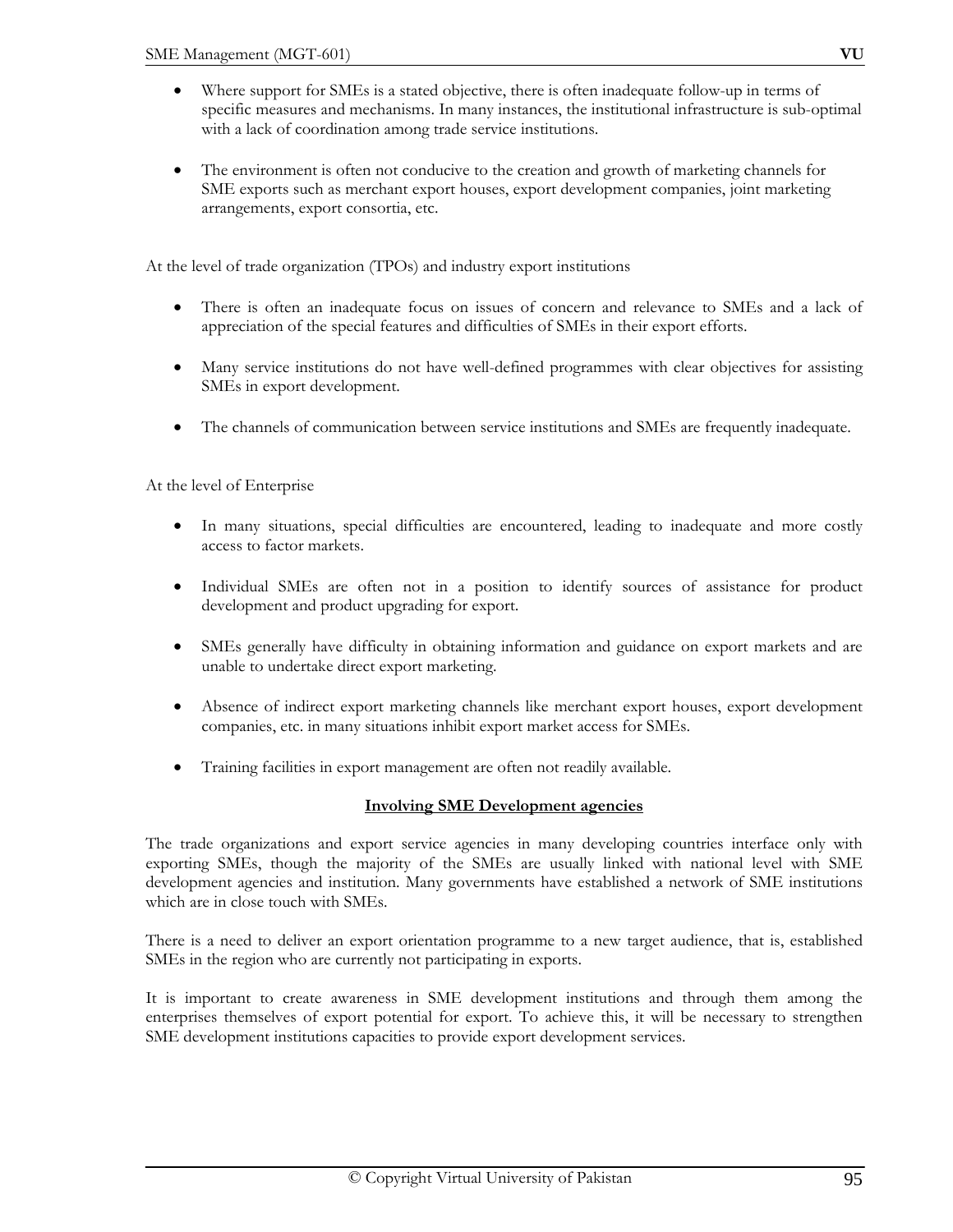## **ROLE OF TECHNOLOGY**

The application of industrial technology, as indeed of all technologies, is a means to an end, the end being the development goals of each country. An appropriate technology path has therefore to be derived from the development goals adopted. Industrial development is a centre piece of the development process. it cannot be viewed only as the means of producing a large variety of goods and services by modern processes and techniques; it must result in adequate employment opportunities, greater income generation and distribution to poorer sections and improvement in the conditions of life for the larger community in developing countries.

## **Technology is in fact not applied in isolation**

Technology is in fact not applied in isolation but as part of the performance of one economic activity or another which contributes to development. in such activity, say industrial development, technology is again applied, not alone, but matching with investment, skills, resources and other related factors, in other words, the application of industrial technology cannot be divorced from the total context of industrial development. When considering industrial technology, and for that matter any technology a balance has therefore to be struck between considering it is the abstract and treating it as totally indistinguishable from the economic activity itself. To strike such a balance between these two trends, either of which by itself is likely to be misleading.

There is a close interrelationship between industry & technology in general. Perhaps no other single branch of economic activity influences or gets influenced by technology more than industry.

**Within This Over-all Framework,** Attention will be focused on certain major elements for purposes of national and international action. The linkage of technology to industrial development and industrial development to over all development goals will be successful only in the context of the formulation of relevant policy measure by national government. Technology policy and planning therefore becomes an important element. The second major element is the development of technological capabilities in each country which is a prerequisite for the selection, acquisition, adaptation, absorption or development of technology. This will involve among other things the building up of institutions and the training manpower.

# **The Development & Transfer of Technology**

The Development & Transfer of Technology has several aspects – policy aspects, institutional aspects, enterprise level considerations, skills, training, investment, feasibility studies etc. Sometime activities relating to the development and transfer of technology can be carried out as distinct and separate activities e.g. assisting in the establishment of a research institute or a national office for transfer of technology.

# **Training programmes**

Training programmes especially *aimed* at providing capability to acquire, evaluate and manage industrial technology.

## **Publications**

Publication on ways and means to promote technological and industrial co-operation among developed and developing countries, identification of projects that can be implemented with the technical resources of those countries.

The intensification of courses on technological and industrial management, including industrial technological information in accordance with needs of each country.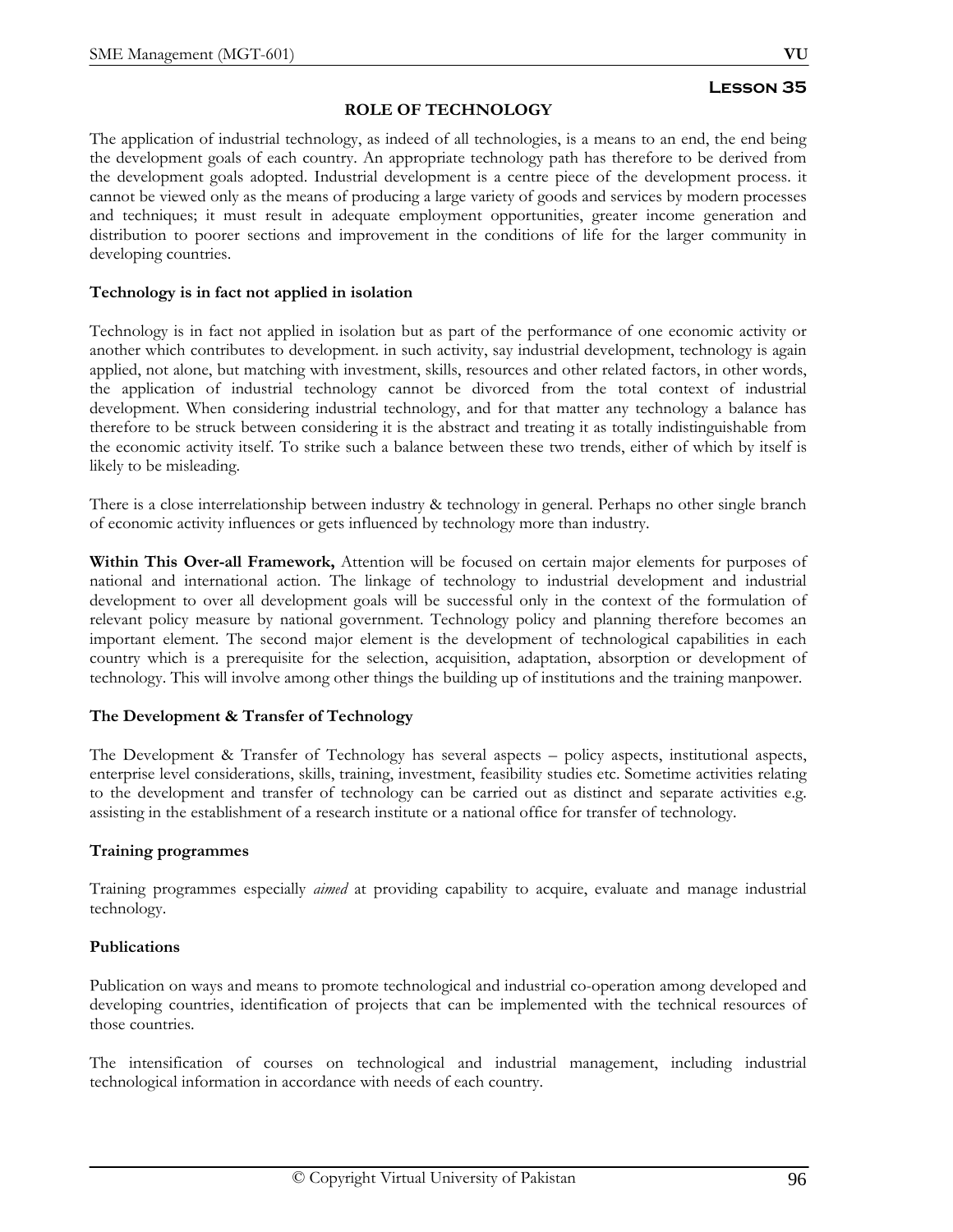## **ROLE OF TECHNOLOGY Measures to Implement**

Measures to implement the Programme of Action include the organization of international meetings in the field of appropriate industrial technology, the establishment of a consultative group on appropriate industrial technology and the monitoring and analysis and follow up for appropriate choice of technology presupposes the existence of alternative technologies for production and knowledge and information about them. One of the first tasks is to enlarge the flow of available information. With this in view the evaluation and comparison of alternative industrial technologies will be merged for selection. This information made available should be fed into the Industrial And Technological Information Bank.

## **Available Information**

Available information on technologies could also be enlarged through the systematic identification of technologies including the traditional ones available in developing countries themselves. With this input projects can be initiated through national research institutes, systematic survey of indigenous technologies in selected branches. The surveys are expected to bring out material on the basis of which some of the existing technologies could be upgraded and some others could be transferred for adoption by other countries. It will also provide it methodology for systematic action by the research institutes in the elaboration of their research programs.

# **Methods of Integrating Science & Technology in Economic & Social Development**

The rapid and fruitful application of industrial technology to industrial development could be achieved only if the attempts to promote appropriate industrial technology are part of the main stream of industrial development and not apart from it. To reach this goal by stimulating policy and decision makers, enterprises and research institutes for promoting the application of appropriate industrial technology; stimulating suppliers of technology and equipment in industrialized countries to undertake the necessary adaptation and redesign to suit the needs of developing countries; stimulating government and donor agencies in industrialized countries and in developing countries with sufficient financial resources at their disposal to allocate more funds to co-operative programs on appropriate technology; mobilizing existing research capacity in research organizations, universities, private enterprises and particularly small companies and individual investors so as to promote the adaptation of available technologies and the development of new technologies where necessary.

The appropriate technology path has to be derived from the industrial development strategy and consequently from the over-all development strategy itself. It is only by this integration nor only conceptually but in practical action that the application of industrial technology can have the most fruitful results through national institution for projects services can provide a set of specialized services to all industries in the areas such as testing, meteorology, product development and general advisory and information services.

# **Measure to Undertake for Promoting Framework.**

- 1. Evaluation & Comparison of Alternative Industrial Technologies.
- 2. Promotion of Technological Research.
- 3. Collection & Dissemination of Practical Experience.
- 4. Application of Technology to Rural Development.
- 5. Technology for Alternative Sources of Energy.
- 6. National & International Policies Related to Appropriate Industrial Technology.
- 7. Institutional Infrastructure for Appropriate Technology.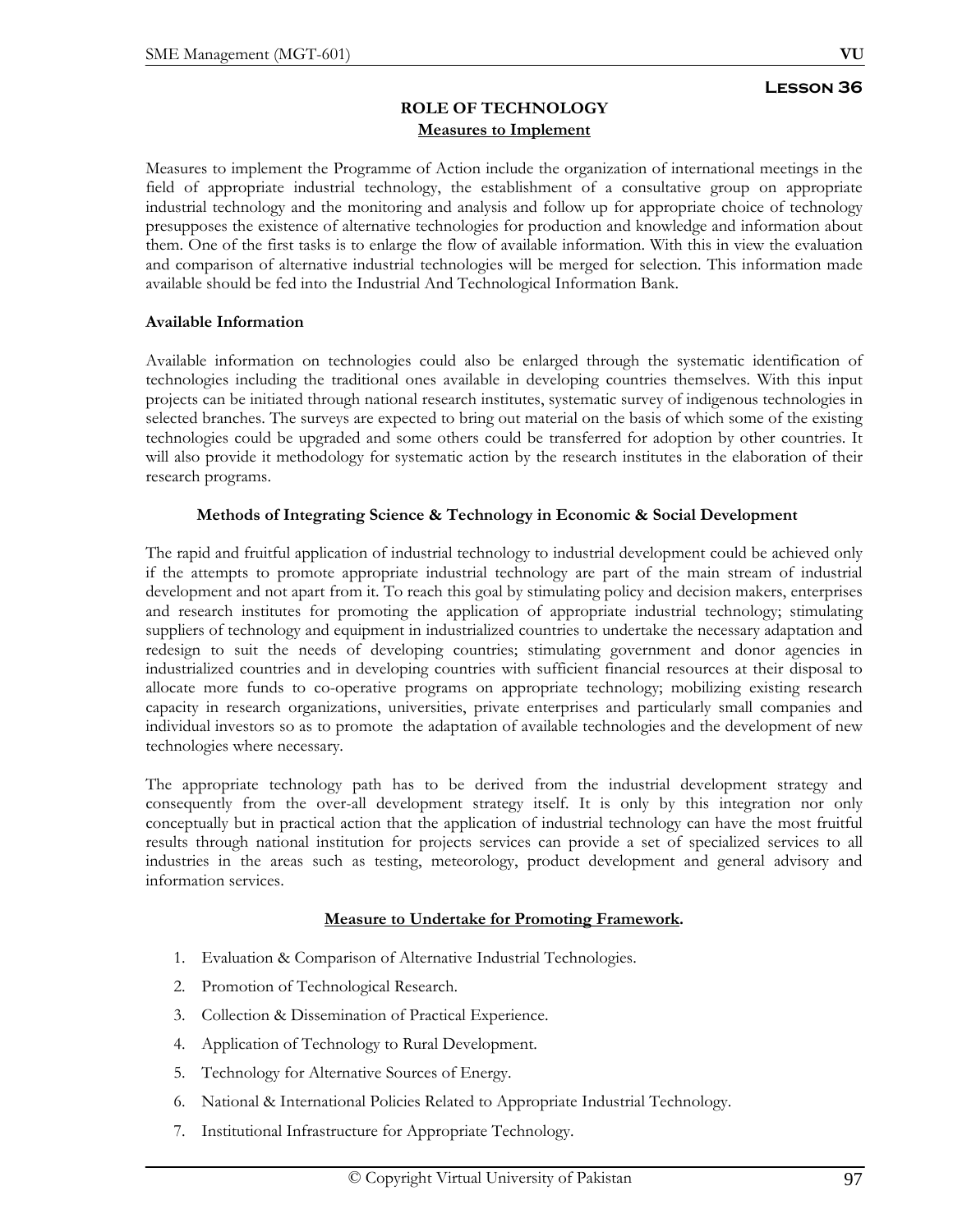The important point, apart from implementing specific programs, is the consolidation of efforts in this field and the mobilization of interest on a world-wide scale. This step will bring about a fuller use of existing resources and also place the concept of appropriate industrial technology in the main stream of existing activities and not apart from it. this goal can be achieved by stimulating policy and decision-makers, enterprises and research institutes to promote the application of appropriate industrial technology; stimulating suppliers of technology and equipment in industrialized countries to undertake the necessary adaptation and redesign to suit the needs of developing countries; stimulating governments and donor agencies in industrialized countries and in developing countries with sufficient financial resources at their disposal to allocate more funds to co-operative programs on appropriate technology; mobilizing existing research capacity in research organizations, universities, private enterprises and particularly small companies and individual investors so as to promote the adaptation of available technologies and the development of new technologies where necessary.

## **Industrial & Technological Information Bank**

Since in its design and operation the industrial and technological information bank will rely heavily on its effective links with the suppliers and users of technological information, its operation could well mark the beginning of a new phase of international co-operation in the exchange of technological information. This will be particularly so, since the INTIB is not expected to physically store all available technological information.

One component of the INTIB which involves international co-operation in a significant manner is the system of exchange of information among the national registries of transfer of technology on the terms and conditions of technology contract. This will provide, through international co-operation, access to information not hitherto available, but of great value to developing countries in the acquisition technology.

#### **Role of ICT**

ICT means information and communication technology. ICT plays a vital role in small and medium enterprises.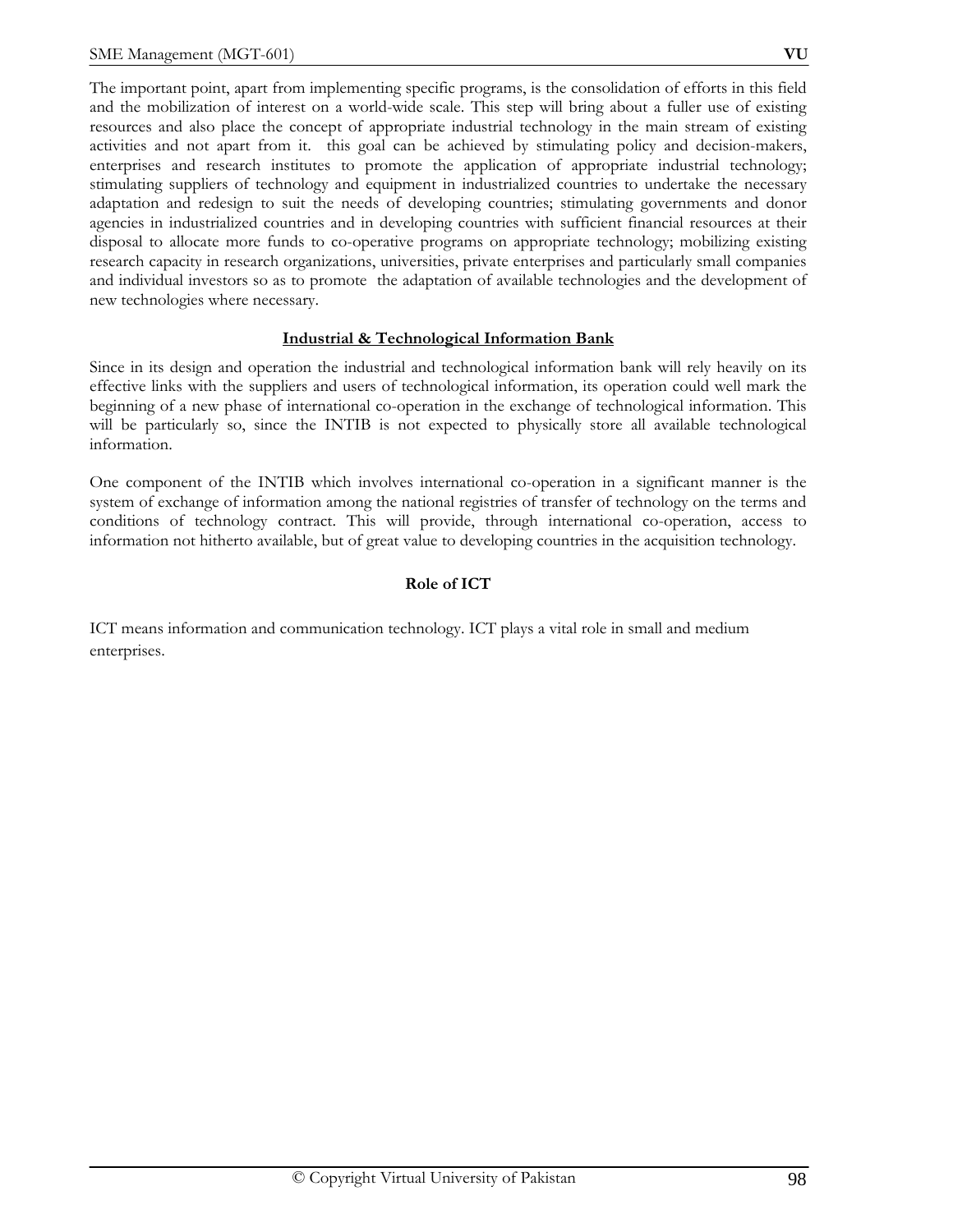## **EXPORT POTENTIAL OF SME IN DEVELOPING COUNTRIES I**

#### **Definition and Role in Economy**

The small and medium-sized sector is a varied one and plays a predominant role in the economies of most developing countries. It comprises factories, workshops, traders and other service facilities. It ranges from the most modern and up-to-date to the simple and traditional, from independent enterprises to ancillaries and subcontractors, and from units mainly catering to the domestic market to exporters.

Small and medium-sized enterprises (SMEs) are a key component in economic life, not only because of their number and variety but because of their involvement in every aspect of the economy, their contribution to regional development, the complementary role they play in support of the large sector, and their role as proving ground for innovations and adaptations. They can be seen as a kind of industrial breeding ground, a source of constant renewal of industry and commerce, and a wellspring of competition and dynamism.

There is no universally accepted definition of an SME. One study has identified more than 50 definitions in 75 countries. Frequently, criteria defining as SME in a country may be based on the purpose for which the identification is required.

Again it is possible notionally to group manufacturing SMEs in three broad categories:

- Cottage or Artisan Units.( less than 10 employees)
- Small Scale Units.(up to 50 employees)
- Medium Sized Industries.( Between 50 and 200)

These would not be watertight compartments and such a grouping would be arbitrary. SMEs play a significant role in the economies of most countries, industrialized as well as developing. Organized small and medium-scale industries in many African countries are relatively smaller in number and their contribution to GNP more limited.

## **Public Policy Approaches to the SME Sector**

Small and medium-sized enterprises play a predominant role in the economies of most developing countries. For valid socio-economic reasons relating to employment creation, income distribution, dispersion of industries etc. many govt. and specialized SME development agencies have long been engaged in providing assistance for the establishment of SMEs and for their growth and development. The range of assistance has included training and entrepreneurial development activities, pre-investment feasibility surveys, finance arrangements, facilities for raw materials and other inputs, infrastructural facilities, product and design advice, domestic marketing assistance, etc. However, few SME development programmes have incorporated and export dimension into the assistance package until recently.

SME support programs have been in place in many developing countries for a number of years. Framework legislation and articulated government policies also exist in many countries. Observers have generally concluded that even when there is no policy bias in favor of large units, the operational systems and the well-known difficulties of SMEs in gaining access to support institutions for their inputs-finance, raw materials, approvals, etc.—render the policy framework biased in favor of large units. SMEs have an inherent handicap in dealing with institutions because of their smallness. thus, even in industrialized countries the need for special intervention in favor of SMEs has been acknowledged. Even proponents of laissez-faire policies concede these needs.

Public policy in developing economies typically includes recognition of the importance of the sector and measures to stimulate the establishment and to encourage the growth of this sector.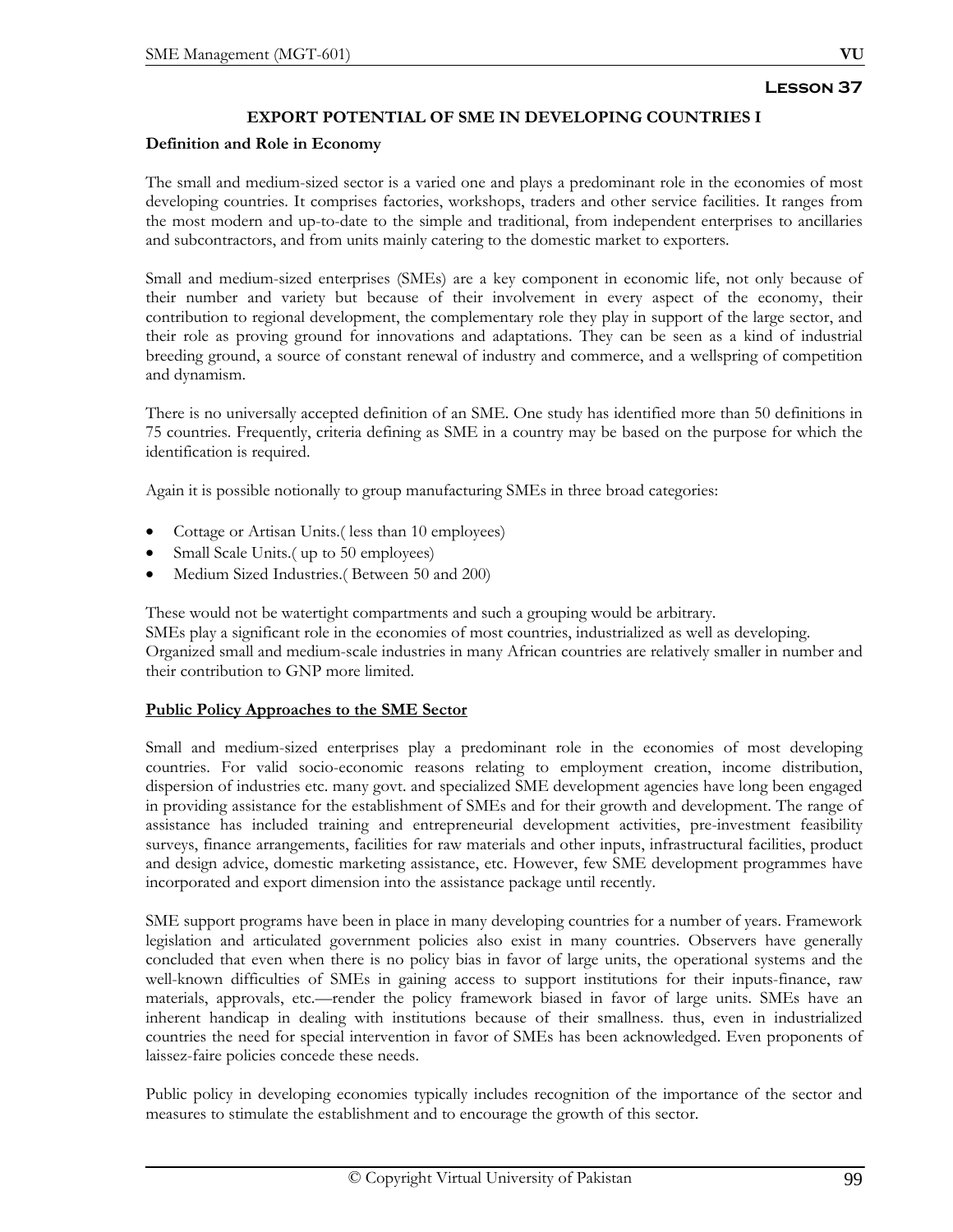## **Commonly Seen Assistance Programme**

Some commonly seen assistance programs, implemented with widely varying degrees of efficiency and success, relate to establishment of;

- Institutional Support Infrastructure (Like Small Industry Boards or Small Industry Corporation).
- Physical Infrastructure Facilities( Like Industrial Estates, Common facility centers)
- Initiative in Field of Financing (Creation of Small Industry Finance Programme, Credit guarantee Scheme, Preferential financing Rates).
- Entrepreneurship development Programme. and so on.

However, In SME Promotion Programme of Most of the Countries. Potential Markets are assumed to Exist and Thus a Marketing Dimension is not Taken into Consideration. However, Growth of SME Sector is Possible Only When the SMEs are Assisted in Entering Existing Markets or in New Market Creation. In certain situations an individual SME or a production sector can create new markets.

New market creation is generally not in the hands of the individual SME or groups of SMEs.

A Favorable Climate is Required, Which Depends on.

- a variety of Macro-Economic Factors.
- International Factors.
- Government Policy.

Conscious government policy approaches are required to assist SMEs to create markets. For this, SME groups have to organize into powerful lobbies to be in a position to create the ground swell required to influence national public policy. *i*f new markets do not exist or cannot created nationally, encouraging the establishment of SMEs may be counterproductive.

## **Levels of Exports from SMEs in Developing Countries**

The products of SMEs find their way to export markets through three different channels:

- Direct Export.
- Indirect Export through agencies acting as middlemen such as merchant export and trading houses.
- Physical Incorporation of SME produced components/ subassemblies in exports by larger manufacturers.

A series of workshops conducted recently by the International trade centre UNCTAD/GATT (ITC) in seven developing countries concluded.

- Only a very small proportion of their manufacturing SMEs participate in the export trade.
- It was estimated that in India not more than 5% of all registered small units participate in export trade directly or indirectly regularly or sporadically.

 Information compiled by ITC on the shares of SMEs in exports of some developing countries is given for a sample of countries:

In **Pakistan** over 30% exports of manufacturers are by small manufacturing units (World Bank Studies, 1982) (Figure does not include contribution of medium scale units).

In **Thailand, Sri Lanka** small locally-owned traders and manufacturers account for approximately 35% of total national exports.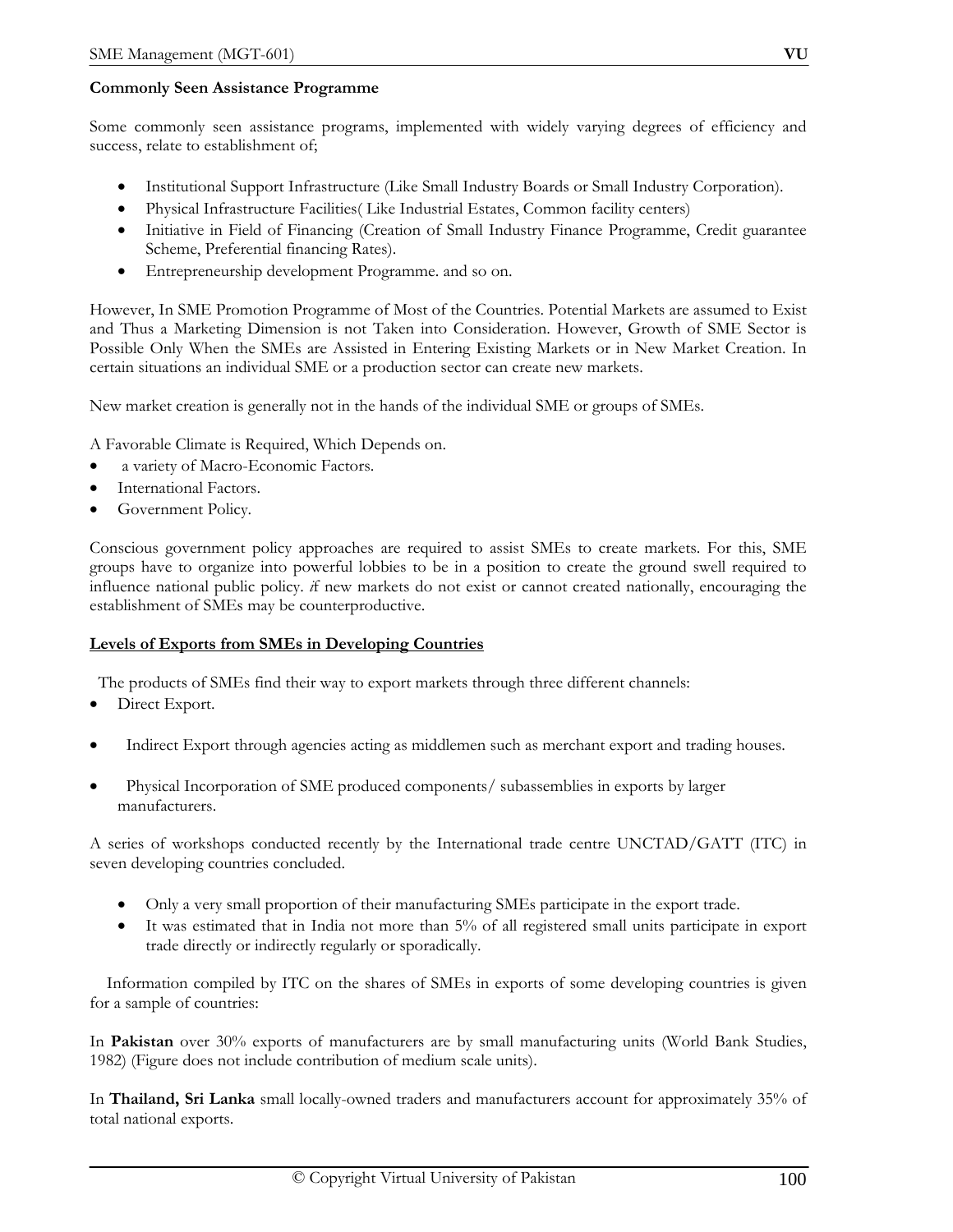In **India** number of registered small units 526,035 (1981) (only a very small proportion of these is participating in exports).and 46% of total national exports were accounted for by organized small-scale units and by the cottage industry sector.

In **Republic of Korea** the share of small units in total exports is39% in 1983.

In **Singapore** between 1973 and 1981, the average annual increase of direct exports from small firms was 48.5% as against 25% for large firms during the same period.

On the above information some general observations can be made:

- Statistical data on the role of SMEs in the economics of developing countries are generally available in many cases, and relate to numbers, production, employment etc.
- Available information suggests that only a small percentage of SMEs engage in export, but their contribution to total exports is considerable.
- Appreciation of the inpo9rtance of domestic marketing mechanisms in channeling SME production to export markets is generally inadequate.
- It would appear that there is a correlation between the successful exporting by developing countries/ areas and the role played by SMEs in their economies.
- There appears to be a need for systematic research to establish the role played by SMEs in exports from developing countries and to facilitate formulation of public policy.

As a general conclusion, it can be stated that the contribution of the SME sector to the export trade in developing countries is substantial, despite the fact that only a small minority of SME units participate in export activities. The experience of successful SMEs in some developing countries demonstrates that there is considerable untapped potential for greater participation of SMEs in export activities.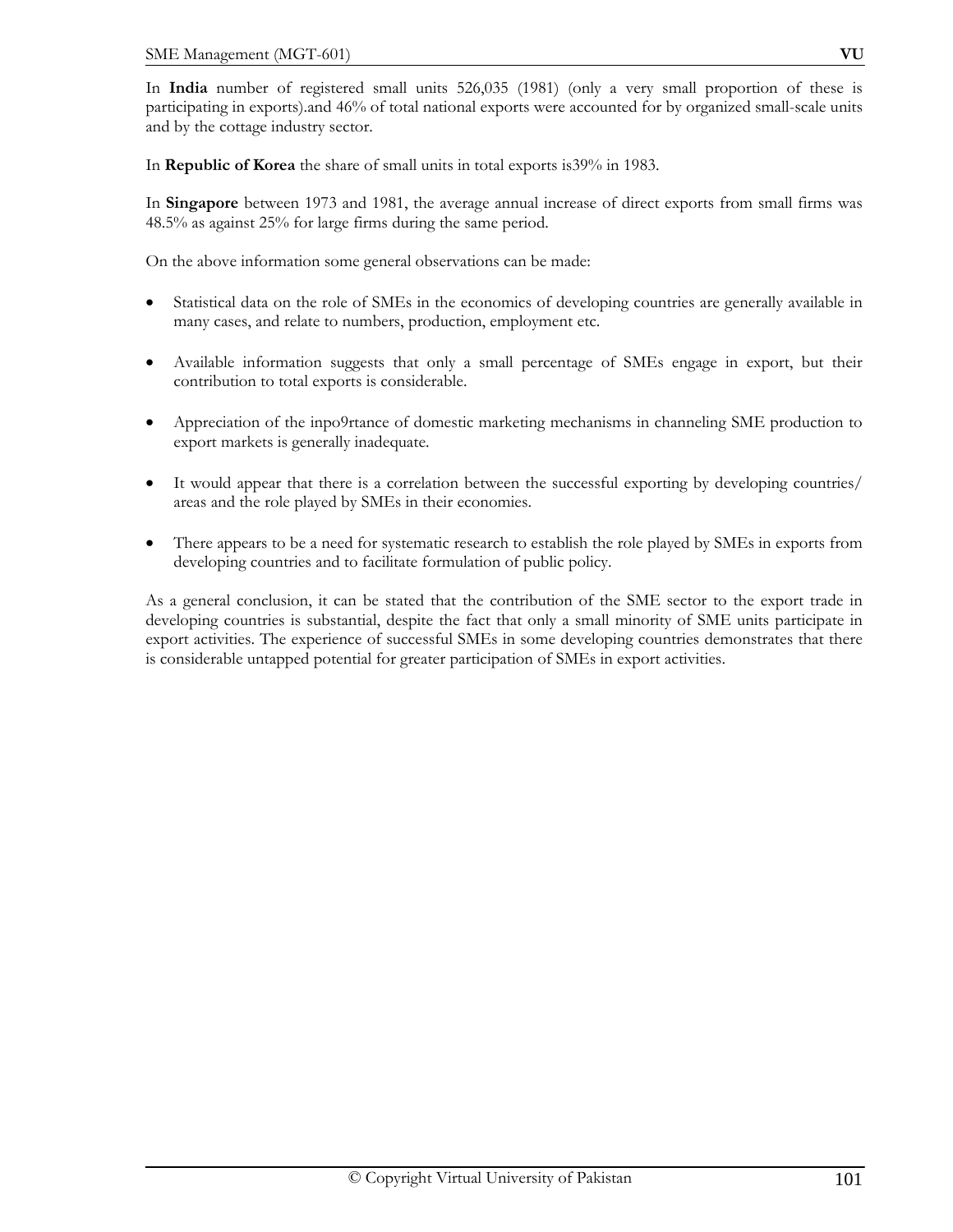# **EXPORT POTENTIAL OF SME IN DEVELOPING Countries. II**

## **Relationship between SMEs and Export Development**

While in certain circumstances SMEs enjoys some advantages of flexibility, in general they suffer from structural handicaps in their operations arising from small size, particularly where exports are concerned. Even SMEs that are highly successful domestically, for a variety of reasons, do not find it easy to upgrade production to production for exports.

**Problems** faced by SMEs in developing countries typically include:

- Scarcity of capital.
- Limited and unequal access to institutional credit markets.
- Irregular access to domestic and imported inputs coupled with higher cost.
- Inadequate infrastructure facilities.
- Weak managerial and technical skills.

A large number of SMEs have successfully overcome these formidable difficulties, established a sound base in the domestic market, and may be potentially capable of breaking into export markets. However they may be hampered by a variety of circumstances:

- Lack of information on possible export market.
- Absence of guidance on export regulations and procedures.
- Inability to identify sources of assistance for product development and product upgrading for export.
- Lack of information on export credit and insurance facilities as well as for export requirements.
- Lack of information on operation of indirect marketing channels like merchant export houses.
- Absence of guidance on basic management issues relevant exporting firms.
- Absence of sound steps that need to be taken to enter in export field.

SMEs are often uninterested and unprepared to enter export field owing to lack of market information, Lack of incentives, Lack of credit, Lack of staff and organization and Difficulties in obtaining export licenses, export guarantees and foreign exchange. Thus, while in many developing countries SMEs are now receiving greater attention and aid from both the public and the private sector in many developing countries, little attention has so far been focused on the specific help needed to increase exports from SMEs.

Developing the export capabilities of SMEs is difficult because of their special problems. Yet it is often assumed that the needs of SMEs are adequately net by 'traditional sources' of assistance, which are usually geared to the needs of larger firms. While most developing countries have well-established SME support programs with agencies. Yet it can be argued that many of the techniques used to stimulate and support small business growth in general can be extended activity of SMEs.

This argument is based on the fact that the development of export capability in small firms is just one more aspect of their business development. In the essence, exporting means moving to improve basic organizational capabilities such as management control, financing, costing and pricing, design and marketing management. General support structure for SME development has to be linked with export support. This structure demonstrates the linkage between the general support infrastructure for SMEs and the specific export support infrastructure and their different goals.

The former has as its objective the development of capability of SMEs for survival and growth, the latter the development of specific capability for export.

Whereas in the context of the firm the development of general organizational capability and that of specific organizational capability for export are obviously closely linked, casual observation indicates that there is often no close linkage between the general support infrastructure for SMEs and the export support infrastructure.

**Lesson 38**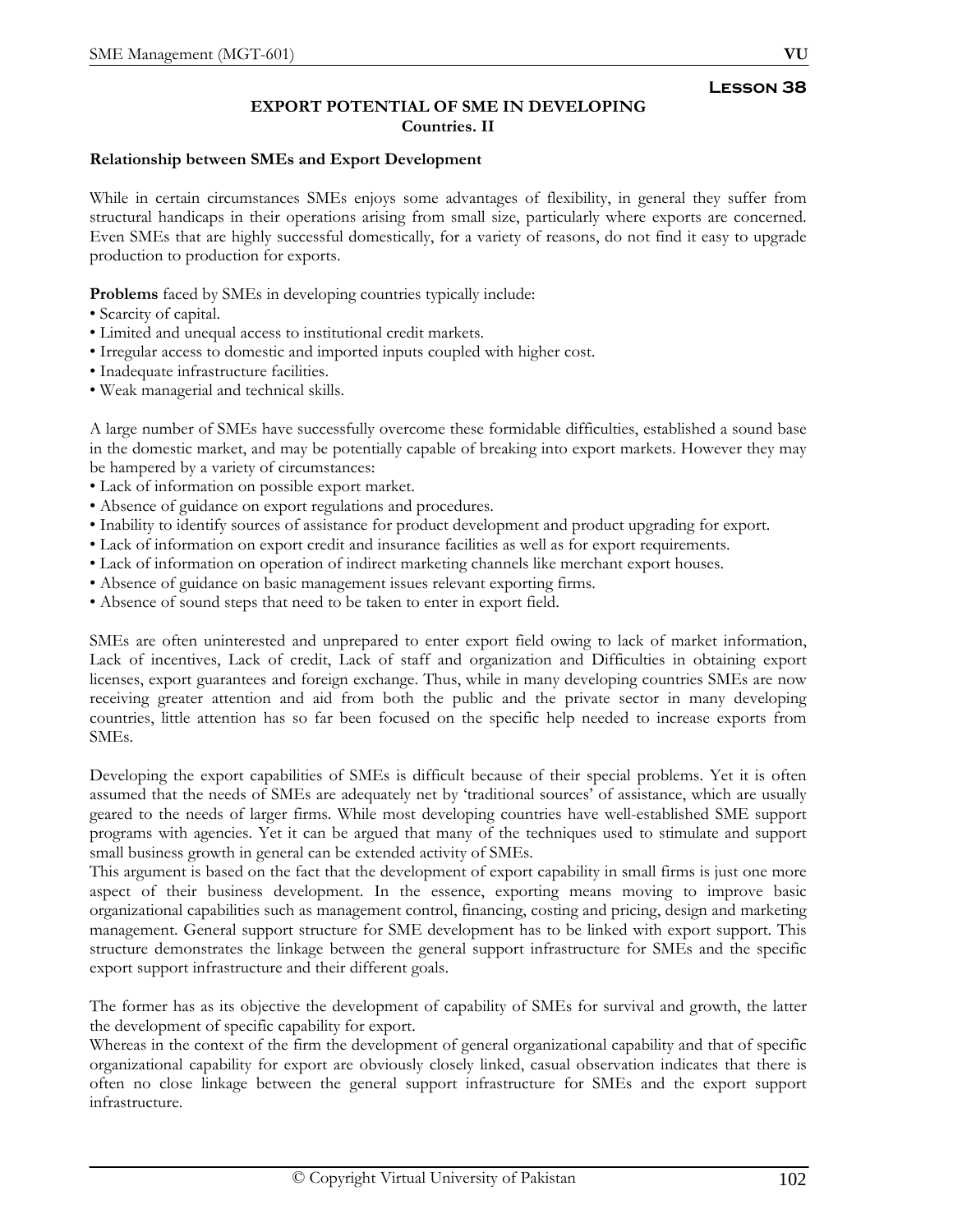SMEs assistance institutions can be considered in terms of a number of characteristics including: Whether they are public, private or mixed. Whether they are local, regional or national. And their degree of coverage. Whether they provide integrated forms of assistance, meeting a variety of different kinds of needs; whether they are general or concentrated upon particular industry sectors or sectors of the population; whether they are strong in terms of resources and capability; and finally whether they are long established traditional sources of small business support with a good track record.

## **Strategy for Development of Exports from SMEs**

Today, export promotion in general by most of the developing countries and particularly by SMEs is not easy. This is true for a variety of reasons. Some of which are listed below.

First, the products available in most developing countries are generally known in international markets and discovery new product capabilities is not likely to be as regular and frequent as before.

**Second**, international marketing techniques are well disseminated in most developing countries, though they are not equally well known in the interior of the Countries.

**Third**, as more developing countries penetrate in world markets, path to other developing countries will be that much harder and competition correspondingly greater.

**Finally**, international markets are tending to become less open to manufactured products from developing countries.

#### **Common Difficulties at Various Levels**

A summary of some of these problems is given below.

## **At the national level.**

• It is often observed that a well-planned strategy to develop exports from SMEs does not exist. The objectives are frequently not well defined and the available policy instruments for industry and trade are frequently not aimed at developing the SME sector and its exports.

• Where support for SMEs is a stated objective, there is often inadequate follow-up in terms of specific measures and mechanisms. In many instances, the institutional infrastructure is sub-optimal with a lack of coordination among trade service institutions.

• The environment is often not conducive to the creation and growth of marketing channels for SME exports such as merchant export houses, export development companies, joint marketing arrangements, export consortia, etc.

## **At the level of trade organization (TPOs) and industry export institutions**

• There is often an inadequate focus on issues of concern and relevance to SMEs and a lack of appreciation of the special features and difficulties of SMEs in their export efforts.

• Many service institutions do not have well-defined programs with clear objectives for assisting SMEs in export development.

• The channels of communication between service institutions and SMEs are frequently inadequate.

## **At the level of Enterprise**

• In many situations, special difficulties are encountered, leading to inadequate and more costly access to factor markets.

• Individual SMEs are often not in a position to identify sources of assistance for product development and product upgrading for export.

• SMEs generally have difficulty in obtaining information and guidance on export markets and are unable to undertake direct export marketing.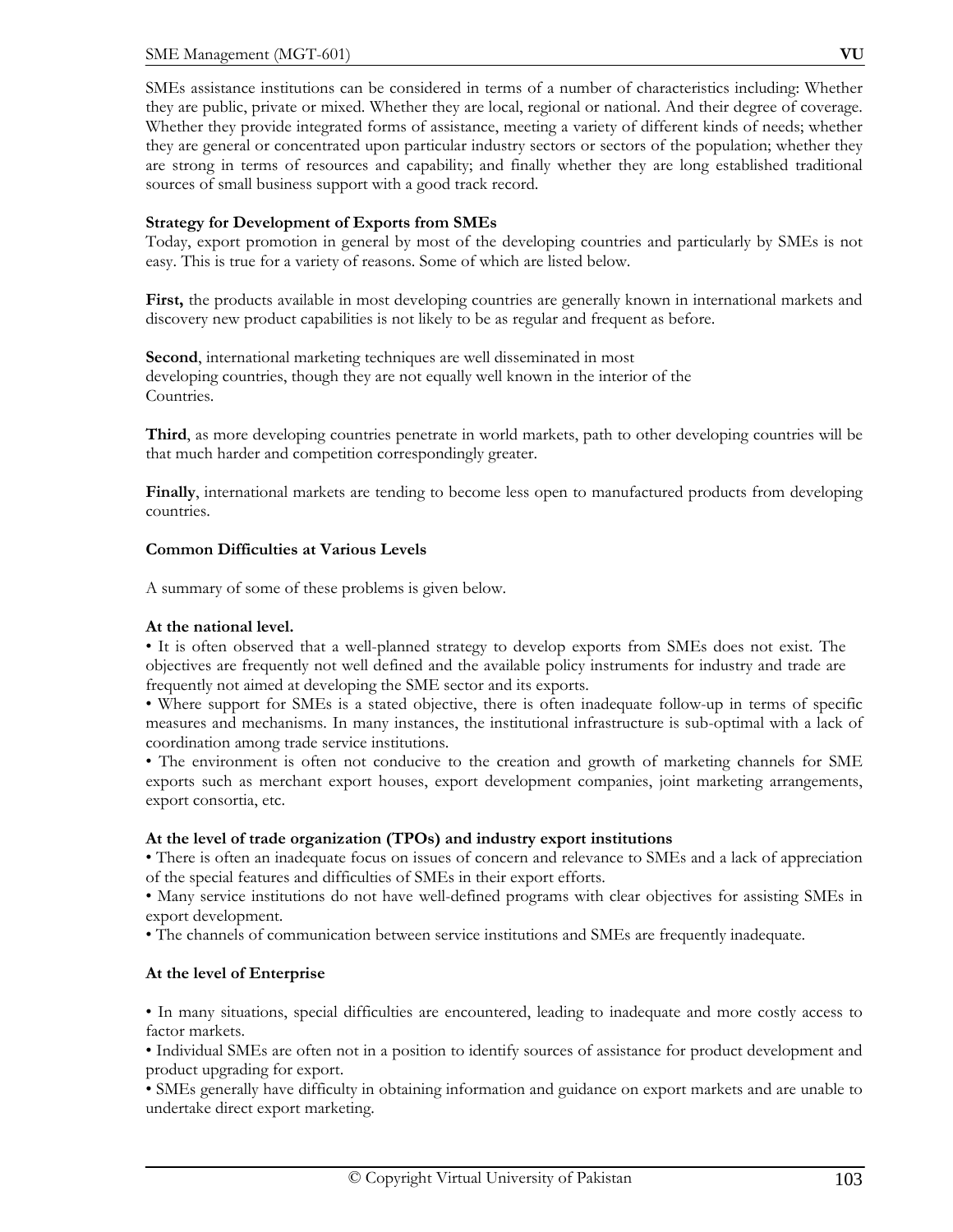• Training facilities in export management are often not readily available.

#### **Involving SME Development agencies**

The trade organizations and export service agencies in many developing countries interface only with exporting SMEs, though the majority of the SMEs are usually linked with national level with SME development agencies and institution. Many governments have established a network of SME institutions which are in close touch with SMEs.

There is a need to deliver an export orientation programme to a new target audience, that is, established SMEs in the region who are currently not participating in exports.

It is important to create awareness in SME development institutions and through them among the enterprises themselves of export potential for export. To achieve this, it will be necessary to strengthen SME development institutions capacities to provide export development services.

#### **GENERAL AGREEMENT ON TRADE IN SERVICES (GATS)**

Pakistan has participated in GATS negotiations, but did not undertake extensive commitments. Pakistan signed the second protocol to the GATS that pertains to financial services, which apply to insurance, banking and other financial services. Pakistan also provided offers in the negotiations on Basic Telecommunication which were completed on February 15, 1997.

Pakistan's schedule of specific commitments consists of both;

- Sector-specific commitments
- Horizontal commitments.

#### **Sector- Specific Commitments**

The Sector- Specific Commitments cover 47 activities within the business, communications, construction/engineering, health, financial and tourism/travel services.

 The GATS agreement recognizes 12 main sectors for the purpose of classification of services are as follows.

- 1. Communication.
- 2. Financial.
- 3. Construction/Engineering.
- 4. Health.
- 5. Tourism/travel.
- 6. Distribution.
- 7. Education.
- 8. Environment.
- 9. Recreation/culture.
- 10. Sporting.
- 11. Transport.
- 12. Others.

Pakistan has so far made commitments in only first six of above mentioned twelve sectors which are business services, financial services, communication services, health and related services, construction and related engineering services and tourism and travel related services.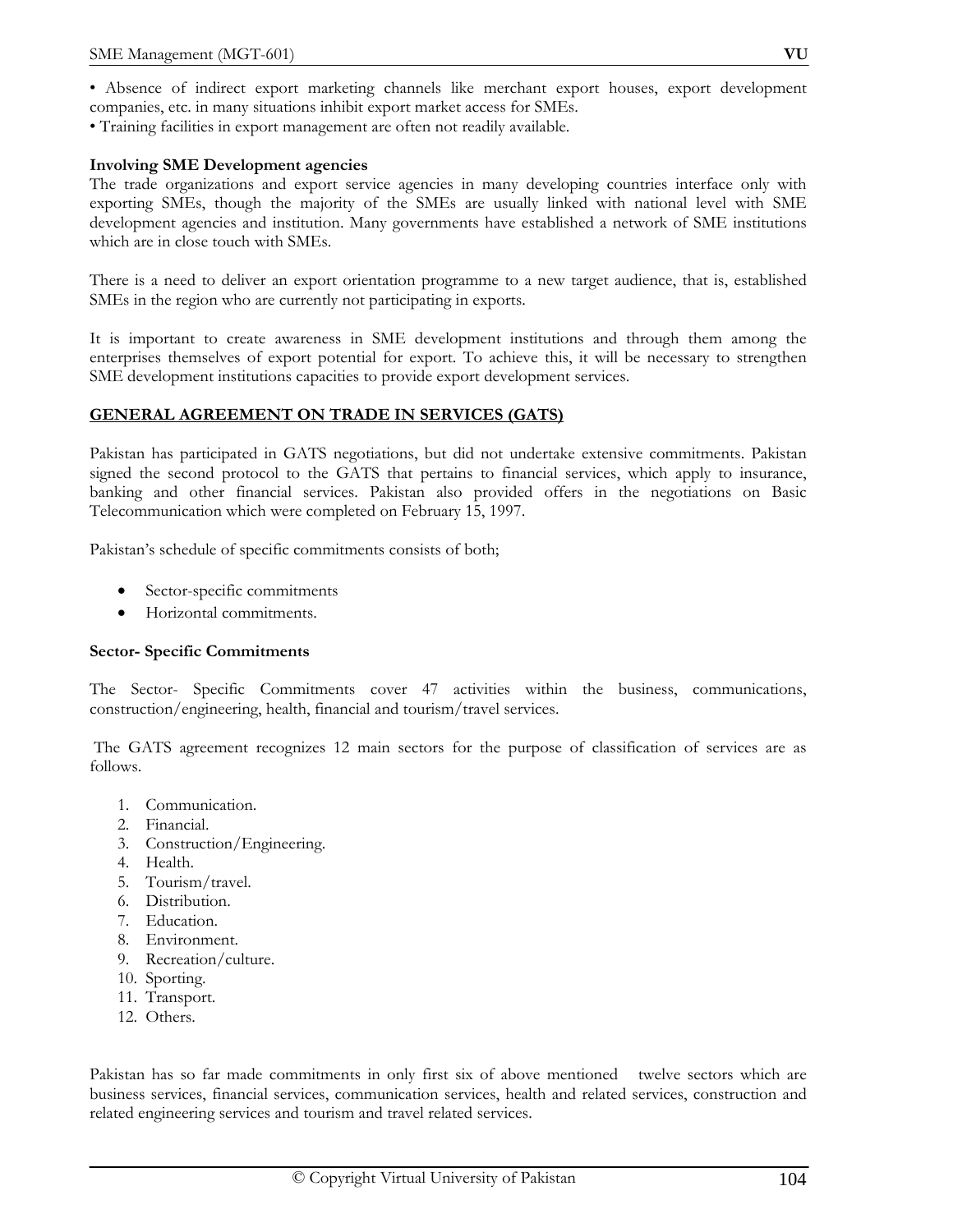Pakistan also submitted two lists of MFN Exemptions, One relating to telecommunications on April 11, 1997 and the Second relating to banking and other financial services on February 26 1998.Under Article II of GATS, Pakistan maintains MFN exemptions for four financial services/activities with a view to presenting reciprocal requirements, for four financial services/activities with a view to presenting reciprocal requirements. Islamic financing transactions and join ventures among ECO countries.

Pakistan also maintains exemptions in two identical communication services in favours of countries/operators signatories of bilateral agreements on rtes with the PTCL. It may be mentioned that the maintenance of Article II exemption is not unusual: 79 member countries have maintained 390 MFN exemptions. However, such exemptions should not exceed a period of ten years (beginning from1995). In any event, they shall be subject to negotiation in subsequent trade liberalization.

The activity or **Industry-Specific Commitments** have been made under;

- Article XVI (Market Access).
- Article XVII (National Treatment).

Of the GATS, MFN exemptions on the other hand originate from Article II of the GATS.

## **Horizontal Commitments of Pakistan**

The Horizontal Commitments of Pakistan, that is, commitments that apply to all sectors, relate to "commercial presence" or "presence of natural person". Pakistan's commitments regarding "commercial presence" are subject to incorporation in Pakistan with maximum foreign equity of 51% unless different percentage is inscribed against a particular sector or sub-sector. All expenses of representative offices have to meet by foreign remittances. A Foreign undertaking is allowed to hire up to 50% of its total executive and specialist from abroad.

Acquisition of real estate by non-Pakistani entities and/or persons is subject to authorization on a case by case basis taking into consideration the purposes and location of the undertaking.

A study on Trade in Services commissioned by Ministry of Commerce, Government of Pakistan (March 2003) brought forth following important points;

Pakistan like a large majority of countries was rather cautious in its approach to GATS commitments. This was only natural. But what was unique to Pakistan was that while it had paid a great deal of attention to inward flow of foreign investment and technology it did not view the GATS as a mean of expanding export of its services. The central lesson of this Study is that Pakistan should increase the range of its objectives from inward investment and importation of foreign technology to the expansion of its exports. In future its objective should be attraction of foreign investment, increase in importation of modern technology, and promotion of exports of services.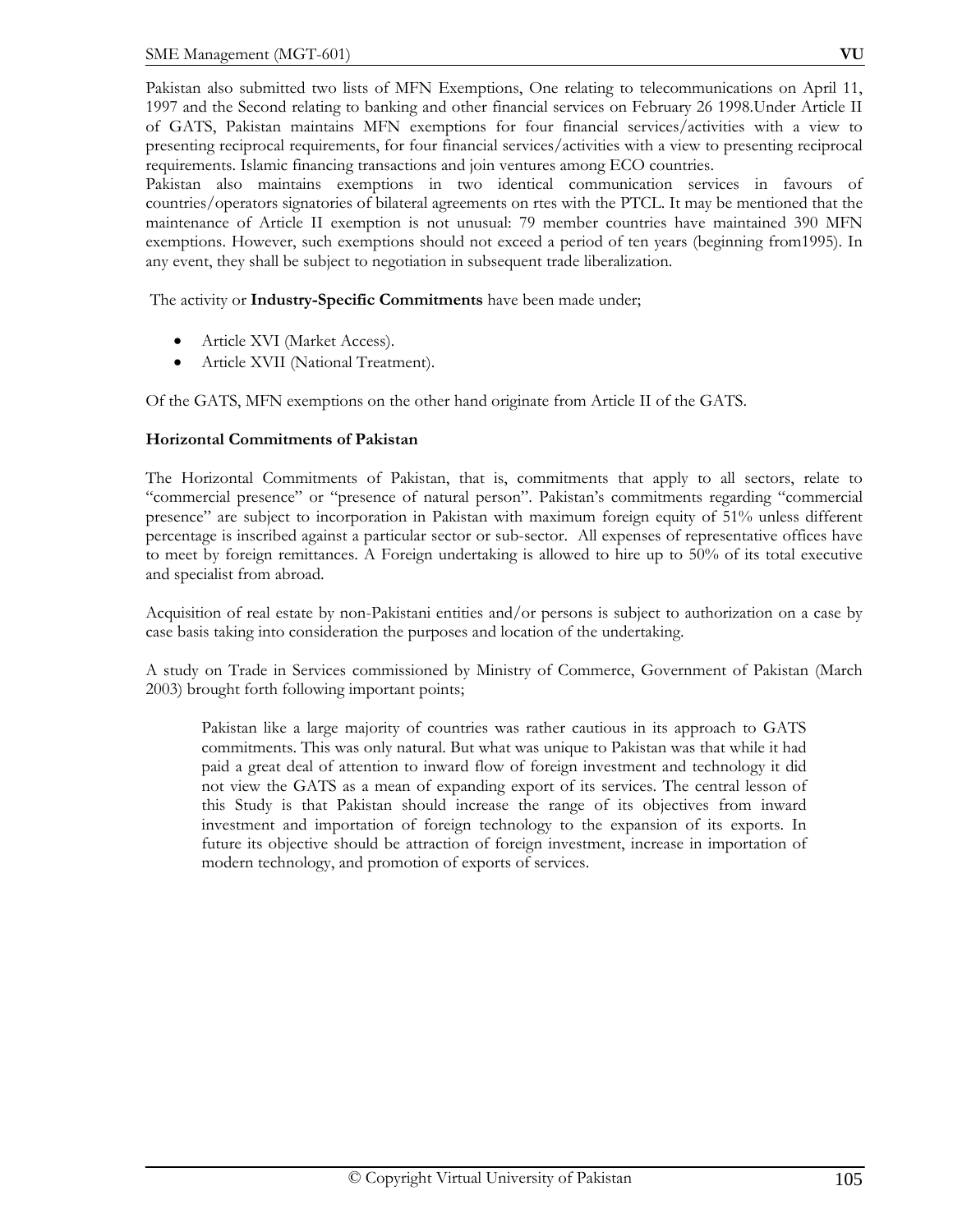# **WORLD TRADE ORGANIZATION (WTO)**

#### **Introduction**

The emergence of World Trade Organization (WTO) in 1995, as a result of Uruguay Round of negotiations of GATT, marks a watershed in the history of international trade. GATT, the predecessor of WTO, was established by 23 countries in 1948, which liberalized the trade and created an environment that enabled the evolution of WTO is much wider as compared to GATT. It encompasses areas like textile, agriculture, services and intellectual property etc. that were excluded in the GATT.

The main guiding principles of WTO are: non-discrimination among the members in stipulation of favours regarding market access and tariff reductions provision of national treatment to foreign investors, imported goods and services stability and predictability of international trade patterns to promote confidence of investors and businesses by bounding the tariffs and market access for services; and promotion of economic development by encouraging reforms in the less developed and transition economies.

To ensure that trade is as fair as possible and as free as practical WTO has a large number of agreements that are the result of negotiations among member states. The current sets of agreements are the outcome of 1986-94 Uruguay Round negotiations. Through these agreements WTO members operate a nondiscriminatory trading system that spells out their rights and obligations. Important agreements are of goods, agriculture, textile and clothing, subsidies and countervailing measures, antidumping, safeguard measures, TRIMs, customs valuation, dispute settlement, technical barriers to trade, sanitary and phytosanitary measures, GATS and TRIPs.

These agreements resulted in considerable reduction in tariffs in member countries and increased market access for developing and developed countries.

## **WTO Agreements: Salient Features**

## *1.* **Trade in Services.**

*Trade in Services* is regulated by the GATS, which concerns with some basic obligations that apply to all members. its second part deals with nations schedules of commitments that contain specific assurances that will be the subject matter of ongoing process of liberalization and the third part deals with the annexes addressing the special situations of individual services sectors that are not binding on all members.

## 2. **Agreement on Textile and Clothing.**

The Agreement of Textile and Clothing stipulates that the Multifibre Arrangement will be phased out and that the textiles and clothing sector will be integrated into WTO in four stages over 10years. The major portion i.e., 49% will be assimilated in the stage four (ending January 1, 2005).

# 3. **Agreement on Subsides and Countervailing Measures**.

Agreement on Subsides and Countervailing Measures lays down rules on the subsidies for industrial products and on countervailing duties to counteract the effects of subsidies. Subsidies are divided into three categories; prohibited subsidies, actionable subsidies and non-actionable subsidies. Export subsidies and those contingents on the use of domestic as opposed to imported products are categorized as prohibited subsidies.

# 4. **Agreement on Anti-dumping.**

Agreement on Anti-dumping provides the right to the contracting parties to apply anti-dumping measures, i.e. measures against imports of a product at an export price below its "normal value" if such dumped imports caused injury to a domestic industry.

## 5. **Agreement on Safeguards.**

Agreement on Safeguard provides remedies for domestic producers injured by fairly traded imports. It allows the use of temporary protective measures but sets rules to guard against the abuse of such measures.

## 6. **TRIMs Agreement.**

The TRIMs agreement identifies trade related investment measures that are against the provisions of the GATT and prohibits the use of such measures. TRIMs consist of investment incentives, such as subsidies, investment grants and allowances, priority access to credit, tax relief and exemption, tariff protection and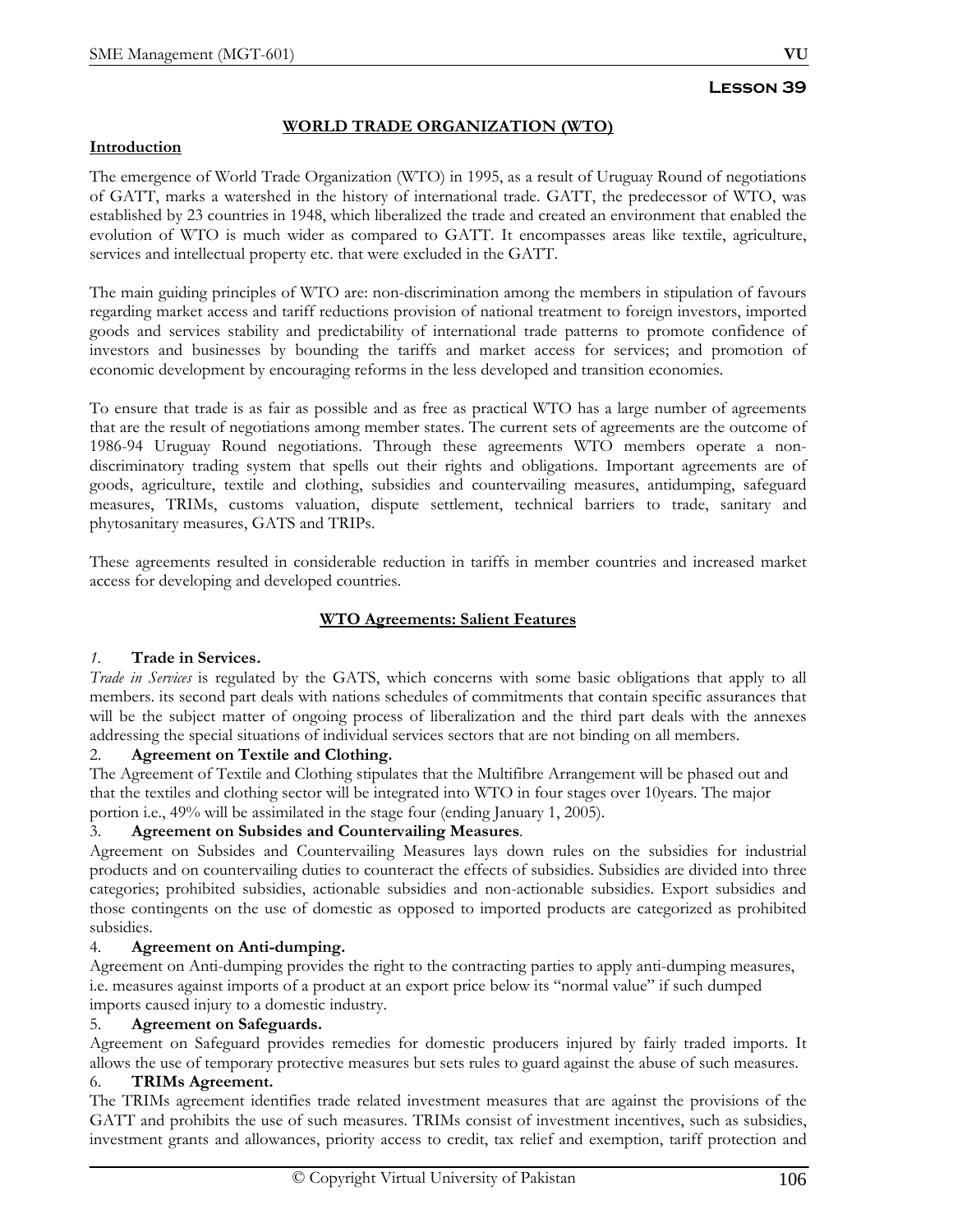other forms of fiscal, financial and commercial inducements for investment and performance requirements, such as local content, trade-balancing and export requirements.

## 7. **The Agreement on Custom Valuation**.

The agreement on Customs Valuation intends to provide greater uniformity and certainty in the application of customs valuation rules and procedures. It provides for a fair, uniform and neutral system for the valuation of goods for customs purposes and precludes the use of arbitrary or fictitious customs values. Transaction value is the principal basis and method of value.

#### 8. **The TBT & SPS Agreements**.

The TBT and SPS Agreements do not question the right of governments to use technical regulation, standards and sanitary and phytosanitary measures for health and safety reasons. The SPS Agreement also requires that SPS measures be based on scientific justification.

#### 9. **Agreement on TRIPs**.

The Agreement on TRIPs provides for adequate intellectual property rights for copyrights, trademarks, industrial designs, layout designs of integrated circuits, patents etc. and the provision of effective enforcement measures for those rights, multilateral dispute settlement and transitional arrangements. Adequate arrangements are also proposed for the protection of Geographical Indications.

#### 10. **General Agreement on Trade in Services**.

General Agreement on Trade in Services establishes rules of conduct for governments to follow in their laws and regulations relating to services. It provides for specific commitments by member countries to open up certain sectors of services to import competition.

#### 11. **The Dispute Settlement Mechanism**.

The Dispute Settlement Mechanism is a keystone of multilateral trade order that encourages the members to solve mutual disputes by consultation but also have a legal framework for solving the matter if concerned parties fail to reach a consensus.

#### 12. **Trade Policy Review Body**.

Trade Policy Review Body encourages greater transparency in national trade policies by conduction mid term trade policy reviews.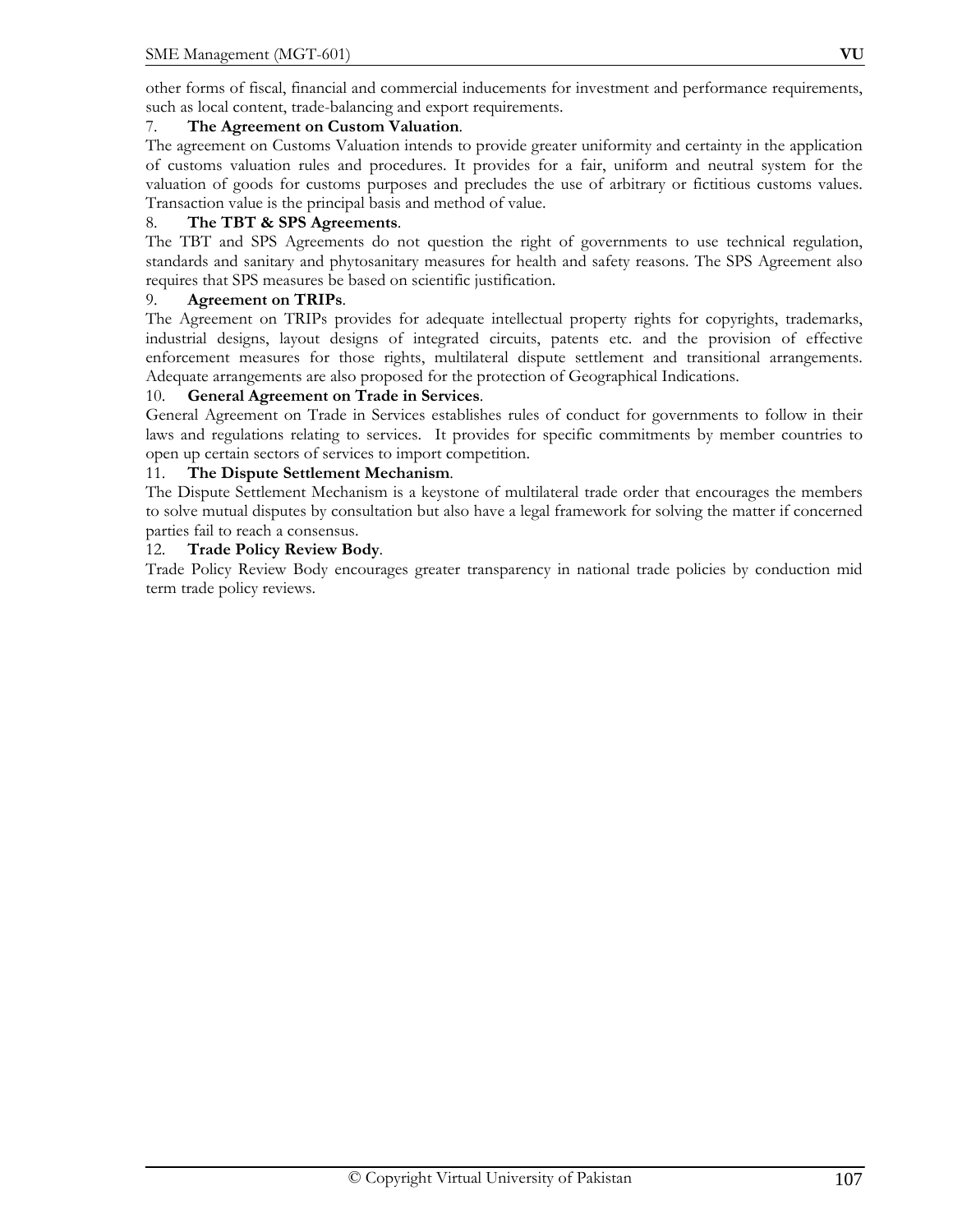# **WTO MINISTERIAL CONFERENCES**

The apex body of WTO, the Ministerial conferences has a mandate to meet at least once every two years in order to strengthen the political guidance of WTO and enhance the prominence and credibility of its rules. Four ministerial conferences have been held till now and fifth one is scheduled for September 10-14 this year.

• First Ministerial, held in Singapore 1996 declared the information technology as tariff free till the year 200. It emphasized the importance of regional trade agreements and talked about further liberalization of services. It was unable to resolve the controversies on issues like link between trade and labour standards. .

• Second Ministerial, held in Geneva on implementation issues, discussed the US and EU demand of making E-Commerce tariff free.

• Third Ministerial, held in Seattle was disrupted by violent protests by anti-globalization organizations and conference failed to follow its proposed agenda.

• Fourth Ministerial, convened at Doha in 2001 agreed to launch a new round of talks under the 'Doha Development Agenda' to take into account the areas of interest of developing countries.

## **Doha Development Agenda**

Doha Round of negotiations include critical issues such as production subsidies to Agriculture, TRIPs/Geographical Indications, access to generic medicines in case of public health crisis, requests/offers for services sector, antidumping agreement, revision and dispute settlement negotiations, market access to nonagricultural products. Special and Differential treatment of developing countries.

Though deadlines for reaching agreement on modalities for negotiations on most of the issues have been missed but still hopes are alive and these matters would be taken up at the forthcoming Ministerial in Cancun, Mexico.

## **PAKISTAN AND WTO**

Pakistan being the founding member of GATT, the predecessor of WTO, accepted all the Uruguay Round agreements and is in the process of implementing them. It is modifying its domestic legal and administrative rules so as to make them consistent with WTO rules. Under these agreements Pakistan has to open up its market for full blown foreign competition, must have stringent enforcement of Intellectual property laws and maintain international quality standards.

Pakistan committed to bind 33% of its tariff lines. Approximately 81% of agricultural import tariffs are bound, most at the ceiling rate of 100%. Tariffs on Tea, wheat, maize and sugar are bound at ceiling rate of 150%. For the Industrial products are bound at 25% of its tariff, most at ceiling rate of 40-50%. For these

products, tariff reductions were to take place in five equal installments beginning in July 1995. For a number of products like leather items, travel goods, wood products, some textiles and certain equipment, tariffs will be bound at ceiling rates of 22 to 30 percent. Tariff reduction on textiles and clothing are scheduled in 10 equal installments.

The textile sector, which contributes 67 percent to our total exports, would in 2005 face severest competition from other major suppliers like China, Hong Kong, Thailand, India and Bangladesh.

We have made some progress in facing post quota era to take the production of textile goods upwards in the value chain. It is apprehended that the MFA phase out will start another era of non-tariff barriers (including social standards, child labour, environment and other, quality standards, anti-dumping duties etc.).

With the phasing out of quotas, textile manufacturers in industrialized and some quota free countries may decide to relocate; Government should notify policies providing incentives to ensure that they relocate in Pakistan.

The country urgently needs to build a strong network of Anti-dumping and countervailing duties to protect the local industry against the onslaught of unfair foreign competition. It is heartening to note the trade Policy 2003-04 envisages enhancement of capabilities of National Tariff Commission. It is recommended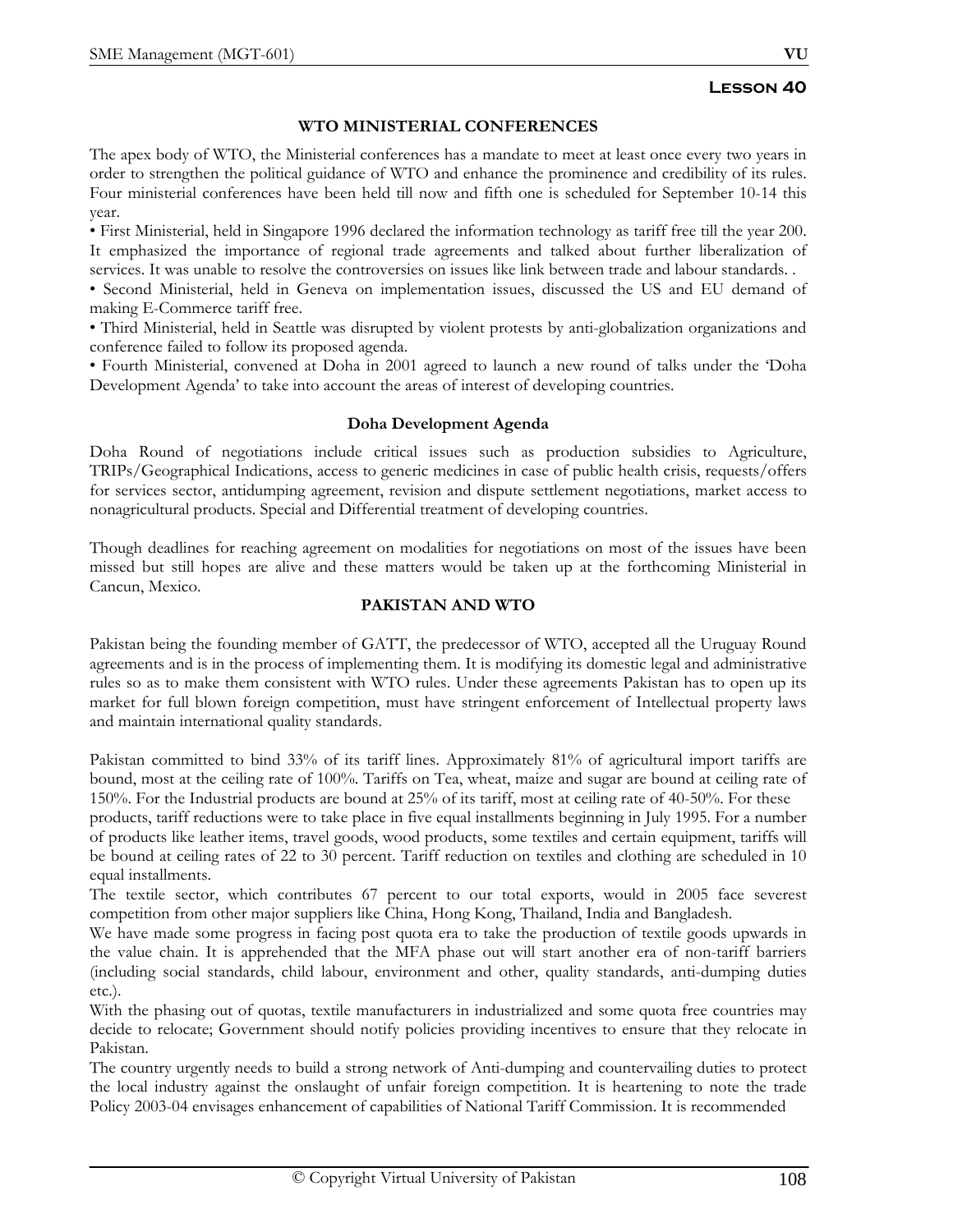that NTC should be restructured and converted into an autonomous body employing private sector professionals and its chairman should be from the judiciary.

To enhance the credibility of our products we need to adopt international quality standards. Pakistan still has a long way to go in obtaining certifications of ISO- 9000, ISO-14000 and other standards. We need to set up accredited testing laboratories for conformity assessment.

Pakistan is committed to fulfilling TRIPs obligations, for which five laws have been promulgated. The Government had announced, in Trade Policy 200-03, establishment of umbrella organization PIPRO for improving the administration and enforcement scenario, but necessary legislation for PIPRO to start functioning, is still pending.

Pakistan has done well by undertaking liberalization measures relating to communication and financial sectors under GATS. Pakistan in collaboration with other LDCs is pressing for further progress on the issue of movement of natural persons, which is an unfinished agenda of GATS. While Pakistan till now has paid a great deal of attention to export its own services. This needs to be rectified. We still do not possess the institutional and technical capabilities to develop, advocate and formulate the standards and legislations to meet the WTO requirements. While WTO, in principle, offers technical assistance to developing countries to develop the capabilities to implement obligations and to benefit from its membership rights, Pakistan has not tapped into these opportunities well. It is time that we take full advantage of technical assistance and capacity building programs of WTO and other multilateral agencies.

Lastly, in this era of globalization, regionalism has assumed great importance. It is high time that we make SAARC and ECO more proactive to spur up intraregional trade toward off the risk of being marginalized.

# **WTO GENERAL AGREEMENT ON TRADE IN SERVICES (GATS)**

Pakistan has participated in GATS negotiations, but did not undertake extensive commitments. Pakistan signed the second protocol to the GATS that pertains to financial services, which apply to insurance, banking and other financial services. Pakistan also provided offers in the negotiations on Basic Telecommunication which were completed on February 15, 1997.

Pakistan's schedule of specific commitments consists of both;

- Sector-specific commitments
- Horizontal commitments.

# **1) Sector- Specific Commitments**

The Sector- Specific Commitments cover 47 activities within the business, communications, construction/engineering, health, financial and tourism/travel services.

 The GATS agreement recognizes 12 main sectors for the purpose of classification of services are as follows.

- 1. Communication.
- 2. Financial.
- 3. Construction/Engineering.
- 4. Health.
- 5. Tourism/travel.
- 6. Distribution.
- 7. Education.
- 8. Environment.
- 9. Recreation/culture.
- 10. Sporting.
- 11. Transport.
- 12. Others.

Pakistan has so far made commitments in only first six of above mentioned twelve sectors which are business services, financial services, communication services, health and related services, construction and related engineering services and tourism and travel related services.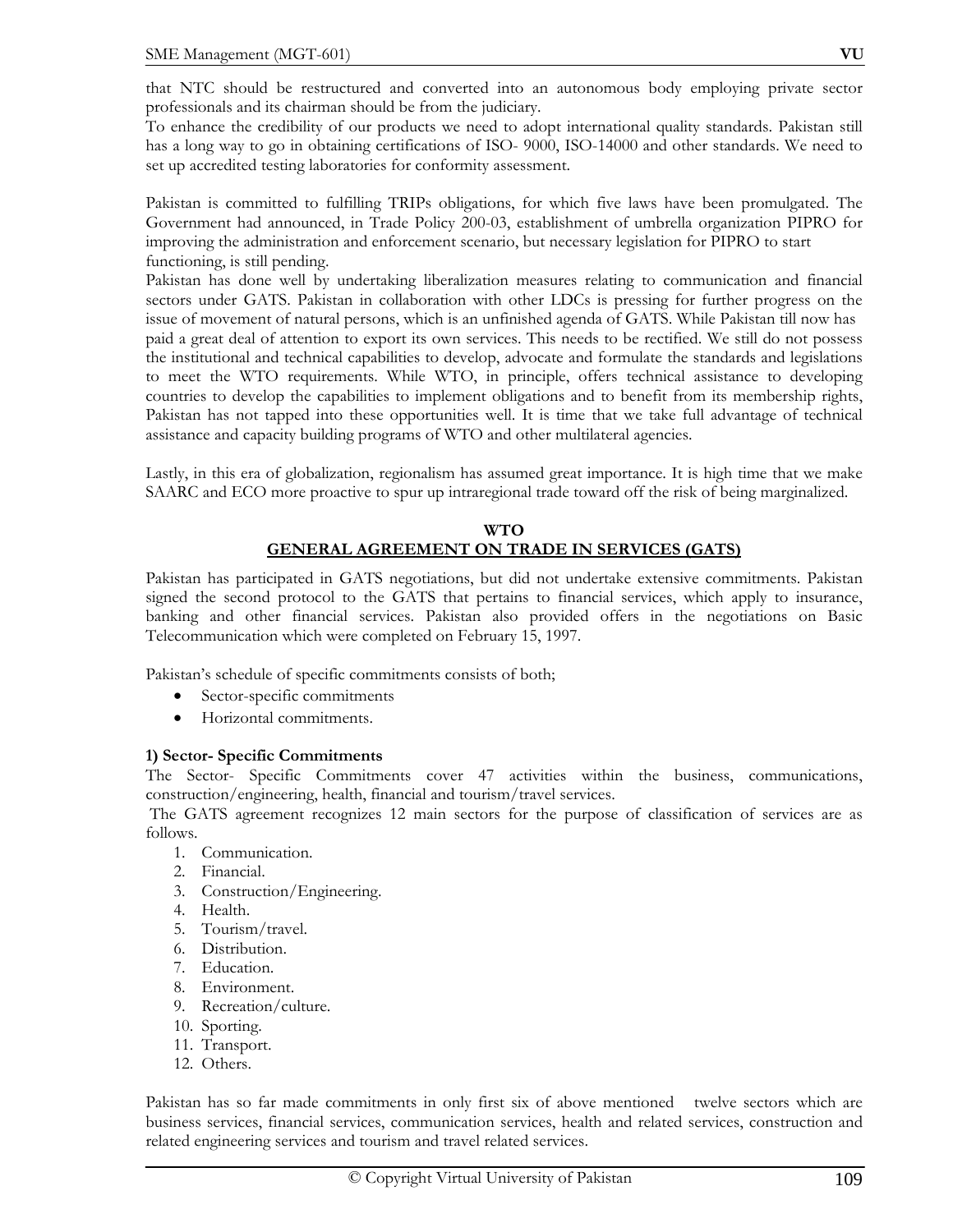Pakistan also submitted two lists of MFN Exemptions, One relating to telecommunications on April 11, 1997 and the Second relating to banking and other financial services on February 26 1998.Under Article II of GATS, Pakistan maintains MFN exemptions for four financial services/activities with a view to presenting reciprocal requirements, for four financial services/activities with a view to presenting reciprocal requirements. Islamic financing transactions and join ventures among ECO countries.

Pakistan also maintains exemptions in two identical communication services in favours of countries/operators signatories of bilateral agreements on rtes with the PTCL. It may be mentioned that the maintenance of Article II exemption is not unusual: 79 member countries have maintained 390 MFN exemptions. However, such exemptions should not exceed a period of ten years (beginning from1995). In any event, they shall be subject to negotiation in subsequent trade liberalization.

The activity or **Industry-Specific Commitments** have been made under;

- Article XVI (Market Access).
- Article XVII (National Treatment).

of the GATS, MFN exemptions on the other hand originate from Article II of the GATS.

# **2) Horizontal Commitments of Pakistan.**

The Horizontal Commitments of Pakistan, that is, commitments that apply to all sectors, relate to "commercial presence" or "presence of natural person". Pakistan's commitments regarding "commercial presence" are subject to incorporation in Pakistan with maximum foreign equity of 51% unless different percentage is inscribed against a particular sector or sub-sector. All expenses of representative offices have to meet by foreign remittances. A Foreign undertaking is allowed to hire up to 50% of its total executive and specialist from abroad.

Acquisition of real estate by non-Pakistani entities and/or persons is subject to authorization on a case by case basis taking into consideration the purposes and location of the undertaking.

A study on Trade in Services commissioned by Ministry of Commerce, Government of Pakistan (March 2003) brought forth following important points;

Pakistan like a large majority of countries was rather cautious in its approach to GATS commitments. This was only natural. But what was unique to Pakistan was that while it had paid a great deal of attention to inward flow of foreign investment and technology it did not view the GATS as a mean of expanding export of its services. The central lesson of this Study is that Pakistan should increase the range of its objectives from inward investment and importation of foreign technology to the expansion of its exports. In future its objective should be attraction of foreign investment, increase in importation of modern technology, and promotion of exports of services.

- Pakistan has already liberalized substantially at least 16 of its major services.
- Pakistan should also extend its interest to all the four modes of supply instead of focusing on politically difficult on or two modes such as mode 4, the movement of natural persons.
- The GOP institutions concerned with the 12sub-sectors of the Services should make arrangements for preparing strategies aimed at the promotion of their exports.
- Pakistan should notify to the WTO Secretariat its own Enquiry and Contact point.
- The Ministry of education, in collaboration with the engineering Council, needs to create a specialized institution to deal with issues relating to "mutual recognition" and pursue in particular the right conferred on member countries by Article 7 of the GATS.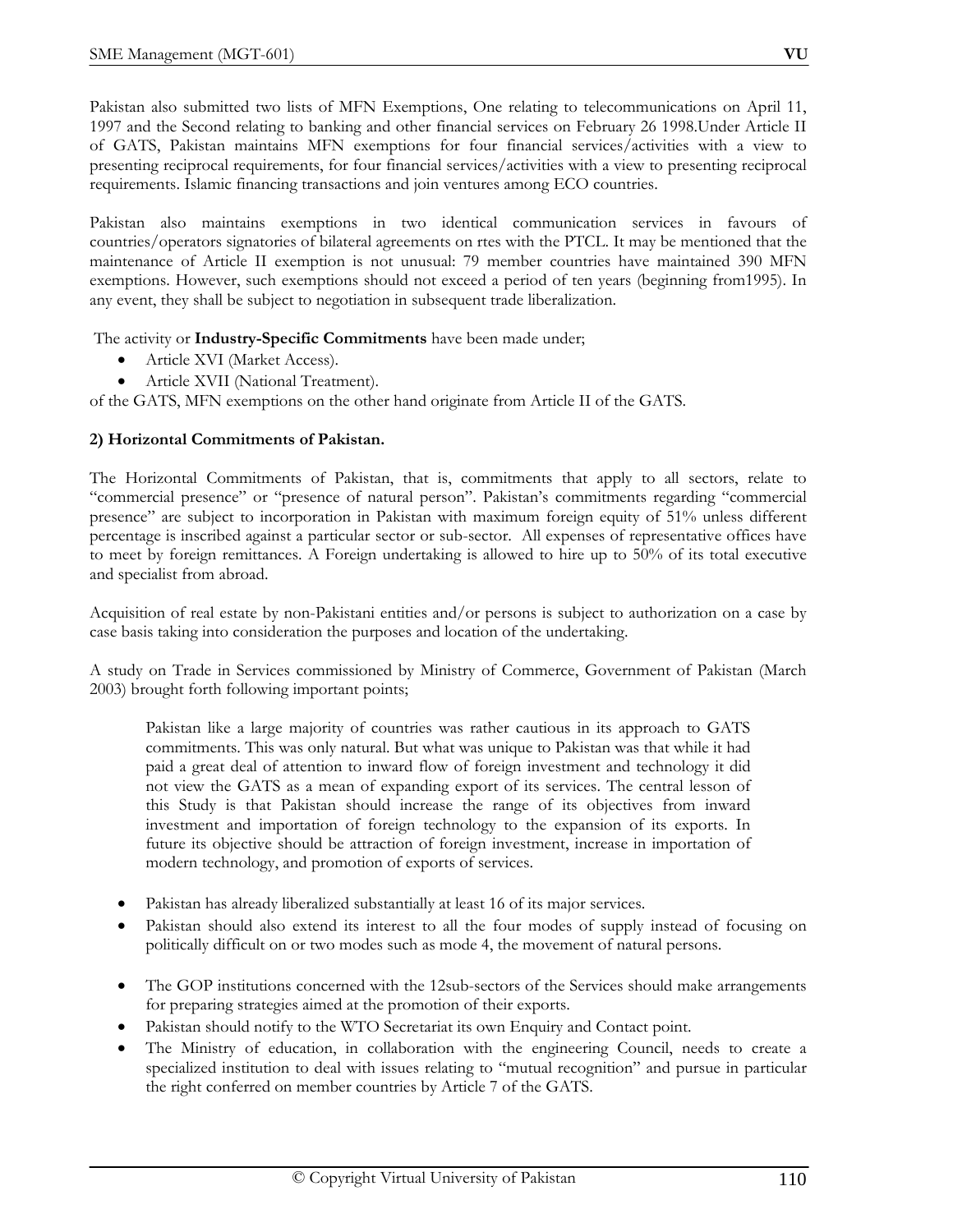• This study recommends that Pakistan may undertake partial or full commitment, at least in respect of those liberalization policies that have remained in force for five to seven years after proper evaluation of their impact.

It is a matter of great concern the exports in services sectors has grown marginally in Pakistan, while it has grown four fold in India and fie fold in China during decade of 1990s. In fact, share of export and import of services in total exports and import of Pakistan fell during the decade.

Pakistan has done well by undertaking autonomous liberalization measures relating to communications and financial sector, well over and beyond its commitments under the GATS.

Policies regarding telecommunication and banking are the other two examples of 'autonomous liberalization'. This has brought technology and investment in these sectors.

Pakistan did not upgrade its commitments to the level of its higher actual liberalization partly because it was too early for it to bind its hands, partly because of lack of time-tested regularly framework for services, but mainly because the industrialized countries did not offer sufficiently attractive export opportunities for its service sector.

These measures taken for liberalization have not been translated into internationally binding commitments. The binding will provide an assured and relatively stable environment for investment for foreigners and overseas Pakistanis/ the Government can offer to commit these policies as bargaining chips and seek credit for these. Attempts are made to obtain commercial quid pro quo.

Report, Pakistan has received offer from 20 countries for talks for concluding most favored nation (MFN) treaties. It has not made any request for concessions because it has adopted a wait and sees posture to see what concessions are announced at Cancum for the developing countries.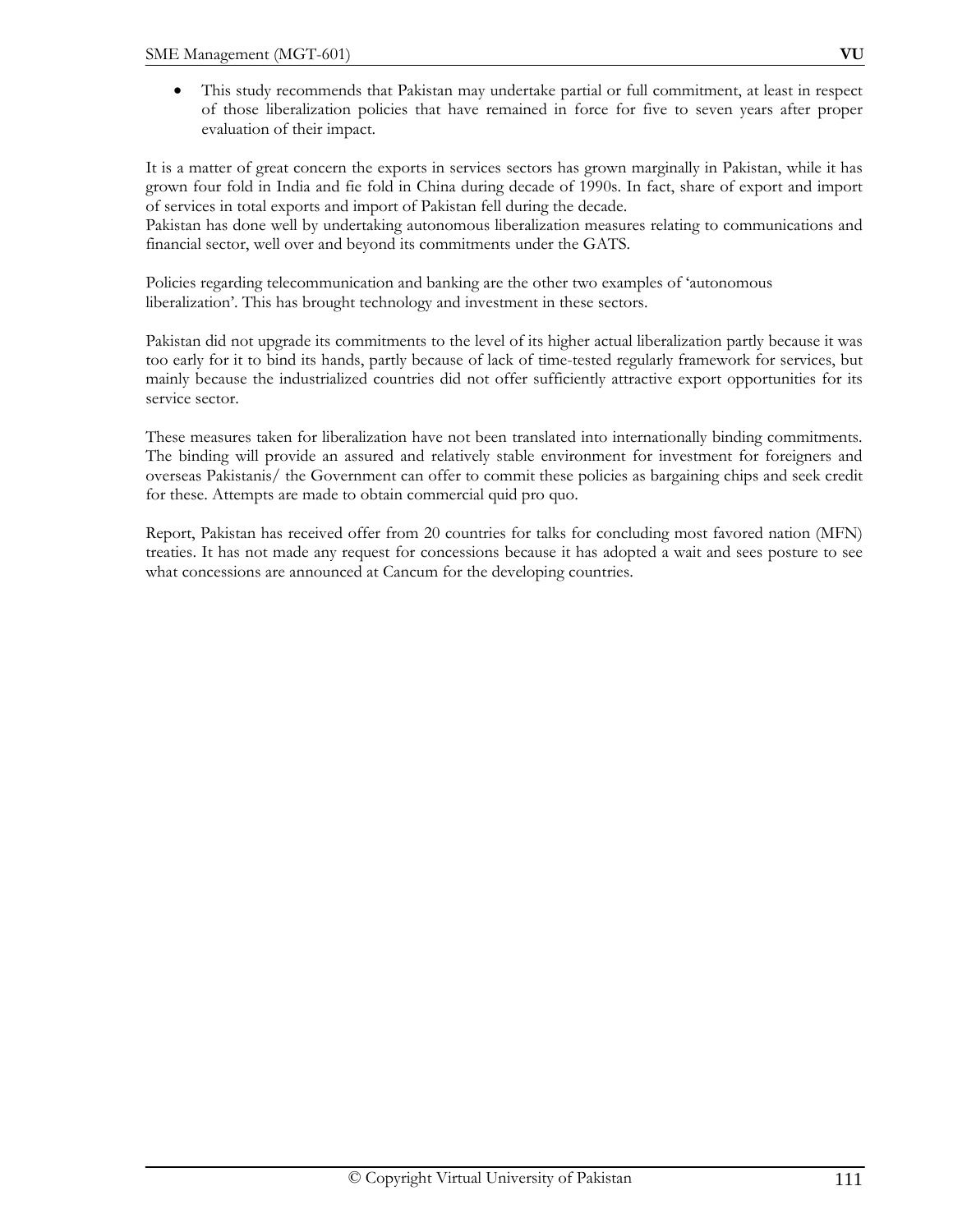# **WORLD TRADE ORGANIZATION (WTO) PAKISTAN & WTO. II**

# **TRADE RELATED ASPECTS OF INTELECTUALA PROPERTY RIGHTS (TRIPs)**

As a member of the WTO, Pakistan is committed to fulfilling TRIPs obligations. Copyrights piracy is considered very high, affecting imported computer software, videos, films and textile designs. Pakistan like developing countries was given deadline of January1, 2000 (i.e. five year period) to bring into conformity with the WTO commitment. List copyrights laws etc. Pakistan is not yet fully ready to implement its commitment.

In Pakistan, five laws/amendments have been promulgated, to provide intellectual property protection under WTO standards.

- 1. Patents Ordinance, 2002
- 2. Trademarks Ordinance, 2001
- 3. Copyrights Amendments Ordinance, 2000.
- 4. Industrial Designs Ordinance, 2000.
- 5. Registration of Layout Designs of Integrated Circuits Ordinance, 2000.

In Industrial economies, intellectual property laws are regulated under a single umbrella organization to reduce the regulatory impediments that discouraged entrepreneurs from compliance with regulations. In Pakistan, all three areas (Copyrights, trademarks and patents) are managed separately by different federal ministries, i.e. Ministry of Education (copyrights), Ministry of commerce (trademarks) and Ministry of Industries & Production (Patents).

There is urgency for enforcement of the laws promulgated regarding infringement of IPRs for which necessary rules should be farmed and notified an a priority basis.

# **General enforcement obligations under trips.**

Pakistan IPR legislation follows the TRIPs standards by providing for civil and criminal remedies and also for broader measures for enforcement of IPRs. For all forms of intellectual property, civil remedies are available against infringement .All decisions of lower courts i.e. the district courts are appeal able in the High Court. Due process such as the timely service of notice, right of being heard. Production of evidences etc. is available in IPR cases as in any other legal action in Pakistan. In any suit for infringement of IPR in addition to provisional and border measures the courts may order remedies that act as effective deterrents to infringements of intellectual property.

# **Enforcement of IPRS**

The enforcement of IPRs is weak area in Pakistan and this state of affairs makes us vulnerable not only to criticism but potentially also to trade retaliatory measures from our trading partners. Our manufacturer needs to be very careful about infringement of IPRs to avoid possible trade sanctions against us. American Business Council has suggested setting up of an IPR task force.

# **WTO**

# **PAKISTAN INTELLECTUAL PROPERTY RIGHTS ORGANIZATION (PIPRO)**

To improve the administrative and enforcement scenario, the government of Pakistan has approved establishment of an umbrella organization called "Pakistan Intellectual Property Rights Organization" and, as per Trade Policy 2003-04, "necessary legislation will come soon so that PIPRO can start functioning". This organization is intended to fill the much-needed gaps in the areas of IPR policy articulation, legal and enforcement issues, research and development, up gradation of outdated systems and procedures, coordination, human resource development, etc.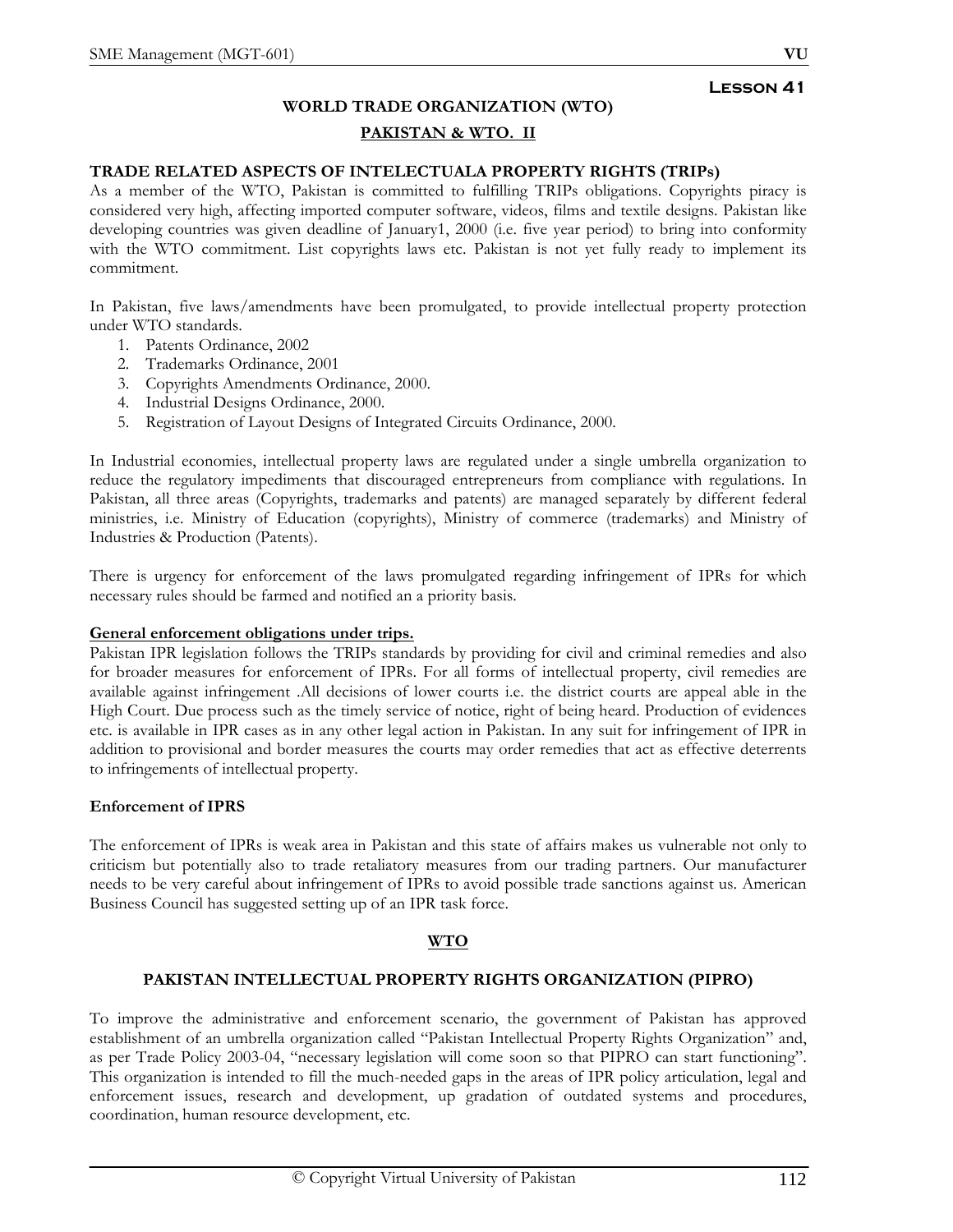Reportedly, United States, has offered technical assistance for the establishment of PIPRO. The importance of IPRs is further underscored by the fact that these are directly linked with signing of FTA between USA and Pakistan.

# **International Treaties**

Among the WIPO Conventions, Pakistan has joined the Universal Copyright Convention and is in the final stage of acceding to Paris Convention for the protection of Industrial Property.

# **Pakistan's Viewpoint.**

- All provisions of the TRIPs agreements must strike a balance private rights and public policy objectives.
- Technical assistance for development and transfer of technology.
- In Geographical indication, additional protection should be extended to products like Wine & Spirit.
- TRIPs Agreement to be made compatible with the Convention on biodiversity. There is a need to incorporate a provision that patents inconsistent with the convention must be granted.
- Harmonization of the Convention on Bio-diversity and TRIPS Agreement on protection of traditional knowledge, Folklore and Plant Breeders Rights.
- Maximum flexibility to adopt measures for pubic health and access to medicines.
- The Agreement should be reviewed to ensure how developmental objectives can be taken into account.

# **Trade Related Investment Measures( TRIMs).**

Under the TRIMs Agreement, WTO members agreed not to apply any TRIMs inconsistent with GATT national treatment and quantitative restriction subject to the exemptions permitted under GATT 1994.

Pakistan is committed to phase out the "Deletion Programme" for automobiles, electronics, electrical products and engineering items, which were to be phased out within five years of the entry into force of the agreement. However, transition period could be extended, on the request of individual developing/LDCs if there are difficulties in elimination them. Pakistan along with six other developing countries received extension of the transition period through the end of 2001 and in November 2001 further extensions were granted for period up to end-2003. Thus, instead of the extension of seven years demanded by Pakistan, WTO Council of Trade and Goods (CTG) has granted only a two year extension up to December 2003 for the implementation of the deletion program. Reportedly consideration of one further request for extension on the transition period is pending.

# **Textile and Clothing ( ATC).**

One of the principle objectives of Pakistan in UR was not only to achieve elimination of multifibre agreement (MFA) but full integration of textile and clothing into the GATT in order to secure greater access to international markets.

However, the results of UR Agreement on textile and clothing were disappointing is for Pakistan. Almost half (49 %) of the products of textile and clothing are left to be integrated in final year of 10 years integration period. this "back loading" suggests that meaning full integration will take place in the final stage and at that time developed countries may either impose new restrictions or impose Antidumping or other Safeguard measures to restrict market access.

In mid 1996, Pakistan presented to the WTO Goods Council a paper on behalf of WTO members arguing that developed importing countries were not living up to the liberalizing spirit of the Agreement. The exporters raised a number of concerns including the fact that most of the commercially meaningful items are being left until last stage of integration.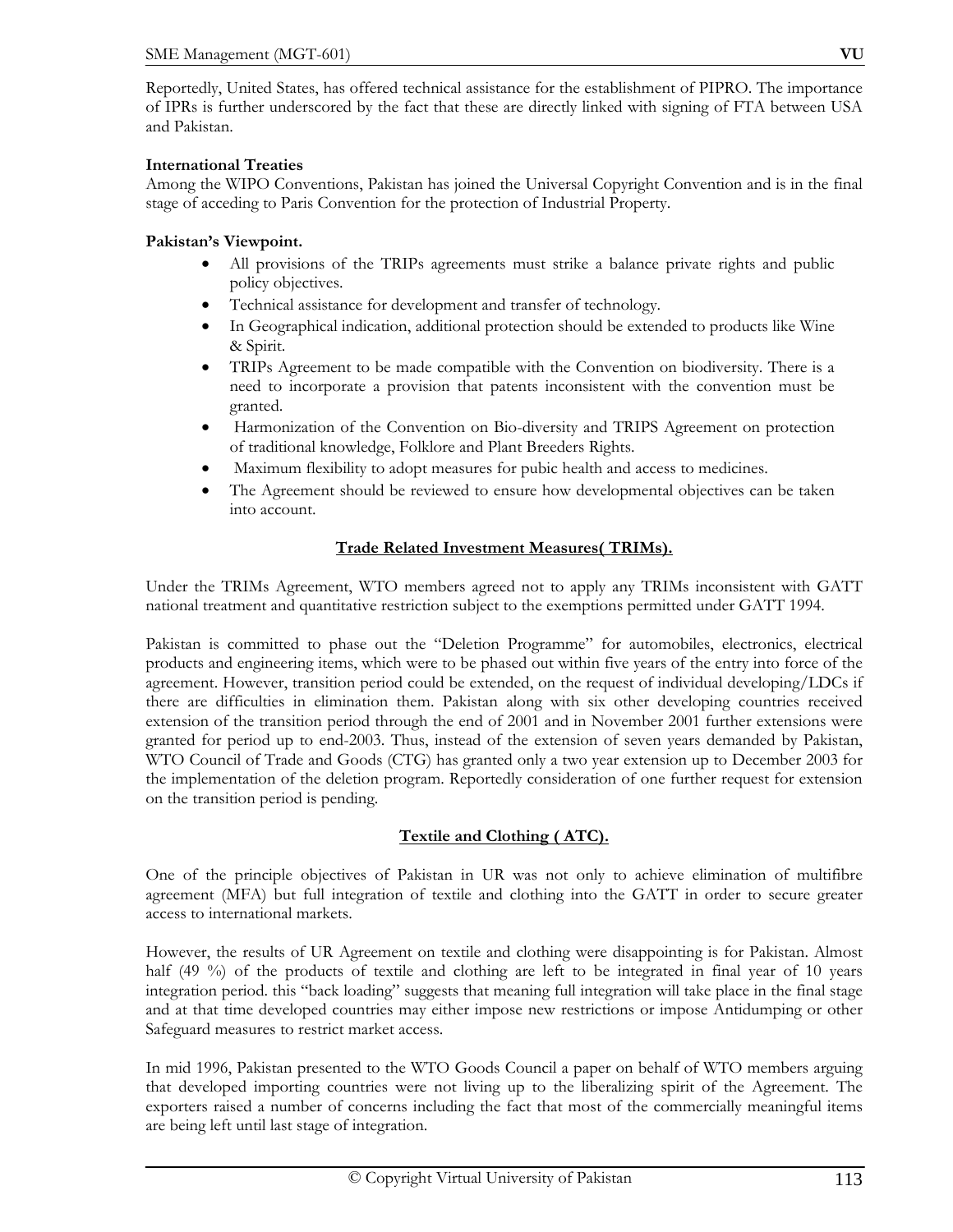Developed countries were using transitional safeguard measures to protect their industries on the plea that surges of imports of specific products were causing serious damage to their industries. In the first year of ATC, two transitional Safeguard actions were taken by USA to restrict textile imports from Pakistan. The US government adopted delaying tactics for fulfillment of 3-year quota restrictions imposed in October 1999 on imports of combed cotton yarn from Pakistan.

Although Textile Monitoring Body (TMB) gave its decision in favours of Pakistan, the US government did not pay any attention. The GOP initiated proceedings with the DSB and received favorable decision, whereupon US filed an appeal with the DSB for review. Finally, Pakistan received decision in its favours but the damage was already done.

Our exports in 2005 would face severest competition from major suppliers like China, Hong Kong, Thailand and Bangladesh. Potential growth of Pakistani exports depends on ability of producers to improve the quality of their exports, and improvements in productivity and restructuring of the domestic industry.

The textile sector, which contributes 67 percent to our total exports, has made some headway in facing the post quota era after January, 2005. Under Textile Vision 2005, industry planned to invest 6 billion dollar in a phased program to take the production of textile goods upwards in the value chain. In the last four years, textile sector has invested US\$ 2 billion for BMR to ring their production at par with the world quality. There has been quantum jump in the exports of value added textiles during the year 2002-03: three more value added items namely knitwear, bed wear and ready-made garments have joined the fabrics in the elite club of billion dollars in export of textile goods.

However, the pressure is mounting on textile industry from foreign buyers for compliance with social, labour, health, hygienic and environment standards. This needs to be addressed on top priority basis.

It is apprehended that the implementation of WTO and the MFA phase out will start another era of nontariff barriers by developed countries. The non-tariff barriers consist of a long list of social standards and social issues, including child labour, environment and other quality standards.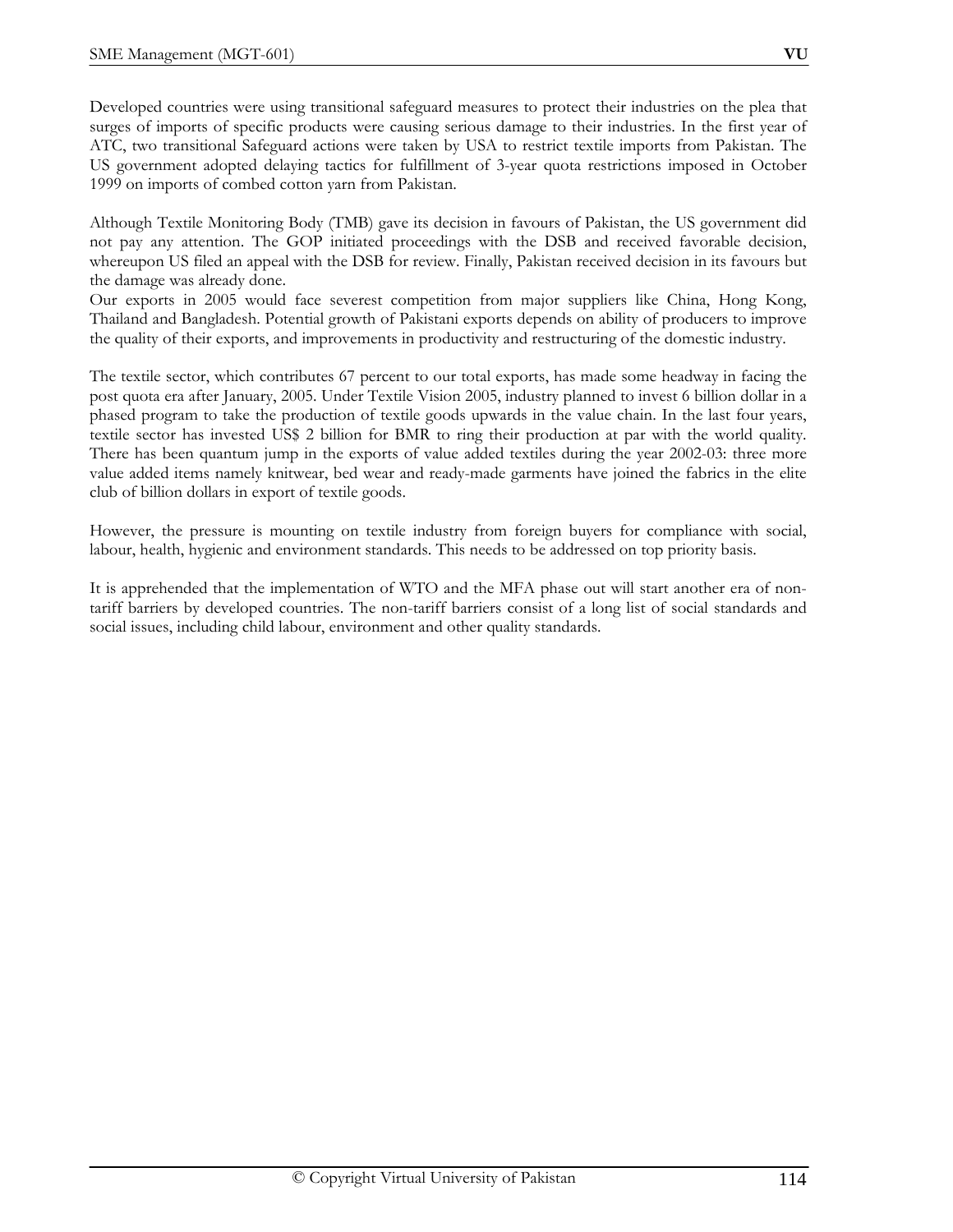# **WORLD TRADE ORGANIZATION (WTO)**

# **PAKISTAN & WTO. III**

# **ANTI-DUMPING**

In economics, **"dumping"** can refer to any kind of predatory pricing. However, the word is now generally used only in the context of international trade law, where dumping is defined as the act of a manufacturer in one country exporting a product to another country at an unfairly low price.

# **Antidumping Duty**

A penalty charge on imports to protect domestic industry against disruptive pricing practices by foreign firms (see dumping). An antidumping duty is supposed to be set equal to the margin of dumping, defined as the difference between fair value and the actual sales price. GATT Article 6 permits members to levy antidumping duties, while the GATT Antidumping Code attempts to standardize and discipline importing governments' activities in this area. See also circumvention and injury test.

During recent years, Pakistan's exports especially of textile and clothing have been subjected to antidumping and safeguard measures in Japan, EU and USA. EU is presently investigating a dumping case against Pakistan bed-linen exporters.

There is prima facie evidence that cases of imposition of ANTI Dumping Duties (ADDs) against different sub-sectors of the textile industry have been registered in orde4r to protect jobs of textile industries of developed countries. This is seriously impacting on Pakistan's economy. Even in cases where investigations do not lead to eventual imposition of definitive ADDs, trade is disrupted in the interim period and valuable customers are lost.

Given the backdrop of increasing anti-dumping measures against our exports, we need to implement anti dumping measures to protect domestic industry against the onslaught of unfair competition. In this context, following ordinances have been promulgated in Pakistan;

- Anti dumping law 2000
- Countervailing Duties Ordinance 2001
- Safeguard ordinance 2002.

National Tariff Commission (NTC), with the assistance of CBR, has been assigned the task to implement these ordinances in Pakistan. Since the promulgation of Anti-dumping law, NTC has levied 27.33 % antidumping duty for a period of 54 years on Tinplates of thickness of less than 70.5 mm and width of 600mm or more imported from South Africa. It has also imposed provisional anti-dumping duty at the rate of 96.50 % on Roquette Freres of France and 91.12 % on P.T.Sornini Corporation of Indonesia, for allegedly dumping Sorbiol 70% Solution, a sweetener of pharmaceuticals etc.

Pakistan has resorted to Anti-dumping measures only twice in the eight years of WTO regime, as against on 100 occasions by India. The country urgently needs to build a strong network of ADDs and CDs to protect the local industry.

In this context, it is heartening to not that the Trade Policy 2003-04, envisages enhancement of capability of National Tariff Commission in the sphere of Anti-dumping and Countervailing duties and Safeguards measures as well assisting stakeholders in filling their applications with NTC.

# **Dispute Settlement Body**

The developing countries including Pakistan are facing problems of hiring law firms to advise and represent them in WTO related cases. Exorbitant fees of these law firms ranging from US\$ 200 to US\$ 600 an hour restrict the developing countries from seeking relief. This underscores the need to train local lawyers with WTO expertise.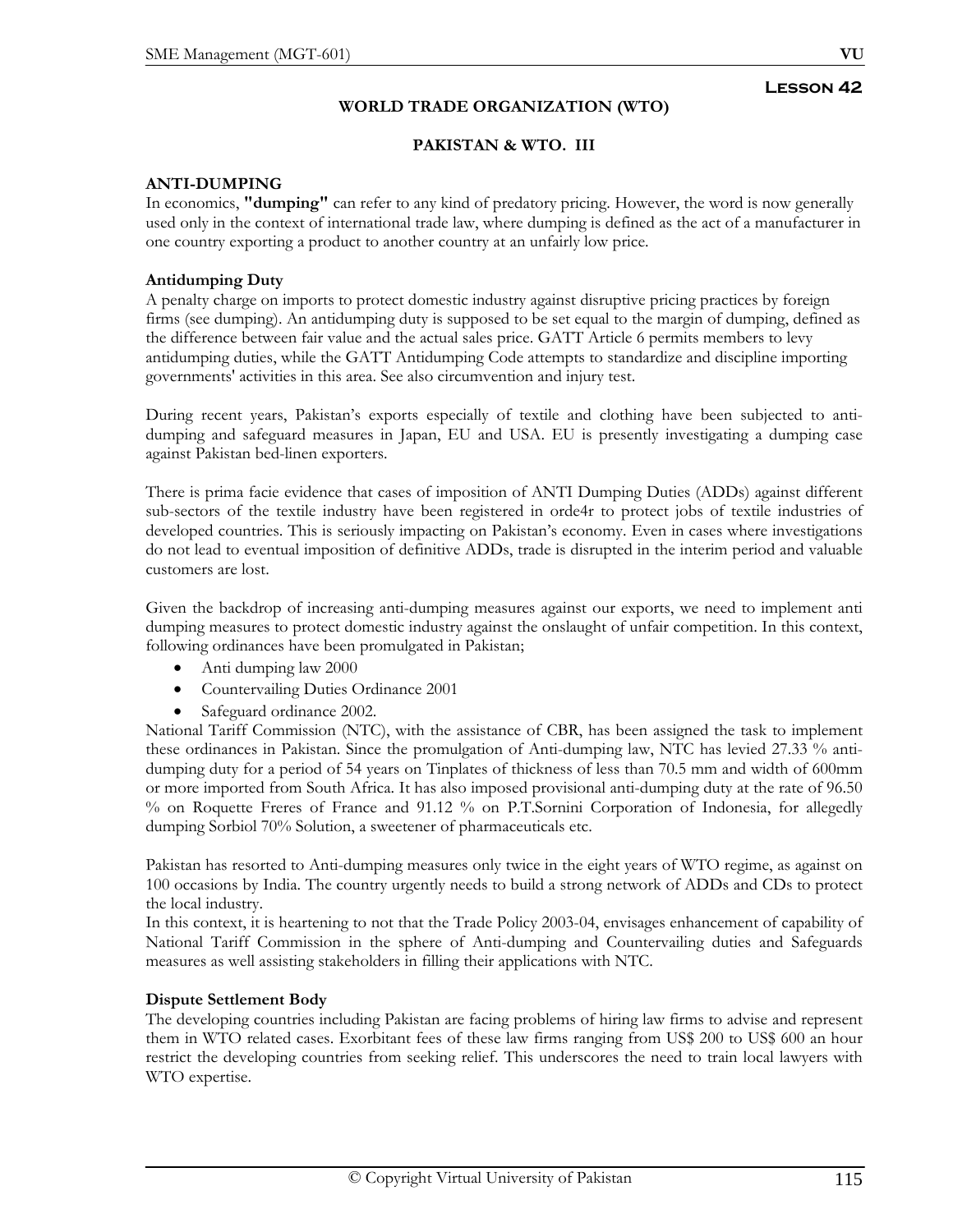# **Customs Valuation**

After availing the grace period of 5 years, the finance Act 1999 -2000 amended the Section 25 of the Customs Act 1969 to accommodate the necessary changes for adoption of GATT code of valuation based on transaction value.

There is, however, a general complaint that rules and regulations are not being observed by customs officials with respect to custom valuation. Instead of observing the transactional value system, they apply various procedures including the fixation of ITP on the basis of weak evidences, loading of the declared value with or without any evidence or any other method devised by the assessing officer on case-to-case basis.

# **Agriculture**

It is expected that under UR Agreement, market forces would result in domestic prices rising to world prices, which would stimulate domestic production. Tariffs in developed countries were reduced by 36% on fruits and vegetables, and 48% for such non-traditional products as flower, providing Pakistan improved export opportunities.

The result on rice and wheat could have mixed effects. The agreement to reduce subsidies on rice and wheat maintained by developed countries could result in increased market access. The reduction on subsidies and resulting price increase would mean that total expenses of Pakistan for wheat imports, in wheat deficit years, will rise. Pakistan is not fully availing of investment subsidies generally available to agriculture and other input subsidies admissible under AoA. besides provision on S&DO treatment permit developing countries to use subsidies to reduce cost of making exports of agricultural products including upgrading and other processing costs and the cost of internal and external transport and freight. But GOP is not extending such subsidies to the warranted level on the pretext of budgetary constraints.

It is ironic that while developed countries are slow in phasing out subsides under WTO regime, most of the reductions in farm subsidies in Pakistan so far have been made under the commitments to IMF, ADB and other international financial institutions.

According to Pakistan's WTO Representative, substantial reduction in tariffs and farm subsidies would mean greater market access to Pakistani agricultural products. Pakistan's cotton would fetch better prices for our farmers.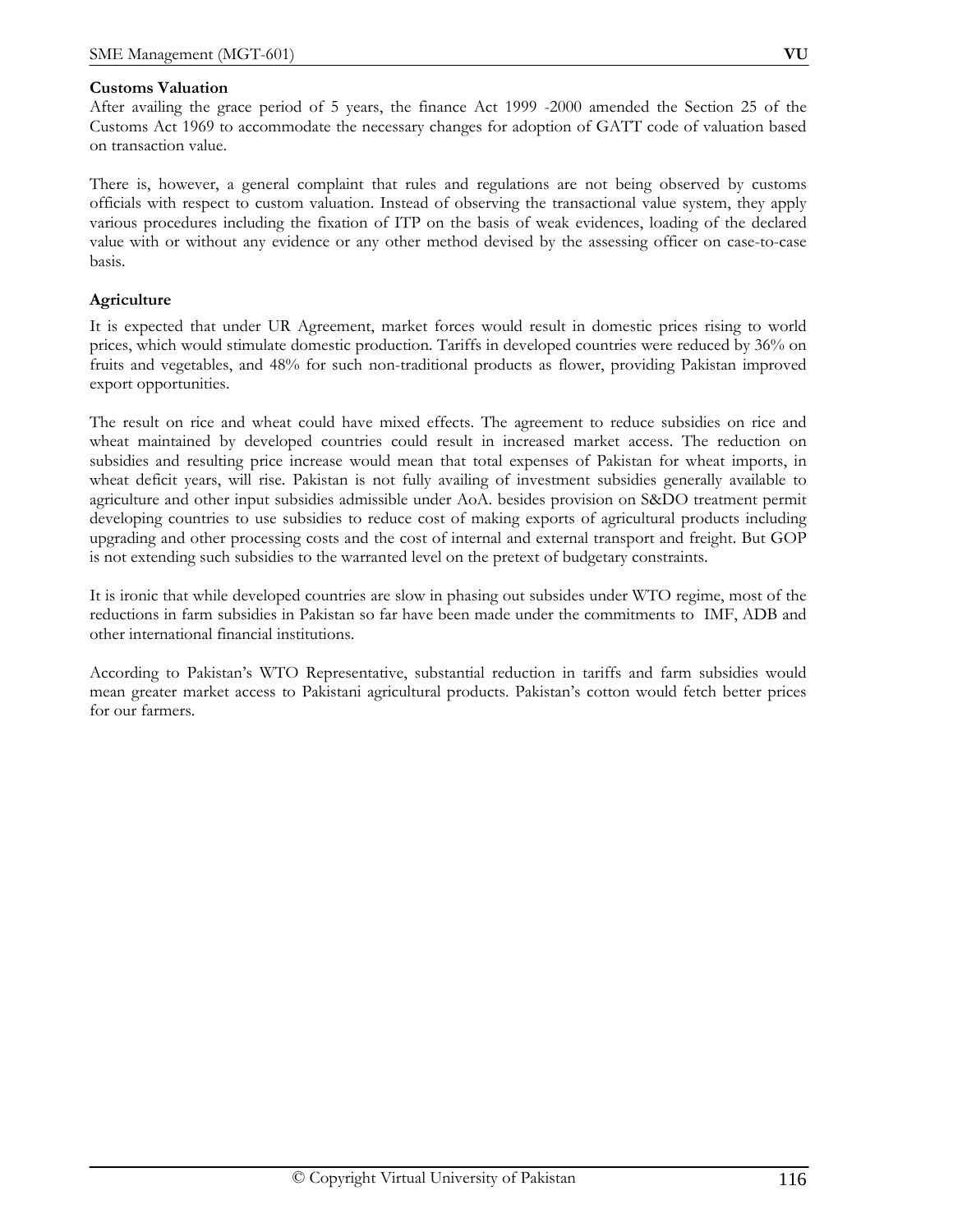# **Lesson 43**

### **WORLD TRADE ORGANIZATION (WTO)**

### **PAKISTAN & WTO. III**

#### **WTO AGREEMENTS ON TBT AND SPS**

To meet the requirements of WTO Agreements on Technical Barriers of Trade (TBT) and Sanitary and Phytosanitary Standards (SPS), Pakistan has taken a number of key initiatives aimed at strengthening technical institutions capabilities in standard setting, compliance.

In Pakistan, ISO9000 – and ISO14000 certification is rising and reportedly now well over 3,000 companies are ISO 9000 certified. as for ISO 14000 certifications, out of a total of 103 countries, Pakistan ranks 56<sup>th</sup> with only ten ISO 14001 certified firms while India is 19th. All these companies are certified by foreign based bodies. The problem with foreign certification bodies is that notwithstanding the fact that they are accredited by reputable accreditation bodies, very few have been listed for surveillance audits in Pakistan. This greatly reflects on the performance of these certification bodies.

Against this backdrop, Pakistan National Accreditation Council (PNAC) was set up in 1998 in Ministry of Science & Technology an din 1999, under ADB-assisted Trade Export Promotion & Industry Program (TEPI). Project, it launched the accreditation services for ISO 9000/ISO 14000 certification bodies and ISO-17025 laboratory certification.

According to Pakistan Country Report on Trade and Sustainable Development, prepared by Sustainable Development Policy Institutes (SDPI), in October 2002, the TBT and SPS agreements present both an opportunity and constraints. The two agreements seek to increase market access for the exports of its member countries. However, the prerequisite is that they abide by the strict rules the WTO has formulated for the development of mandatory technical regulations, voluntary standards and conformity assessment procedures. This is where developing countries like Pakistan come up short. They do not possess the institutional and technical capacity to develop, advocate and formalize such standards in WTO for a, nor the conformity assessment and accreditation bodies to certify that domestic industries are complying with international standards. While the WTO, in principle, offers technical assistance to developing countries to develop these capabilities, the concern expressed by various stakeholders suggest that Pakistan has not tapped into these opportunities.

# **ROLE OF EXPORTERS IN TACKLING NON TARIFF BARRIERS**

Some of non-tariff barriers can be tackled by the exporters themselves by ensuring that they adhere to quality and standards requirements of the importing countries. For this purpose they need to plan production and packaging methods especially for the export markets.

- The manufacturing techniques must be carefully selected so as to insure that the resultant products do not cause any harm to human, animal or plant life or health.
- The exporters need to carefully study the laws and regulations of the importing countries and their likely impact on the exports. similarly they should also carefully examine the notices or notification made by the importing countries under the Agreement on Application of Sanitary and Phytosanitary measures and the Agreement on Technical Barriers to Trade.
- The exporters should maintain an effective interaction with their counterpart associations etc. in the importing countries. Any difficulties due to technological or economical limitations must be adequately brought forward to the notice of the Government. Most of the WTO Agreements envisage special and preferential treatment to developing countries. Specific problems being faced and the favours required should therefore, be identified. This may help the Government to have effective bilateral consultations with the concerned countries and to seek specific dispensation.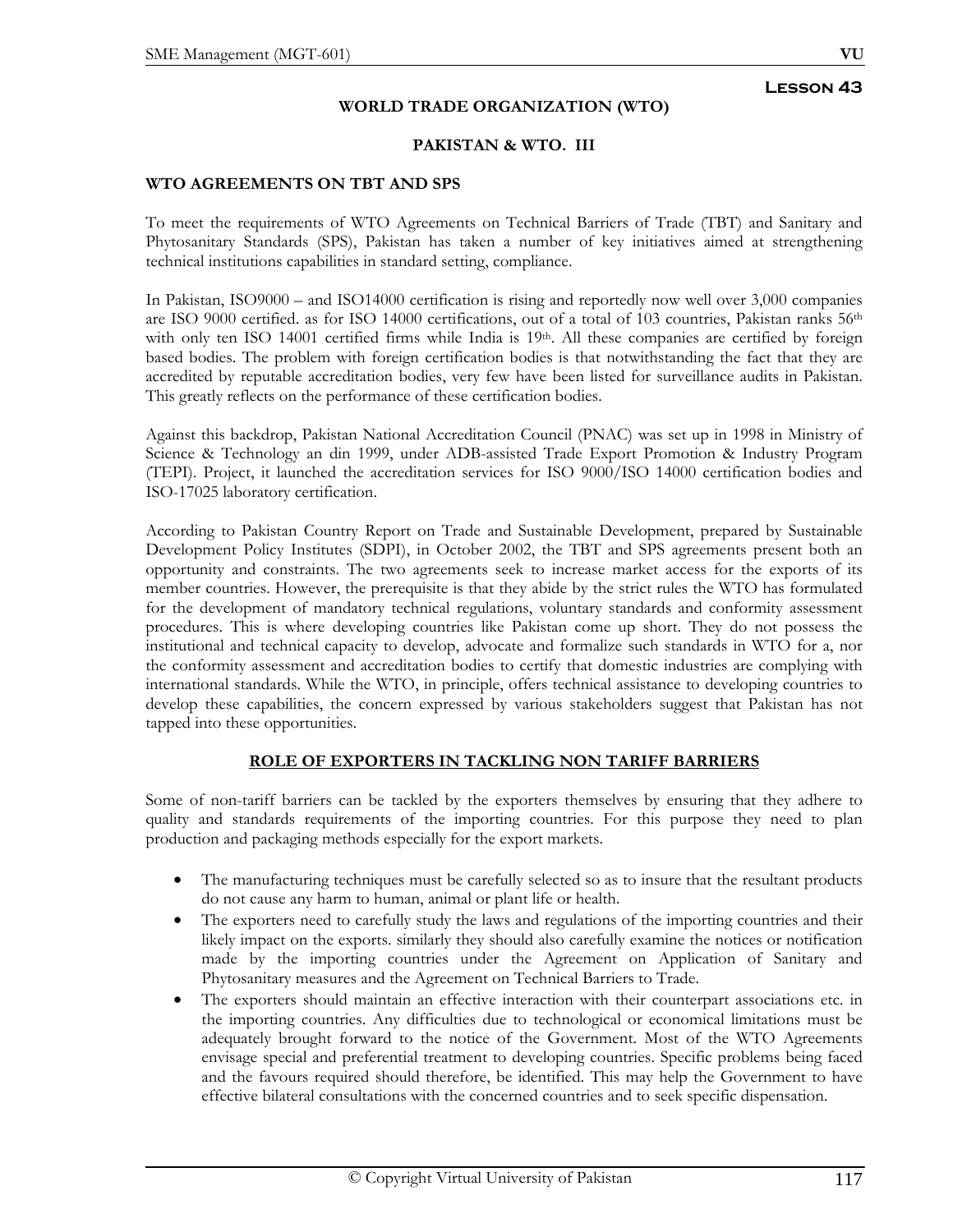Since any dispute in the WTO can be raised by the Governments only, the exporters will do well to fully cooperate with their Government and to provide it with all the necessary information through their associations.

#### **IMPACT OF REDUCTION OF TARIFF AND NTBs BY DEVELOPED COUNTRIES**

Developed countries committed to a 40 percent reduction in the average tariff on industrial products from 6.2 percent to 3.8 percent. While these cuts will improve access, their impact has been small because tariffs on manufactures in industrial countries were already low (except apparel). Pakistan's exports to OECD will face average rates of 6.9 percent. However, textile and clothing products, which account for 57 percent of our exports to OECD received below average tariff reduction of 22 percent, meaning that developed countries will reduce tariffs from 14.6 percent to 11.3 percent. Exports of leather products and travel goods are also important to Pakistan but this again received below average 18 percent tariff reduction.

After the complete phase out of quota restriction is feared that developed countries would resort to use of NON-Tariff Barriers like imposing requirement of environment and labour standards and use of child labour etc. to protect their own interests.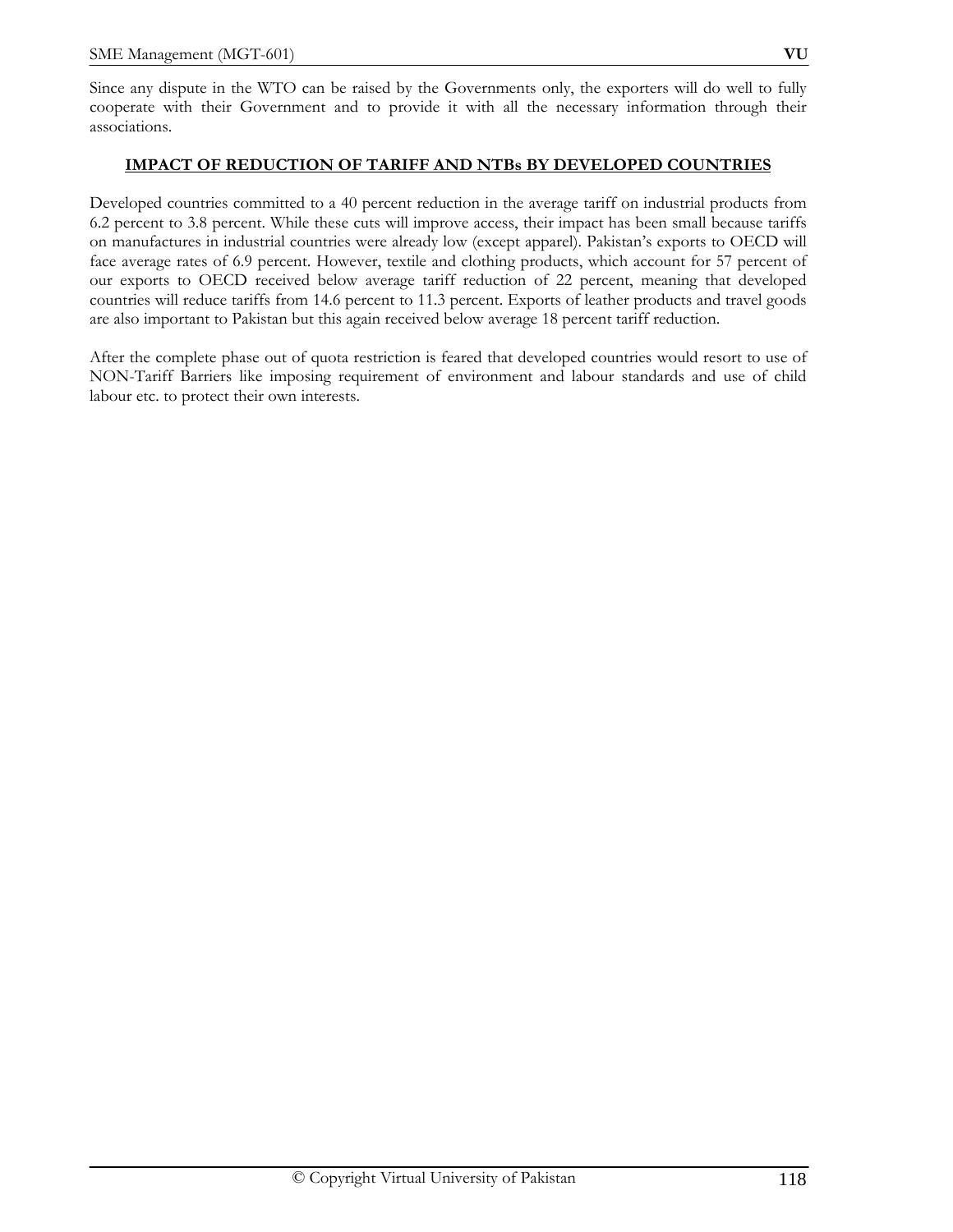# **Lesson 44**

# **WORLD TRADE ORGANIZATION (WTO)**

#### **CONCLUSIONS AND RECOMMENDATIONS**

WTO is a reality, which has come to stay. We have to face the emerging challenges and grasp the opportunities. As the Governor, SBP stated that we need to develop strategy to get maximum benefit from globalization.

# **Foremost areas of concerns**

The textile sector, which contributes 67% of our total exports, would in 2005 face severest competition from other major suppliers like china, Hong Kong, Thailand and Bangladesh. We have made some progress in facing post quota era under Textile Vision 2005 to take the production of textile good, upwards in the value chain. it is apprehended that the MFA phase out will start another era of non-tariff barriers.

With the phasing out of quotas, textile manufacturers in industrialized and some quota free countries may decide to relocate. Government should provide incentive to ensure that they relocate in Pakistan.

The country urgently needs to build a strong network of anti-dumping and countervailing duties to protect the local industry against the onslaught of unfair foreign competition.

It is heartening to note that Trade policy 2003-04 envisages enhancement of capabilities of NTC and it is recommended that NTC should be restructured and converted into an autonomous body employing private sector professionals.

• The developing countries face problems in hiring law firms to advice on WTO related issues, which is a constraining factor in seeking relief from Dispute Settlement Body.

There is a need to train local lawyers with WTO expertise.

- Our survival lies in enhancing credibility through adoption of international quality standards, but Pakistan has a long way to go in obtaining certifications of ISO9000, ISO14000 and other standards. We need to set up PNAC accreditation testing laboratories for conformity assessment.
- GoP must collect data in respect of standards of manufacturing, food and other agricultural produce in the countries where we are targeting out exports.
- GoP may amend the policies for manufacturing of engineering goods so that it offsets the effects on their performance due to termination of grace period of TRIMs by end 2003.
- We should take up our concern at wto for a regarding replacement of tariff barriers by some countries with SPS and TBT- which is evident from increased emphasis being placed on inspection of imported food and agricultural products.
- As a member of WTO, Pakistan is committed to fulfilling trip's obligations, for which five law amendments have been promulgated.

There is urgency for enforcement of laws regarding infringement of IPRS, a sine qua non for attracting foreign investment, for which necessary rules should be framed and notified on a priority basis. The Government had announced, in Trade Policy 2002-03, establishment of umbrella organization PIPRO for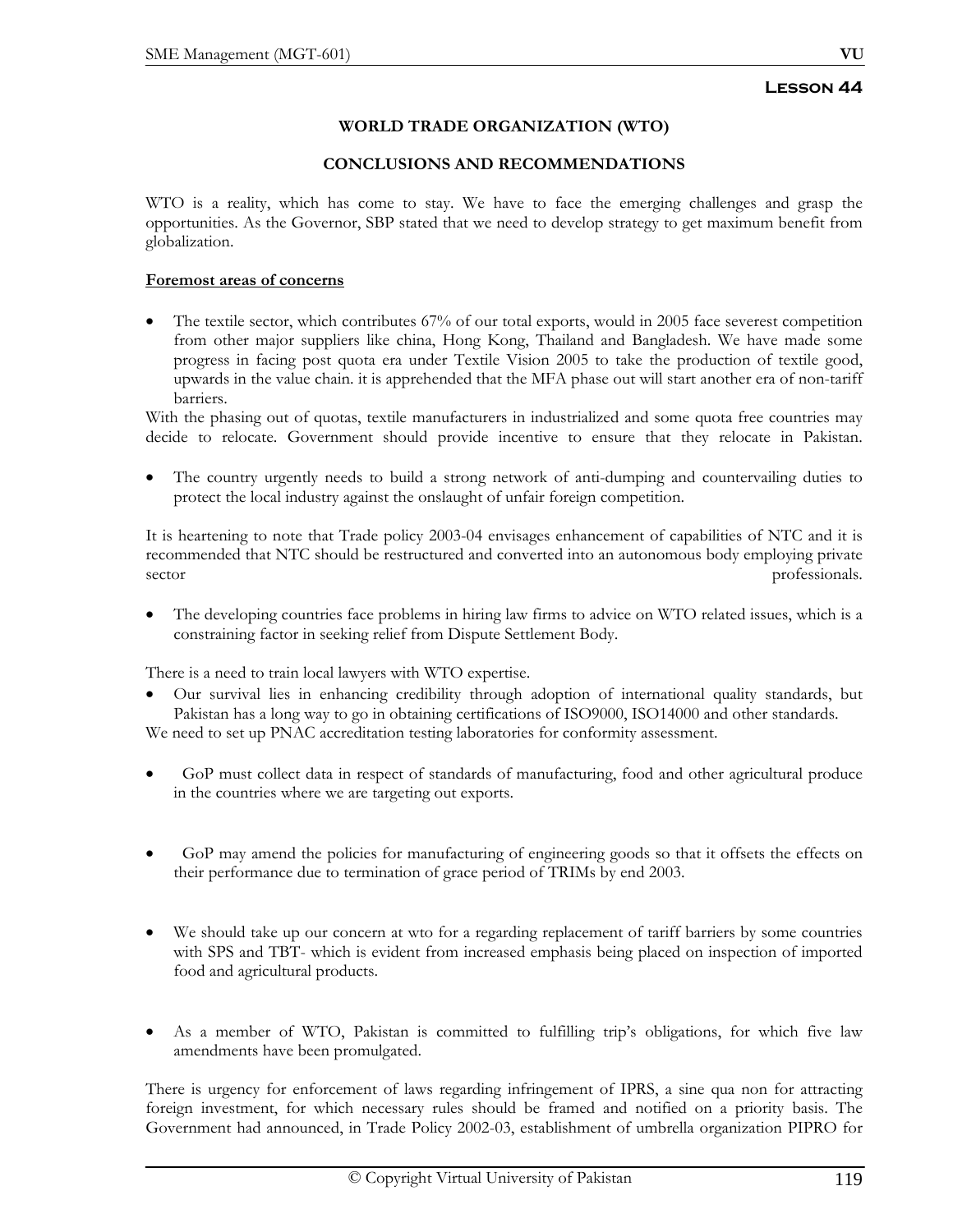• Pakistan has done well by undertaking liberalization measures relating to communication and financial sectors well over and beyond its commitments under GATS. But the measures have not been translated into internationally binding commitments. We should undertake partial or full commitments, where feasible, which will provide an assured and relatively stable environment for investment for foreigners and overseas Pakistanis. Attempts may be made to obtain commercial quid pro quo from other countries.

Pakistan in collaboration with other LDC's needs to stress for further progress on the issue of movement of natural persons, which is an unfinished agenda of GATS.

• According to recent study, the major flaw in Pakistan's approach that while it paid a great deal of attention to inward flow of foreign investment and technology it did not view gats as a means of export of its services.

This needs to be rectified.

• But the Developing countries are still in a low level of economic equilibrium, which was the raison d'etre of grant of grace period. there was, however, one exception relating applicability of WTO norms on "prohibited subsidies", contingent upon export performance admissible to 20 countries including Pakistan until they attain per capita GNP of US \$ 1000.

We suggest that other concessions of grace period should like wise be linked with attainment of specific level of economic progress and institutional capabilities.

• Besides, most of the provisions of WTO agreements regarding S&D treatment are declaratory. In the absence of implementation modalities, these provisions have not been of any particular use to developing countries.

Pakistan should evolve joint strategy with other developing states and press hard at Cancun ministerial for finalization of necessary modalities, as envisaged in Doha development agenda.

- In this era of globalization, regionalism has assumed great importance. It is high time that we make SAARC and ECO more proactive to spur up intra-regional trade to ward off the risk of being marginalized.
- The core WTO related issues are discussed and debated in the technical committees, where our participation is not effective, as it is not backed by background research for submission of technical papers.

This underscores the need for meaningful coordination of efforts at government level and industry level under the aegis of SAARC to ensure effective participation in the meetings.

• We still do not posses the institutional and technical capabilities to develop, advocate and formulate the standards and legislations to meet the WTO requirements, while WTO, in principle, offers technical assistance to developing countries to develop the capabilities to implement obligations and to benefit from its membership rights; Pakistan has not tapped into these opportunities well.

 It is time that we take full advantage of technical assistance and capacity building programs of WTO and other multilateral agencies.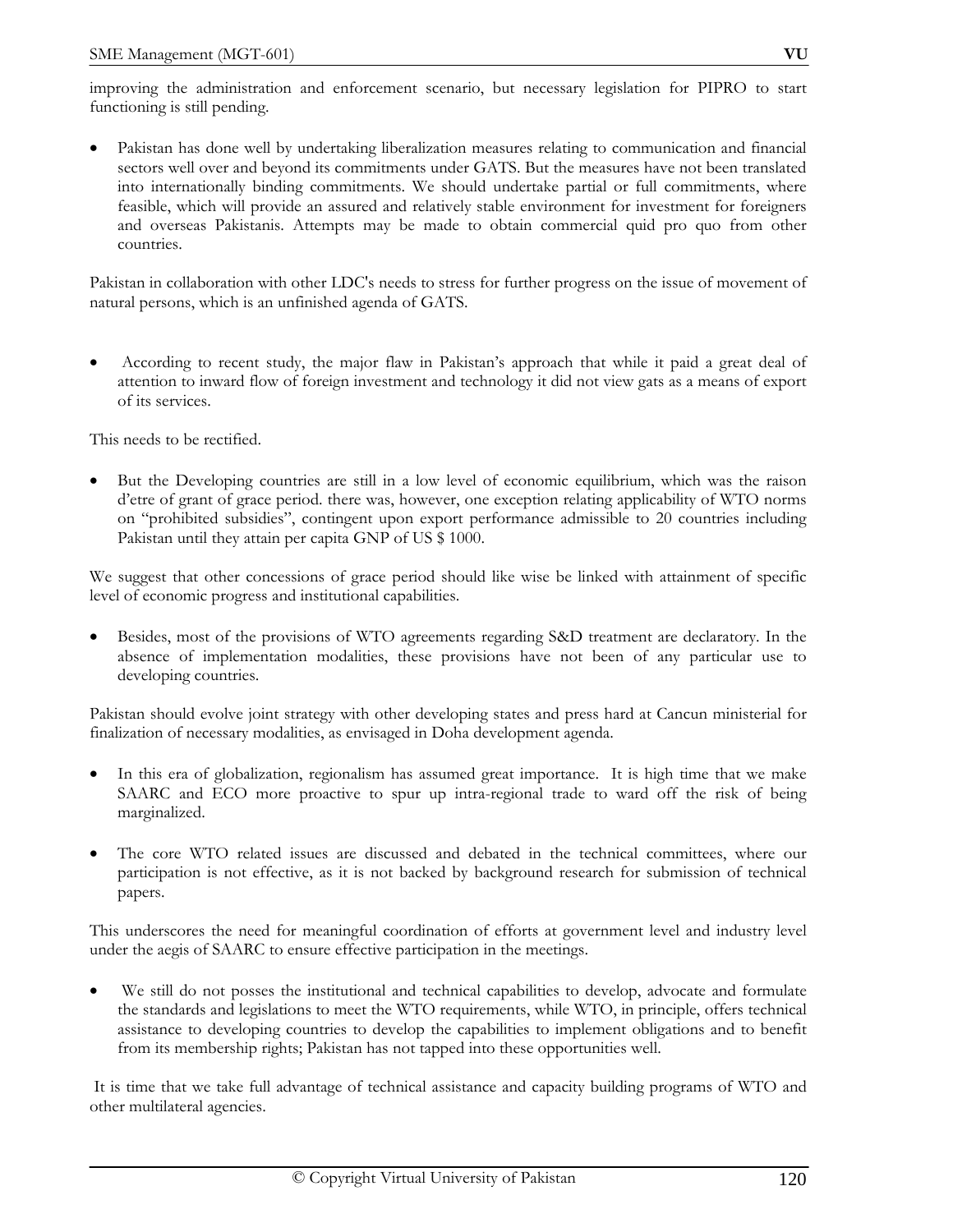- There is urgent need for capacity building of private sector institutions for dissemination of information on WTO and provide research feedback to government for policy formulation and for their on going negotiations with WTO under Doha round.
- 1- Due to the enlargement of European Union from 15 to 20 countries. 2- Due to bilateral agreements in which countries of our interest are also
- 3-GoP should take up studies to ascertain the impact on trade of Pakistan involved. accession of china to WTO.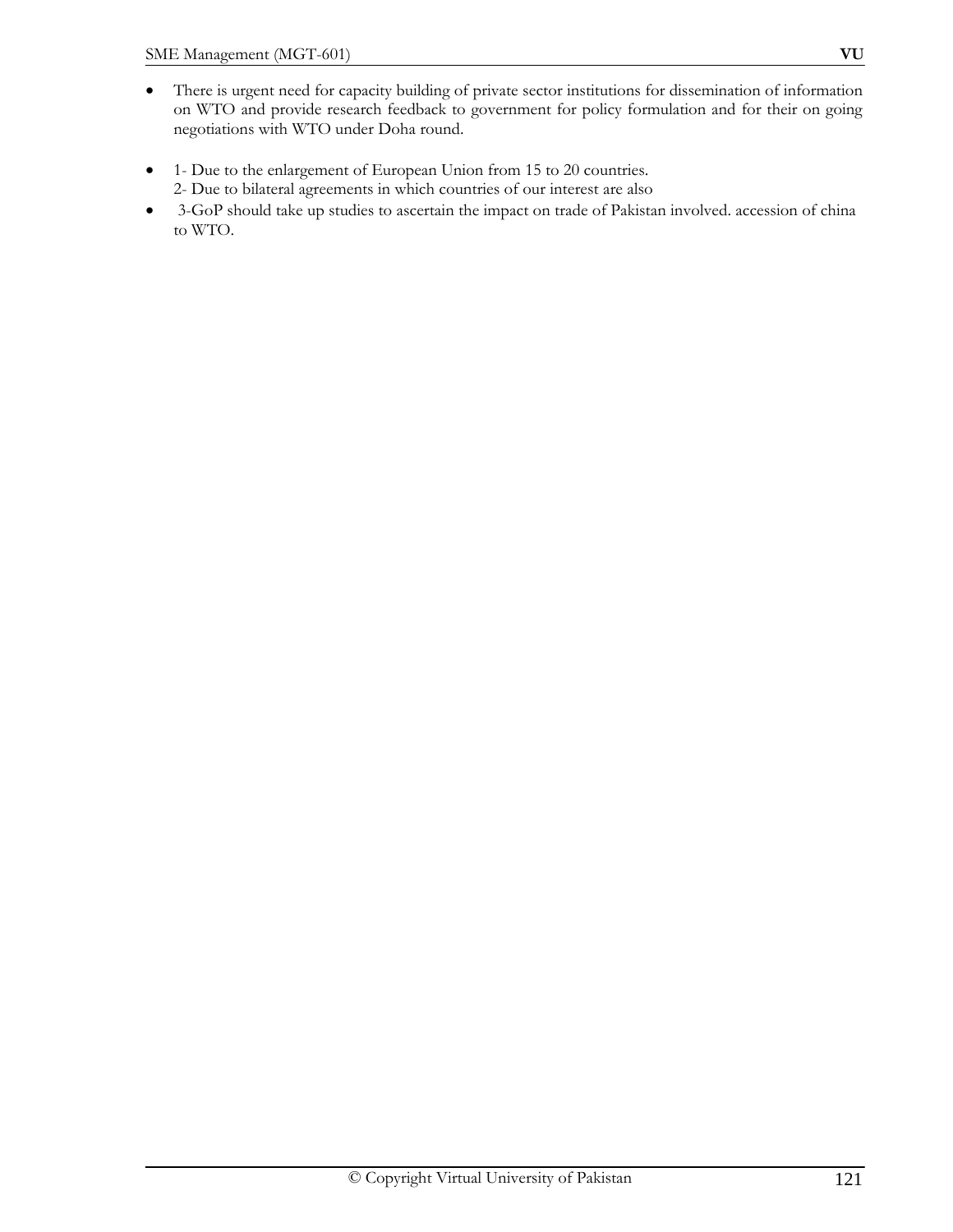#### **SUMMARY & CONCLUSIONS**

The role of government as a facilitator of business and its interaction with business support institutions is imperative for the establishment of a mutually beneficial relationship for the growth of the sector. SME promotion is an important issue for many government departments and central offices.

 For example, the Ministry of Labour plays an important role in shaping the labour market policy of the state. Similarly, in order to gather information on the health of the SME population the role of Federal Bureau of Statistics, the Ministry of Finance, and planning division is pivotal. Other ministries and divisions such as Ministry of Local Government and Rural Development, and the Ministry of Science & Technology also influence the situation of our SME. Provincial and local governments also take their share in responsibility.

 However, there is an existing lack of coordination and regular information exchange mechanism among institutions, which constrains their collective ability to deliver in the SME development process. As a result of the Government's recent efforts, two institutions Small and Medium Enterprise Development Authority (SMEDA) and SME Bank were created.

 The responsibility for facilitating SME policy development now lies with SMEDA, which is attached to the Ministry of Industry and Production (MOPI). SMEDA is responsible for creation and coordination of Government policy for the SME sector. Parliament, naturally, is responsible for monitoring policy and its implementation.

One of the major reasons for the lack of coordination is that SMEDA has not been provided with a formal mechanism to initiate, coordinate, monitor and evaluate initiatives undertaken for SME development, which fall outside of its own scope of activities.

 Therefore, cross-departmental and stakeholder consultations, resulting in the preparation of our national SME policy are our key to success. Regular information exchange mechanism and networking needs to be developed amongst our public and private sector institutions. There is a strong need to devise such an information exchange mechanism and redefine the role of institutions, specifying their functions in order to avoid duplication of efforts and allowing the best possible usage of resources.

Under the SME Sector Development Program it is expected that SMEDA

- Prepares Government documents on policy regarding SME.
- Drafts relevant laws and regulations.

To form a collective view of all stakeholders, the SME task force has been established at the MOIP, SMEDA will serve as the secretariat.

A network of institutions stimulating the growth of SME is being proposed. The institutions in this network cover all stakeholders involved in SME promotion; Regional Development Agencies, Business Support Centres, Chambers of Commerce as well as other organizations, which are established as an initiative of local communities.

Pakistan has no across the board legal definition of SME. This makes it extremely difficult to monitor the development of our SME economy and to establish benchmarks against other countries in order to devise areas of intervention and support.

Various government departments and public-sector agencies have adopted their own definitions. There are, of course, various reasons for them to define SME, and there may even be discussion on just how a strict and reasonable size standard could be defined.

A number of current definitions are based on capital standards since this influences the pattern of fund raising in the formal and informal market by SME.

Many stakeholders consider enterprises with 100 or more employees as large, and enterprises with less than 5 employees as micro. Yet our statistical system classifies enterprises with more than 10 employees as large, and the State Bank of Pakistan considers those with more than 250 employees as large.